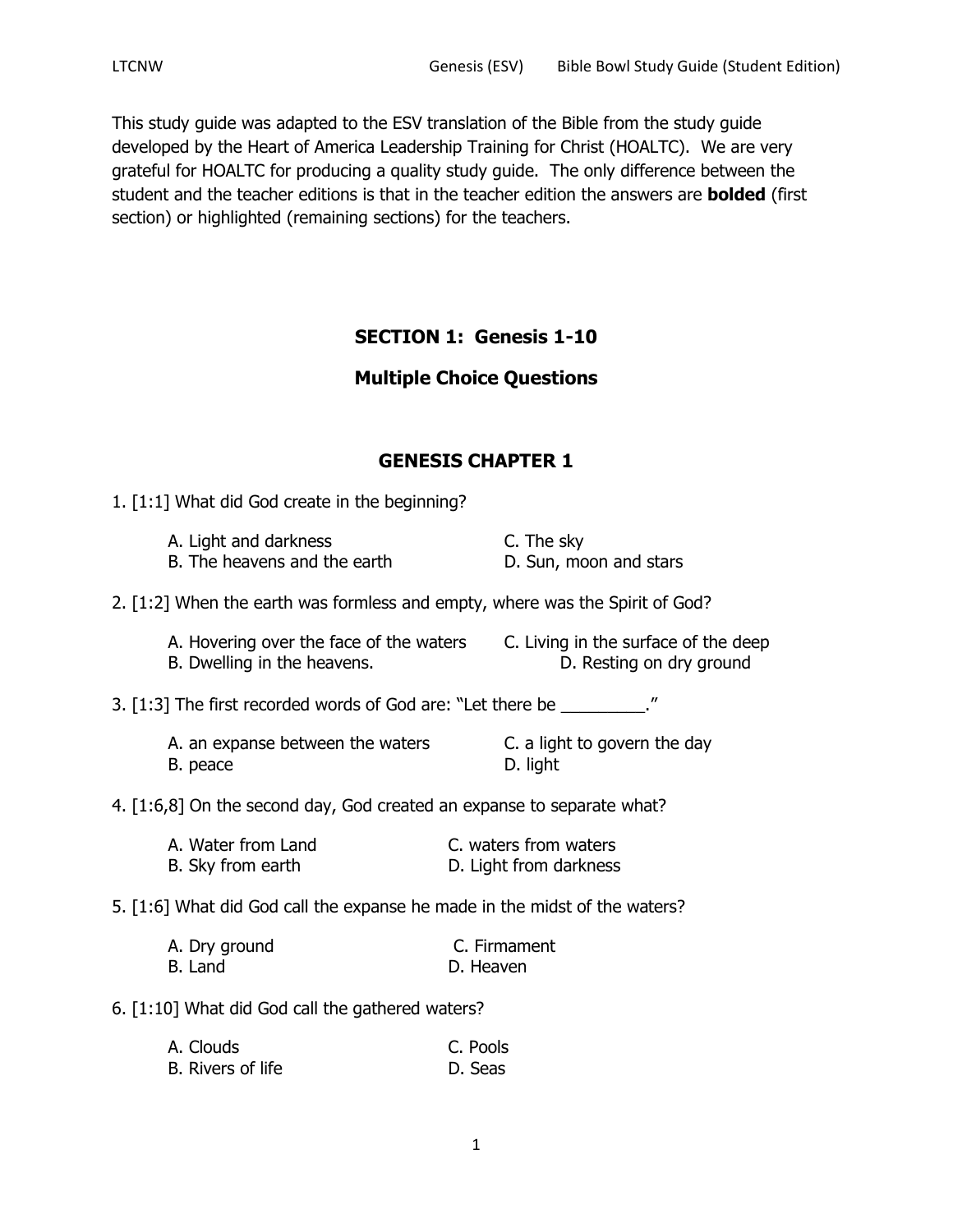7. [1:11,13] Which of the following was created on the third day?

| A. Dry land and vegetation | C. Seas teeming with living creatures |
|----------------------------|---------------------------------------|
| B. Dry land only           | D. Lights of the sky                  |

8. [1:14] What did God create to serve as signs to mark seasons and days and years?

| A. The sun | C. Vegetation                           |
|------------|-----------------------------------------|
| B. Man     | D. Lights in the expanse of the heavens |

9. [1:20, 21,23] Which of the following did God create on the fifth day?

- A. Sun, moon and stars
- B. Vegetation for the land
- C. great sea creatures and every winged bird
- D. Livestock, birds, and creatures of the sea

10. [1:20,23] When were the first living creatures created?

| A. Third Day  | C. Fifth Day |
|---------------|--------------|
| B. Fourth Day | D. Sixth Day |

11. [1:24,31] On what day were the livestock, creeping things and beast of the earth created?

| A. Third  | C. Fifth |
|-----------|----------|
| B. Fourth | D. Sixth |

12. [1:24] Of the following choices, which did God create last?

| A. Birds of the air | C. Plants bearing seed |
|---------------------|------------------------|
| B. Livestock        | D. Trees bearing fruit |

13. [1:27] Which of the following was created on the sixth day?

| A. Man                                   | B. Man, livestock and birds                   |
|------------------------------------------|-----------------------------------------------|
| C. Fish of the seas and birds of the air | D. All living things according to their kinds |

14. [1:22,28] Which of God's creations did he bless and say, "Be fruitful and increase in number"?

| A. Man and woman                | C. Man, livestock, birds and water creatures |
|---------------------------------|----------------------------------------------|
| B. Man, sea creatures and birds | D. All of creation                           |

15. [1:27, 28] Who was to have dominion over the fish of the sea and over the birds of the heavens and over every living thing that moves on the earth?

| A. God                | C. Man (male and female) |
|-----------------------|--------------------------|
| <b>B. Holy Spirit</b> | D. The lion              |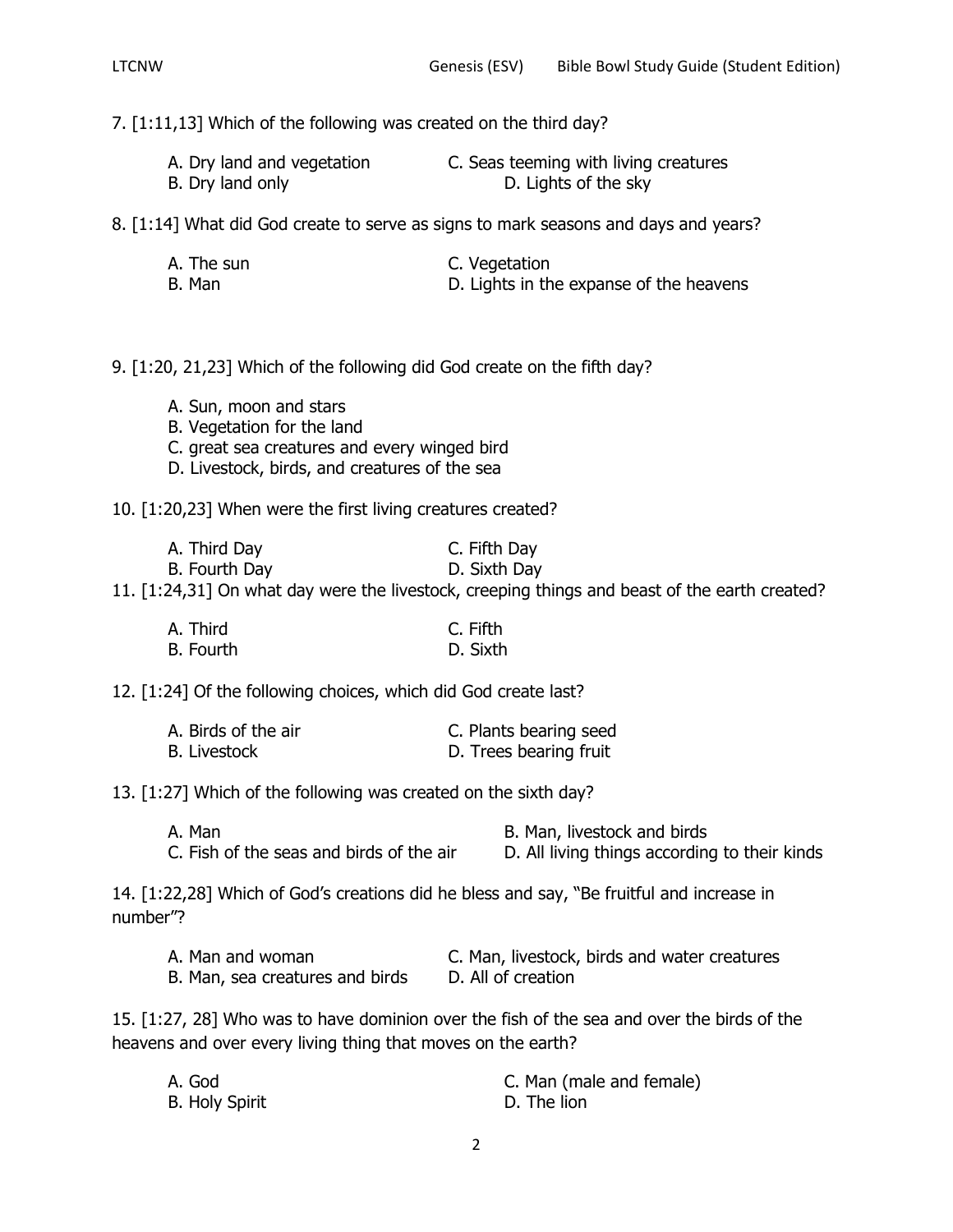16. [1:31] God saw everything that he made, and behold it was \_\_\_\_\_\_\_\_\_\_\_\_\_.

| A. good      | C. as he designed |
|--------------|-------------------|
| B. very good | D. complete       |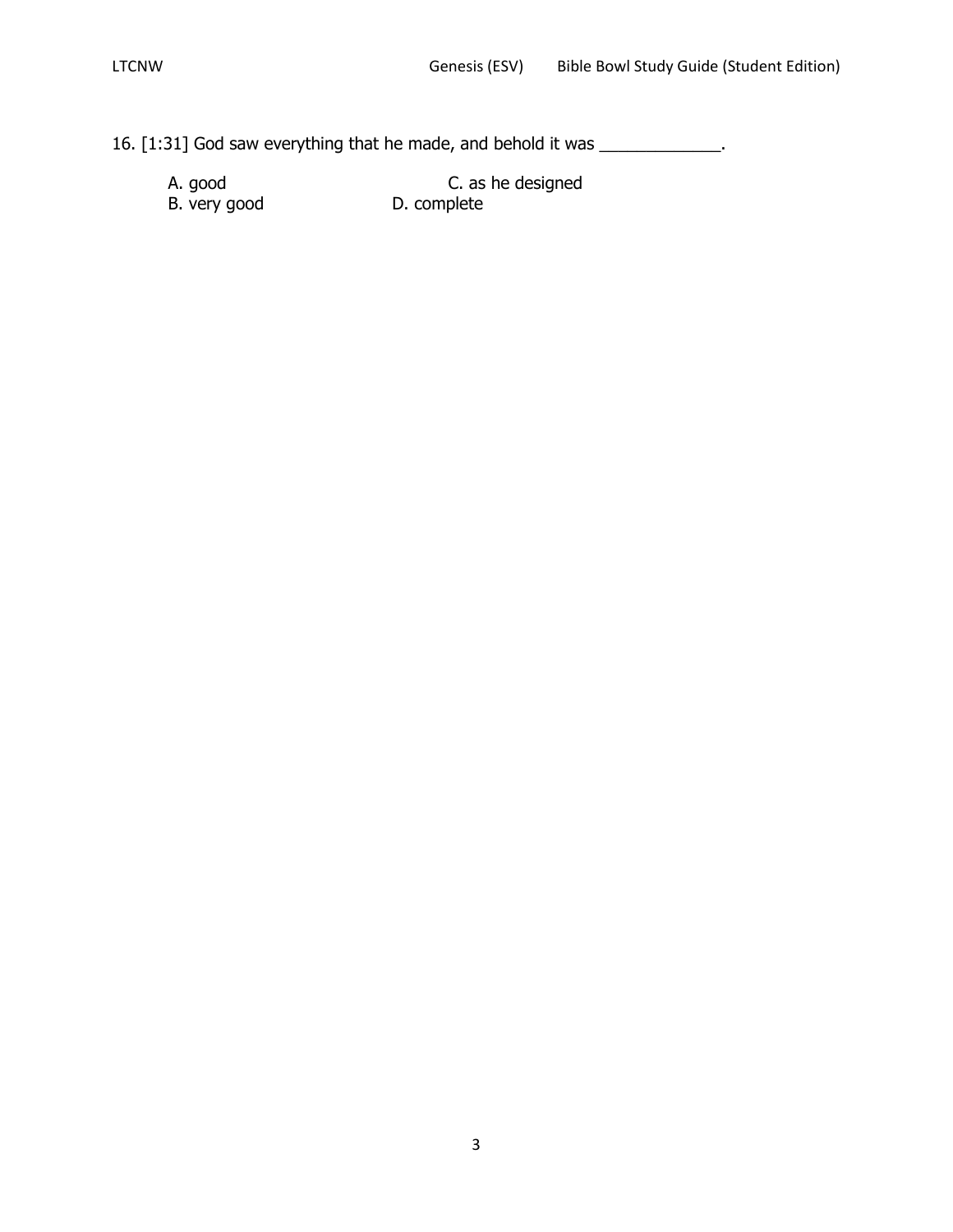1. [2:1] After the sixth day, what had been finished and all the host of them?

| A. The stars of the heaven | C. Heavens and earth |
|----------------------------|----------------------|
| B. Man and animals         | D. The seas          |

2. [2:2] What did God do on the seventh day?

A. Made Eve **C.** Created man and animals B. finished the work that he had done and rested D. Completed his creation

3. [2:3] What happened on the seventh day that led God to bless it and make it holy?

A. He rested from all his work C. It was the day he created man B. He saw his creation and called it good D. There was nothing for man to do that day

4. [2:5] Why had no bush of the field or small plant yet sprung up?

| A. God had not caused it to rain on the land C. The soil was too rocky |                                          |
|------------------------------------------------------------------------|------------------------------------------|
| B. God had not yet formed dry land                                     | D. God was angry at Adam for disobeying, |
|                                                                        | thus He had to work the soil             |

5. [2:7] From what did God form man?

| A. Breath of Life | C. Clay                 |
|-------------------|-------------------------|
| B. A rib          | D. Dust from the ground |

6. [2:8] Where was the garden in which God put the man whom he had formed?

| A. In the Valley of Pishon | C. In the east, in Eden |
|----------------------------|-------------------------|
| B. By the spring of life   | D. In the land of Cush  |

7. [2:9] What two trees were planted in the midst of the garden?

A. Apple tree and fig tree C. Tree of life and tree of hope B. Tree of life and tree of the knowledge D. Tree of good and tree of evil of good and evil

8. [2:10-14] What are the names of the four headwaters flowing out of Eden?

| A. Pishon, Gihon, Tigris, Euphrates | C. Havilah, Cush, Asshur, Euphrates  |
|-------------------------------------|--------------------------------------|
| B. Pishon, Havilah, Tigris, Nile    | D. Pishon, Tigris, Euphrates, Jordan |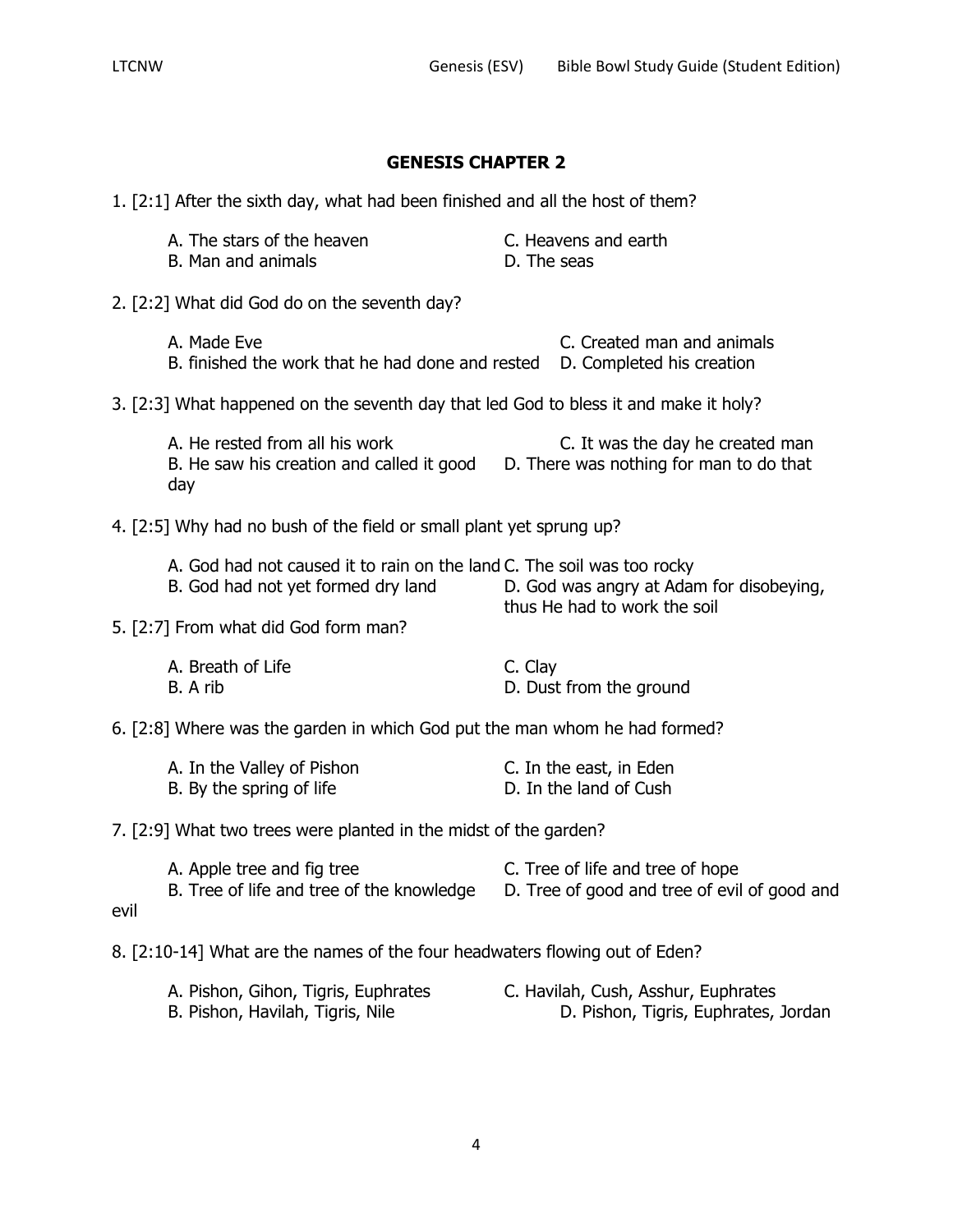9. [2:17] What did God say would happen when man ate from the tree of the knowledge of good and evil?

- A. He would become like God C. He would see evil B. His eyes would be opened D. He would surely die
- 

10. [2:18] Why did God make a helper for the man?

- A. It was not good for man to be alone
- B. Adam needed help caring for the garden
- C. His creation was not yet complete
- D. Without a helper, man could not reproduce

11. [2:19] Who named all of the living creatures?

| A. Adam and Eve | C. The man |
|-----------------|------------|
| B. God          | D. Eve     |

12. [2:21-22] From what did God make the woman?

| A. The dust of the ground | C. A rib out of the man |
|---------------------------|-------------------------|
| B. The breath of life     | D. Clay                 |

13. [2:23] Who was described as being "bone of my bones and flesh of my flesh?"

| A. Woman | C. Cain  |
|----------|----------|
| B. Man   | D. Judah |

14. [2:24] What happens when a man leaves his father and mother and holds fast to his wife?

| A. They are united before God | C. They are considered holy |
|-------------------------------|-----------------------------|
| B. They find a new home       | D. They become one flesh    |

15. [2:25] How does Genesis 2:25 indicate Adam and his wife responded to being naked?

| A. They were ashamed     | C. They immediately hid        |
|--------------------------|--------------------------------|
| B. They were not ashamed | D. They asked God for clothing |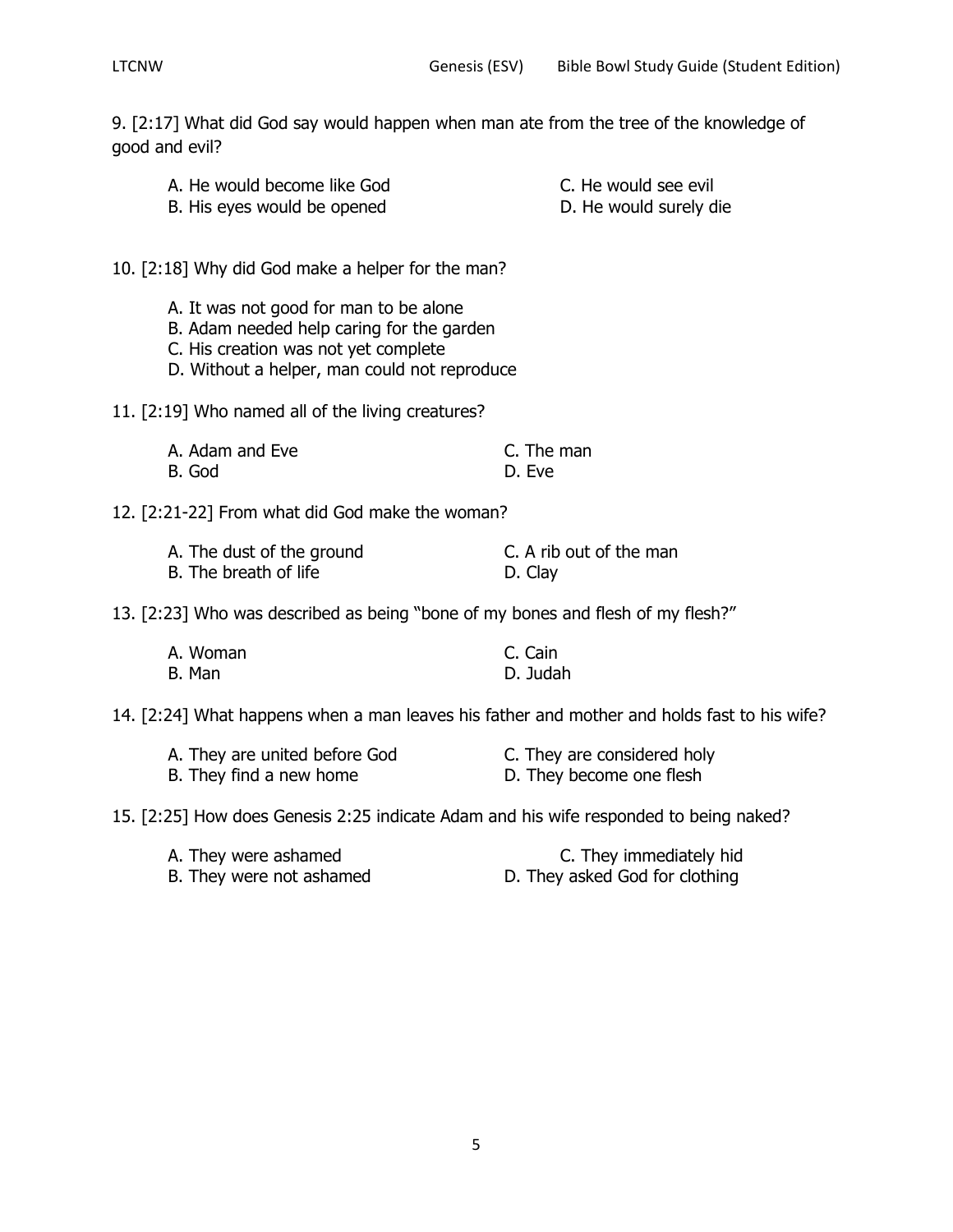1. [3:1] What was more crafty than any of the beast of the field that the LORD God had made?

| A. Serpent | C. Owl |
|------------|--------|
| B. Fox     | D. Man |

2. [3:5] Why does the serpent tell Eve that she should eat the fruit from the tree in the middle of the garden?

| A. She would have great power | C. It would please her husband |
|-------------------------------|--------------------------------|
| B. She would live forever     | D. She would be like God       |

3. [3:5] The serpent told Eve that if she ate the fruit from the tree in the middle of the garden, she would be like God in what way?

| A. Live forever      | C. Know good and evil           |
|----------------------|---------------------------------|
| B. Have great powers | D. Have dominion over the earth |

4. [3:6] Why did the woman eat the fruit of the tree in the middle of the garden?

| A, the tree was desired to make one wise C. God said it was safe to eat |                     |
|-------------------------------------------------------------------------|---------------------|
| B. It was tasty                                                         | D. Adam tempted her |

5. [3:7] What did the woman and her husband realize when they ate the fruit?

| A. They would have to leave the garden | C. They were naked     |
|----------------------------------------|------------------------|
| B. The serpent had lied                | D. It had a worm in it |

6. [3:8] What did the man and woman hear after making fig leaf coverings for themselves?

| A. Birds singing             | C. Serpent hissing |
|------------------------------|--------------------|
| B. God walking in the garden | D. Thunder         |

7. [3:8] When the man and his wife heard the sound of the LORD God in the garden, what did they do?

| A. Hid among the trees           | C. Repented               |
|----------------------------------|---------------------------|
| B. Fell to the ground in worship | D. Made garments to cover |
|                                  | themselves                |

8. [3:12] Who does the man say gave him the fruit that he ate?

| A. He took it from the tree himself | C. The woman |
|-------------------------------------|--------------|
| B. The serpent                      | D. Satan     |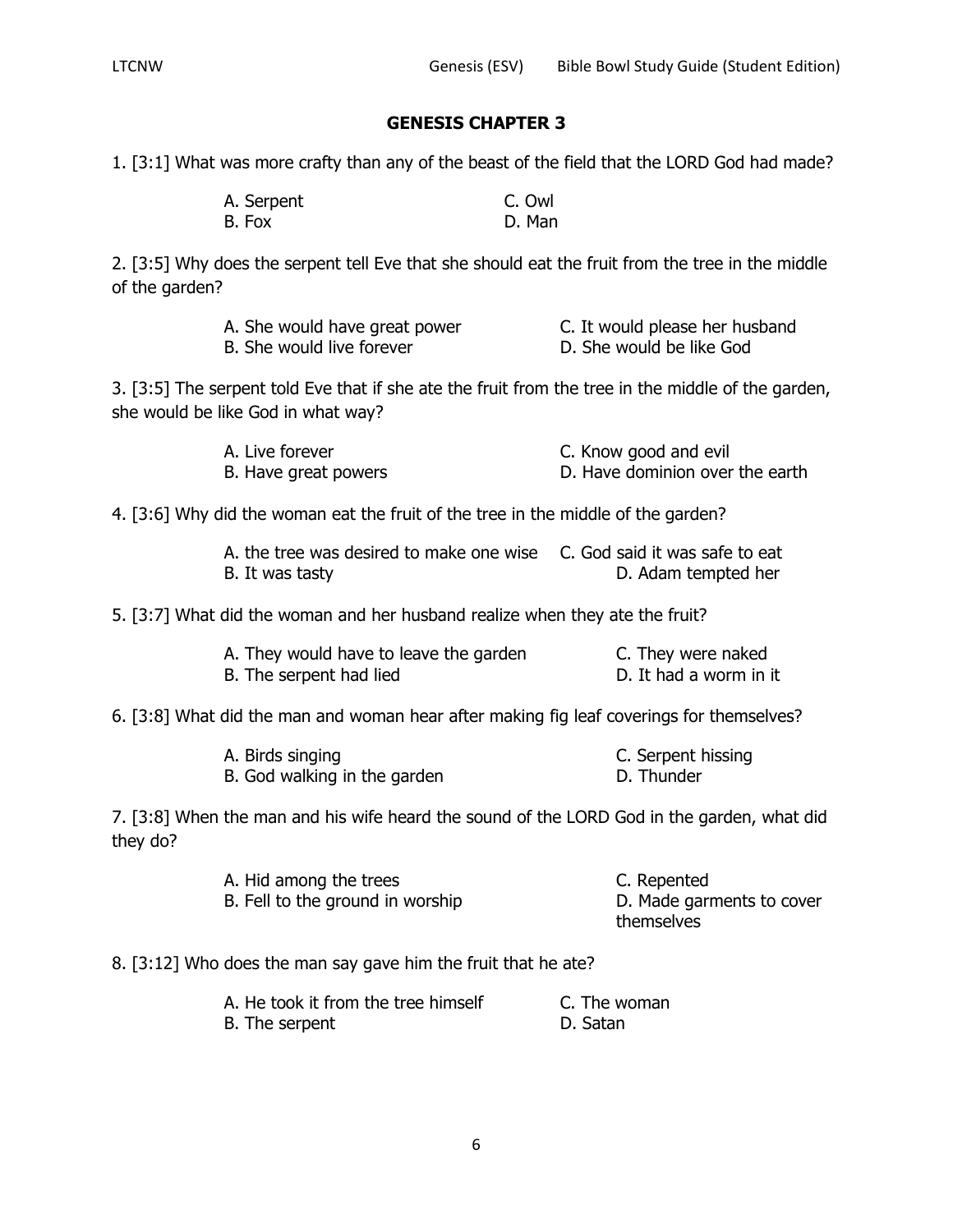9. [3:14] God cursed the serpent to do what for all the days of his life?

| A. Be poisonous        | C. Will find no food to eat     |
|------------------------|---------------------------------|
| B. Be feared among men | D. go on his belly and eat dust |

10. [3:16] Which of the following was one of Eve's punishments for disobeying God?

| A. To rule over her husband    | C. multiply your pain in childbearing |
|--------------------------------|---------------------------------------|
| B. To crush the serpent's head | D. To till the ground                 |

11. [3:17-19] What does God say to Adam because he listened to the voice of his wife and ate from the tree?

- A. You will serve your wife
- B. The ground will produce thorns and thistles for you
- C. You will be cursed among men
- D. Your days will be limited

12. [3:21] What did the LORD God make for Adam and his wife before he banished them from the garden?

A. Garments of skin C. Tools for working the land

B. Coverings from fig leaves D. Shelter from the harsh elements

13. [3:22-23] Why did God banish man from the Garden of Eden?

- A. Because he sinned
- B. Because he blamed the woman
- C. So he could not eat from the tree of life and live forever
- D. Because he had to work the ground

14. [3:24] What did God place on the east side of the Garden of Eden to guard the way to the tree of life?

- A. Cherubim and seraphim C. Wild dogs
	-
- 
- B. The sword of the Spirit **D. Cherubim and a flaming sword**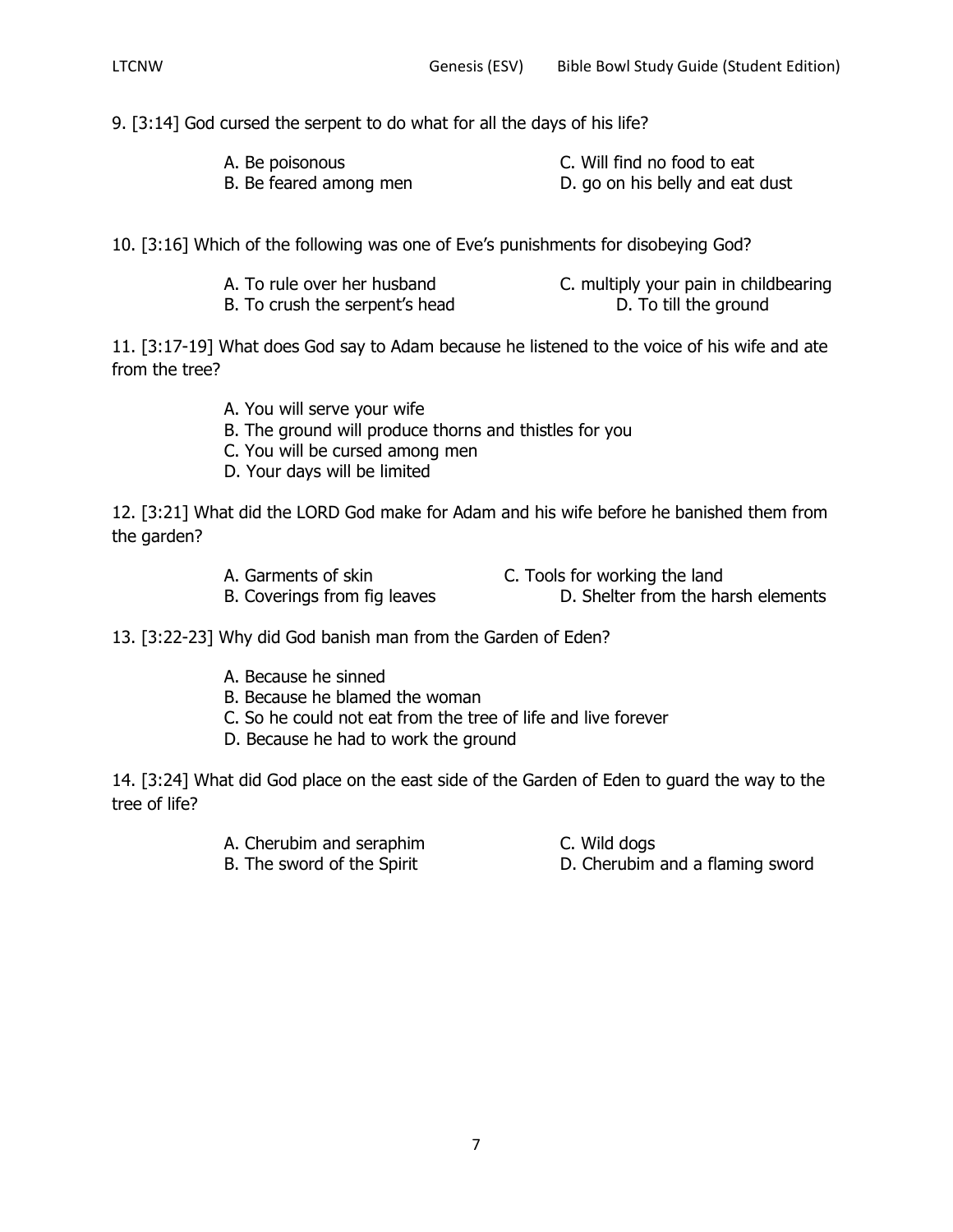1. [4:1] Who was born first to Adam and Eve?

| A. Cain | C. Seth  |
|---------|----------|
| B. Abel | D. Enoch |

2. [4:2] Which of Adam's sons was a worker of the ground?

| A. Adah | C. Seth  |
|---------|----------|
| B. Cain | D. Jacob |

3. [4:4] What was Abel's offering for which the LORD had regard?

- 
- A. Lean portions from his flock C. The best of both his flocks and fruits B. First fruits of soil **D. Fat portions from some of the firstborn** of his flock

4. [4:5] Why was Cain very angry and his face fell?

| A. The LORD banished him from the land | C. He was jealous of Abel    |
|----------------------------------------|------------------------------|
| B. He killed his brother               | D. God had no regard for his |
|                                        | offering                     |

5. [4:7] The LORD told Cain that "sin is crouching at your door. It is contrary to you, but you must the contract of the contract of the contract of the contract of the contract of the contract of the contract of the contract of the contract of the contract of the contract of the contract of the contract of the contr

| A. rule over it | C. not be tempted           |
|-----------------|-----------------------------|
| B. flee from it | D. be strong and courageous |

6. [4:9] When God asked Cain where his brother was, what was Cain's response?

| A. Tending his flocks        | C. He is hiding from you, O God  |
|------------------------------|----------------------------------|
| B. Am I my brother's keeper? | D. He went away for a short time |

7. [4:11-12] What was one of Cain's punishments for killing his brother?

- A. The ground would no longer yield its strength
- B. He would not have children
- C. He was a marked man and would be killed him by whoever found him
- D. He must care for Abel's family

8. [4:12] Who was to become a fugitive and a wanderer?

| A. Cain                    | C. Esau    |
|----------------------------|------------|
| B. The descendants of Abel | D. Zebulun |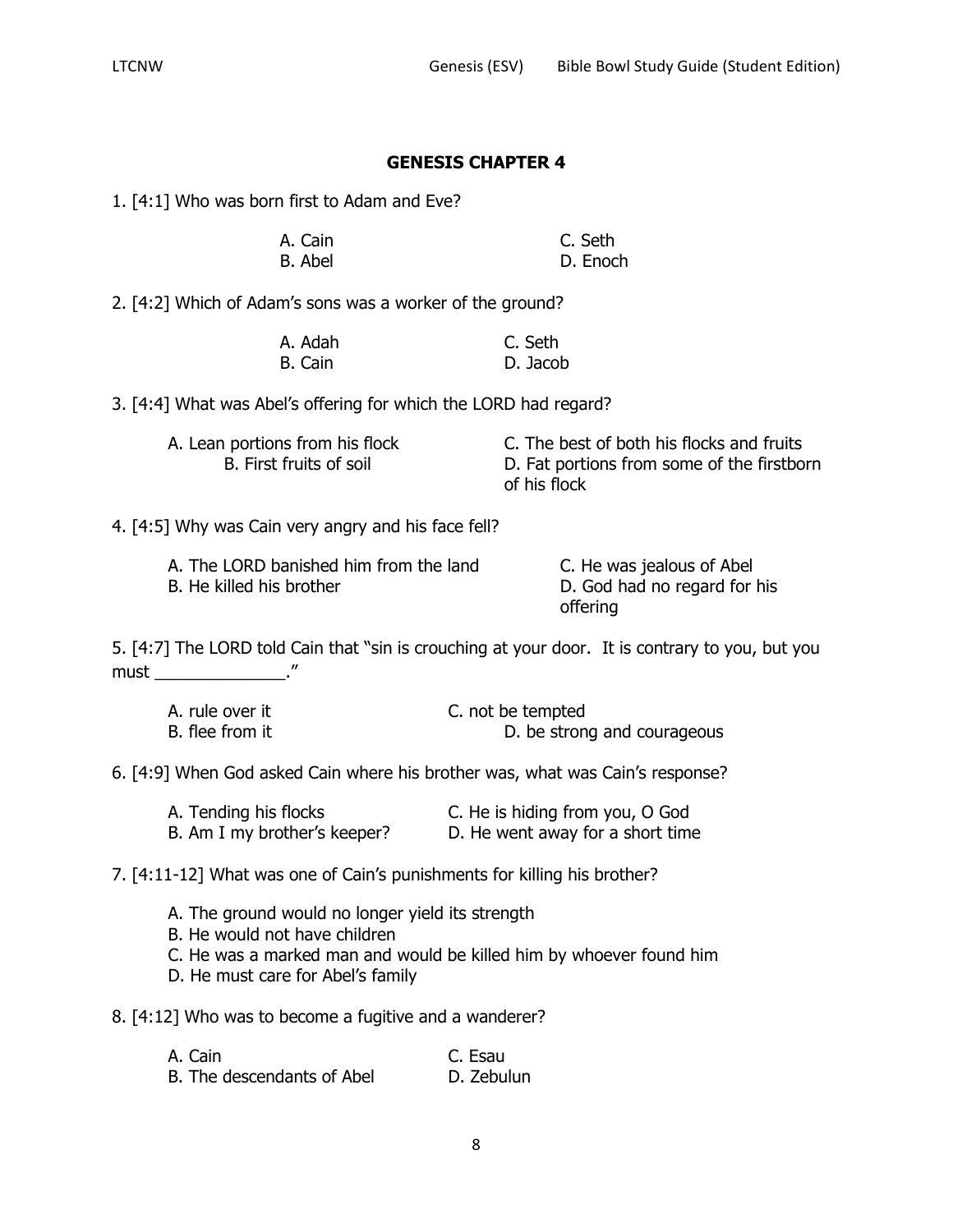9. [4:15] What did God put on Cain so that no one who found him would kill him?

| A. A robe   | C. A curse |
|-------------|------------|
| B. An ephod | D. A mark  |

10. [4:17] After whom did Cain name the city that he built?

| A. El-Yon | C. Adam  |
|-----------|----------|
| B. Edom   | D. Enoch |

11. [4:20] Jabel was the father of those who \_\_\_\_\_\_\_\_\_\_\_\_\_\_\_.

| A. live in tents and have livestock | C. make tools from bronze and iron |
|-------------------------------------|------------------------------------|
| B. play the harp and flute          | D. work the land                   |

12. [4:24] How many times did Lamech say he would be avenged?

| A. Sevenfold           | C. Seventy-sevenfold |
|------------------------|----------------------|
| B. Seventy times seven | D. Forever           |

13. [4:25] What child did God grant to Adam to replace Abel, who had been killed by Cain?

| A. Enosh | C. Lamech     |
|----------|---------------|
| B. Seth  | D. Tubal-Cain |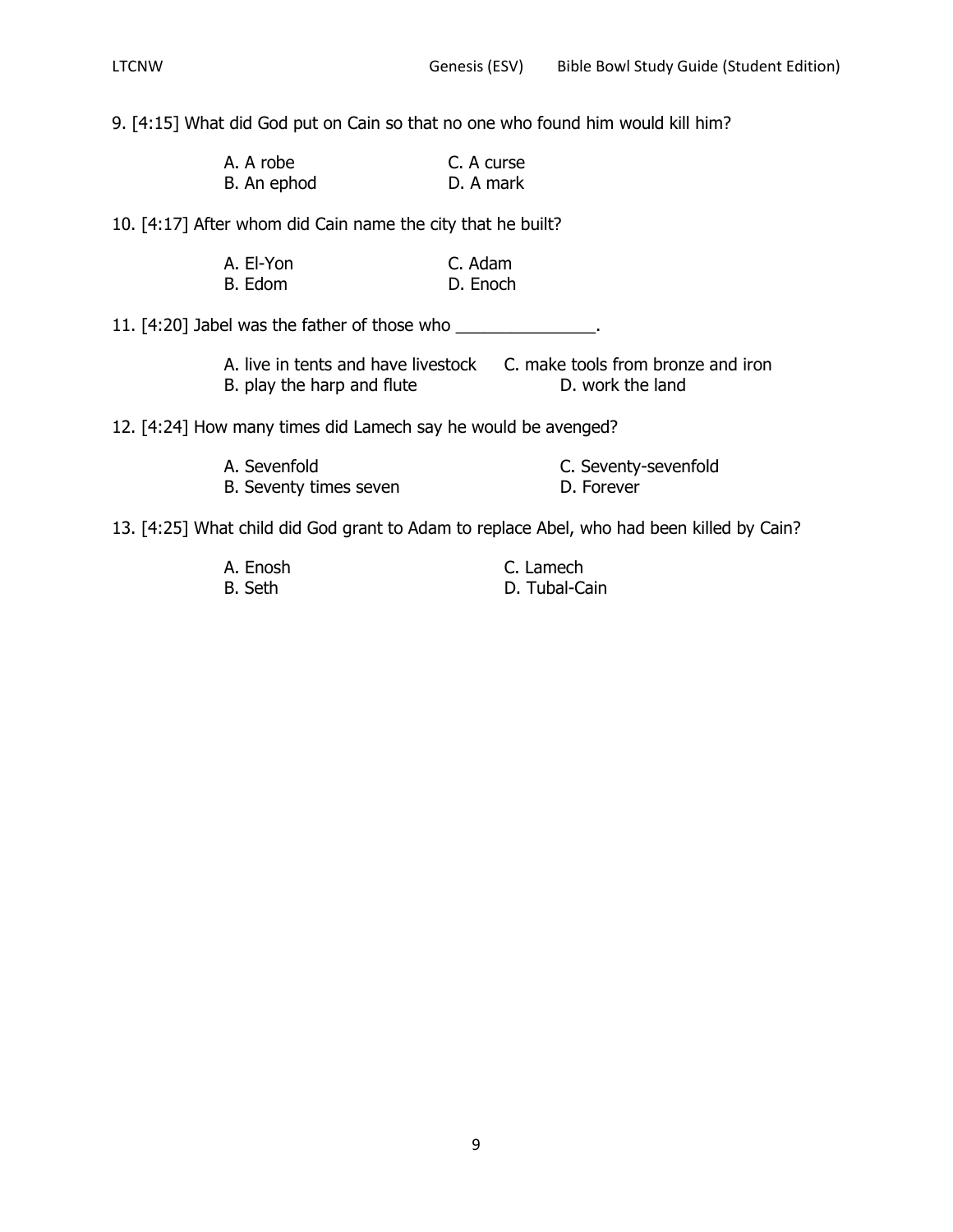|                                                                       |                              | <b>GENESIS CHAPTER 5</b>                                                                                                |
|-----------------------------------------------------------------------|------------------------------|-------------------------------------------------------------------------------------------------------------------------|
|                                                                       |                              | 1. [5:1] Genesis Chapter 5 is the book of the generations of __________________.                                        |
| A. Abraham<br>B. the flood                                            | C. Adam                      | D. the fall of man                                                                                                      |
|                                                                       |                              | 2. [5:3] What was the name of the son born to Adam when he had lived 130 years?                                         |
| A. Seth<br>B. Cain                                                    |                              | C. Abel<br>D. Enosh                                                                                                     |
| 3. [5:3] Adam's son, Seth, is described as being what?                |                              |                                                                                                                         |
| A. The heir of Adam<br>B. In the image of God                         |                              | C. Blessed above all men<br>D. In Adam's own likeness, in his own image                                                 |
| 4. [5:5] Altogether, how long did Adam live?                          |                              |                                                                                                                         |
| A. 777 years<br><b>B.</b> 782 years                                   | C. 930 years<br>D. 962 years |                                                                                                                         |
| 5. [5:18] Which of the following men had a son named Enoch?           |                              |                                                                                                                         |
| A. Seth<br>B. Lamech                                                  | D. Jared                     | C. Judah                                                                                                                |
| 6. [5:21] Who is the son of the Enoch that is mentioned in Chapter 5? |                              |                                                                                                                         |
| A. Kenan<br>B. Noah                                                   | D. Lamech                    | C. Methuselah                                                                                                           |
| 7. [5:24] Who walked with God for 300 years, then was no more?        |                              |                                                                                                                         |
| A. Abel<br><b>B.</b> Mahalalel                                        | D. Enoch                     | C. Methuselah                                                                                                           |
| 8. [5:24] What happened to Enoch when he had lived 365 years?         |                              |                                                                                                                         |
| A. God took him                                                       |                              | C. He was appointed priest<br>B. He had a son named Methuselah D. He had a son named Lamech and lived<br>362 more years |
| 9. [5:27] Which of Adam's descendants lived the longest at 969 years? |                              |                                                                                                                         |
| A. Enoch                                                              | C. Noah                      |                                                                                                                         |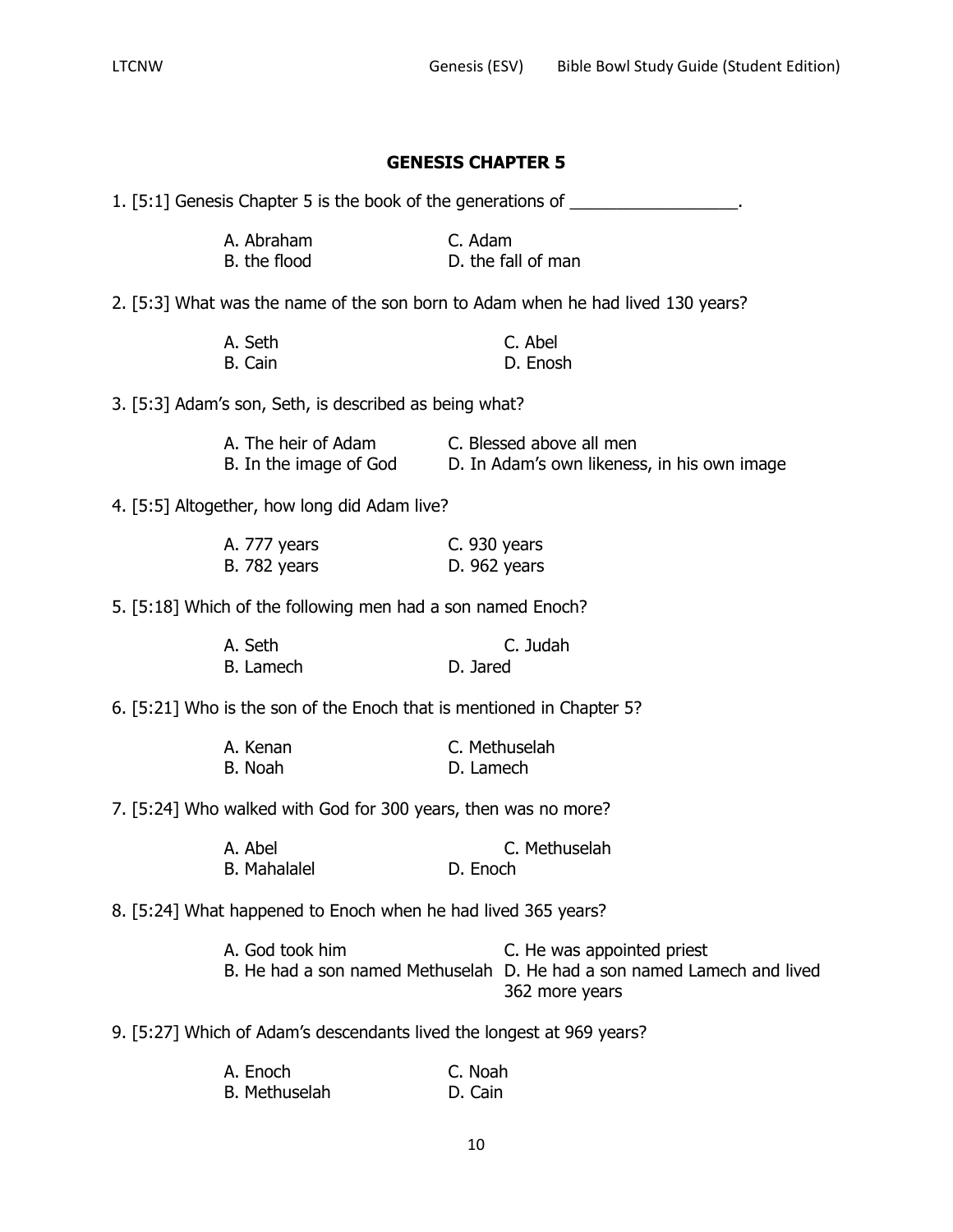10. [5:29] Of whom was it said, "out of the ground that the LORD has cursed, this one shall bring us relief from our work and from the painful toil of our hands."

| A. Seth | C. Enoch |
|---------|----------|
| B. Noah | D. Jabal |

11. [5:32] After Noah was \_\_\_\_\_\_ years old, he became the father of Shem, Ham, and Japheth.

| A. 187 | C. 500 |
|--------|--------|
| B. 365 | D. 777 |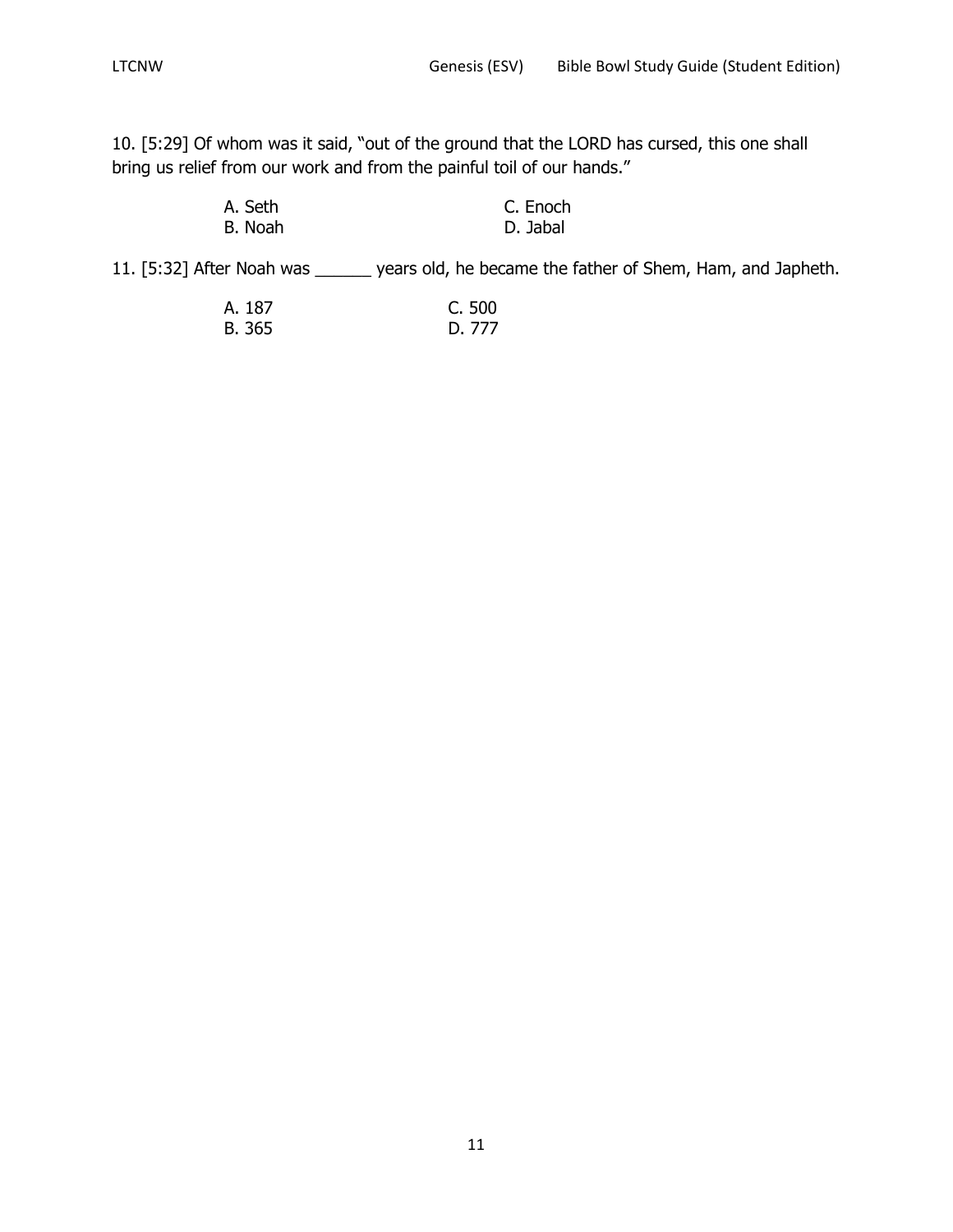1. [6:3] When the LORD said that his Spirit would not contend with humans forever, how long did God say that their days would be?

| A. 70 years | $C. 120$ years |
|-------------|----------------|
| B. 75 years | D. 969 years   |

2. [6:5] What did God see about the human race on the earth?

- A. Their wickedness was great and his thoughts were evil
- B. They were full of joy
- C. They were grieved in their hearts
- D. They had good hearts

3. [6:6] In the days the Nephilim were on the earth, how did God feel about having made human beings?

- A. He said his creation was good
- B. He wished for more humans like these
- C. the LORD regretted that he had made man
- D. Happy he made humans in his own image

4. [6:7] Because God regretted he had made human beings on earth, what did he say that he would wipe out?

- A. Mankind
- B. man, animals, creeping things, and birds
- C. Everything but two of every living creature
- D. Creatures that move on the ground

5. [6:8] According to Chapter 6, who found favor in the eyes of the LORD?

A. Noah C. The men of Nineveh B. Noah and his family D. Enoch

6. [6:11] During the time of Noah, the earth was corrupt in God's sight and was full of what?

| A. Violence        | C. Sin    |
|--------------------|-----------|
| <b>B.</b> Nephilim | D. Malice |

7. [6:13] What did God tell Noah he was going to put an end to, because the world was filled with violence?

| A. Mankind's sin | C. All flesh and the earth  |
|------------------|-----------------------------|
| B. The universe  | D. Only people, not animals |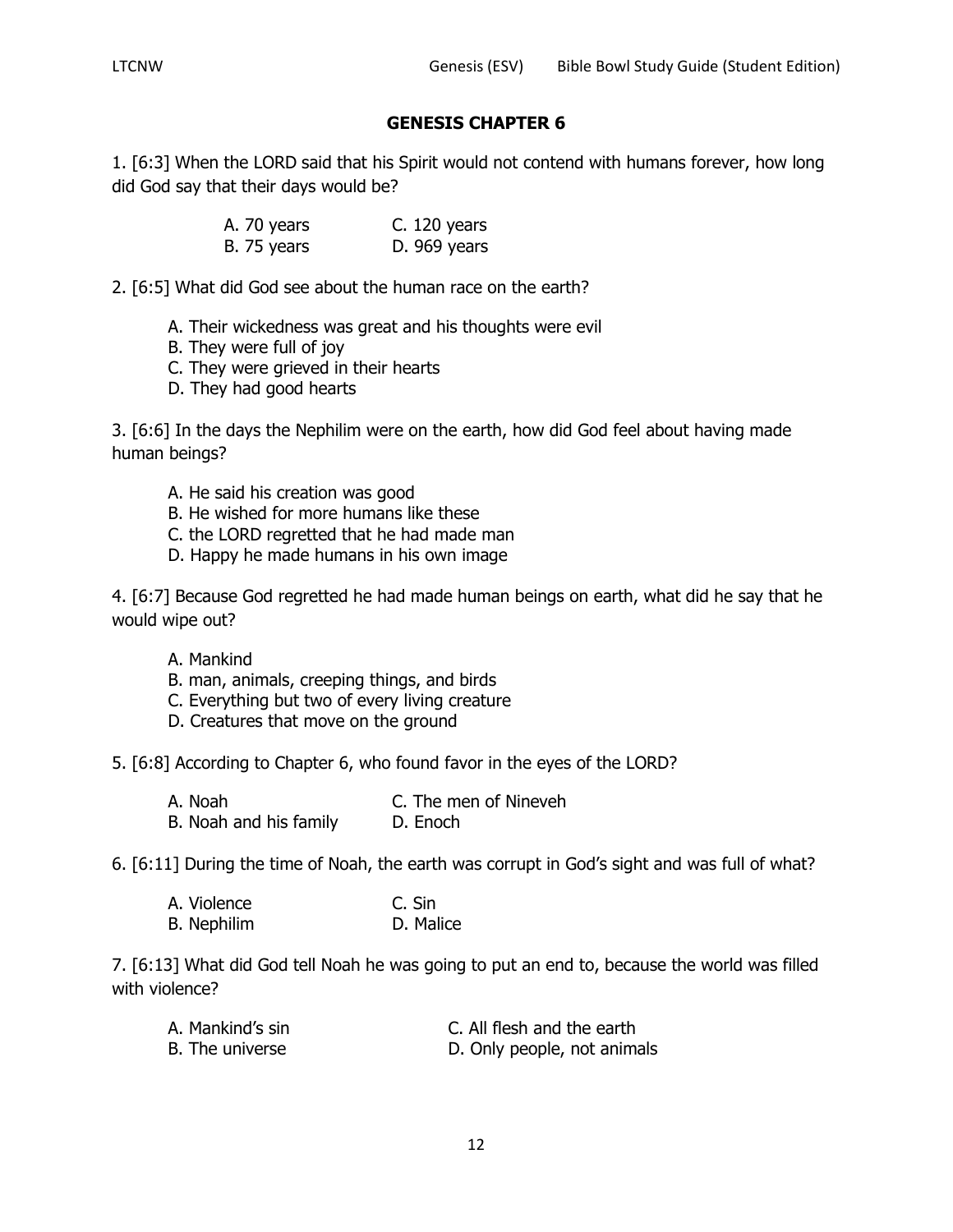# 8. [6:14] What did God tell Noah to make?

| A. An ark of cypress wood | C. Peace with all people                            |
|---------------------------|-----------------------------------------------------|
| B. An ark of gopher wood  | D. An altar to offer a sacrifice for mankind's sins |

9. [6:14] How was the ark to be coated?

| A. With hides of water animals |  |
|--------------------------------|--|
|--------------------------------|--|

- C. With pitch inside and out
- B. With pitch inside and hides outside D. With oil

10. [6:16] Where was Noah to place a door on the ark?

- A. In the side
- B. In the upper, middle and lower decks
- C. One on the side and one on the top deck
- D. On the stern
- 11. [6:16] How many decks were to be on the ark?

| A. 2        | C. 5  |
|-------------|-------|
| <b>B.</b> 3 | D. 10 |

12. [6:18] What did God say he would establish with Noah?

| A. A lasting ordinance for his people | C. His covenant          |
|---------------------------------------|--------------------------|
| B. A nation as numerous as the stars  | D. A hedge of protection |

## 13. [6:18] Who from Noah's family was to enter the ark with him?

- A. His grandchildren
- B. His wife and sons
- C. His wife, his sons, and his sons' wives
- D. No one, just the animals as God commanded

14. [6:20] What did God tell Noah that the animals would do?

- 
- A. Hide in caves C. Swim and be kept alive
- B. Be kept from all harm D. Come to Noah to be kept alive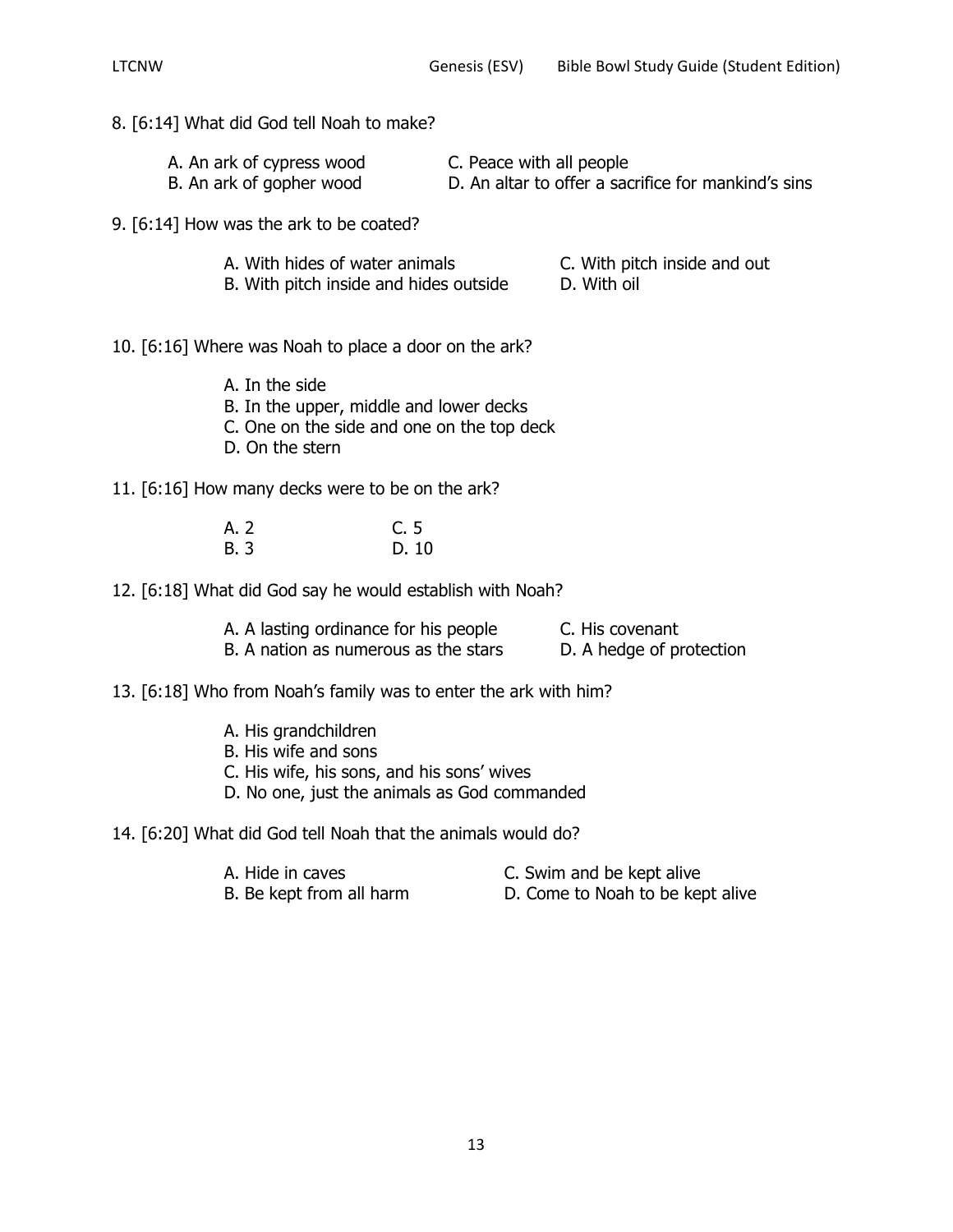- 1. [7:1] Why did God tell Noah to enter the ark?
	- A. To put the animals in their stalls
	- B. The rain was getting ready to start
	- C. Because God found Noah to be righteous
	- D. To ensure all of the provisions were loaded
- 2. [7:2] How many of each kind of animal was Noah to take on the ark?
	- A. Two of every kind
	- B. Seven pairs of every clean animal and
	- two pairs of every unclean animal
	- C. A total of nine of each kind
	- D. One male, one female of every kind
- 3. [7:3] In addition to the animals, how many of each kind of bird was to go on the ark?
	- A. Seven pairs of every kind, male and female
	- B. Seven pairs of every clean bird and two of
	- C. Two pairs of every kind, male and female
	- D. Seven of every bird of the land and two every unclean bird of every bird of the air

4. [7:4] How long did the LORD say it would be from the time Noah entered the ark until it began to rain?

| A. 2 days |  | C. 7 days |  |                          |
|-----------|--|-----------|--|--------------------------|
| B. 5 days |  |           |  | D. 40 days and 40 nights |

5. [7:4] How long did the LORD tell Noah that he would send rain on the earth?

|  | A. 20 days               | C. 100 fortnights |
|--|--------------------------|-------------------|
|  | B. 40 days and 40 nights | D. 150 days       |

6. [7:6] How old was Noah when the flood waters came upon the earth?

| A. 500 years old | C. 601 years old |
|------------------|------------------|
| B. 600 years old | D. 950 years     |

7. [7:11] In addition to the windows of heaven, where did waters come from when Noah and his family were in the ark?

| A. All the fountains of the great deep     | C. The mighty oceans     |
|--------------------------------------------|--------------------------|
| B. From melting glaciers and mountain snow | D. Only from the heavens |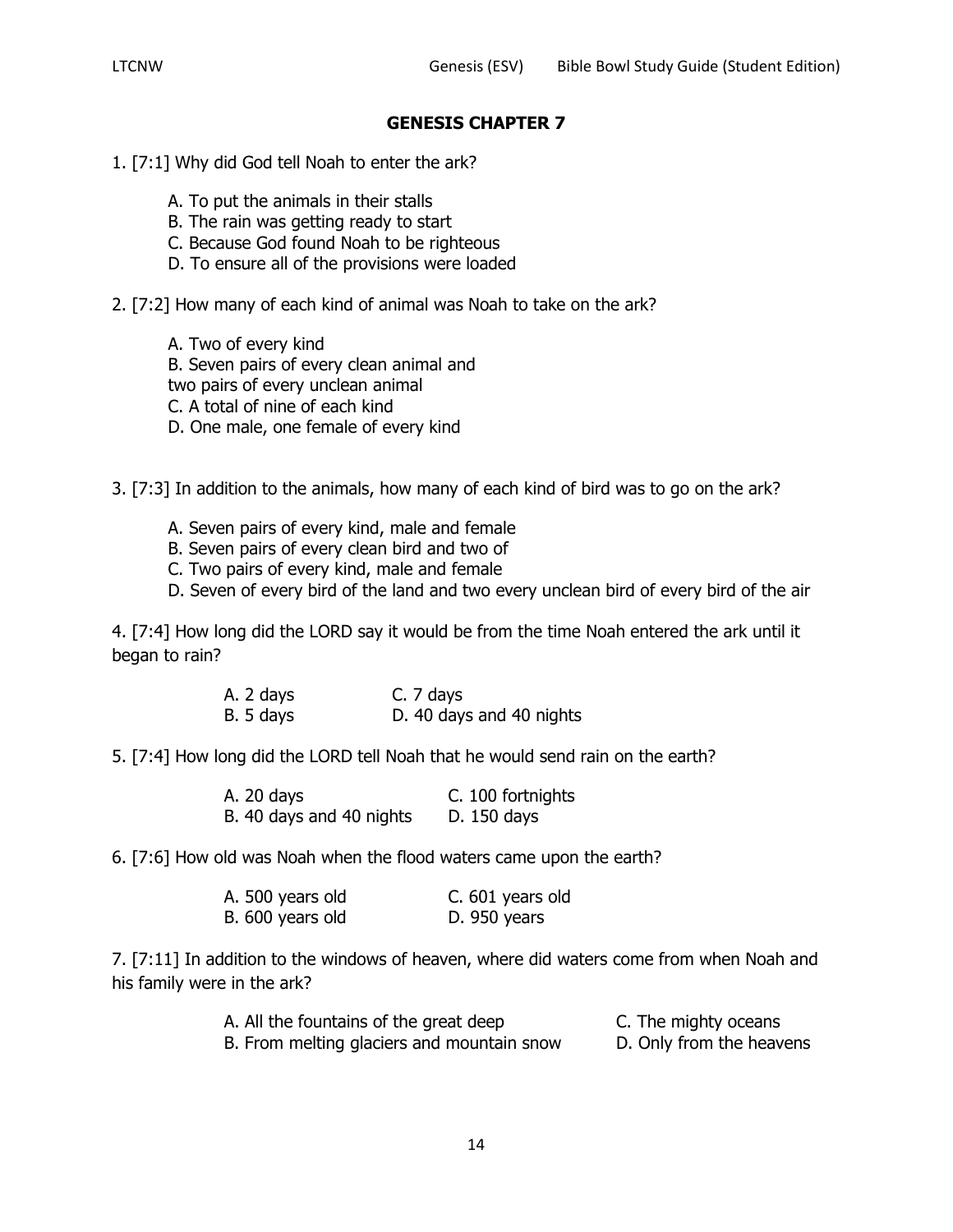8. [7:11] When did the rain begin?

| A. In the month of Nissan               | C. On the 17th day of the second |
|-----------------------------------------|----------------------------------|
|                                         | month                            |
| B. The third month of Noah's 600th year | D. When God commanded            |

9. [7:18] What happened as the waters of the flood increased?

| A. The ark floated on the face of the waters                               | C. The people began |
|----------------------------------------------------------------------------|---------------------|
|                                                                            | swimming            |
| B. The ark was tossed violently against the D. Those who remained on earth |                     |
| cried waves                                                                | out to the LORD     |

- 10. [7:19] What happened to the high mountains during the flood?
	- A. The tops stayed out of the water
	- B. They were covered
	- C. They provided shelter for the birds of the air
	- D. Were flattened by the strength of the flood waters

# 11. [7:20] To what depth did the waters cover the mountains?

| A. 10 cubits       | C. 25 fathoms     |
|--------------------|-------------------|
| B. about 15 cubits | D. Up to 75 yards |

12. [7:24] How long did the waters prevail on the earth?

| A. 40 days and 40 nights | C. 150 days |
|--------------------------|-------------|
| B. 3 months              | D. 280 days |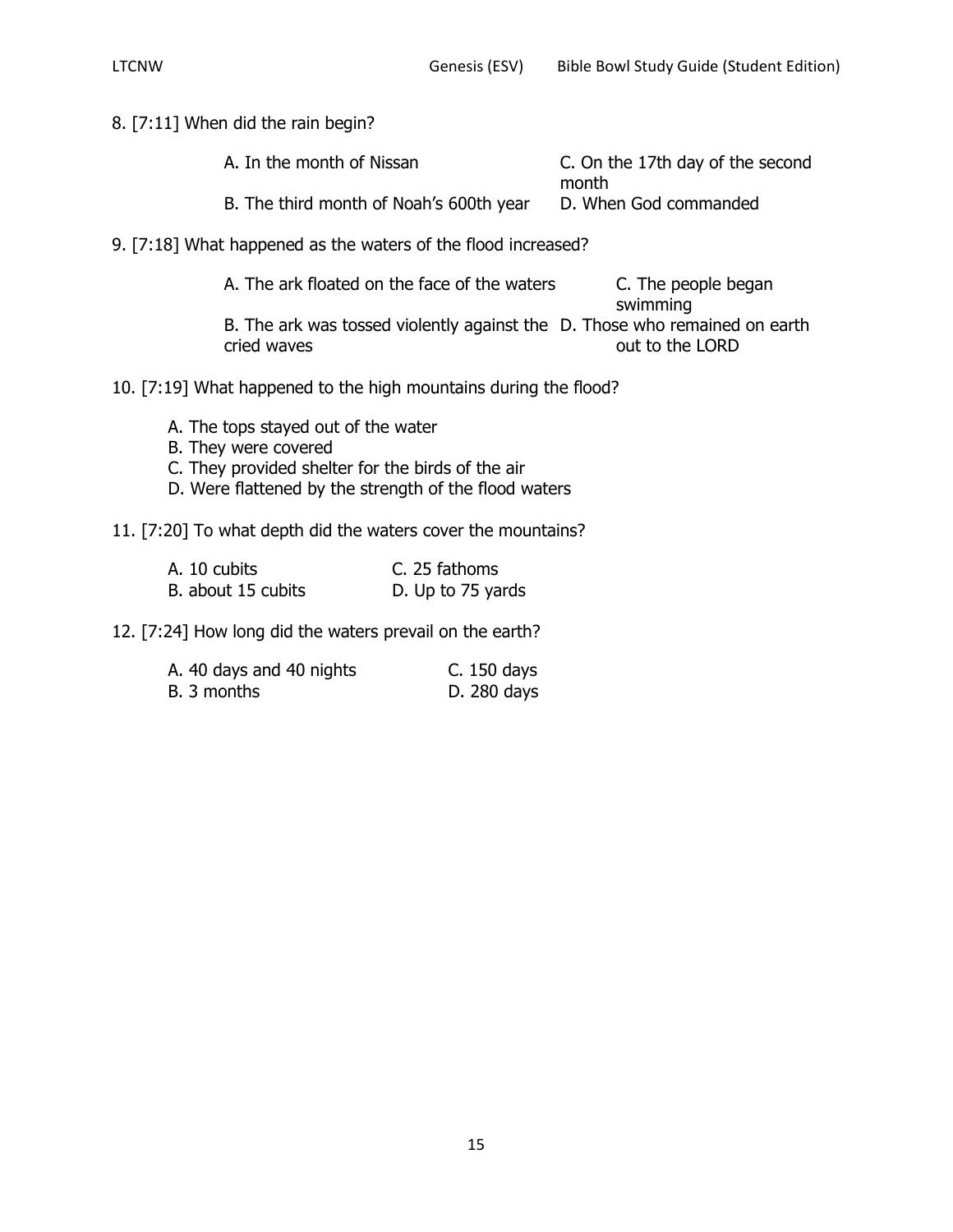- 1. [8:1] What did the LORD send over the earth that caused the waters to recede?
	- A. A rainbow C. Heat from the sun

B. His Spirit D. A wind

- 2. [8:2] What closed that stopped the rain from falling?
	- A. The springs of the deep and the floodgates of heaven
	- B. The sky and the seas
	- C. The fountains of the earth
	- D. The springs of heaven
- 3. [8:4] Where did the ark come to rest?

| A. In Ur                      | C. In present day Turkey      |
|-------------------------------|-------------------------------|
| B. On the mountains of Ararat | D. On the temple in Jerusalem |

4. [8:6-7] After forty days, Noah opened a window he made in the ark and sent out what?

| A. A pigeon        | C. A dove  |
|--------------------|------------|
| B. All the animals | D. A raven |

5. [8:7] What did the raven do when Noah sent it out of the ark?

- A. Returned when it did not find dry ground
- B. Brought back an olive branch
- C. Nested in a tree as there was no dry ground
- D. Flew back and forth until the water dried up

6. [8:8] What bird did Noah send out after the raven?

- A. A dove C. A sparrow B. An eagle D. A pterodactyl
- 7. [8:9] When the dove came back to the ark the first time, what did Noah do?
	- A. Immediately sent it out again E. Took the dove into the ark
	- B. Sacrificed the dove as a peace offering D. Took the olive branch and praised God
- 8. [8:10] How long did Noah wait before sending out the dove a second time?
	- A. Seven days C. One month B. Ten days **B.** D. Until the waters totally receded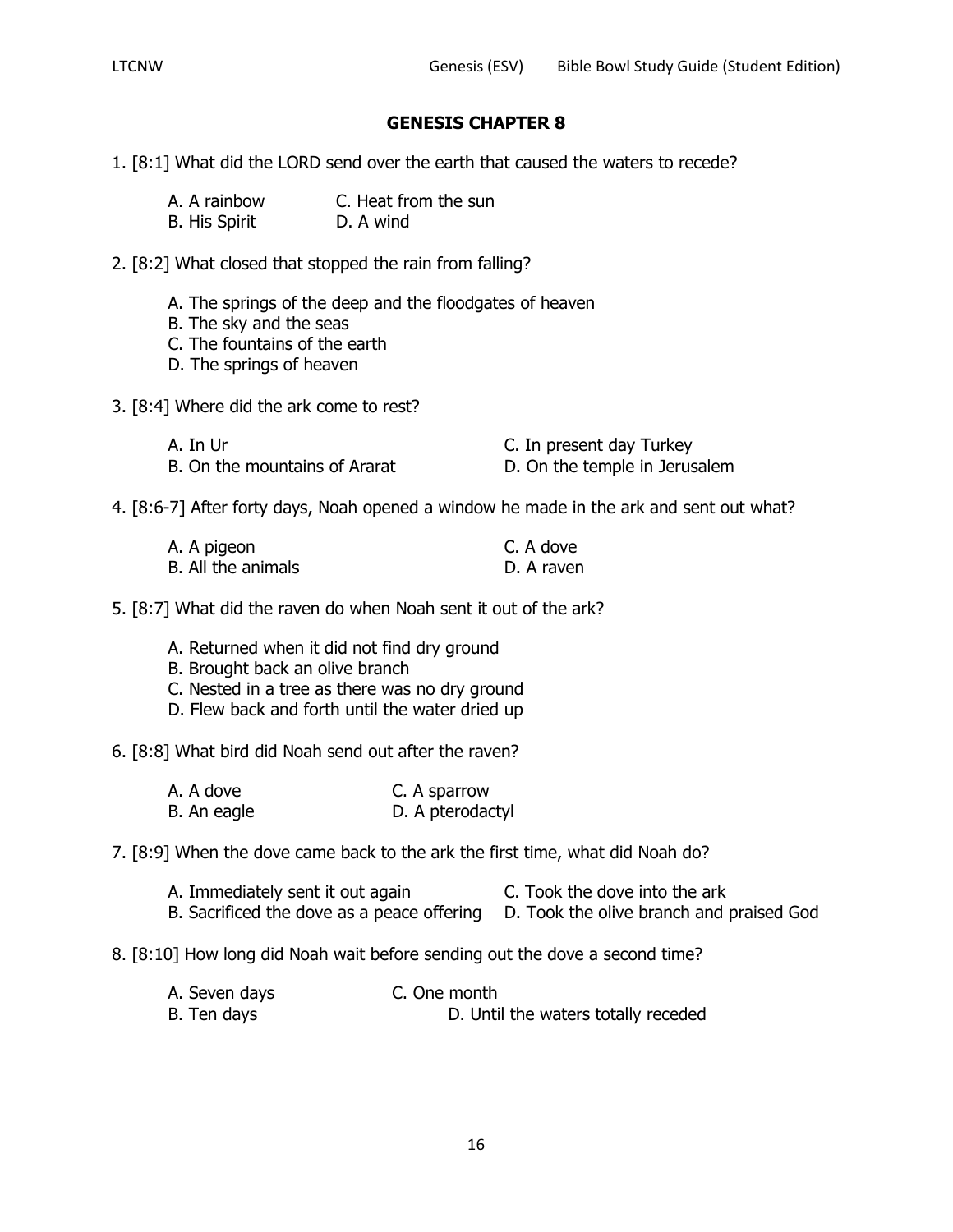9. [8:11] What did the dove bring back when it returned to the ark the second time?

| A. An olive leaf | C. A fig leaf                                |
|------------------|----------------------------------------------|
| B. A worm        | D. Nothing, it still could not find dry land |

10. [8:12] What happened the third time Noah sent the dove out?

| A. It brought back a mate                  | C. It brought back a freshly plucked olive leaf |
|--------------------------------------------|-------------------------------------------------|
| B. It still could not find a place to land | D. It did not return                            |

11. [8:13] How old was Noah when the water had dried up?

| A. 550 years old | C. 601 years old |
|------------------|------------------|
| B. 600 years old | D. 611 years old |

12. [8:17] Why did God tell Noah to bring out all of the animals from the ark?

| A. To get fresh air | C. So they might swarm and be fruitful and multiply                |
|---------------------|--------------------------------------------------------------------|
|                     | B. To be used as a sacrifice D. To return to their natural habitat |

13. [8:21] What did the LORD say he would never again curse because of humans?

| A. The ground     | C. Mankind                  |
|-------------------|-----------------------------|
| <b>B.</b> Animals | D. The floodgates of heaven |

14. [8:21] What did the LORD say he would never again destroy?

| A. All mankind          | C. His creation              |
|-------------------------|------------------------------|
| B. All living creatures | D. The heavens and the earth |

15. [8:22] How did the LORD describe the period of time for which seasons, cold and heat, and day and night would never cease?

A. Forever and ever **C.** while the earth remains B. Until Jesus comes again D. Until evil reigns on the earth again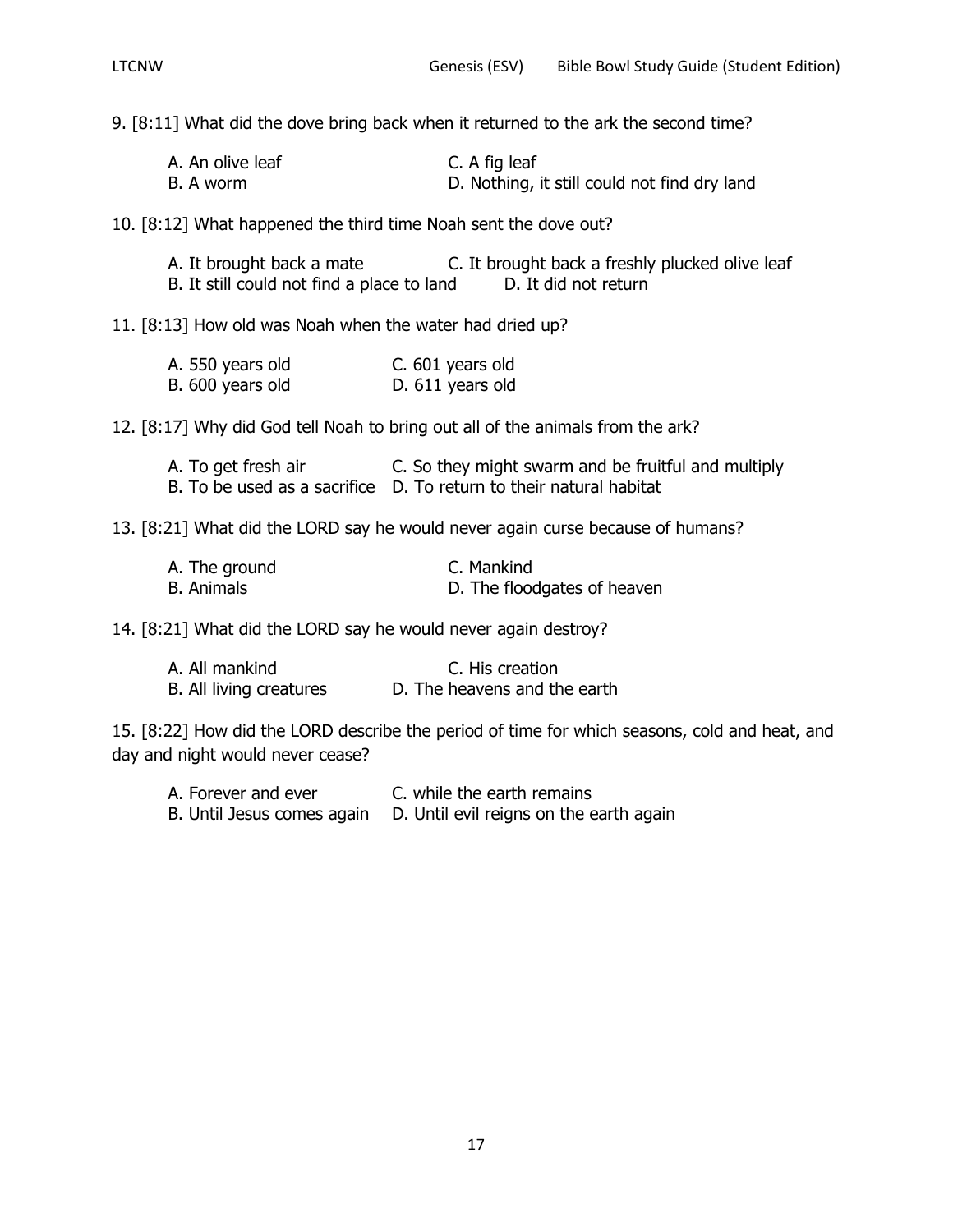- 1. [9:1] What did God tell Noah and his sons to do after they left the ark?
	-
	- A. Farm the land C. Have dominion over all that lives
	- B. Be fruitful and multiply **D.** Never again allow wickedness to reign
- 
- 2. [9:4] What was Noah's family commanded NOT to eat?
	- A. Unclean animals
	- B. flesh with its life, that is its blood
	- C. Fruit from the tree of knowledge of good and evil
	- D. God did not specify anything that could not be used as food
- 3. [9:6] What did God say would happen to whoever sheds the blood of man?
	- A. That person would go to jail
	- B. They should appear before the priest to
	- C. Their firstborn child would die
	- D. by man shall his blood be shed

4. [9:13] What did God send as a sign of his covenant to never again have a flood destroy the earth?

| A. A dove              | C. my bow in the cloud |
|------------------------|------------------------|
| <b>B.</b> Circumcision | D. The Messiah         |

5. [9:14-15] When did God say he would remember the covenant?

- A. When he brings clouds over the earth and the bow is seen in the clouds
- B. Every year at the same time
- C. When he smells the pleasing aroma of burnt offerings
- D. He will never forget the covenant

6. [9:16] How long did God say his covenant with Noah would last?

- B. Until the coming of the Messiah D. The text does not say
- 7. [9:21] What happened when Noah drank some of the wine from his vineyard?
	- A. He became drunk and lay uncovered in his tent
	- B. His health improved
	- C. He worshipped God for returning life to the earth
	- D. He got drunk and danced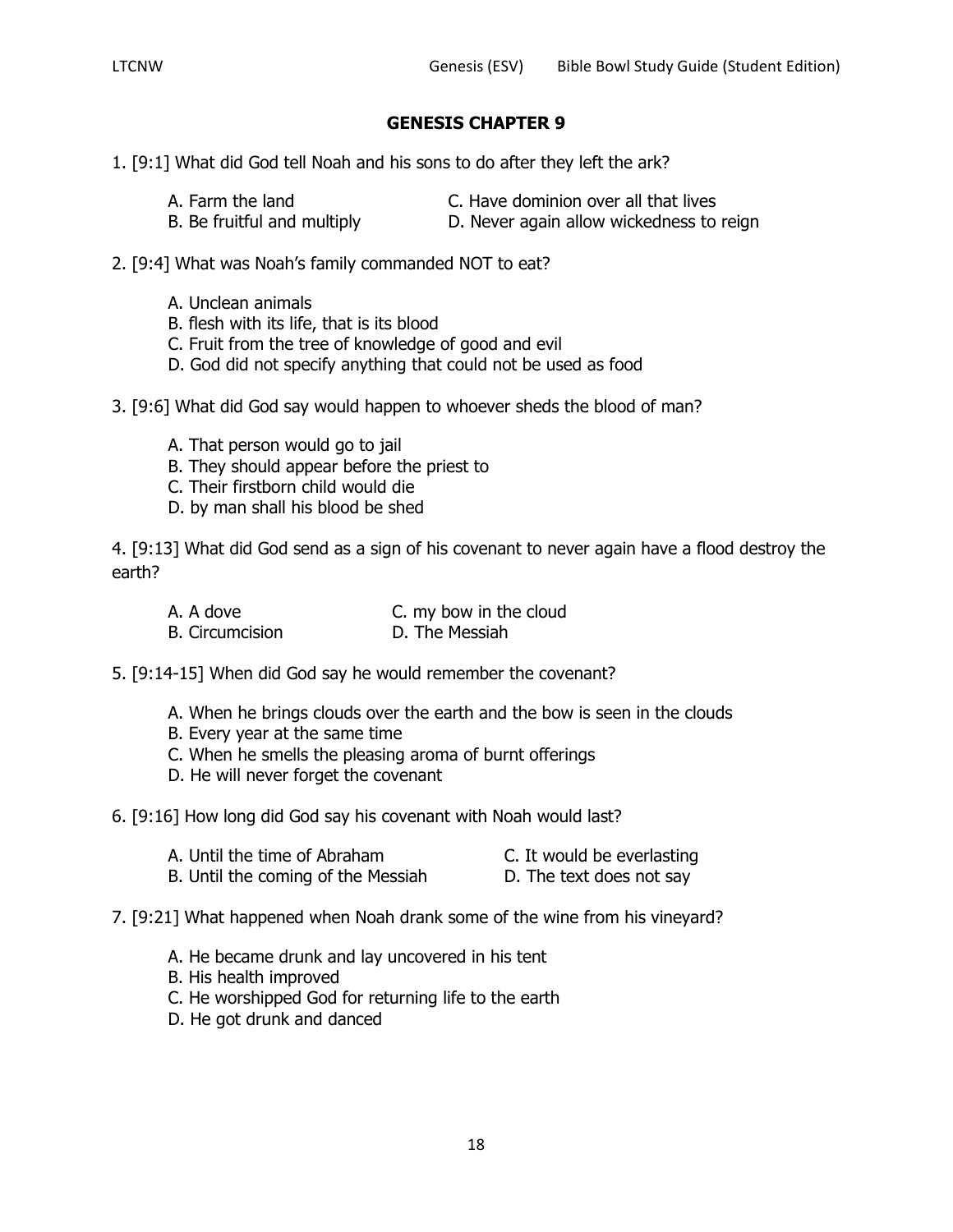8. [9:22] Which of Noah's sons saw his father's nakedness?

| A. Shem    | C. Ham    |
|------------|-----------|
| B. Japheth | D. Canaan |

9. [9:23] What did Shem and Japheth do about their father's nakedness?

- A. They cursed Ham
- B. They covered him without seeing his nakedness
- C. They told no one
- D. They laughed at his foolishness

10. [9:24-25] What did Noah do when he found out what Ham had done to him?

| A. He scolded Ham   | C. He banished Ham from the land |
|---------------------|----------------------------------|
| B. He cursed Canaan | D. He had Ham killed             |

11. [9:27] Whose territory did Noah want God to extend?

| A. Japheth's | C. Shem's   |
|--------------|-------------|
| B. Ham's     | D. Canaan's |

12. [9:28] How long did Noah live after the flood?

| A. 120 years        | C. 350 years  |
|---------------------|---------------|
| <b>B.</b> 200 years | $D.950$ years |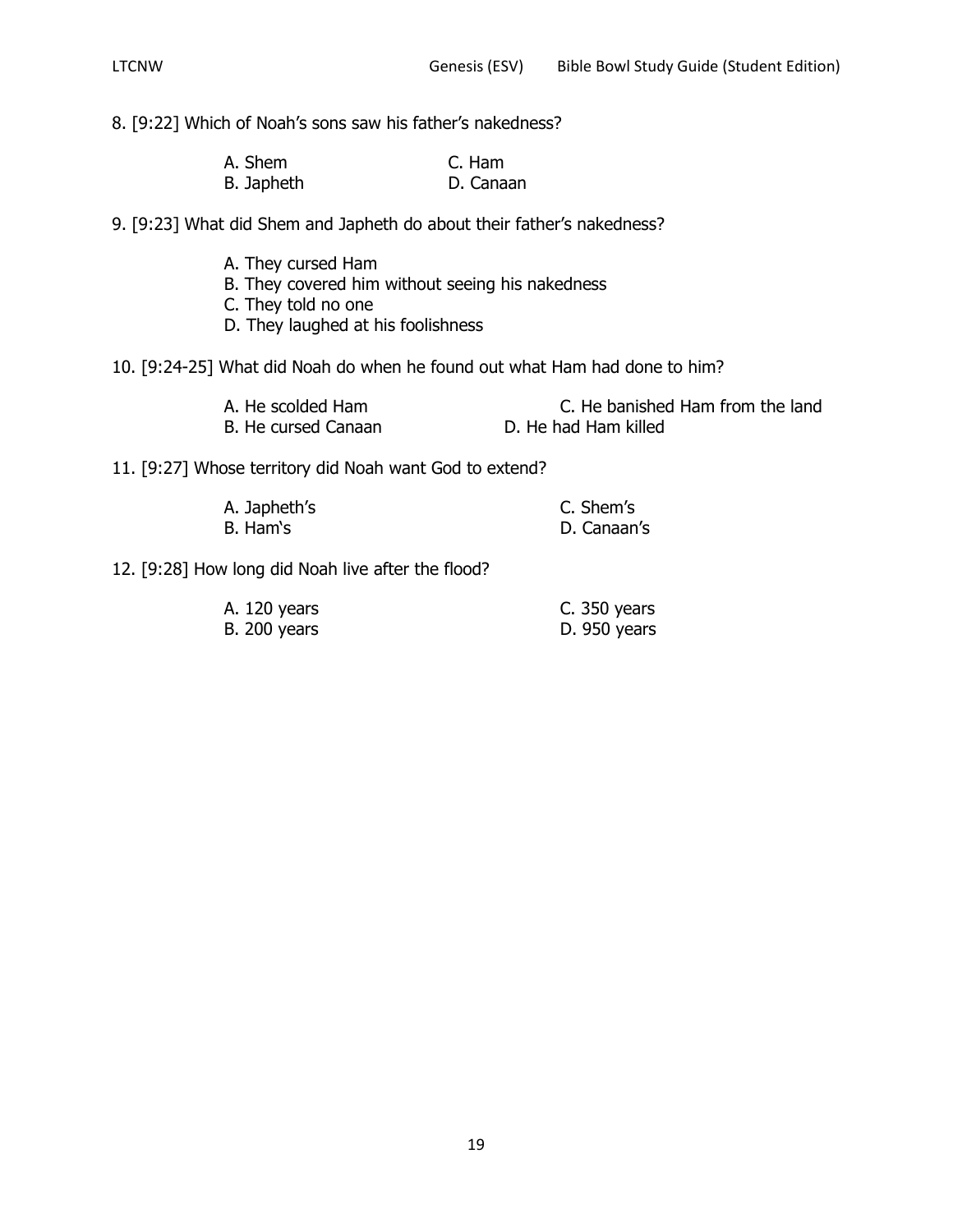1. [10:4-5] Whose descendants are described as coastland peoples? A. The sons of Javan C. The sons of Gomer B. The sons of Magog D. The sons of Poseidon 2. [10:6] Cush was a son of whom? A. Seba C. Ham B. Japheth D. Gomer 3. [10:7] Who was the father of Seba, Havilah, Sabtah, Raamah and Sabteka? A. Magog C. Gomer B. Nimrod D. Dan 4. [10:8] Nimrod became \_\_\_\_\_\_\_\_\_\_\_\_\_\_\_\_. A. respected among his people C. a mighty man B. feared among the nations D. a nimrod 5. [10:10] Babel was part of the kingdom of \_\_\_\_\_\_\_\_\_\_\_\_. A. Nimrod C. God B. Cush D. Israel 6. [10:11] Of the following cities, which did Nimrod build? A. Nineveh C. Tarshish B. Jerusalem D. Nimrodonia 7. [10:14] The Philistines came from the descendants of \_\_\_\_\_\_\_\_\_\_\_\_\_\_. A. Cushites C. Canaanites B. Casluhim D. Caphtorites 8. [10:18-20] The Canaanite clans descended from \_\_\_\_\_\_\_\_\_. A. Shem C. Japheth B. Abram D. Ham 9. [10:25] Who was Joktan's brother? A. Eber C. Peleg B. Aram D. Jehoiakin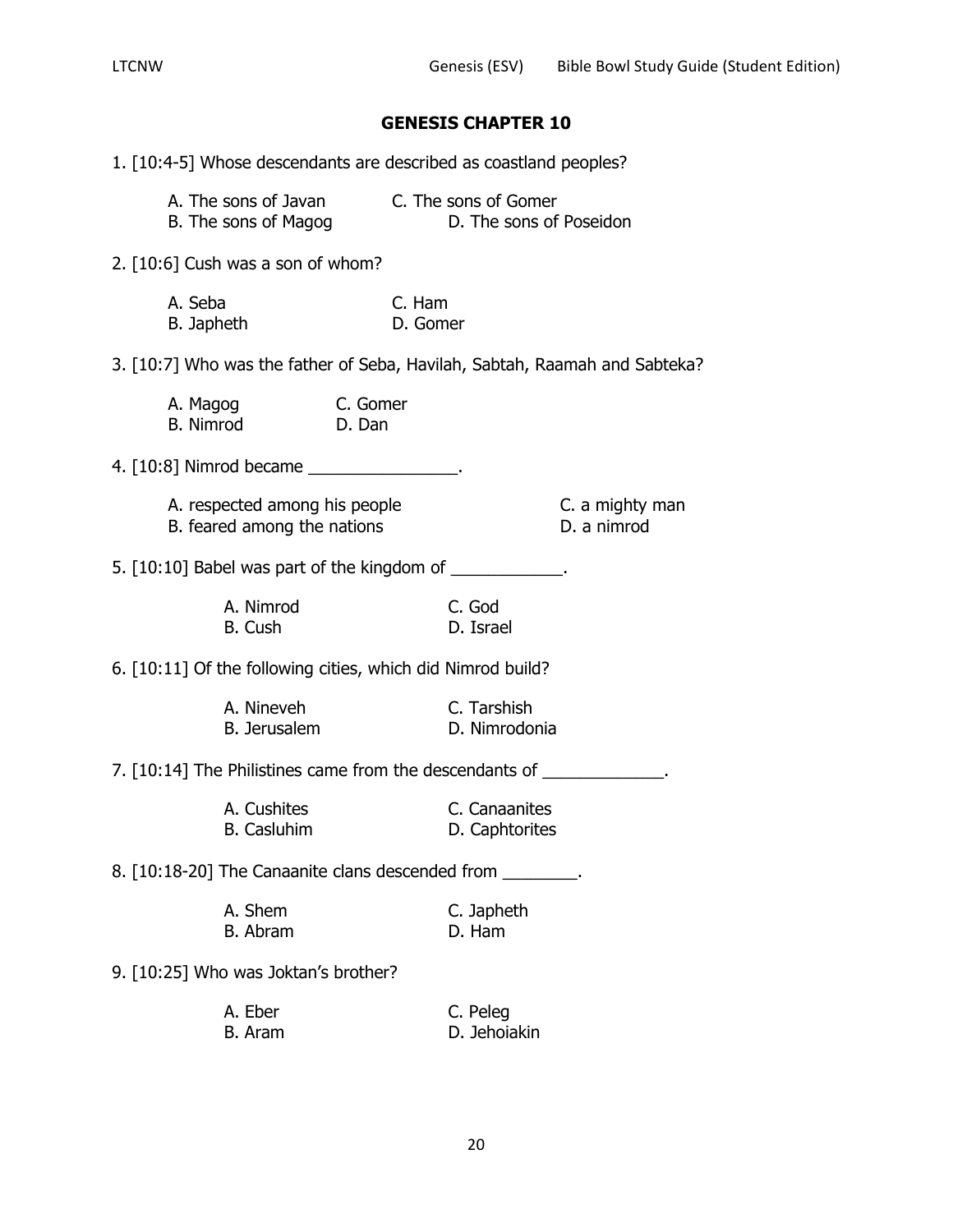# 10. [10:25] What happened in Peleg's time?

| A. He had a twin brother | C. The earth was divided    |
|--------------------------|-----------------------------|
| B. He lost his leg       | D. He was set apart from Go |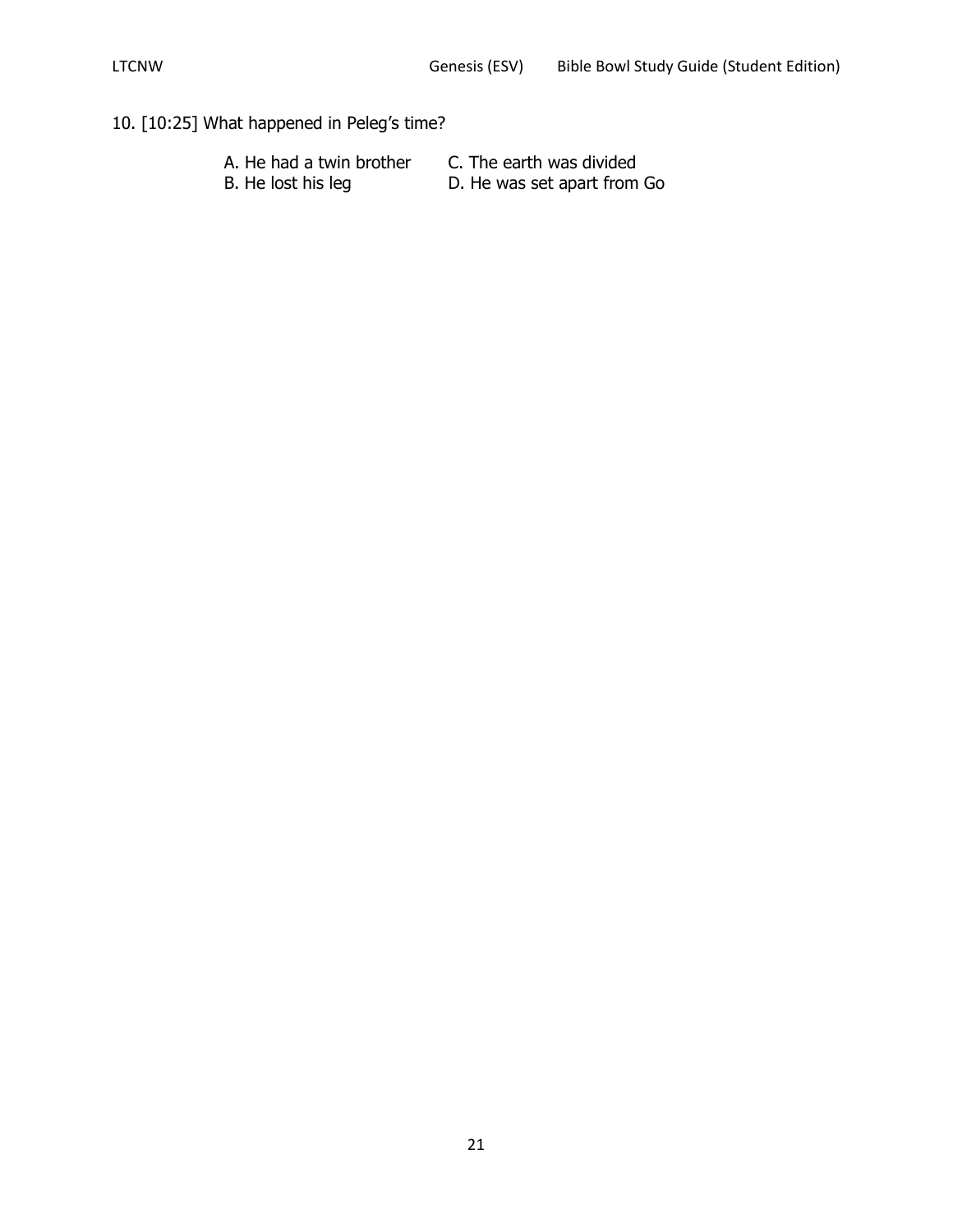# **SECTION 2: Genesis 11-20**

# **Multiple Choice Questions**

# **GENESIS CHAPTER 11**

# **ESV Revision**

**1. [11:1] Now the whole earth had one \_\_\_\_\_\_\_\_\_\_\_\_ and \_\_\_\_\_\_\_\_\_\_\_\_\_** A. God; religion C. God; purpose B. father, Abraham; land D. language; the same words **2. [11:4] Why did the men in Shinar want to build a city and a tower?** A. To reach the heavens exactled the control of C. To make a name for themselves B. For defense and protection D. To be seen from the heavens A. The Chaldeans C. The LORD B. The Canaanites **D.** The Edomites **4. [11:6] What did the LORD say would be impossible for the men who were building the tower?** A. To reach the heavens C. To complete their work B. To enter the kingdom of heaven **D.** Nothing would be impossible **5. [11:7] Which of the following did the LORD do to stop the men from building?** A. Rained down burning sulfur The C. Sent a strong wind B. Confused their language **D.** Destroyed the city by an earthquake **6. [11:9] Why was Babel given its name?** A. The LORD confused the language of C. The LORD scattered them over the face all the earth of the earth B. The tower was not finished D. All of the above

#### **7. [11:26] Who was Abram's father?**

- A. Terah C. Haran
- B. Nahor D. Peleg

#### **8. [11:27] Who were Abram's brothers?**

- A. Haran and Perez **C. Nahor and Lot**
- B. Nahor and Haran D. Perez and Peleg
- 
- 
- 
- 
- 
- 
- 
- **3. [11:5] Who went down to see the city and the tower that the men were building?**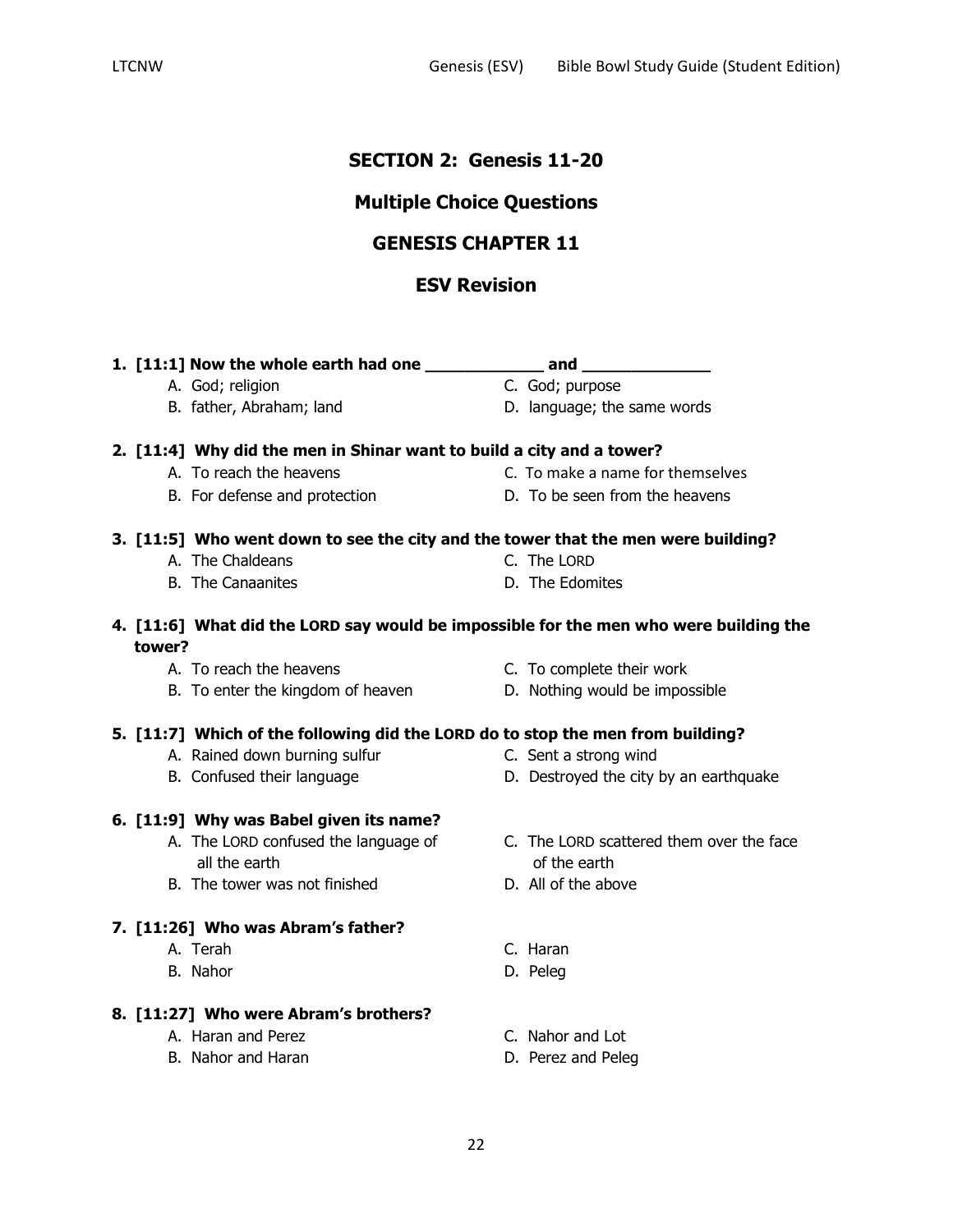#### **9. [11:29] What was the name of Nahor's wife?**

- 
- A. Milcah C. Hagar B. Bilhah D. Zilpah

# **10. [11:31] Who did Terah take with him as he set out from Ur of the Chaldeans to go to Canaan?**

- 
- A. Abram, Lot and Haran C. Abram, Haran, Lot and Sarah
- B. Abram, Haran, Lot and Nahor **D. Abram, Lot and Sarai**
- 
- 
- 

# **11. [11:31] In which land did Terah settle and also die?**

- A. Ur of the Chaldeans C. Canaan
- B. Haran D. Shechem
- -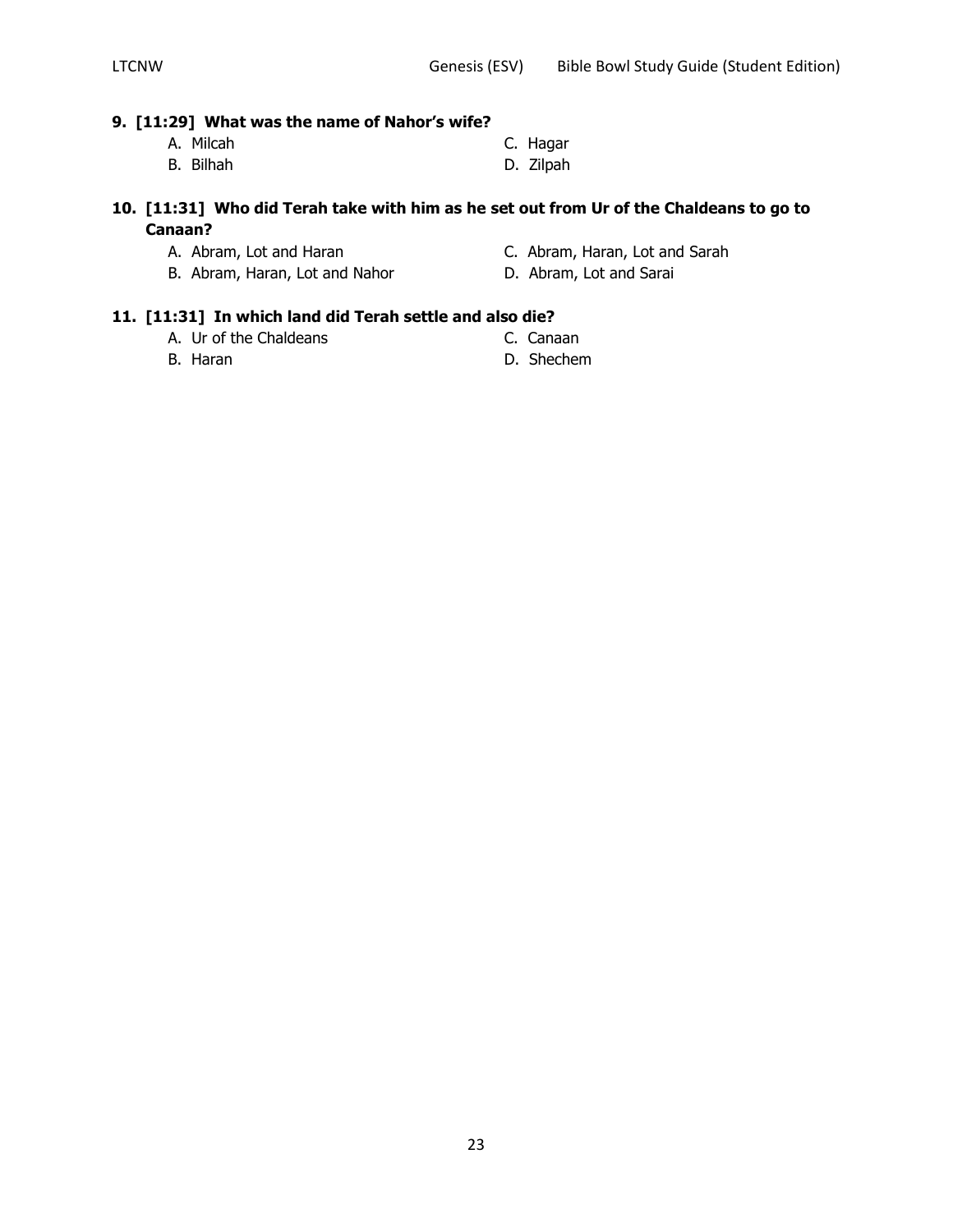| 1. [12:1] To whom did the LORD say, "Go from your country and your kindred and your<br>father's house to the land that I will show you."? |                                                                                |  |                                                                                           |  |
|-------------------------------------------------------------------------------------------------------------------------------------------|--------------------------------------------------------------------------------|--|-------------------------------------------------------------------------------------------|--|
| A. Joseph                                                                                                                                 |                                                                                |  | C. Jacob                                                                                  |  |
| B. Abram                                                                                                                                  |                                                                                |  | D. Moses                                                                                  |  |
|                                                                                                                                           |                                                                                |  |                                                                                           |  |
|                                                                                                                                           | 2. [12:2] The LORD promised to make Abram into a great ____________.           |  |                                                                                           |  |
| A. name                                                                                                                                   |                                                                                |  | C. people                                                                                 |  |
| B. ruler                                                                                                                                  |                                                                                |  | D. nation                                                                                 |  |
|                                                                                                                                           | 3. [12:5] Upon leaving Haran, to what land did Abram and Sarai set out?        |  |                                                                                           |  |
| A. Canaan                                                                                                                                 |                                                                                |  | C. Israel                                                                                 |  |
| B. Chaldea                                                                                                                                |                                                                                |  | D. Carchemish                                                                             |  |
|                                                                                                                                           | 4. [12:6] Where was the oak of Moreh located?                                  |  |                                                                                           |  |
| A. Shechem                                                                                                                                |                                                                                |  | C. Mamre                                                                                  |  |
| B. Sodom                                                                                                                                  |                                                                                |  | D. Bethel                                                                                 |  |
|                                                                                                                                           |                                                                                |  |                                                                                           |  |
|                                                                                                                                           |                                                                                |  | 5. [12:6-7] Which people were in the land that God showed Abram and was going to give to  |  |
| his offspring?                                                                                                                            |                                                                                |  |                                                                                           |  |
| A. Amorites                                                                                                                               |                                                                                |  | C. Israelites                                                                             |  |
| <b>B.</b> Canaanites                                                                                                                      |                                                                                |  | D. Jebusites                                                                              |  |
| land?                                                                                                                                     |                                                                                |  | 6. [12:10] Who went to live in Egypt for a while because there was a severe famine in the |  |
| A. Isaac                                                                                                                                  |                                                                                |  | C. Abram                                                                                  |  |
| B. Joseph                                                                                                                                 |                                                                                |  | D. Laban                                                                                  |  |
|                                                                                                                                           |                                                                                |  |                                                                                           |  |
| wife?                                                                                                                                     |                                                                                |  | 7. [12:12] What did Abram fear would happen when the Egyptians found out Sarah was his    |  |
|                                                                                                                                           | A. He would be imprisoned                                                      |  | C. He would be killed                                                                     |  |
|                                                                                                                                           | B. Sarai would be taken as a slave                                             |  | D. Sarai would be killed                                                                  |  |
|                                                                                                                                           |                                                                                |  |                                                                                           |  |
|                                                                                                                                           | 8. [12:15] What did Pharaoh's officials do when they saw Sarai?                |  |                                                                                           |  |
|                                                                                                                                           | A. Plotted to kill Abram                                                       |  | C. Bound her hands and took her to the palace                                             |  |
|                                                                                                                                           | B. Praised her to Pharaoh                                                      |  | D. Asked Abram who she was                                                                |  |
|                                                                                                                                           | 9. [12:17] What did the LORD do to Pharaoh and his household because of Sarai? |  |                                                                                           |  |
|                                                                                                                                           | A. Made them prosper                                                           |  | C. Killed their herds                                                                     |  |
|                                                                                                                                           | B. Closed the wombs of all the women in                                        |  | D. Inflicted with great plagues                                                           |  |
|                                                                                                                                           | Pharaoh's household                                                            |  |                                                                                           |  |
|                                                                                                                                           |                                                                                |  |                                                                                           |  |
|                                                                                                                                           |                                                                                |  |                                                                                           |  |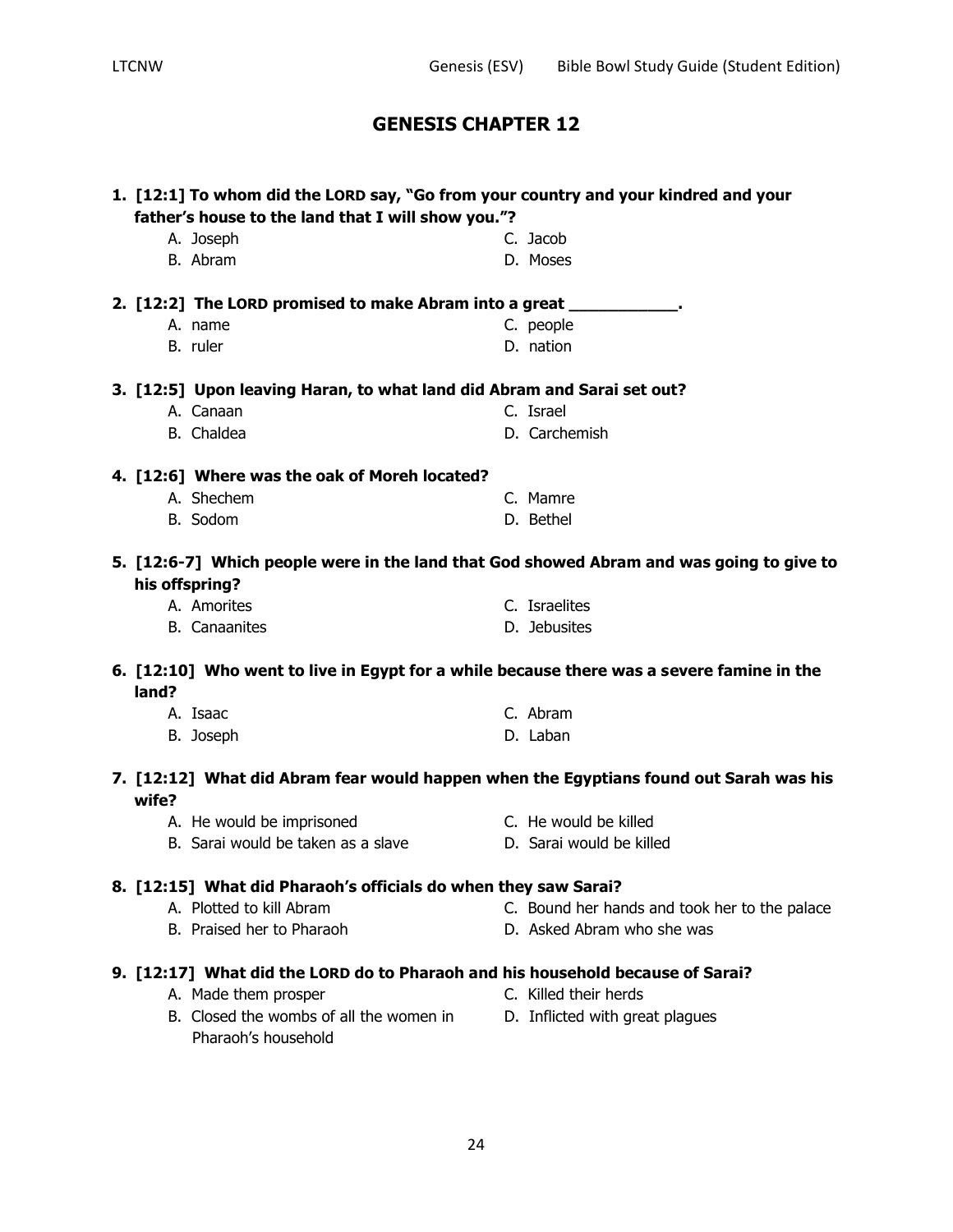## **10. [12:19] What did Pharaoh say he did because Abram said Sarai was his sister?**

- 
- 
- A. Sinned against God C. Let Abram live in the palace
- B. Took Sarai to be his wife **D.** Gave Abram the choicest land in Egypt

# **11. [12:20] What did Pharaoh do to Abram after he realized Sarai was Abram's wife?**

- 
- 
- A. Sent him away **C. Put Abram in prison**
- B. Took his livestock D. Gave Abram a blessing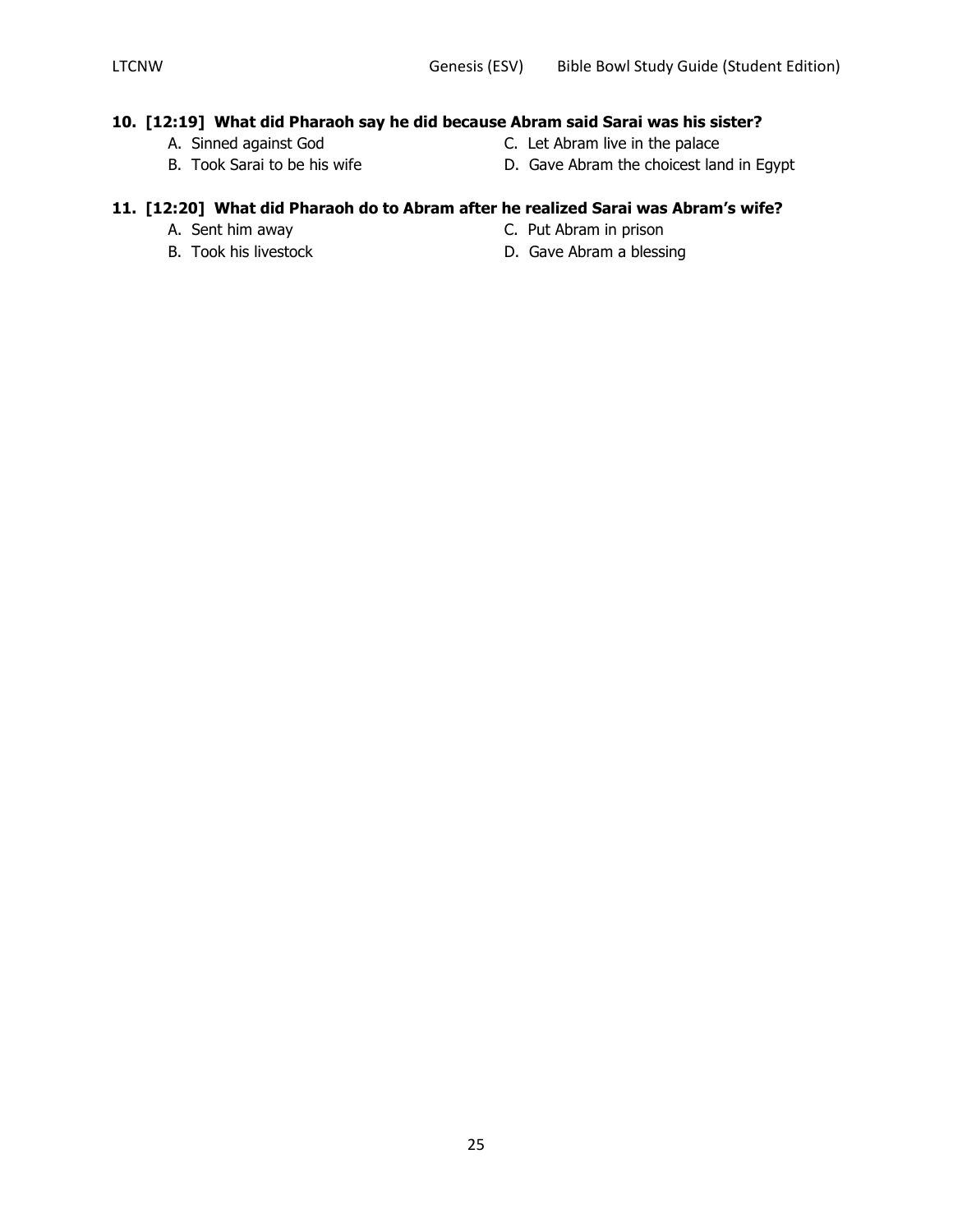| 1. [13:1] Where did Abram and Lot go after leaving Egypt? |                                                                                            |  |                                                                |
|-----------------------------------------------------------|--------------------------------------------------------------------------------------------|--|----------------------------------------------------------------|
|                                                           | A. The Negeb                                                                               |  | C. Canaan                                                      |
|                                                           | B. Ur of the Chaldeans                                                                     |  | D. Sodom                                                       |
|                                                           | 2. [13:6] The land around Bethel could not support which two men and all of their          |  |                                                                |
| possessions?                                              |                                                                                            |  |                                                                |
|                                                           | A. Abram and Abimelech                                                                     |  | C. Abram and Lot                                               |
|                                                           | B. Jacob and Esau                                                                          |  | D. Perez and Peleg                                             |
|                                                           | 3. [13:7] Who was also living in the land with Lot and Abram and all of their possessions? |  |                                                                |
|                                                           | A. Canaanites and Edomites                                                                 |  | C. Amorites and Perizzites                                     |
|                                                           | <b>B.</b> Hittites and Amorites                                                            |  | D. Canaanites and Perizzites                                   |
|                                                           | 4. [13:8-9] What question did Abram ask Lot before he suggested they part company?         |  |                                                                |
|                                                           | A. Has not the LORD God blessed you                                                        |  | C. What right do you have to sin against the                   |
|                                                           | greatly?                                                                                   |  | LORD God?                                                      |
|                                                           | B. Why are you quarreling with my men? D. Is not the whole land before you?                |  |                                                                |
|                                                           | 5. [13:9] What did Lot see when he looked out toward the Jordan Valley?                    |  |                                                                |
|                                                           | A. It was not fit for his cattle                                                           |  | C. It was arid and dry                                         |
|                                                           | B. It was well watered                                                                     |  | D. It was lush and green like the garden of the<br><b>LORD</b> |
|                                                           | 6. [13:11] Which land did Lot choose for himself?                                          |  |                                                                |
|                                                           | A. The plain of Zoar                                                                       |  | C. all the Jordan Valley                                       |
|                                                           | B. The land to the west                                                                    |  | D. The Valley of Siddim                                        |
|                                                           | 7. [13:12] Where did Abram live after he and Lot parted company?                           |  |                                                                |
|                                                           | A. Canaan                                                                                  |  | C. El Paran                                                    |
|                                                           | B. Cush                                                                                    |  | D. Horeb                                                       |
|                                                           | 8. [13:12] Near what city did Lot pitch his tent after parting company with Abram?         |  |                                                                |
|                                                           | <b>Example 2018</b> C. Sodom<br>A. Hebron                                                  |  |                                                                |
|                                                           | <b>B.</b> Shinar                                                                           |  | D. Zoar                                                        |
|                                                           | 9. [13:18] When the LORD told Abram to walk through the length and breadth of the land,    |  |                                                                |
|                                                           | Abram moved his tents and went to live near where?                                         |  |                                                                |
|                                                           | A. The eastern shore of the Jordan                                                         |  | C. Between Bethel and Ai                                       |
|                                                           | B. The mighty cedars of Lebanon                                                            |  | D. The oakes of Mamre                                          |
|                                                           |                                                                                            |  |                                                                |

- 26
- 
- 
- **10. [13:18] What did Abram do when he settled at Hebron?**
	- A. Made a covenant with God C. Built an altar to the LORD
	- B. Reopened his father's wells **D. Became the father of Isaac**
-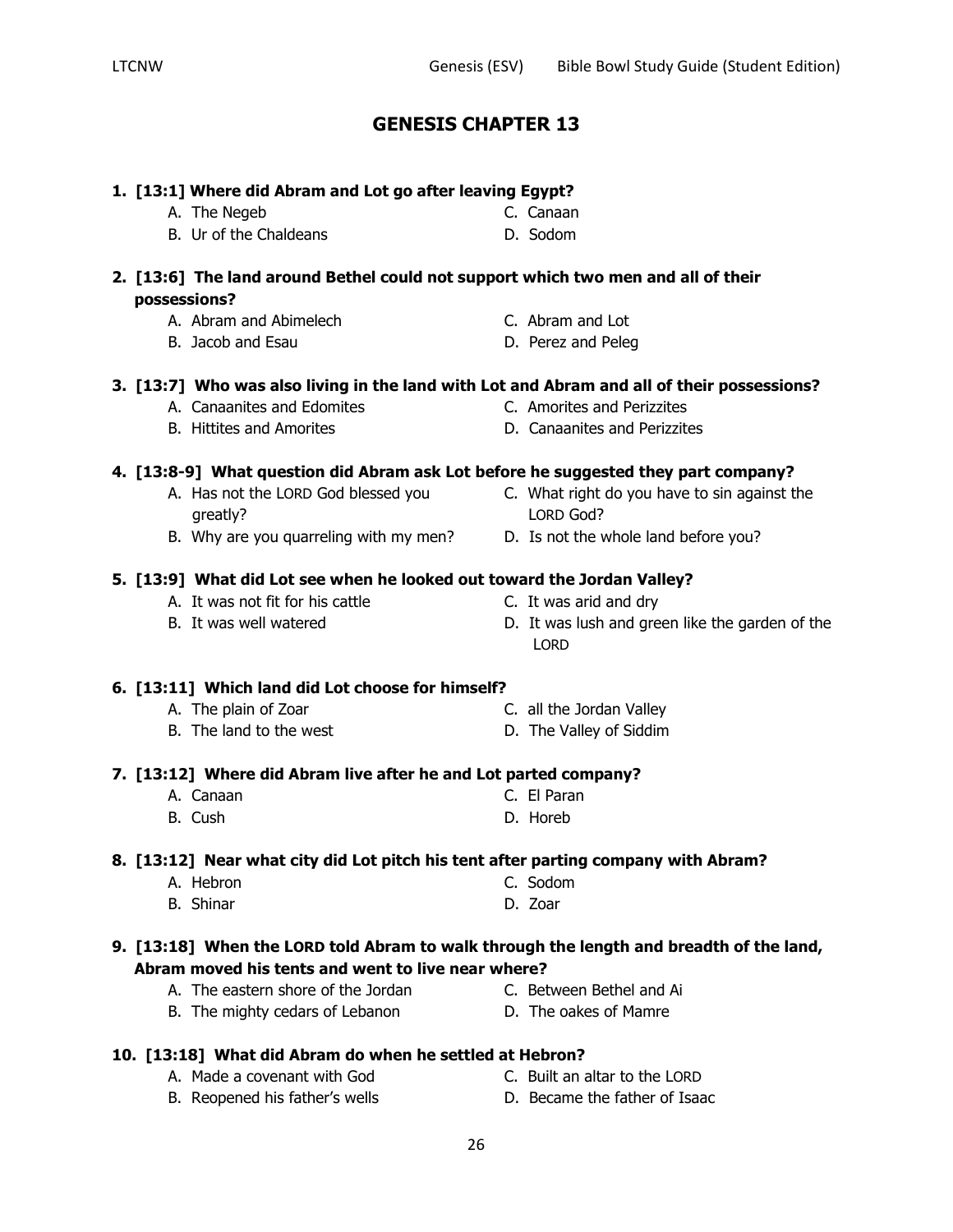| 1. [14:1] Who was the king of Elam?<br>A. Chedorlaomer<br>C. Tidal<br>B. Shinab<br>D. Kiriathaim      |  |
|-------------------------------------------------------------------------------------------------------|--|
|                                                                                                       |  |
| 2. [14:2] Bera was the king of ____________.                                                          |  |
| A. Admah<br>C. Gomorrah                                                                               |  |
| B. Bela<br>D. Sodom                                                                                   |  |
| 3. [14:3] Where did the kings of Sodom, Gomorrah, Admah, Zeboiim and Bela join forces?                |  |
| C. Kedorlaomer<br>A. Valley of Siddim                                                                 |  |
| B. El Paran<br>D. Zoar                                                                                |  |
|                                                                                                       |  |
| 4. [14:4] how many years had the five kings been subject to Chedorlaomer before they                  |  |
| rebelled?                                                                                             |  |
| A. Eleven<br>C. Thirteen                                                                              |  |
| <b>B.</b> Twelve<br>D. Fourteen                                                                       |  |
| 5. [14:10] The Valley of Siddim was full of _____________.                                            |  |
| C. locust<br>A. bitumen pits                                                                          |  |
| B. wicked men<br>D. Raphaites                                                                         |  |
|                                                                                                       |  |
| 6. [14:10] When the Kings of Sodom and Gomorrah fled, part of the men fled into the hills.            |  |
| What happened to the rest of them?                                                                    |  |
| A. Became prisoners of the King of Zoar C. Fled to the other side of the Jordan                       |  |
| B. Fell into the bitumen pits<br>D. Captures by the Babylonians                                       |  |
| 7. [14:12] Who was carried off by the four kings?                                                     |  |
| A. Laban<br>C. Edom                                                                                   |  |
| B. Lot<br>D. Bela, king of Zoar                                                                       |  |
|                                                                                                       |  |
| 8. [14:14] When Abram heard that Lot had been taken captive, who did he call out to go in<br>pursuit? |  |
| A. 10,000 trained warriors from Elam<br>C. 630 Raphaite swordsmen                                     |  |
| D. 318 trained men from his household<br>B. 144 giants of Gath                                        |  |
| 9. [14:18] Who was the king of Salem and a priest of God Most High?                                   |  |
|                                                                                                       |  |
| C. Melchizedek<br>A. Malchus                                                                          |  |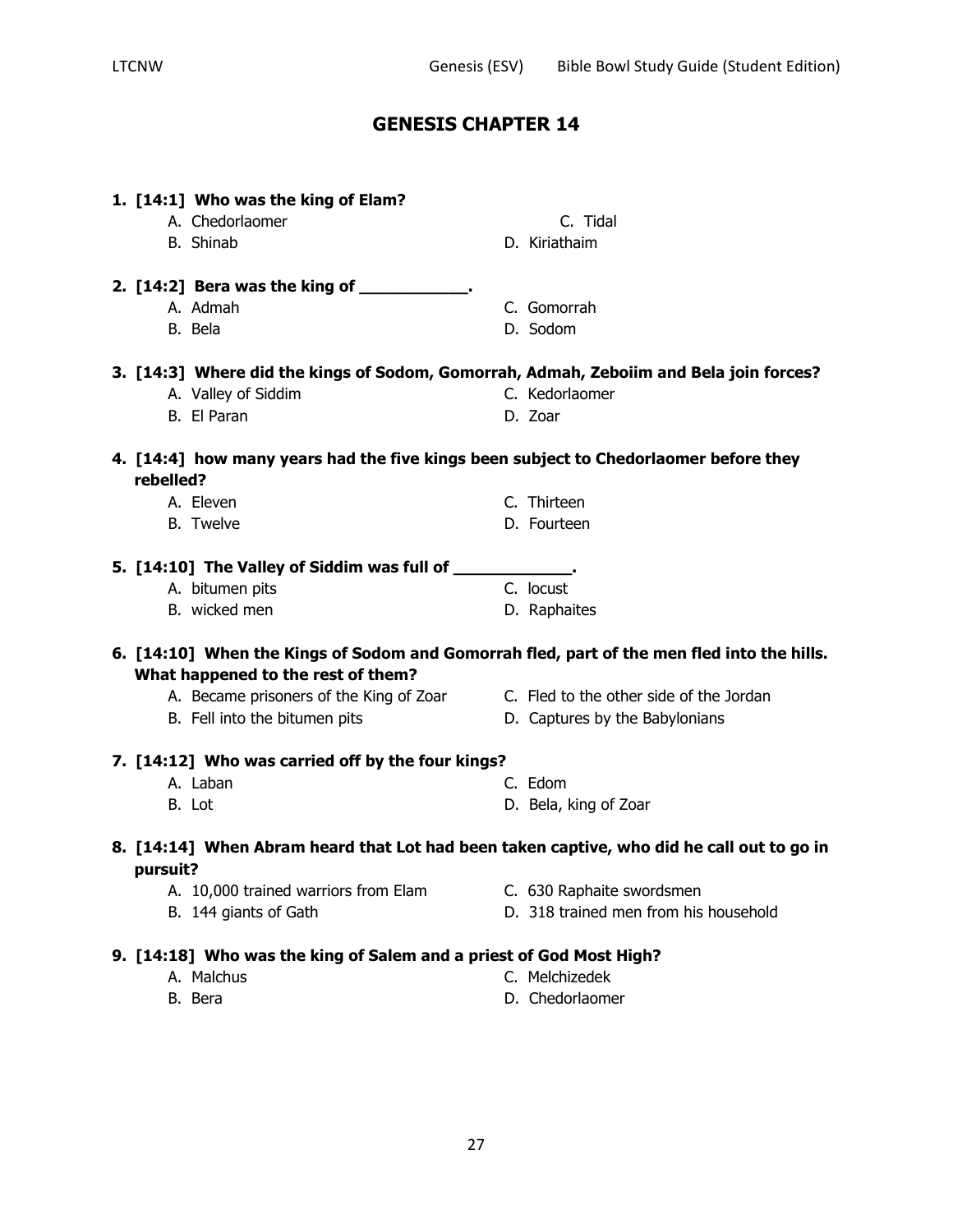## **10. [14:19] What did Melchizedek do after Abram defeated Chedorlaomer and his allies?**

- 
- Everything
- A. Blessed Abram C. Praised God for delivering Lot safely
- B. Told Abram to give him a tenth of **D.** Replaced Chedorlaomer as king of Elam

#### **11. [14:20] What did Abram give Melchizedek?**

- 
- B. Abram's share of the goods D. Shelter for the night
- A. Bread and Wine **C.** A tenth of everything
	-

#### **12. [14:18-20] Who said, "Blessed be Abram by God Most High, Possesor of heaven and earth; and blessed be God Most High who has delivered your enemies into your hand!"?**

- A. Laban C. Isaac
- 
- B. Melchizedek D. King of Sodom

#### **13. [14:24] Who did Abram want to get a share of the goods?**

- 
- B. Aner, Eschol and Mamre D. The people of Sodom
- A. Lot C. Isaac and Ishmael
	-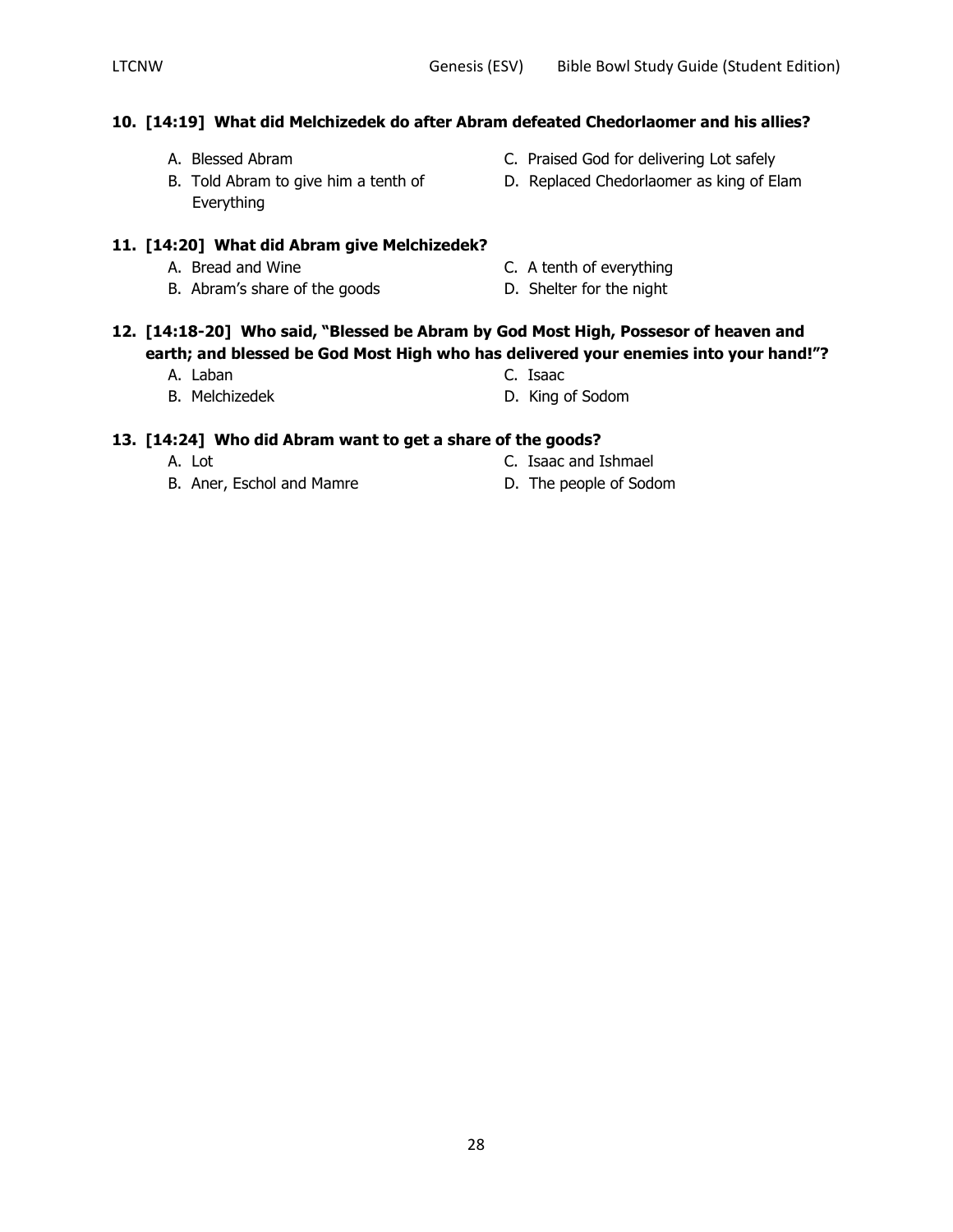| 1. [15:1] In a vision, the LORD said, "Fear not, Abram, I am your shield, your __________." |                                                                                        |  |                                                                                          |
|---------------------------------------------------------------------------------------------|----------------------------------------------------------------------------------------|--|------------------------------------------------------------------------------------------|
|                                                                                             | A. rock and salvation                                                                  |  | C. reward shall be very great                                                            |
|                                                                                             | B. Holy God                                                                            |  | D. beginning and end                                                                     |
|                                                                                             | 2. [15:2] Abram questioned what the LORD could give him since he continued __________. |  |                                                                                          |
|                                                                                             | A. unworthy                                                                            |  | C. homeless                                                                              |
|                                                                                             | B. in Egypt                                                                            |  | D. childless                                                                             |
|                                                                                             | 3. [15:2] Abram told the LORD that this person would inherit his estate.               |  |                                                                                          |
|                                                                                             | A. Ephron                                                                              |  | C. Lot                                                                                   |
|                                                                                             | B. Namaan                                                                              |  | D. Eliezer                                                                               |
|                                                                                             |                                                                                        |  | 4. [15:5] When the LORD told Abram, "So shall your offspring be", what was he comparing? |
|                                                                                             | A. Birds in the air                                                                    |  | C. Stars in the heavens                                                                  |
|                                                                                             | B. Hairs on his head                                                                   |  | D. Sands in the desert                                                                   |
|                                                                                             | 5. [15:6] Abram believed the LORD when he was told that he would have a son and it was |  |                                                                                          |
|                                                                                             | counted to him as ______________.                                                      |  |                                                                                          |
|                                                                                             | A. righteousness                                                                       |  | C. holy                                                                                  |
|                                                                                             | B. faith                                                                               |  | D. truth                                                                                 |
|                                                                                             | 6. [15:9] Which animals that were three years old was Abram to bring to the LORD?      |  |                                                                                          |
|                                                                                             | A. a ram, dove and pigeon                                                              |  | C. Heifer, female goat and a ram                                                         |
|                                                                                             | B. Lamb, female goat and a ram                                                         |  | D. Dove, raven and pigeon                                                                |
|                                                                                             | 7. [15:11] What happened to the animal carcasses after Abram arranged them?            |  |                                                                                          |
|                                                                                             | A. God consumed them with fire                                                         |  | C. Birds of prey came down on them                                                       |
|                                                                                             | B. Abram offered them as a sacrifice Theory D. Wild animals ate them                   |  |                                                                                          |
|                                                                                             | 8. [15:13] How long did the LORD tell Abram that his descendants would be enslaved and |  |                                                                                          |
| afflicted?                                                                                  |                                                                                        |  |                                                                                          |
|                                                                                             | A. 40 years                                                                            |  | C. $400$ years                                                                           |
|                                                                                             | <b>B.</b> 100 years                                                                    |  | D. 1,000 years                                                                           |
|                                                                                             | 9. [15:14] What did God say he would do to the nation where Abram's descendants would  |  |                                                                                          |
|                                                                                             | serve as slaves?                                                                       |  |                                                                                          |
|                                                                                             | A. Destroy them                                                                        |  | C. Give them dominion over Abram's<br>descendants                                        |
|                                                                                             | B. bring judgment on them                                                              |  | D. Allow them to prosper                                                                 |
|                                                                                             |                                                                                        |  |                                                                                          |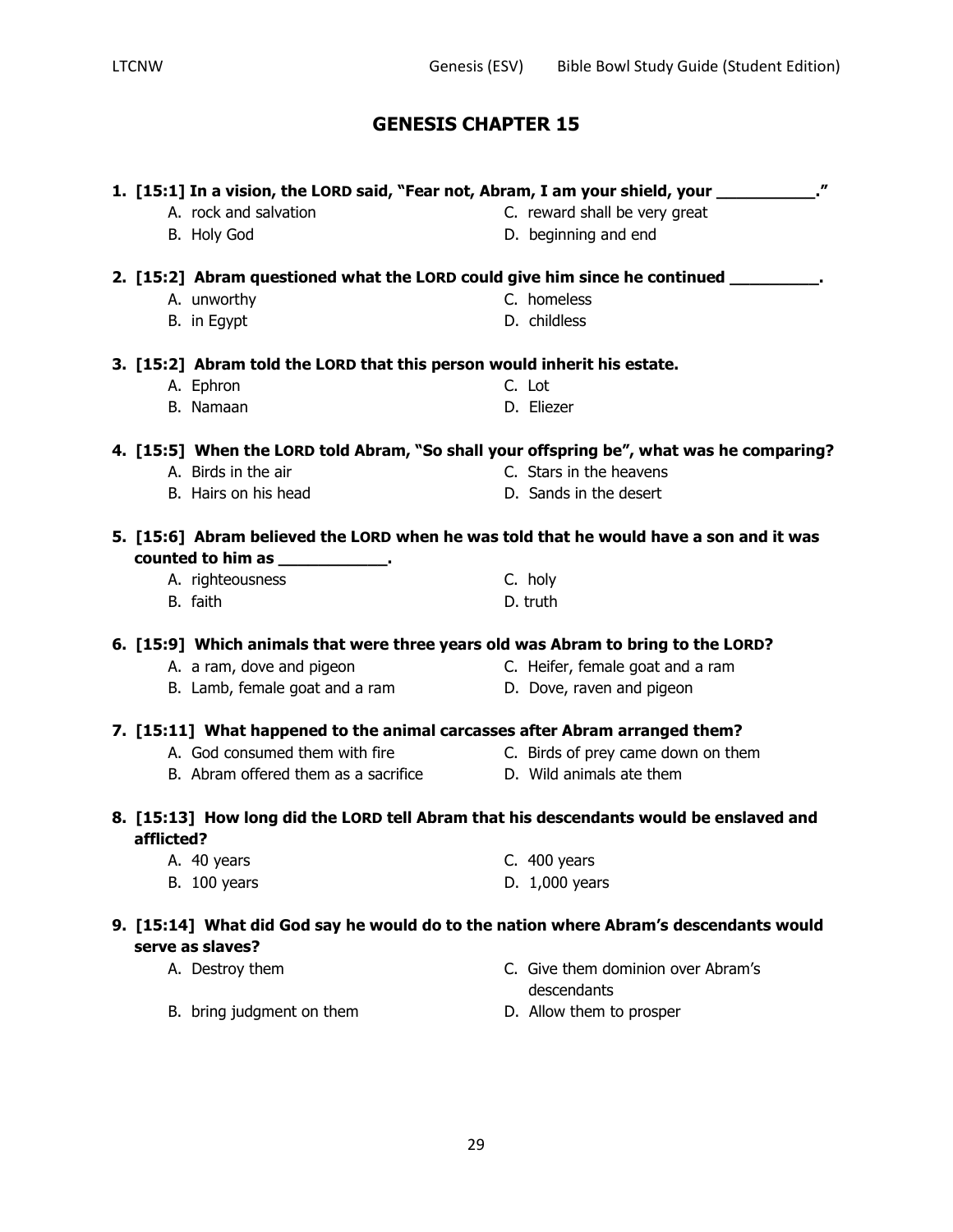- **10. [15:13] Which of the following is true regarding Abram's descendants, according to the LORD?**
	- A. Would be enslaved for five hundred years C. be sojourners in a land that is not theirs
	- C. Be as numerous as the sand of the desert D. Would always serve the LORD only

#### **11. [15:16] After being enslaved, when would Abram's descendants come back to the place where Abram was staying?**

- A. In the fourth generation **C.** When Pharaoh dies
- 
- 
- B. Forty years **B.** Forty years **D.** After the Amorites are taken captive

#### **12. [15:17] What passed between the pieces of the animal carcasses?**

- A. The presence of the LORD C. Pillar of fire
- B. Smoking firepot and flaming torch D. Pillar of cloud

#### **13. [15:18] The LORD made a covenant with Abram to give him the land from the river of Egypt to the great river, the river \_\_\_\_\_\_\_\_\_\_.**

- A. Nile C. Wadi
- B. Tigris D. Euphrates

## **14. [15:18] Which covenant did the LORD make with Abram in Chapter 15?**

- A. Covenant of Circumcision C. Bless his name
- 
- 
- B. To give his offspring the land **D.** Abram would be the father of many nations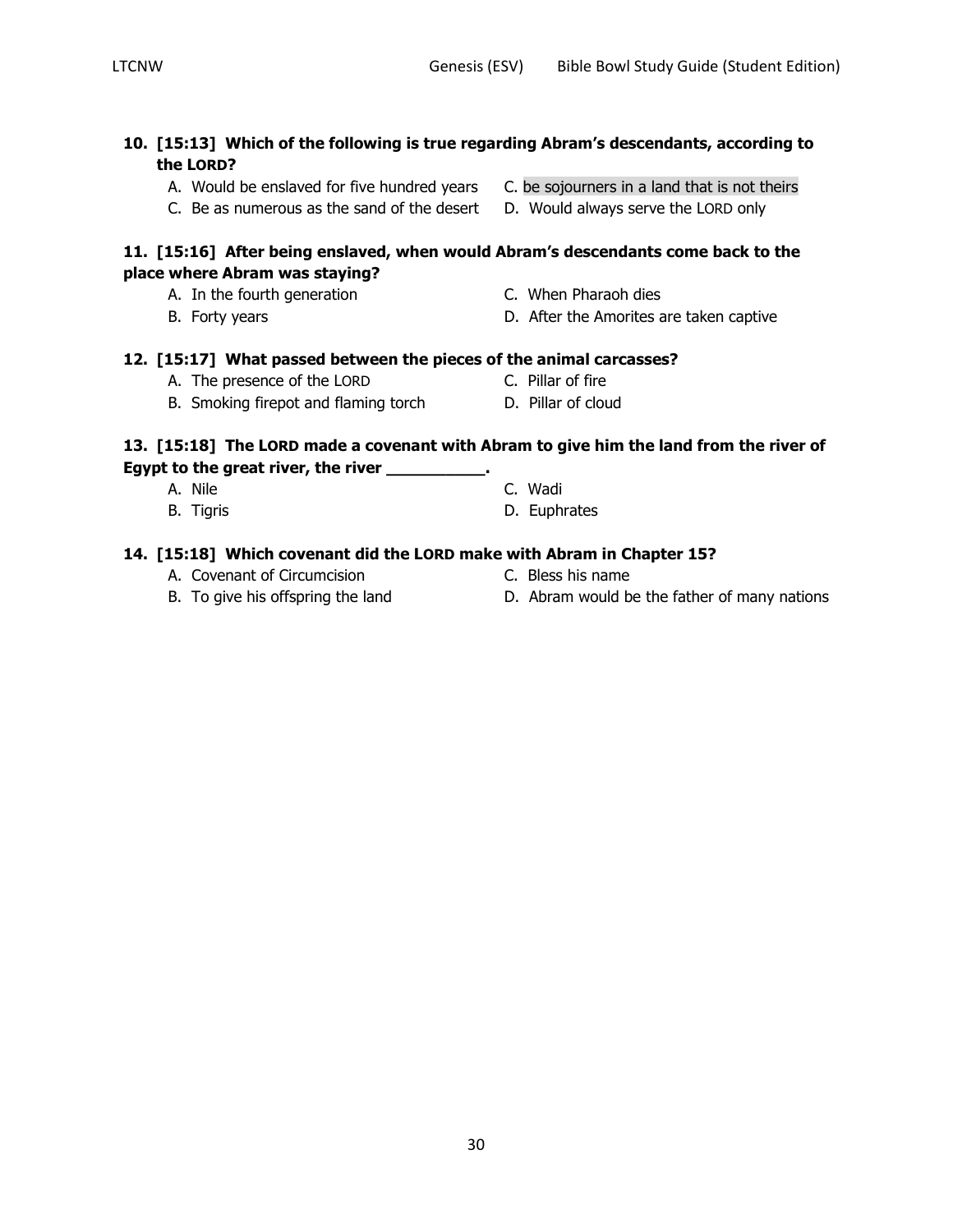## **1. [16:1] Who was Sarai's female Egyptian servant?**

- A. Hagar C. Zilpah
- **2. [16:2] According to Sarai, what prevented her from bearing children?**
	- A. Her womb was closed C. She wasn't married
	- B. She was too old D. the LORD

#### **3. [16:4] What happened when Hagar knew she was pregnant?**

- 
- 

# **4. [16:5] Who did Sarai want to judge between her and Abram?**

- A. The LORD C. Hagar
- B. Ishmael D. The angel

# **5. [16:5] Who did Sarai say was responsible for the wrong she was suffering?**

- A. Hagar C. Abram
- B. The LORD D. Herself

#### **6. [16:6] Why did Hagar flee from Sarai?**

- A. Abram commanded her to flee C. The angel told her to go
- B. Sarai dealt harshly with her **D.** She was embarrassed
- **7. [16:8] What was Hagar's response to the angel of the LORD asking, "Where have you come from and where are you going?"**
	- A. I am fleeing from my mistress, Sarai C. Sarai has sent me away
	-
- 
- B. I've left Haran and going to Kadesh Barnea D. I've been banished from my master's house and heading to the desert of Paran

#### **8. [16:11] Why did the angel tell Hagar to name her son Ishmael?**

- A. For he will be despised by Sarai C. Because the LORD has listened to your affliction
- B. Because a great nation will come from you D. Because he will be the son of your trouble

## **9. [16:12] Who was described as a "wild donkey of a man"?**

- A. Judah C. Issachar
- B. Esau D. Ishmael

# **10. [16:13] What name did Hagar give to the LORD who spoke to her?**

- A. Jehovah-Jireh C. You are a God of seeing B. El Shaddai D. Beer Lahai Roi
- 
- 
- 
- 
- 
- 
- 
- B. She praised God D. She felt the baby jump
- A. She hid from Sarai C. She looked with contempt on her mistress
- B. Hannah D. Bilhah
-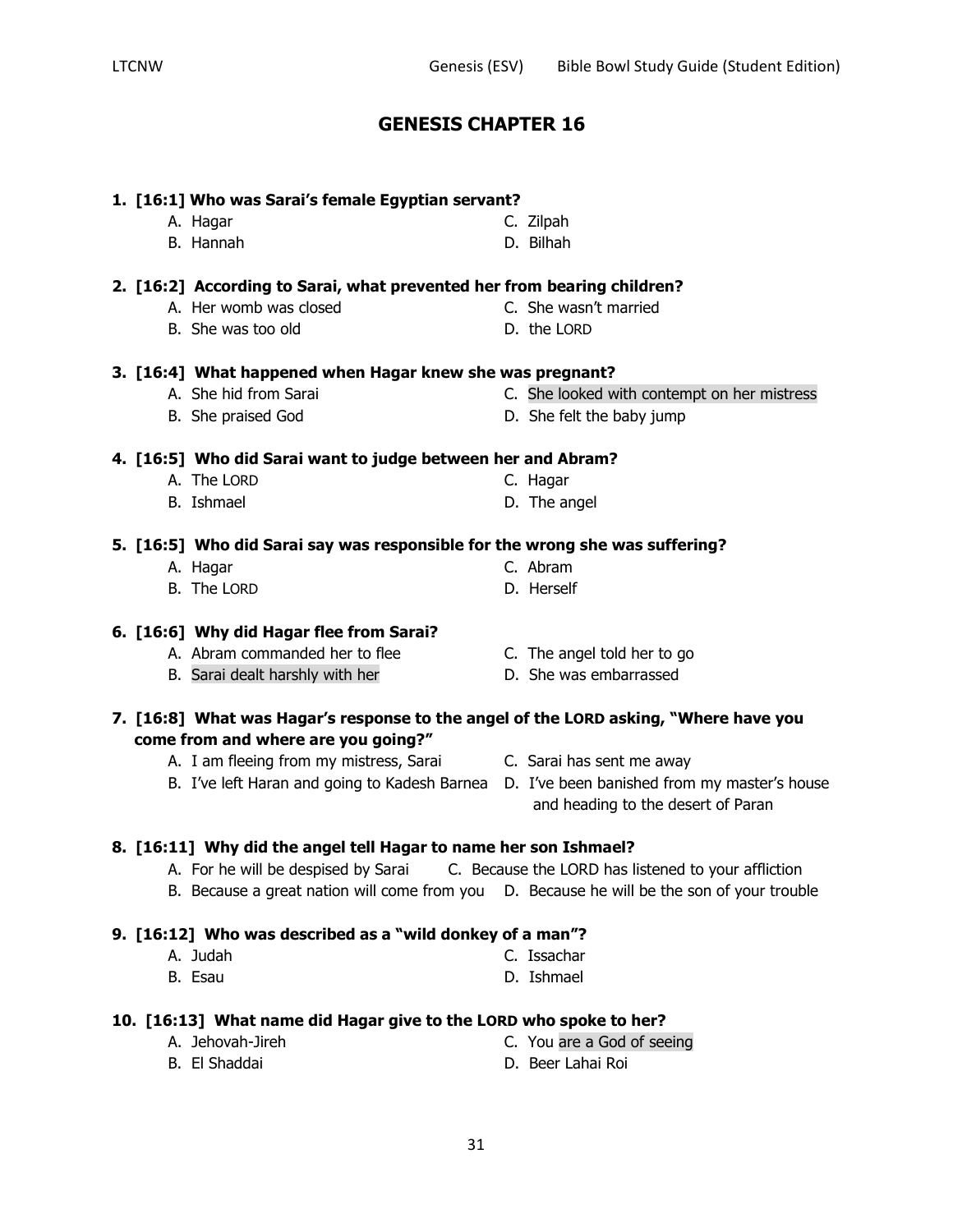| 1. [17:1] When the LORD appeared to Abram to confirm his covenant, what did the LORD say<br>to him? |                                                                                                            |  |                                                                                                          |
|-----------------------------------------------------------------------------------------------------|------------------------------------------------------------------------------------------------------------|--|----------------------------------------------------------------------------------------------------------|
|                                                                                                     | A. Go forth and multiply                                                                                   |  | C. You will have a son and will call him Ishmael                                                         |
|                                                                                                     | B. Walk before me and be blameless                                                                         |  | D. Take off your sandals for this is holy ground                                                         |
|                                                                                                     | 2. [17:1, 5] How old was Abram when God changed his name?                                                  |  |                                                                                                          |
|                                                                                                     | A. 65                                                                                                      |  | C. 99                                                                                                    |
|                                                                                                     | B. 90                                                                                                      |  | D. 100                                                                                                   |
|                                                                                                     | 3. [17:5] To what did God change Abram's name?                                                             |  |                                                                                                          |
|                                                                                                     | A. Ben-Oni                                                                                                 |  | C. Abraham                                                                                               |
|                                                                                                     | B. Israel                                                                                                  |  | D. Edom                                                                                                  |
|                                                                                                     |                                                                                                            |  | 4. [17:8] All the land of ________ would be given to Abraham and his descendants as an                   |
|                                                                                                     | everlasting possession.                                                                                    |  |                                                                                                          |
|                                                                                                     | A. Israel                                                                                                  |  | C. Babylonia                                                                                             |
|                                                                                                     | B. Canaan                                                                                                  |  | D. Egypt                                                                                                 |
|                                                                                                     | 5. [17:4-8] Which of the following did God say he would do when he confirmed his<br>covenant with Abraham? |  |                                                                                                          |
|                                                                                                     |                                                                                                            |  | A. Abraham would be the father of 12 rulers C. Give the whole land of the Cushites to his<br>descendants |
|                                                                                                     | B. Be their God                                                                                            |  | D. Save the righteous of Sodom                                                                           |
|                                                                                                     |                                                                                                            |  | 6. [17:10] What was the covenant that Abraham and his descendants after him were to                      |
| keep?                                                                                               | A. Give one-tenth of all crops to God C. Every male to be circumcised                                      |  |                                                                                                          |
|                                                                                                     | B. Never cut the hair of a Nazarite                                                                        |  | D. Obey all God's laws and decrees                                                                       |
|                                                                                                     |                                                                                                            |  |                                                                                                          |
|                                                                                                     | 7. [17:11] What was to be a sign of the covenant between God and Abraham?                                  |  |                                                                                                          |
|                                                                                                     | A. Rainbow                                                                                                 |  | C. Circumcision                                                                                          |
|                                                                                                     | B. Cross                                                                                                   |  | D. Birthmark                                                                                             |
|                                                                                                     | must be circumcised?                                                                                       |  | 8. [17:12] In addition to every male born in Abraham's household, who else did God say                   |
|                                                                                                     | A. Every male captured in war                                                                              |  | C. Every male in the land where they were<br>living                                                      |
|                                                                                                     | B. Every male bought with money                                                                            |  | D. Only males born into Abraham's household                                                              |
|                                                                                                     | 9. [17:14] What would happen to any uncircumcised male?                                                    |  |                                                                                                          |
|                                                                                                     | A. Would be cut off from his people                                                                        |  | C. Would be put to death                                                                                 |
|                                                                                                     | B. Would be immediately circumcised                                                                        |  | D. Would be sent to live among the Egyptians                                                             |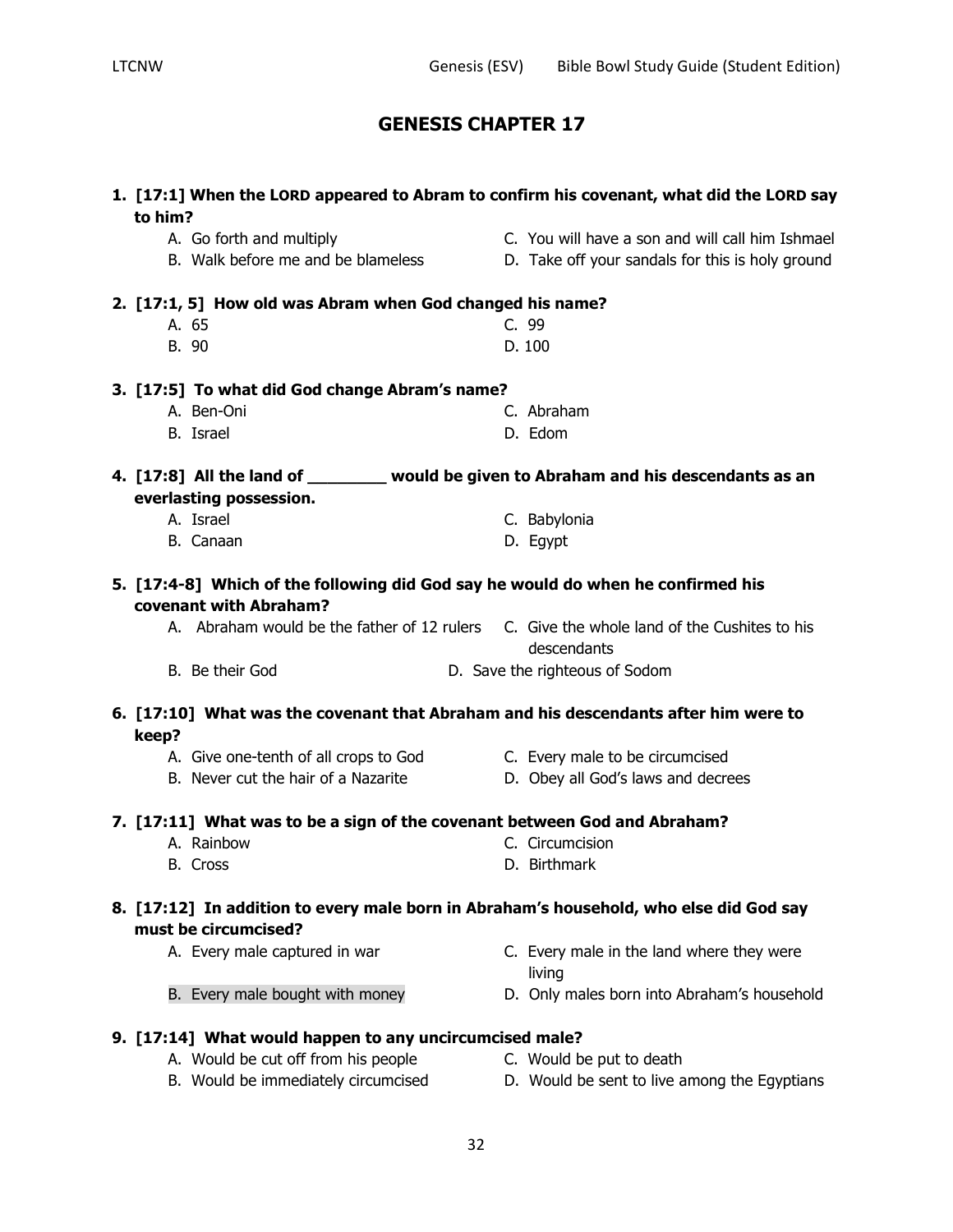#### **10. [17:16] What did God tell Abraham regarding Sarah?**

- B. Her offspring would possess the gates of D. she shall become nations their enemies
- A. Two nations would come from her womb C. She would bear a son at age 99
	-

#### **11. [17:18] What wish did Abraham have of God concerning Ishmael?**

- A. Be a servant to Isaac C. To live before God
- 
- 
- B. Be sent away **D.** To curse the day he was born

#### **12. [17:19] What name was Abraham and Sarah to give to their son?**

- A. Isaac C. Esau
- B. Jacob **D. Ishmael**

#### **13. [17:25] How old was Ishmael when he was circumcised?**

| A. 8 days         | C. 13 years |
|-------------------|-------------|
| <b>B.</b> 13 days | D. 21 years |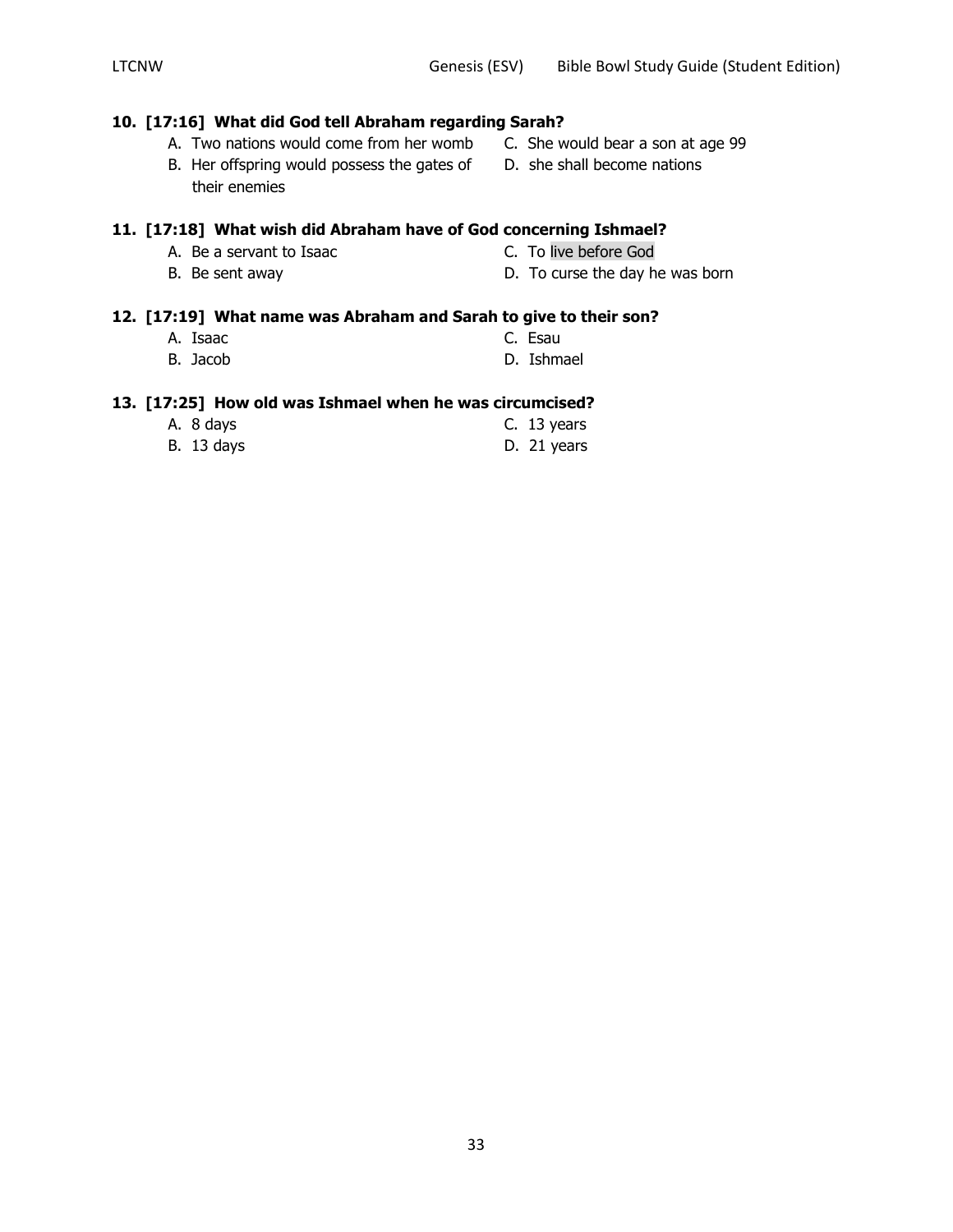- **1. [18:3] What did Abraham say to the three men who appeared to him near the oaks of Mamre?**
	-
	- B. Will you not spare Sodom for fifty D. Get off my lawn! righteous people?
	- A. Do not pass by your servant **C.** It is I, Abraham, your humble servant.
		-
- **2. [18:6] How much flour was Sarah to get to make bread for the three men who came to visit Abraham?**
	- A. Three ephahs C. Three seahs
	- B. Three omers D. One-third of an ephah
		-
- **3. [18:9] What did the three men ask Abraham?**
	- A. Do you have water for our camels, also? C. Do your servants not also obey God?
	- B. Can you provide us shelter for the night? D. Where is your wife Sarah?
- **4. [18:10] What does Sarah overhear the LORD say to Abraham near the great trees of Mamre?**
	-
	-
- 
- 
- A. She will have a son C. She will be the mother of many nations
- B. Abraham will have many children **D.** Her son Ishmael will be cursed among men

#### **5. [18:12] When Sarah heard that she would have a child, she thought, \_\_\_\_\_\_\_\_\_\_\_\_\_\_.**

- A. My master is too worn out! C. Is anything too hard for the LORD?
- B. Blessed be the God Almighty! D. Shall I now have pleasure?
- **6. [18:11-12] Why does Sarah laugh at what she overhears the LORD saying?**
	- a child the LORD
	- A. She would have no pleasure in having C. She knew nothing would be too hard for
	- B. the way of women had ceased to be with herD. She knew Abraham was joking with her

## **7. [18:14] When Abraham was talking with the LORD outside his tent, when was he told that the LORD would return to him and Sarah would have a son?**

- -
- A. After the harvest next year **C.** The appointed time next year
- B. In the third month of his 100<sup>th</sup> year **D.** After Abraham took possession of Canaan

# **8. [18:16] When the three men got up to leave Abraham, to where did they look?**

- A. Towards Jerusalem C. Towards Sodom
	-
- B. Towards the east D. Into the sunset
- **9. [18:19] How does the LORD say Abraham should direct his children and his household after him to keep the way of the LORD?**
	- A. By doing righteousness and justice C. By showing compassion on his fellow man
	- B. By never disobeying God's decrees and laws D. By circumcising every male in his household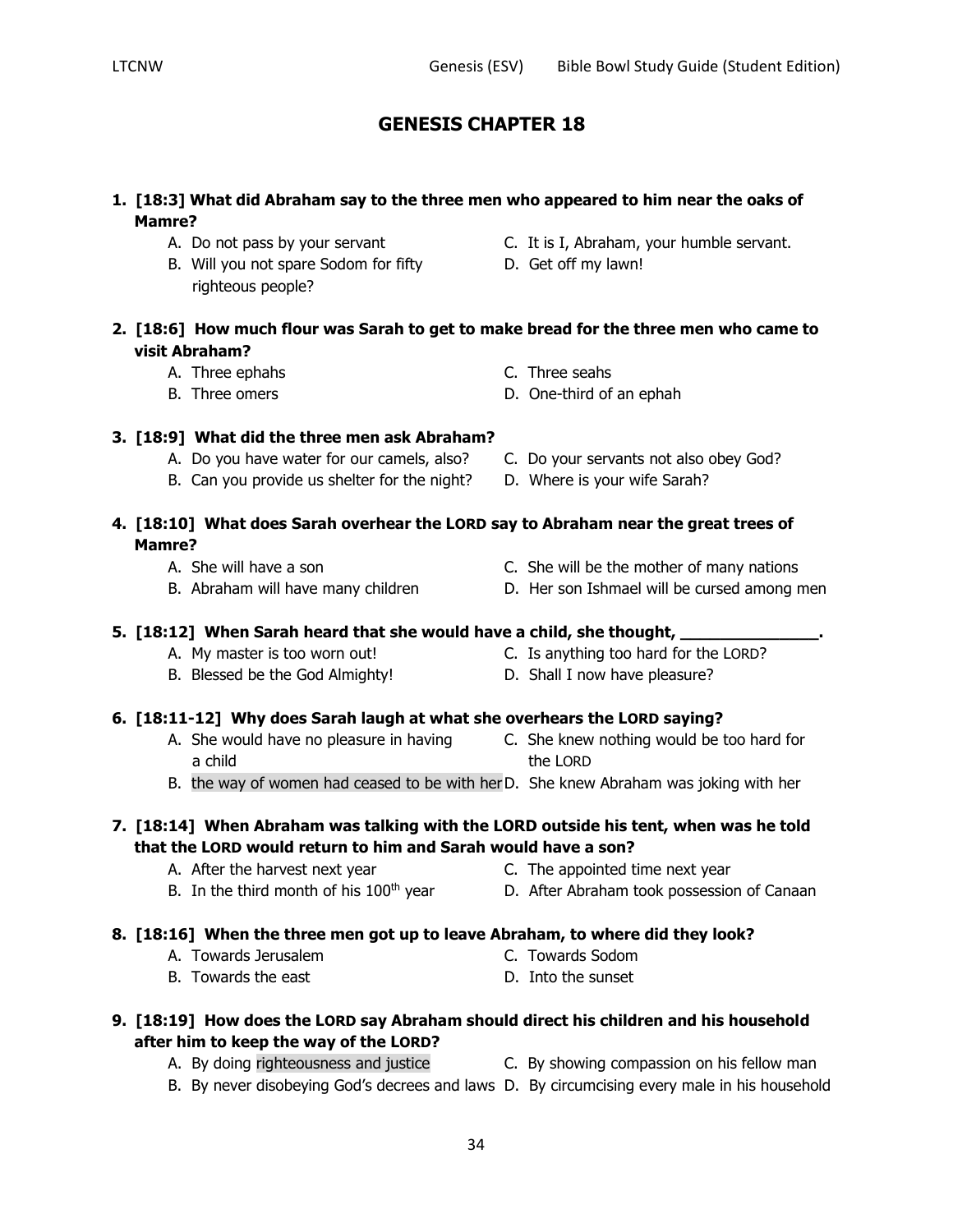## **10. [18:20-21] Whose sin was so grievous that the LORD would go down and see if the sin was as bad as the outcry that had reached him?**

- 
- A. The Canaanites **C.** The men of Bath
- B. Sodom and Gomorrah's **D. Ishmael's**
- 
- **11. [18:24] Abraham first pled to God to not sweep away the city if how many righteous people could be found?**
	- A. 25 C. 50 B. 35 D. 70

#### **12. [18:27] When bargaining before the LORD on behalf of the righteous in Sodom, how did Abraham describe himself?**

- A. Judge of all the earth C. but dust and ashes
- 
- B. An humble servant unworthy to approach D. One who is righteous in the LORD's eyes the LORD

#### **13. [18:32] What was the final number of righteous people on whose behalf God promised to spare Sodom from destruction?**

A. 10 C. 20 B. 15 D. 25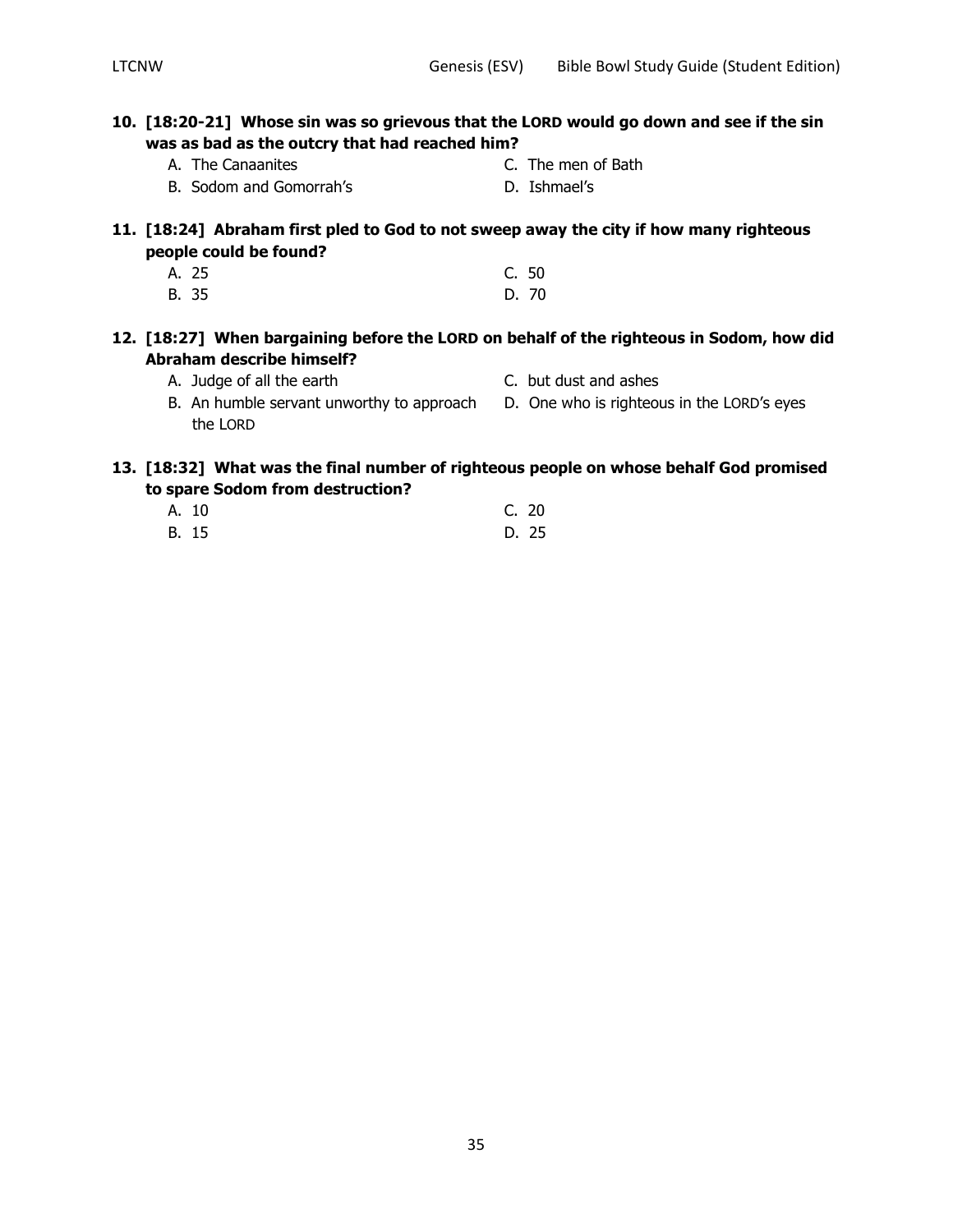## **1. [19:1] While Lot was sitting in the gateway of Sodom, who arrived?**

- A. Two angels **C.** Three men
- 
- B. Abraham D. The men from every part of Sodom

## **2. [19:8] What did Lot offer the men of Sodom in place of the angels?**

- 
- 
- A. Protection C. His two daughters
- B. Gold D. 1,000 sheep and cattle

#### **3. [19:11] What did the angels do to the men of Sodom who were at Lot's door?**

- A. Struck them with blindness C. Confused their languages
- 
- 
- B. Cast evil spirits into them **D. Rained burning sulfur down on them**

#### **4. [19:13] Why did the LORD send the angels to Sodom to destroy it?**

- A. Sodom's cry against the LORD was so great
- B. because the outcry against its people had become great before the Lord
- C. Abraham could not find 20 righteous people
- D. To destroy the people so Abraham could take possession of the land

#### **5. [19:15] Who left the city with Lot and the two angels?**

- 
- B. Lot's wife, daughters and sons-in-law D. His entire household and servants
- A. Lot's wife and daughters C. Lot's wife, daughters and herds
	-
- **6. [19:24] How did the LORD destroy Sodom and Gomorrah?**
	- A. Plague of locust C. Rained sulfur and fire B. Angels killed the people with blazing swords D. Turned the city's inhabitants to pillars of salt

# **7. [19:26] What happened to Lot's wife when she looked back?**

- A. Turned to a pillar of sulfur The C. Turned to a pillar of salt
- B. Consumed by fire **D.** Turned to stone
- -

# **8. [19:28] When Abraham looked down toward Sodom and Gomorrah, what did he see?**

- A. Lot's wife being turned to a pillar of salt C. The hand of God upon the city
- B. Burning sulfur raining down on the plain D. smoke like from a furnace

# **9. [19:32] What did Lot's daughters want to do when they got him to drink wine?**

- A. Preserve the family line C. Celebrate his birthday
- B. Celebrate the destruction of Sodom B. Get him drunk so they could steal his and Gomorrah household gods
- **10. [19:37-38] The sons of Lot's daughters became the fathers of which peoples?**
	- A. Edomites and Ammonites **B.** Amorites and Hittites
	- B. Moabites and Ammonites **D. Moabites and Cushites**
- 
- 
- -
	-
	-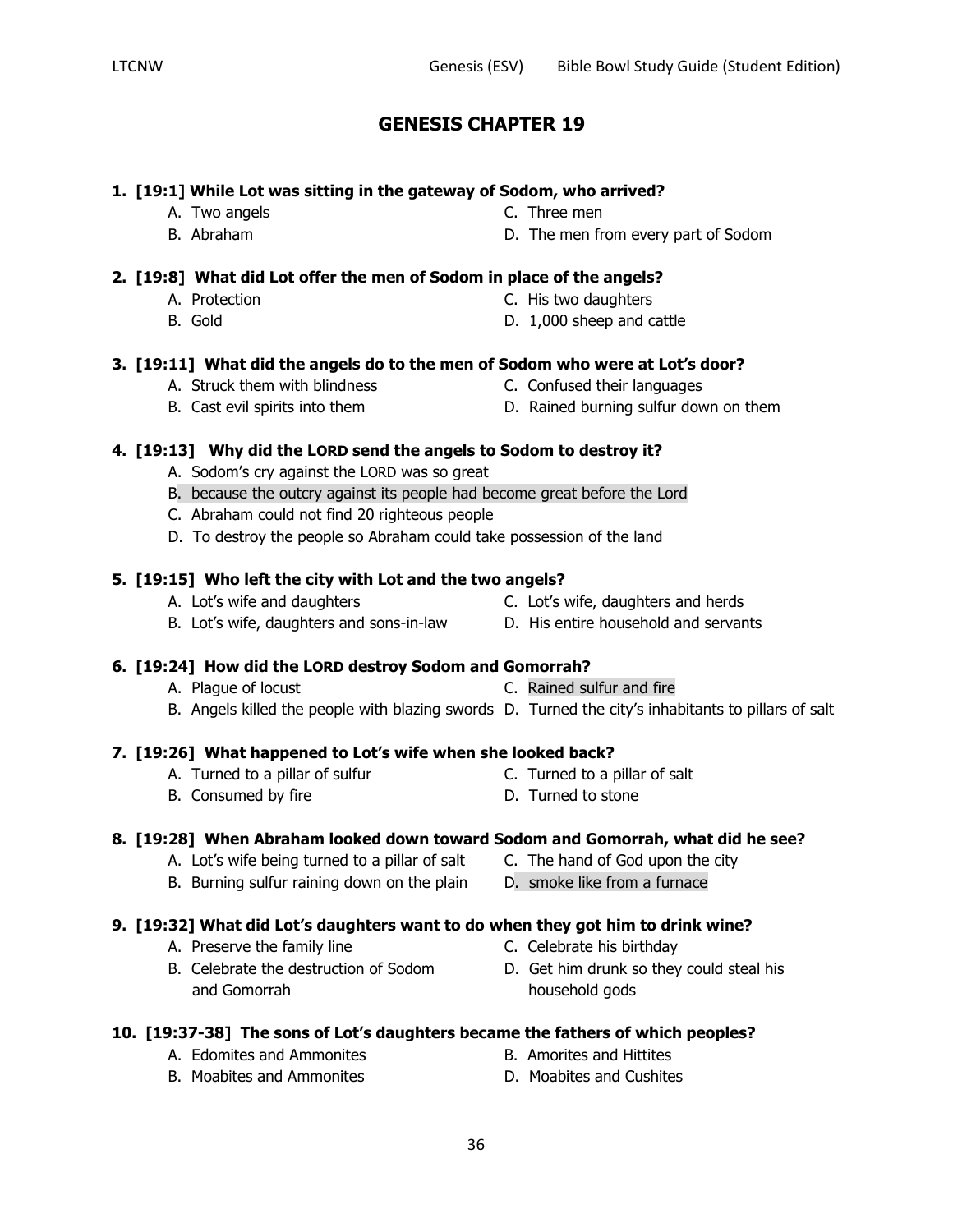|       | 1. [20:1] After the destruction of Sodom and Gomorrah, to what region did Abraham move?  |                                                                                            |
|-------|------------------------------------------------------------------------------------------|--------------------------------------------------------------------------------------------|
|       | A. Babylonia                                                                             | C. Assyria                                                                                 |
|       | B. Zoar                                                                                  | D. The Negeb                                                                               |
|       | 2. [20:2] While Abraham was in Gerar, whom did he tell that Sarah was his sister?        |                                                                                            |
|       | A. Abimelech                                                                             | C. Abihu                                                                                   |
|       | C. Pharaoh                                                                               | D. Ishmael                                                                                 |
|       | 3. [20:2] Who was the king of Gerar?                                                     |                                                                                            |
|       | A. Nebuchadnezzar                                                                        | C. Shechem                                                                                 |
|       | B. Abimelech                                                                             | D. Chedorlaomer                                                                            |
|       | 4. [20:3] Whom did God tell in a dream, "Behold, you are a dead man because of the       |                                                                                            |
|       | woman whom you have taken, for she is a man's wife."?                                    |                                                                                            |
|       | A. Men of Sodom                                                                          | C. Oman                                                                                    |
|       | B. Er                                                                                    | D. Abimelech                                                                               |
|       | 5. [20:4] Because Abimelech did not know Sarah was a married woman and he had not        |                                                                                            |
|       | gone near her, he said, "Lord will you not kill ______                                   | $2^{\prime\prime}$                                                                         |
|       | A. an innocent man                                                                       | C. an innocent people                                                                      |
|       | B. Gomorrah                                                                              | D. your servant                                                                            |
|       |                                                                                          |                                                                                            |
|       | not allow Abimelech to do what?                                                          | 6. [20:6] Because God knew that Abimelech took Sarah in the integrity of his heart, he did |
|       | A. touch her                                                                             | C. Be punished for his sin                                                                 |
|       | B. Return Sarah to Abraham                                                               | D. Buy Sarah from Abraham                                                                  |
| live? | 7. [20:7] What did God tell Abimelech that Abraham would do for him so that he would     |                                                                                            |
|       | A. Forgive Abimelech                                                                     | C. Pray for Abimelech                                                                      |
|       | B. Offer a sacrifice on Abimelech's behalf                                               | D. Plead earnestly                                                                         |
|       |                                                                                          |                                                                                            |
|       | 8. [20:10-12] What reason did Abraham give Abimelech for saying, "She is my sister"?     | C. The men of Gerar feared God                                                             |
|       | A. He was afraid they would kill his wife<br>B. She was indeed his sister                | D. God told him to say it                                                                  |
|       |                                                                                          |                                                                                            |
|       | 9. [20:16] What did Abimelech tell Sarah he was giving her brother to cover the offense? |                                                                                            |
|       | A. 50 gerah of gold<br>B. 1,000 pieces of silver                                         | C. Land to live in<br>D. Purple linen                                                      |
|       |                                                                                          |                                                                                            |
|       | 10. [20:18] What had the LORD done to Abimelech's household because of Sarah?            |                                                                                            |
|       | A. Sent boils upon all males<br>B. Killed the firstborn                                  | C. Inflicted serious diseases<br>D. Closed up all the wombs                                |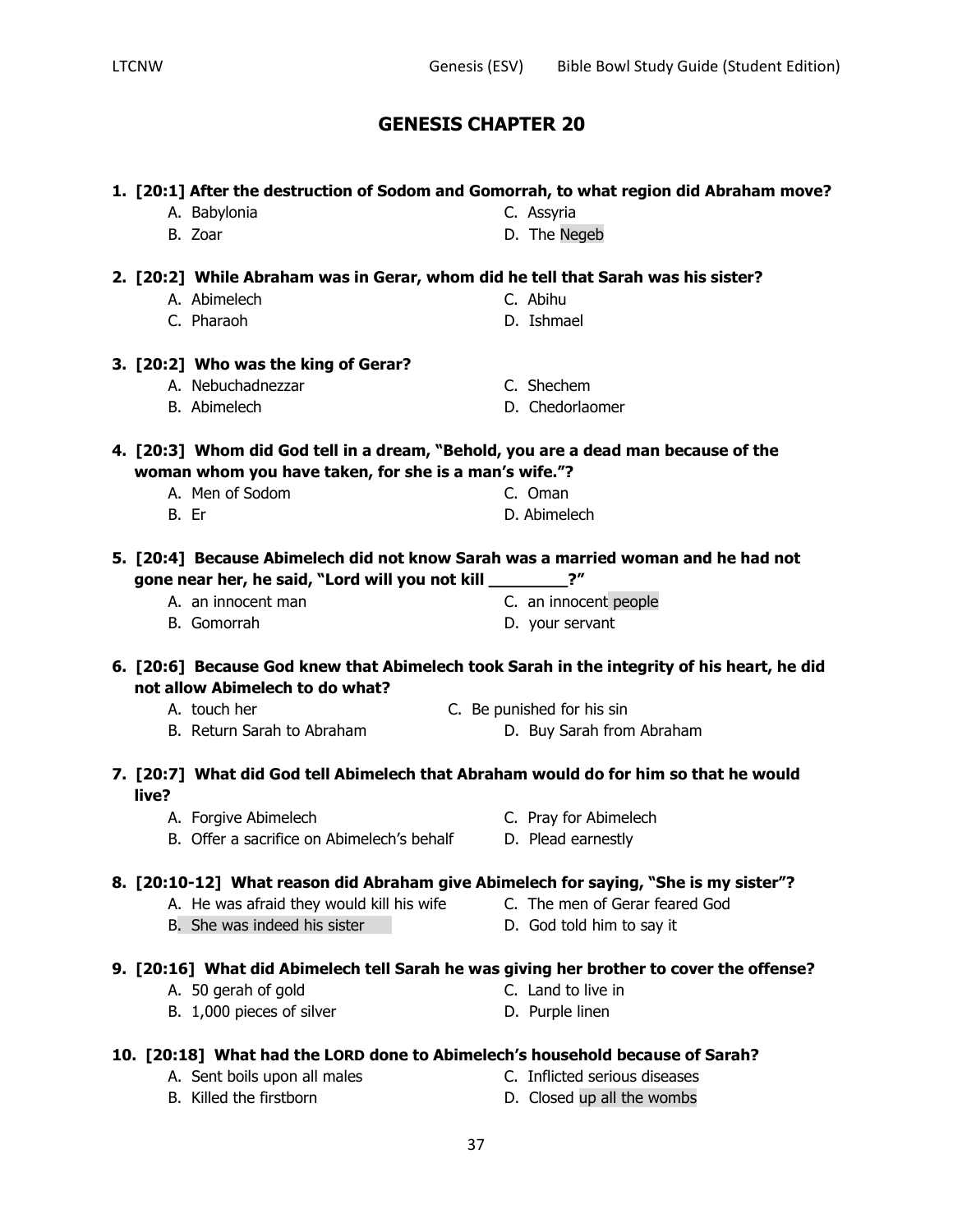## **SECTION 3: Genesis 21-30**

## **Multiple Choice Questions**

## **GENESIS CHAPTER 21**

### **1. [21:2] When did Sarah bear a son to Abraham?**

- A. At the time of which God had spoken C. In the spring
- 

### **2. [21:4] How old was Isaac when he was circumcised?**

- A. Eight days old C. Eight years old
- 
- B. Two years old **D.** Thirteen years old

### **3. [21:6] At what event was it said, "God has made laughter for me"?**

- A. God providing a ram in place of Isaac C. Jacob marrying Rachel
- 
- 
- B. Birth of Isaac **D. Jacob discovering Joseph was still alive**

### **4. [21:9-10] What happened that caused Sarah to want to get rid of Hagar and Ishmael?**

- A. Ishmael was laughing example and the C. Isaac was born
- 
- 
- B. Hagar was jealous D. Hagar wanted Abraham's blessing for Ishmael

### **5. [21:15] When Hagar ran out of water, where did she place Ishmael?**

- A. In a basket among the reeds C. In Abraham's care
- B. Under a bush D. At the steps of the temple
	-

### **6. [21:17] Who heard Ishmael's cry in the desert?**

- 
- A. God C. Abraham
- B. Pharaoh D. The king of Salem

### **7. [21:18] What promise from God was told to Hagar in the desert, concerning Ishmael?**

- A. Through his seed all nations would be C. He would live in peace with Abraham and blessed Sarah
- 
- B. Make him into a great nation **D.** His name would be feared among his
	- brothers

### **8. [21:19] What did Hagar see when her eyes were opened?**

- A. A well of water **C.** A great city
- B. Shelter **D.** Ishmael was alive again

### **9. [21:20] What did Ishmael become while living in the desert?**

- 
- A. Warrior C. Expert with the bow
- B. Gypsy prince **D.** Strong in every way
- 
- B. When Abraham was 99 years old D. Ten years after Sarah bore Ishmael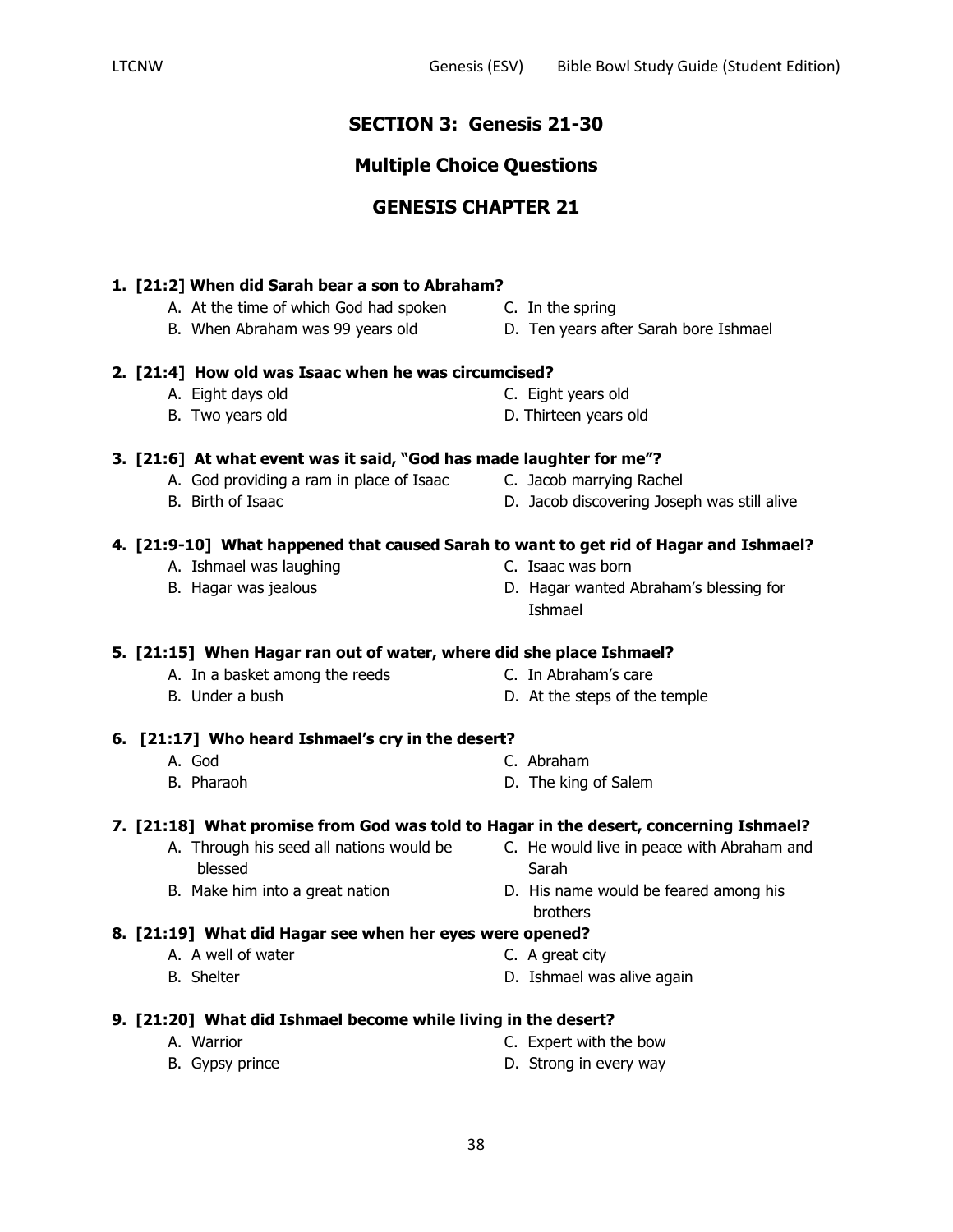### **10. [21:22] Who was the commander of Abimelech's army?**

- A. Potiphar C. Phicol
- B. Bethuel **B.** Shechem

## **11. [21:22] What did Abimelech realize about Abraham?**

- A. His herds were healthier and stronger C. Abraham's eyesight was failing
- B. Abraham had dealt falsely with his family D. God was with him in all that he did

### **12. [21:30] What did the seven ewe lambs that Abraham set apart signify?**

- 
- B. Seven years that Abraham lived at peace D. Witness that Abraham dug the well with Abimelech
- A. Seven sons of Abimelech C. Seven years of famine that were coming
	-

### **13. [21:33] What did Abraham do at the place in Beersheba where he made a treaty with Abimelech?**

- 
- A. Planted a tamarisk tree C. Built an altar to sacrifice to God
- B. Made a pile of seven rocks D. Built a home for Sarah and himself
- 
- 
- 
-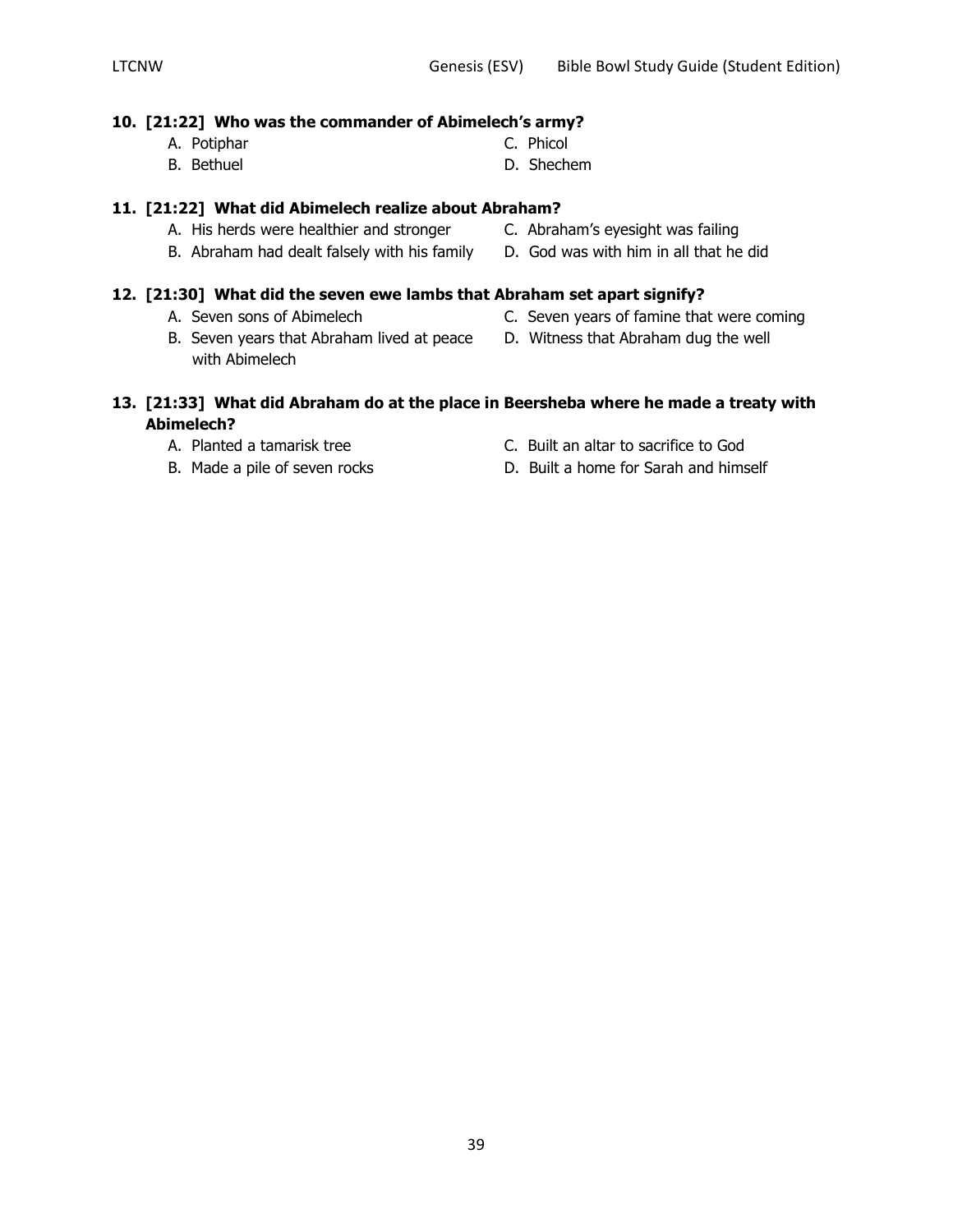## **1. [22:2] Where was Abraham to sacrifice Isaac?**

- 
- 
- A. In Hebron C. On a mountain God would tell him about
- B. Among the Hittites D. On an altar God had already prepared

### **2. [22:2] What type of sacrifice was Isaac to become?**

- A. Fellowship Offering C. Peace Offering
- B. Burnt Offering **D. Living Sacrifice**
- 
- 
- 
- **4. [22:7] What did Abraham carry up to the place for the sacrifice?**
	-
	- C. Wood D. The lamb

### **5. [22:8] What question did Isaac ask of Abraham on their way to the sacrifice?**

- A. How far are we going? A. How far are we going?
- B. Will God provide a lamb? D. Where is the lamb for a burnt offering?

### **6. [22:8] How did Abraham answer Isaac's questions on the way to sacrifice?**

- A. Come, my son, and let's worship the C. The place is just over the next hill eternal God
	- B. God himself will provide the lamb D. Knife, What knife?

### **7. [22:12] What did the angel of the LORD say to Abraham as he reached out his hand to slay Isaac?**

- A. Do not lay a hand on the boy **C.** You must have faith
- B. Fear God and trust him only **D. Look!** Behold the Lamb!

## **8. [22:13] When Abraham looked up, where did he see a ram?**

- A. By the altar C. In the thicket
- B. On the altar **D. Being lowered from heaven**

## **9. [22:14] What did Abraham call the place where he sacrificed a ram instead of Isaac?**

- A. Mountain of Faithfulness C. The LORD will provide
- B. Bethel D. Aram Isstucka
	-

## **10. [22:16-18] Which of the following did the LORD declare to Abraham because he did not withhold his son?**

- the sands of time of his enemies
- B. All the nations will bless your offspring D. All of the above
- A. Your offspring will be as numerous as C. Your offspring shall possess the gates
	-
- **3. [22:5] What did Abraham tell his servants that he and Isaac were going to do?**
	- A. Sacrifice a lamb C. Sacrifice Isaac
	- B. Worship **D. Make a treaty with Abimelech**
	- A. Fire and knife **A.** C. Provisions for the day
		-
		-
		-
		- - -
				-
				-
				-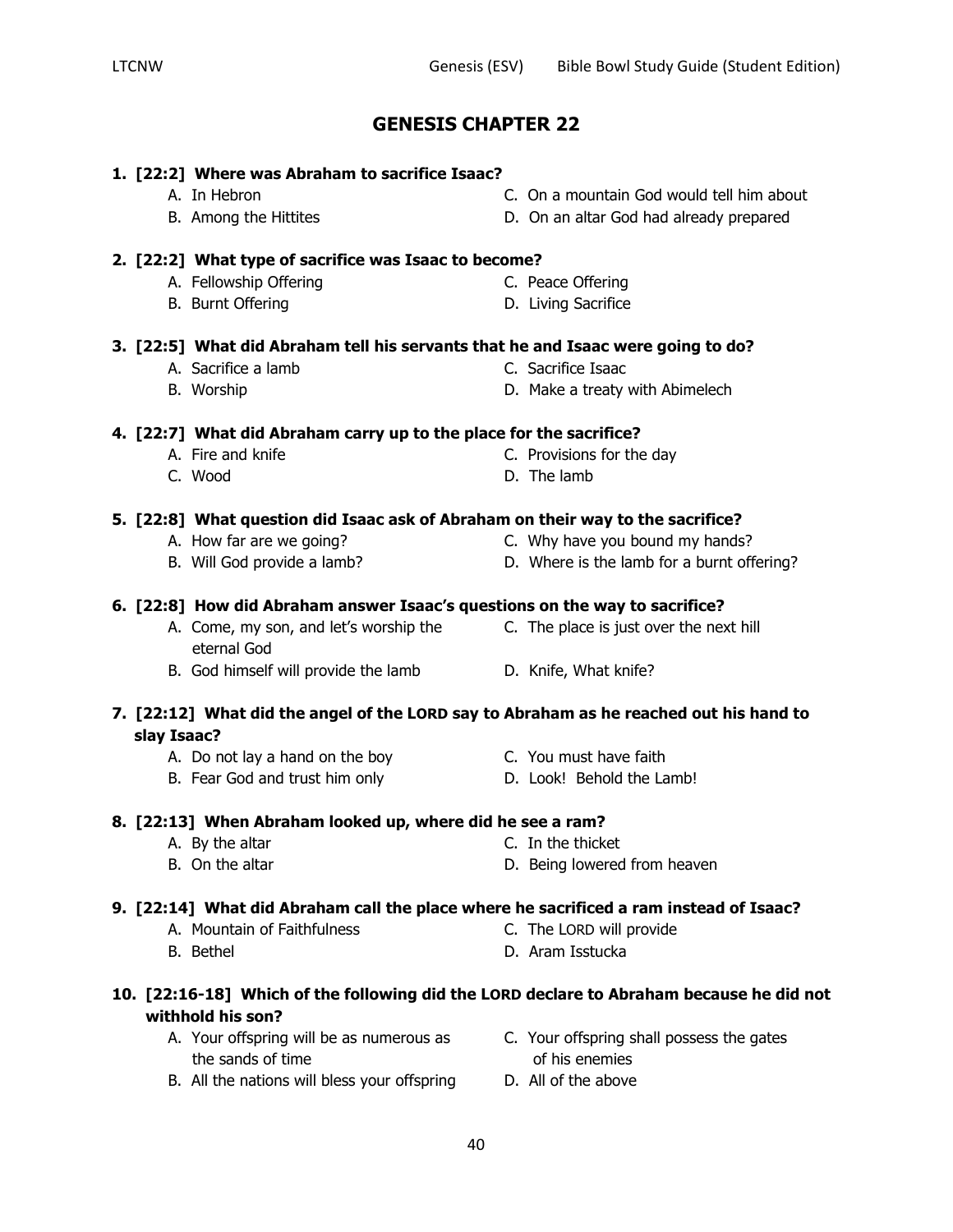### **1. [23:1] Chapter 23 contains the death of whom?**

- 
- **2. [23:3-4] To whom did Abraham go to buy a burial site when Sarah died?**
	-
	-
- **3. [23:5-6] What did the Hittites tell Abraham that none of them would refuse?**
	- A. To give Abraham shelter for the night C. To allow him to roam freely about the land
	- B. His tomb for burying Abraham's dead D. Abraham to leave the country to bury Sarah

## **4. [23:7-8] In whose tomb did Abraham want to bury Sarah?**

- A. Ephron son of Zohar C. Nahor son of Zohar
- B. Edom son of Ephron D. Nahor son of Ephron
- **5. [23:9] How much did Abraham offer to pay for the Cave of Machpelah?**
	- A. Half, because Ephron owed him money C. Full price
	- B. One-and-a-half times the worth because D. Nothing, because he was like a mighty it contained a burial cave prince among them
- **6. [23:8-9] What did Abraham want to buy from Ephron?**
	-
	-
	- A. Cave of Machpelah C. Mules to carry his grain
	- B. The altar at Mamre The South Communist Communist Communist Communist Communist Communist Communist Communist Communist Communist Communist Communist Communist Communist Communist Communist Communist Communist Communist

## **7. [23:20] The land and cave in the field of Machpelah near Mamre was deeded to Abraham for what purpose?**

- 
- 
- A. As pasture for his sheep Equation C. Payment for saving Ephron's family
- B. As a burial site **D.** For a home for Isaac

A. Abraham C. Ephron B. Rebekah D. Sarah

- 
- A. The Hittites **C.** The Egyptians
- B. Isaac D. His relatives in Ur

- 
- 
-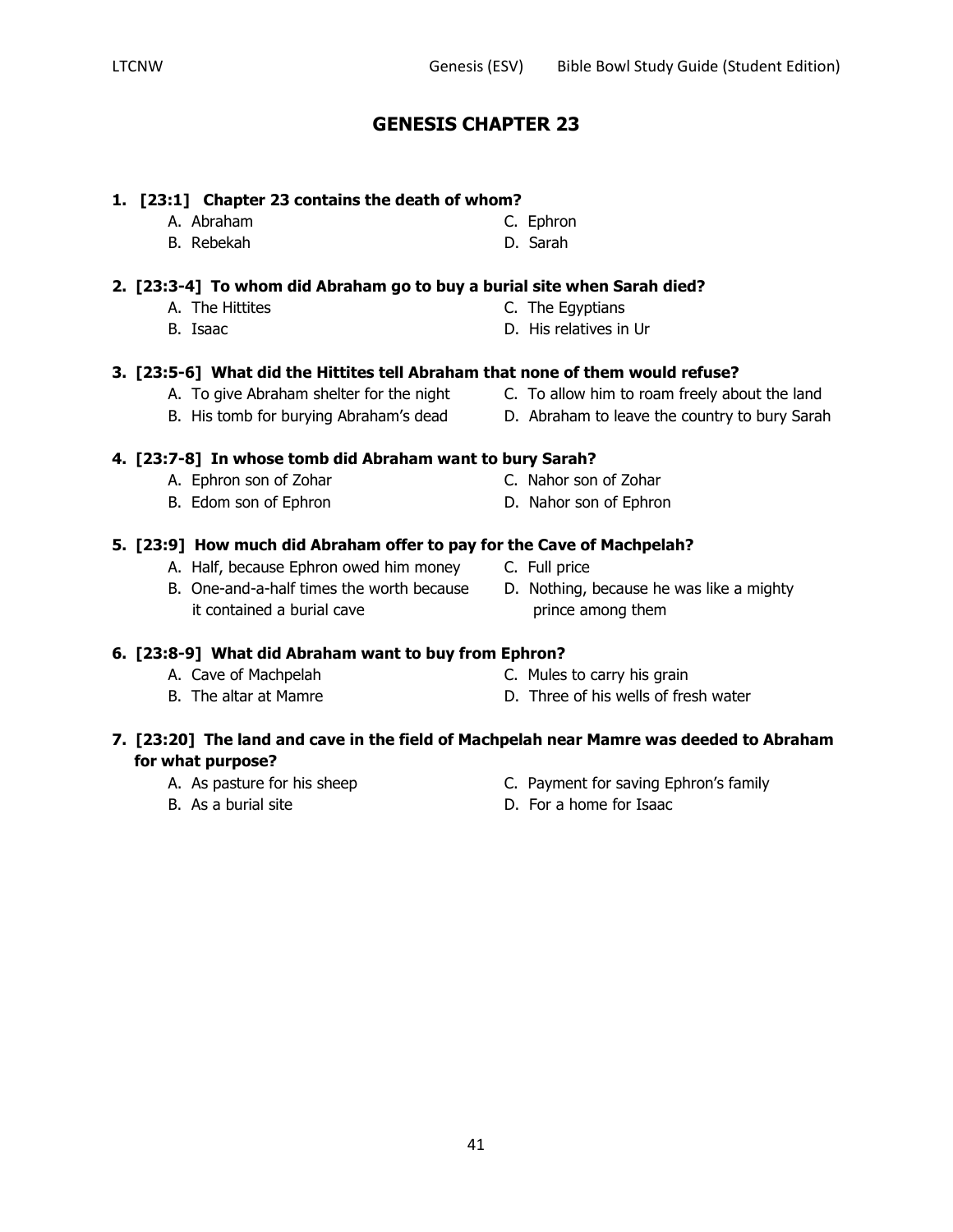## **1. [24:3] What oath did Abraham have his chief servant make?**

- A. To not bury his bones in Egypt C. To not go back to his homeland to get a wife
- B. To go to his own relatives to get a wife D. To not get a wife for his son from among
- **2. [24:5-8] What did Abraham say would happen if the woman the servant chose to become Isaac's wife would not come back with the servant?**
	- A. Find a wife from Lot's family in Sodom C. The servant was free from his oath
	- him

**3. [24:10] To what area and town did Abraham's servant go to find a wife for Isaac?**

- A. Nahor, in Mesopotamia C. Kiriath Arba, in Hebron
- B. Beersheba, in the land of Canaan D. Haran, in Ur

### **4. [24:12] When Abraham's servant arrived at the well, what did he pray to God for?**

- love to his master Abraham Nahor
- 

**5. [24:13-14] When Abraham's servant prayed to God, he said that the measure of his success would be if he asks a young woman for a drink, her response would be \_\_\_\_\_\_\_\_.**

- A. Can I get food for your camels as well? C. Drink, and I will water your camels.
- B. Yes, my lord, I am your humble servant. D. May the God Almighty bless you.
- 

## **6. [24:15] What was the name of the girl that watered the camels of Abraham's servant?**

- A. Leah C. Dinah
- B. Rachel **B. Rebekah**

### **7. [24:15] Rebekah was the daughter of whom?**

A. Lot C. Haran B. Bethuel D. Milcah

## **8. [24:19-20] After Rebekah had given Abraham's servant a drink, what did she do?**

- A. Went immediately to her father's tent C. Asked the servant where he came from
- B. Drew enough water to give all the camels D. Covered her face

## **9. [24:22] What did Abraham's servant give Rebekah after she gave him and the camels water to drink?**

- 
- A. His master's signet ring example and a nose ring C. Gold earrings and a nose ring
- B. Sandals and fine linen **D.** A gold ring and two bracelets
- 
- 

for his son

- 
- A. Give him success and show steadfast **C.** An abundance of mercy from the men of
- B. Water for his camels **Example 20** D. Give him success in finding himself a wife
- -
- for Jacob the daughters of the Canaanites
	-
- B. The servant was to take Isaac back with D. Brush the dust off his sandals and not return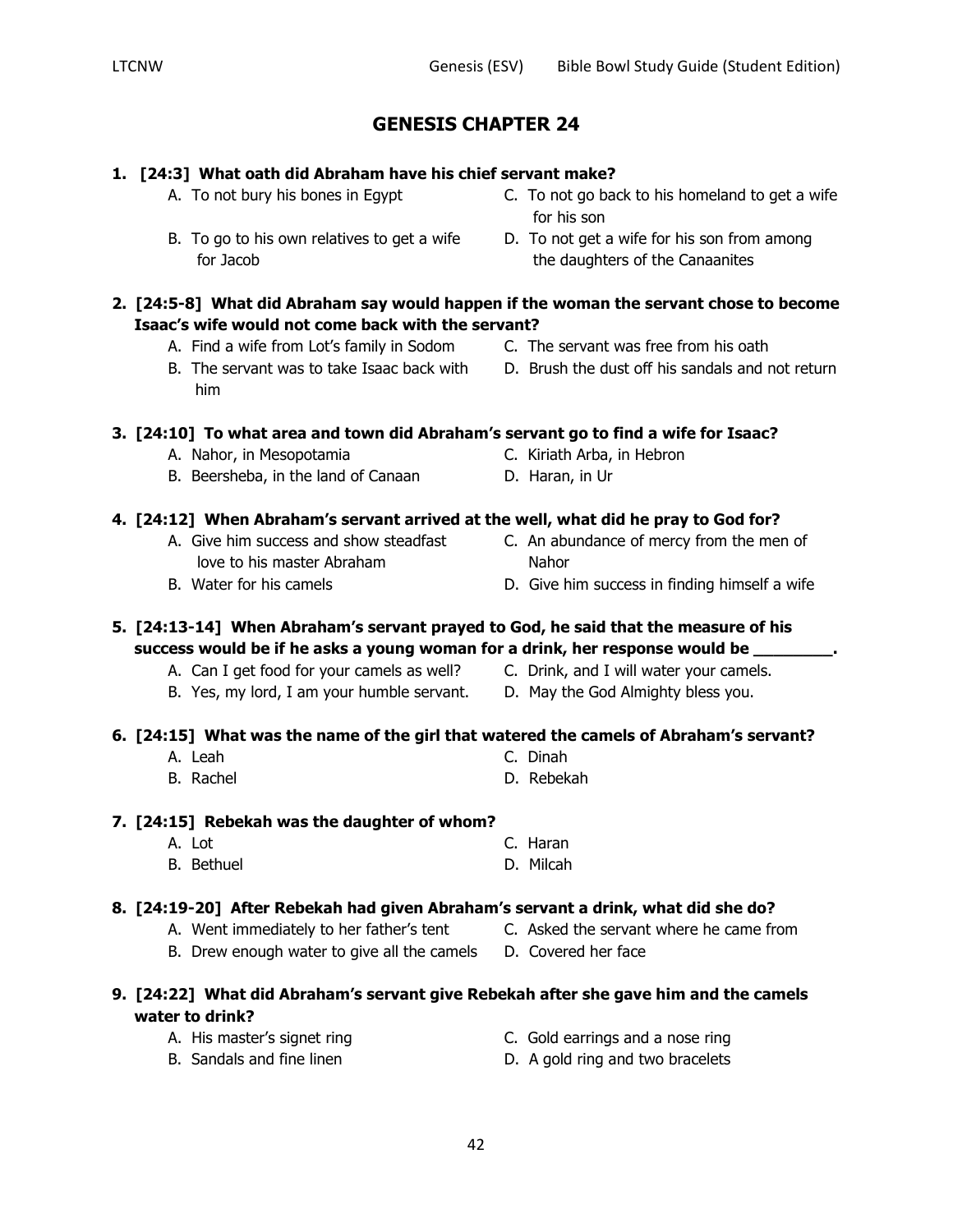| 10. [24:29] Who was Rebekah's brother?                                                                         |                                                                                |
|----------------------------------------------------------------------------------------------------------------|--------------------------------------------------------------------------------|
| A. Abraham                                                                                                     | C. Laban                                                                       |
| B. Nahor                                                                                                       | D. Bethuel                                                                     |
| 11. [24:31] What did Laban say he had done for Abraham's servant?                                              |                                                                                |
| A. Prepared the house and a place for<br>the camels                                                            | C. Received his father's blessing to release<br>Rebekah                        |
| C. Prepared a feast in celebration                                                                             | D. Gathered Rebekah's dowry                                                    |
| 12. [24:51] Laban and Bethuel told the servant, "Behold, Rebekah is before you; take her                       |                                                                                |
| and go, and let her be the wife of your master's son, _____________                                            |                                                                                |
| and Isaac                                                                                                      | A. and may the LORD bless Rebekah C. but Isaac must work for Laban seven years |
| B. as Abraham as requested                                                                                     | D. as the LORD has spoken                                                      |
| 13. [24:55] How long did Rebekah's mother and brother want her to remain before going<br>with the servant?     |                                                                                |
| A. Until the next day, for it was the Sabbath C. One year                                                      |                                                                                |
| B. At least ten days                                                                                           | D. Until her twentieth year                                                    |
| 14. [24:60] When Rebekah's family sent her on her way, they said: "Our sister, may you                         |                                                                                |
| become rations and response to the come of the set of the set of the set of the set of the set of the set of t |                                                                                |
| A. and be greatly blessed                                                                                      | C. as countless as the stars                                                   |
| B. and be faithful to the LORD                                                                                 | D. thousands of ten thousands                                                  |
| 15. [24:63] Where was Isaac and what was he doing when the servant returned with<br><b>Rebekah?</b>            |                                                                                |
| A. In the field to meditate                                                                                    | C. In his tent resting                                                         |
| B. Under the trees, feeding his flocks                                                                         | D. At the temple, offering a sacrifice                                         |
| 16. [24:67] Rebekah became Isaac's wife and he loved her and he was _______                                    |                                                                                |
| A. blessed by God                                                                                              | C. comforted after his mother's death                                          |

- B. well respected among men b. righteous in God's eyes
-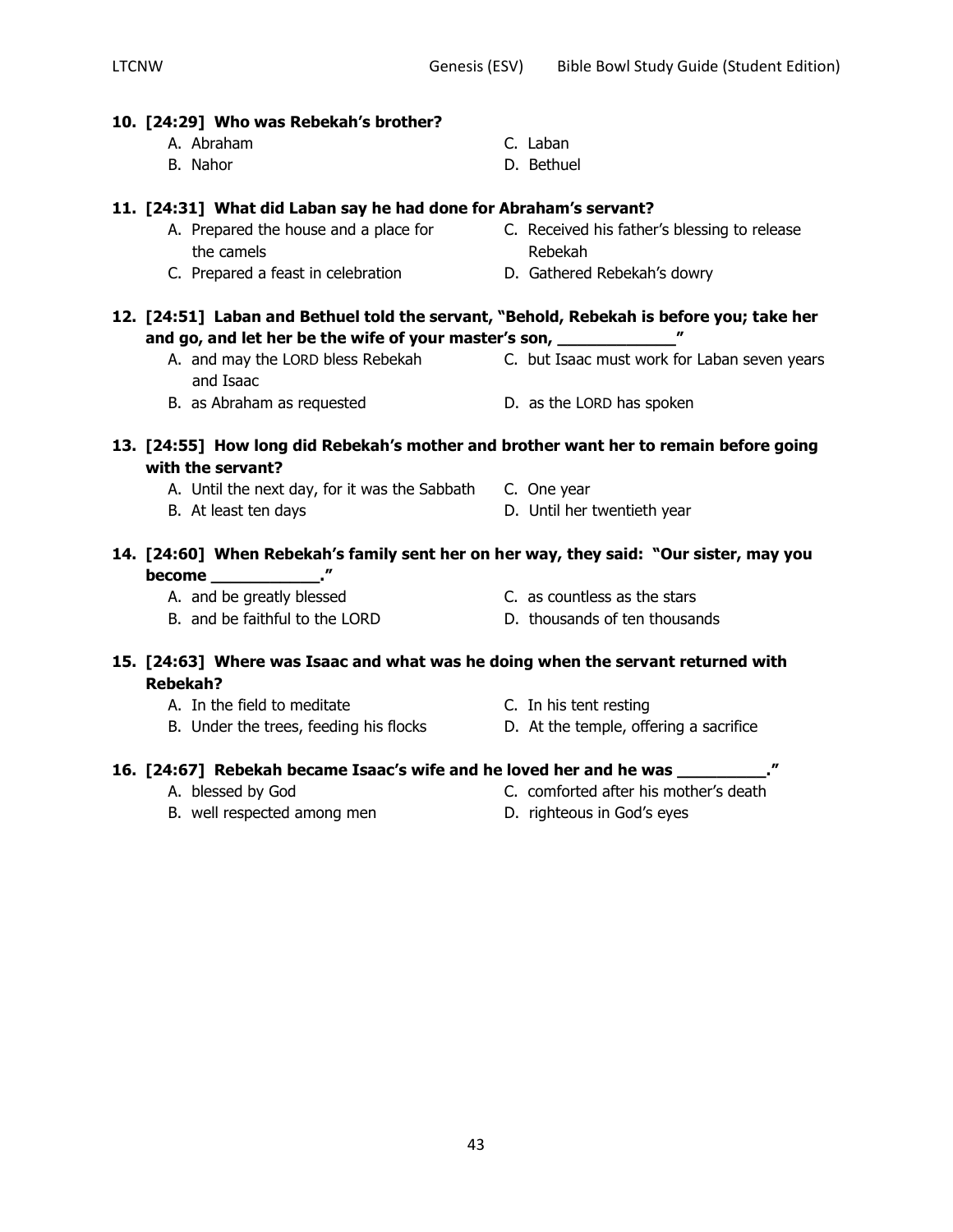## **1. [25:1-2] What was the name of Abraham's wife who bore him Zimram, Jokshan, Medan, Midian, Ishbak and Shuah?**

- A. Sarah C. Keturah
- B. Hagar D. Zipporah

## **2. [25:6] Where did Abraham send the sons of his concubines to get them away from Isaac?**

- A. To the land of Canaan C. To Lahai Roi
- B. To the east country **D.** To the land of his forefathers

## **3. [25:9-10] Who buried Abraham and with whom was he buried?**

- A. Isaac and Ishmael buried him with Sarah C. Sarah buried his bones with his forefathers
- 

## **4. [25:18] How did the descendants of Ishmael live?**

- A. In constant envy of the Israelites C. Against all his kinsmen
- B. Peacefully in the land of Canaan **D.** As God richly blessed them

## **5. [25:21] Why did Isaac pray to the LORD on behalf of his wife?**

- 
- B. She did not know the LORD, the God of D. She was barren Abraham

## **6. [25:22] Why did Rebekah ask, "Why is this happening to me?"**

- 
- B. Her babies struggled together within D. She saw an angel of the LORD
- **7. [25:23] To whom did the LORD say, "Two nations are in your womb"?**
	- A. Rachel C. Tamar
	- B. Leah D. Rebekah

## **8. [25:23] What did the LORD say that the older of Rebekah's children would do?**

- A. Serve the younger **C. Disgrace his father and his God**
- B. Sell his birthright D. Lead the people of Israel
- **9. [25:26] How was Rebekah's second son born?**
	- A. Laughing **A.** Laughing **C.** With great difficulty
	- B. With a head full of hair D. With his hand holding his brother's heel
- **10. [25:27] How are Jacob and Esau described after growing up?**
	- B. Esau was a warrior; Jacob played the harp D. Esau was a wild man; Jacob was loving and
	- A. Esau a skillful hunter; Jacob a quiet man C. Esau was light of foot; Jacob quick of mind
		- gentle
- 
- A. She was barren C. Her husband took another wife
	-
	-
	-
- 
- B. Ishmael buried him with Hagar **D. Isaac buried him with Terah, his father** 
	-
	-
- A. She became very ill **C.** She sinned greatly against the LORD
	-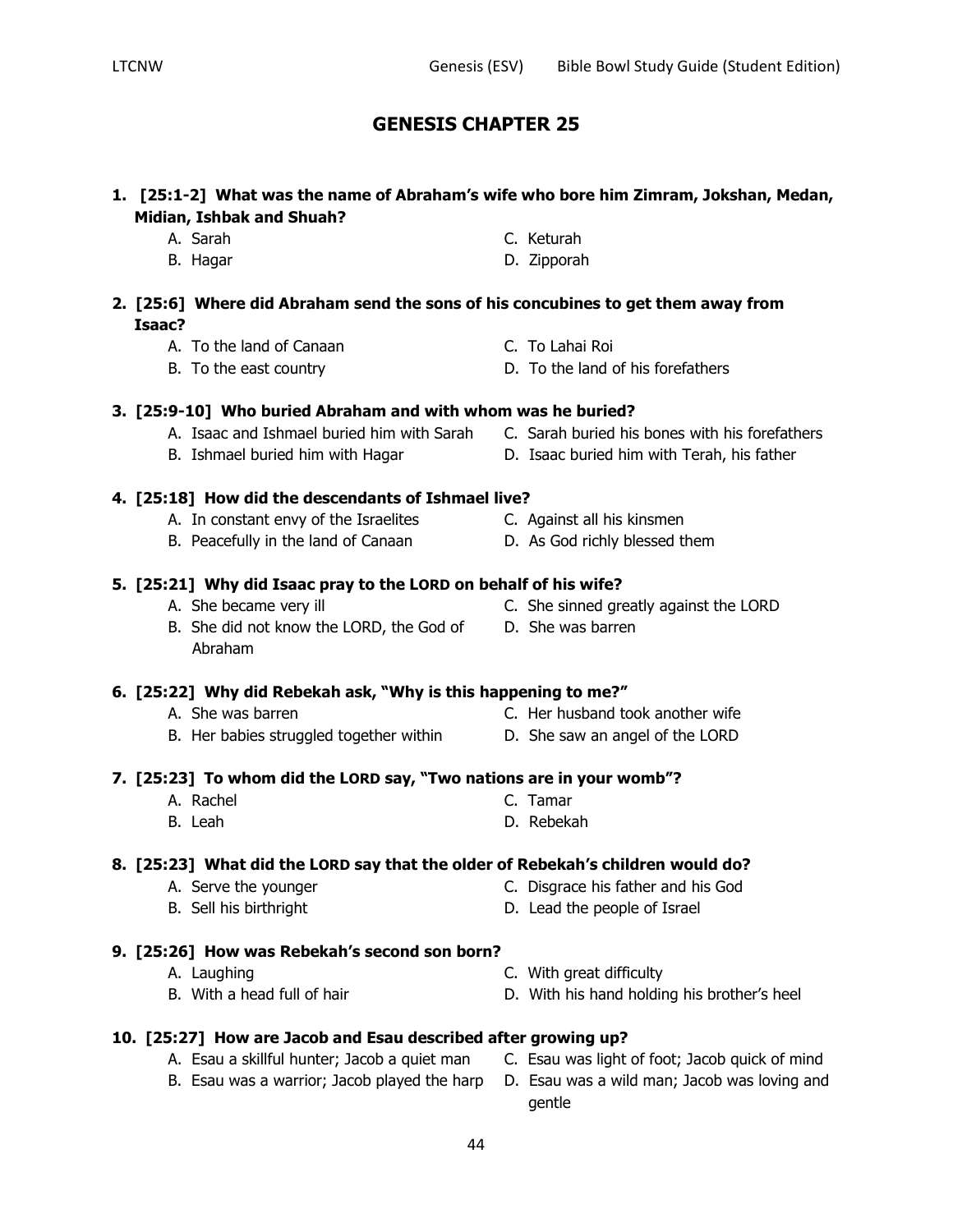### **11. [25:28] Which son did Rebekah love?**

- A. Jacob C. Edom
- B. Esau D. Joseph
- **12. [25:30-31] What did Jacob ask Esau for in exchange for some of the red stew he was cooking?**
	-
	- B. That Esau would leave the land and D. His birthright never return
	- A. His father's blessing C. Half of his inheritance
		-

## **13. [25:32] How did Esau describe his condition when Jacob asked for his birthright?**

- A. "I am the stronger man." C. "I am about to die."
- 
- 
- B. "I am the oldest and favored son!" D. "I'm the oldest, you can't take that away from me."

### **14. [25:34] Who or what does the text say that Esau despised?**

- 
- 
- A. Isaac C. Lentil stew
- B. His birthright **D.** The Edomites
- 
- 
-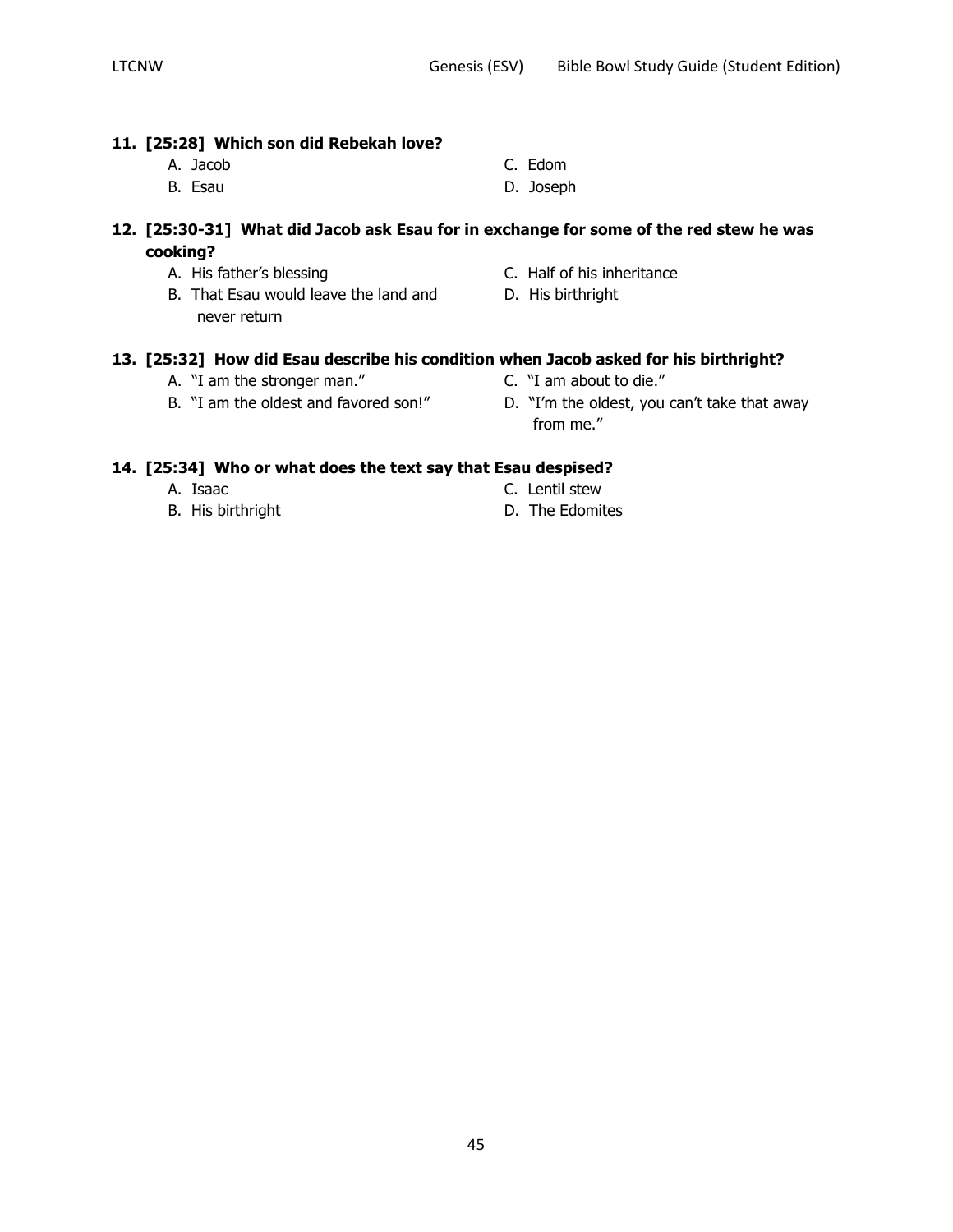## **1. [26:1] Abimelech was the king of which people?**

- 
- B. Rephaites **B. Ammonites**

### **2. [26:1] When there was a famine in the land, where did Isaac go?**

- A. Egypt C. Gerar
- B. Hebron **D. Bethel**

### **3. [26:8] How did Abimelech discover that Rebekah was Isaac's wife?**

- A. He saw Rebekah was with child C. God told Abimelech in a vision
- B. He saw Isaac laughing with Rebekah D. Esau was a spy and told Phicol

## **4. [26:9] How did Isaac respond when Abimelech asked him why he said "She is my sister"?**

- A. Forgive me, my king, and let us make C. I thought I might die because of a treaty.
- 
- B. Because she really is my sister **D.** I was afraid you would take her as your wife

## **5. [26:11] What order did Abimelech give to all the people concerning Isaac and Rebekah?**

- A. Your land is their land, they may live C. Whoever captures them will receive 1,000 wherever they like. shekels of gold
- 

## **6. [26:14-15] What did the Philistines do because they envied Isaac?**

- 
- 
- 
- B. No one was to molest them  $D.$  Give one-tenth of your possessions to Isaac

## A. Plotted to kill him C. Drove Isaac out of Gerar

B. Stole his possessions The Stopped up the wells Abraham's servants had dug

## **7. [26:16] Why did Abimelech order Isaac to move away from them?**

- A. Isaac had become too powerful C. Isaac had become hostile toward them
- B. Isaac had lied concerning Rebekah D. Isaac's servants raided the land
- **8. [26:18] What names did Isaac give the wells that he reopened that had been dug during the time of his father?**
	- A. Ben-Abrahaim and Losh-Shebeth C. Esek, Sitnah and Raamath
	-
- 
- B. Raamath and Beersheba **D.** D. The same names his father had given them

## **9. [26:22] Which of the following fresh water wells did Isaac's servants dig that the herdsmen of Gerar did not quarrel over?**

- A. Rehoboth C. Sitnah
	-
- B. Esek and Raamath D. Beer Lahai Roi

- A. Cushites **C. Philistines** 
	-
	-
	-
	-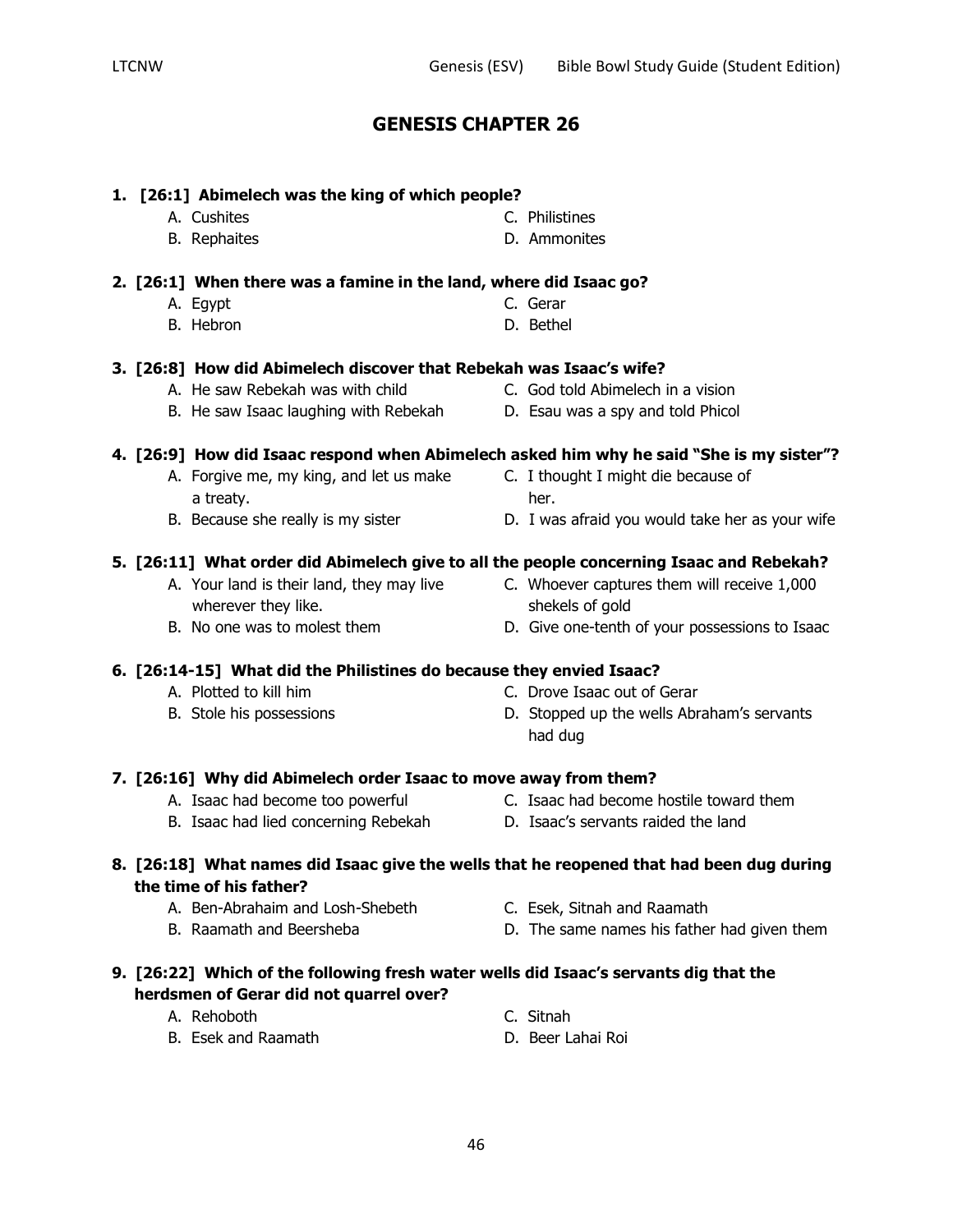### **10. [26:26] Who was Abimelech's advisor?**

- 
- 
- A. Phicol C. Mizpah
- B. Potiphar D. Ahuzzath

## **11. [26:26-28] Why did Abimelech, Phicol and Ahuzzath go to meet Isaac?**

- A. To ask Isaac to move away from Gerar C. To make a treaty
- 
- 
- B. To kill Isaac **B.** To recover the household gods Rebekah stole

### **12. [26:31-32] The next day after Isaac made a treaty with Abimelech, what did his servants tell him?**

- -
- A. "Rebekah is with child" C. "Your mother, Sarah, is dead"
- B. "Abimelech has raided our camp" D. "We have found water"
- **13. [26:33] In what town was the well called Shiboh located?**
	- A. Beersheba C. Beer Lahoi Roi
	- B. Shiloh D. Jerusalem

## **14. [26:35] Who was described as a source of bitterness to Isaac and Rebekah?**

- A. Dinah and Shechem C. the Philistines
- B. Judith and Basemath D. Jacob and Esau
- 
- 
- 
-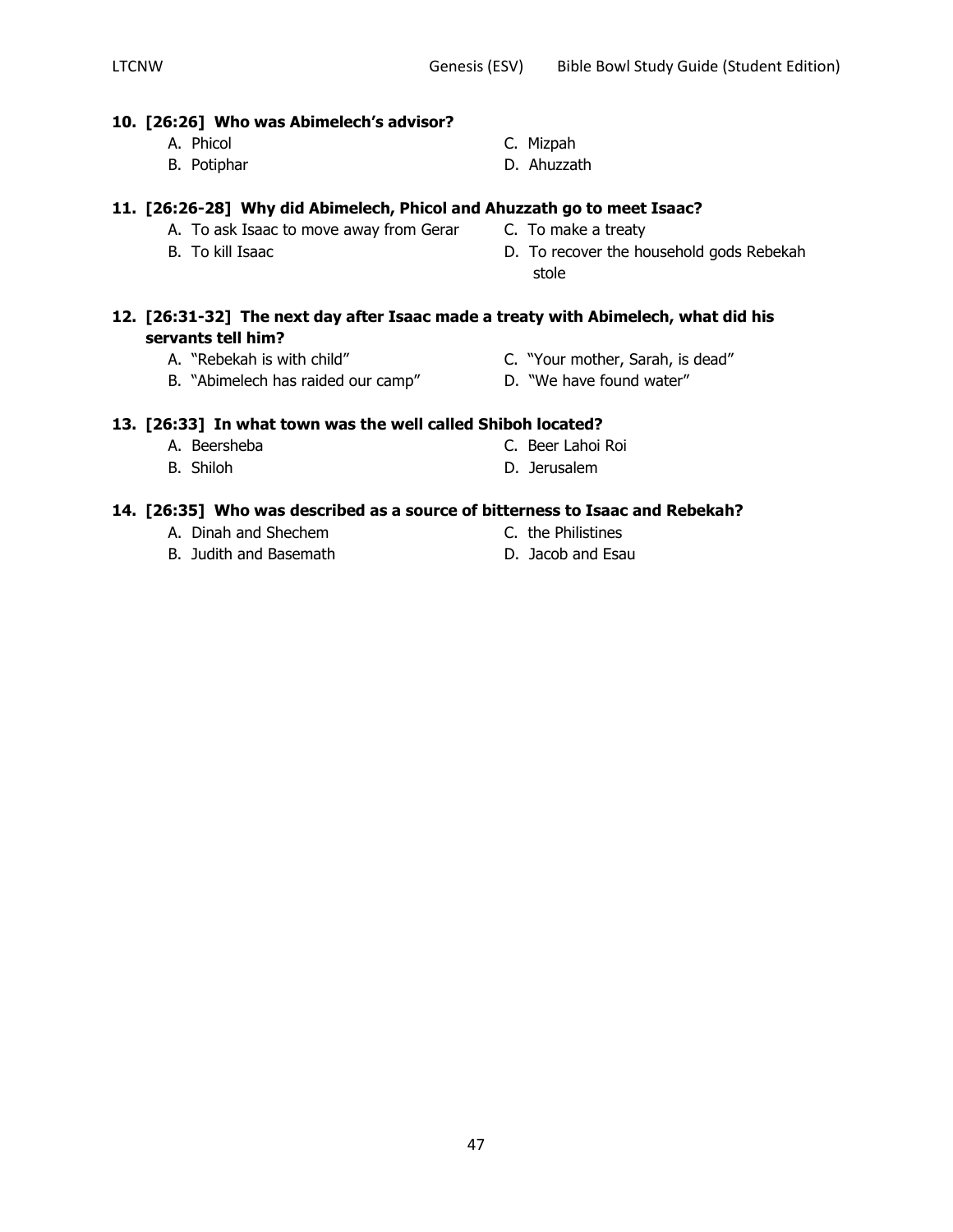| 1. [27:4] What request did Isaac make of Esau so that he could give Esau his blessing<br>before he died? |                                               |
|----------------------------------------------------------------------------------------------------------|-----------------------------------------------|
| A. Do not marry a Canaanite woman                                                                        | C. Prepare for me delicious food              |
| B. Get your spear and hunt some wild<br>game for me                                                      | D. Do not lord over your brother              |
| 2. [27:9] What did Rebekah tell Jacob to bring her, so she could prepare some tasty food<br>for Isaac?   |                                               |
| A. Two unblemished lambs                                                                                 | C. Three plump, wild quail                    |
| B. Two good young goats                                                                                  | D. A young heifer                             |
| 3. [27:8-10] Who told her son to trick his father into giving him a blessing?                            |                                               |
| A. Rebekah                                                                                               | C. Dinah                                      |
| B. Rachel                                                                                                | D. Sarah                                      |
| 4. [27:11] What was Jacob's concern about his mother's plan?                                             |                                               |
| A. Isaac would curse Rebekah if he                                                                       | C. His father could easily see the difference |
| found out                                                                                                | between the two sons                          |
| B. Jacob had smooth skin unlike his brother                                                              | D. Jacob was more hairy than his brother      |
| 5. [27:16] What did Rebekah use to cover Jacob's hands and the smooth part of his neck?                  |                                               |
| A. Llama skins                                                                                           | C. A lock of her hair                         |
| B. Pieces of Esau's garments                                                                             | D. Goat skins                                 |
| 6. [27:20] What was Jacob's response when his father asked him how he found the game<br>so quickly?      |                                               |
| A. I found a ram in the thicket                                                                          | C. The LORD your God granted me success       |
| B. God provided an abundance of the                                                                      | D. The deer are plentiful this season         |
| Earth's riches                                                                                           |                                               |
| 7. [27:29] Who was blessed when his father said, "Let peoples serve you and nations bow<br>down to you"? |                                               |
| A. Jacob                                                                                                 | C. Esau                                       |
| B. Joseph                                                                                                | D. Isaac                                      |
| 8. [27:40] Who was told, "By your sword you shall live and you shall serve your brother.                 |                                               |
| But when you grow restless, you shall break his yoke from off your neck"?                                |                                               |
| A. Ishmael                                                                                               | C. Issachar                                   |
| B. Reuben                                                                                                | D. Esau                                       |

## **9. [27:42] With what was Esau said to be consoling himself?**

- 
- A. Marrying Judith and Basemath C. Stealing Jacob's birthright
- B. The thought of killing Jacob **D. Hunting wild game** 
	-

## **5. [27:16] What did Rebekah use to cover Jacob's hands and the smooth part of his neck?**

- **6. [27:20] What was Jacob's response when his father asked him how he found the game** 
	-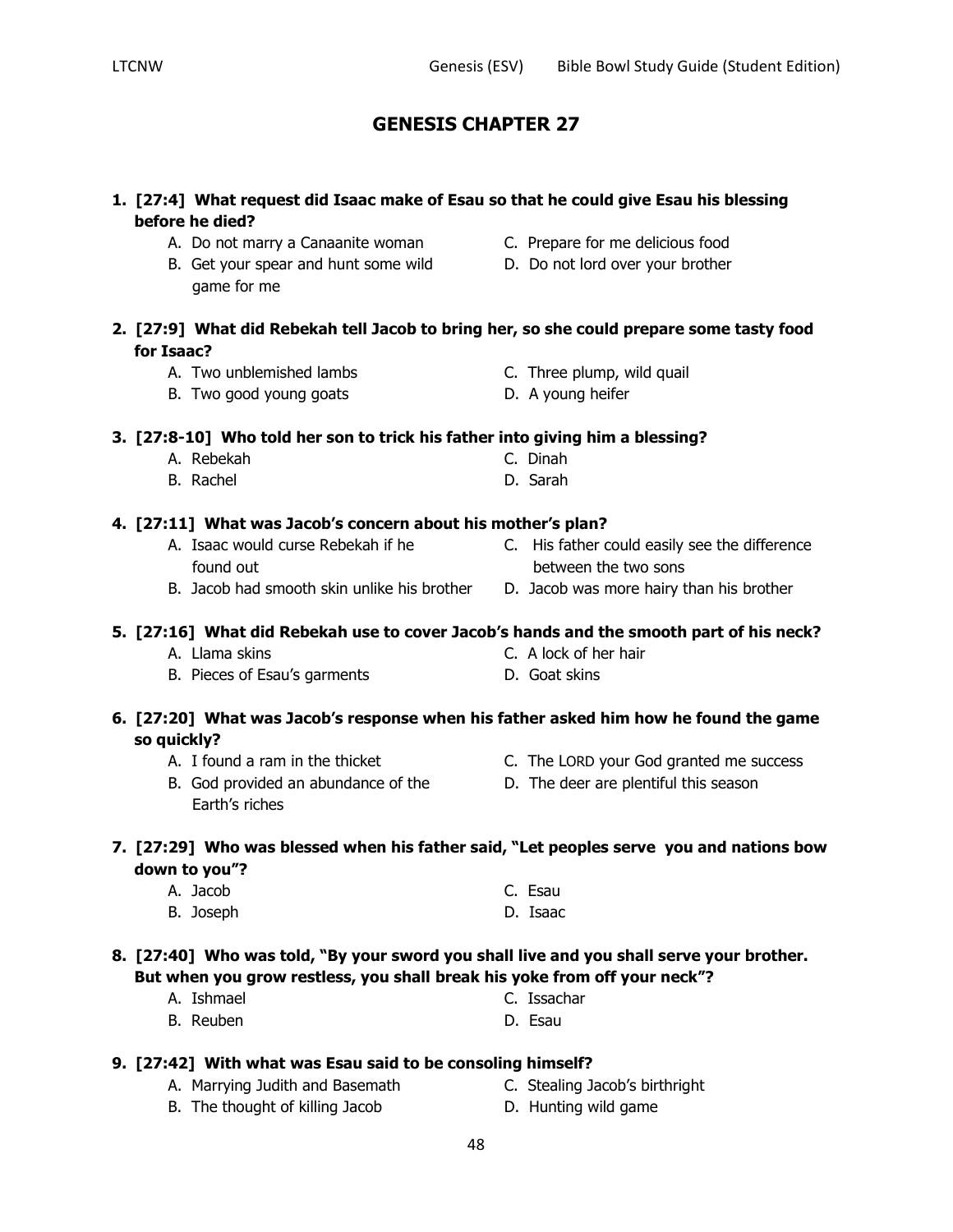LTCNW Genesis (ESV) Bible Bowl Study Guide (Student Edition)

## **GENESIS CHAPTER 28**

# **1. [28:1] What command did Isaac give Jacob?** A. Take a wife from among the Egyptians C. Seek always the favor of the LORD B. Love the LORD your God and serve D. Do not marry a Canaanite woman him only **2. [28:2] Where was Jacob to go to take a wife?** A. Paddan Aram C. Hebron B. Luz D. Cush **3. [28:8-9] Who did Esau marry when he realized how displeasing the Canaanite women were to his father Isaac?** A. Mahalath C. Nebaioth B. Oholibamah D. Adah **4. [28:11] When Jacob was on his way to Haran and stopped for the night, what did he see in his dream?** A. Sun, moon and stars bowing to him C. The LORD giving him the land of Canaan B. A ladder with angels ascending and D. Himself wrestling with God descending A. A pile of 12 stones C. The stone he had put under his head B. Seven stones stacked to resemble stairs D. The stone altar that Abraham used **6. [28:17] What did Jacob call the place where he had dreamed of the stairway?** A. Peniel C. Bethel B. Luz D. Galeed **7. [28:22] At Bethel, what did Jacob vow to give God?** A. Praise from morning to night C. The best of his flocks B. A tenth of all that God gave him D. All honor for bringing him back safely to Canaan **8. [28:22] What did Jacob say that the pillar he set up at Bethel would be?** A. God's house C. A memorial of God's everlasting promise B. A witness heap of his treaty with B. A marker that neither he nor Esau would Abimelech **cross to harm the other**

## **5. [28:16] What did Jacob use to set up a pillar after his dream of the angels on a stairway?**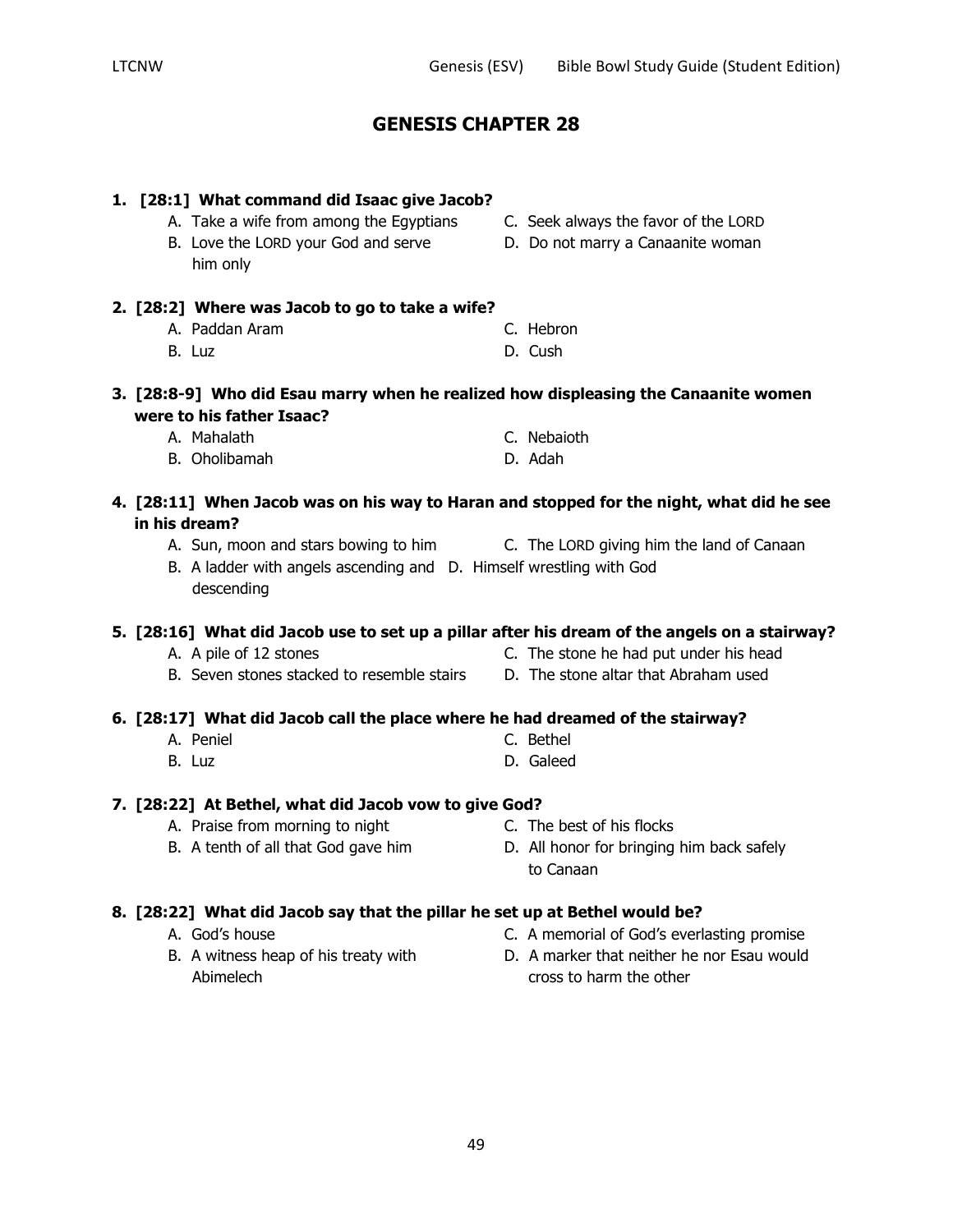|  | 1. [29:5] How did Jacob describe Laban?<br>A. Nahor's son                                                                        | C. Esau's son |                                       |                                                 |
|--|----------------------------------------------------------------------------------------------------------------------------------|---------------|---------------------------------------|-------------------------------------------------|
|  | B. Nahor's nephew                                                                                                                |               | D. Abram's brother                    |                                                 |
|  | 2. [29:7] Jacob told the shepherds at the well, "Behold, it is ___________; it is not time for<br>the livestock to be gathered." |               |                                       |                                                 |
|  | A. now rising                                                                                                                    |               | C. low over the horizon               |                                                 |
|  | B. still high day                                                                                                                |               | D. fading                             |                                                 |
|  | 3. [29:9] When Jacob was still talking with the shepherds at the well, who came with her                                         |               |                                       |                                                 |
|  | father's sheep?                                                                                                                  |               |                                       |                                                 |
|  | A. Rachel                                                                                                                        |               | C. Leah                               |                                                 |
|  | B. Rebekah                                                                                                                       |               | D. Basemath                           |                                                 |
|  | 4. [29:12] Whom did Jacob tell Rachel that he was?                                                                               |               |                                       |                                                 |
|  | A. A shepherd passing through                                                                                                    |               | C. Laban's grandson                   |                                                 |
|  | B. A relative from Paddan Aram                                                                                                   |               | D. A son of Rebekah                   |                                                 |
|  | 5. [29:16] Who were Rachel and Leah?                                                                                             |               |                                       |                                                 |
|  | A. Isaac's wives                                                                                                                 |               | C. Zilpah's and Bilhah's maidservants |                                                 |
|  | B. Jacob's sisters                                                                                                               |               | D. Laban's daughters                  |                                                 |
|  | 6. [29:17] Who was described as having weak eyes?                                                                                |               |                                       |                                                 |
|  | A. Leah                                                                                                                          |               | C. Rachel                             |                                                 |
|  | B. Rebekah                                                                                                                       |               | D. Dinah                              |                                                 |
|  | 7. [29:17] How was Rachel described in the text?                                                                                 |               |                                       |                                                 |
|  | A. Eyes like doves                                                                                                               |               | C. Beautiful in form and appearance   |                                                 |
|  | B. Having weak eyes                                                                                                              |               | D. Graceful, with dark eyes           |                                                 |
|  | 8. [29:14-18] After Jacob had stayed with Laban for one month, Jacob said he would work                                          |               |                                       |                                                 |
|  | for seven years in exchange for what?                                                                                            |               |                                       |                                                 |
|  | A. Laban's flocks                                                                                                                |               |                                       | C. All the spotted or blemished sheep and goats |
|  | B. Rachel                                                                                                                        |               | D. Both Rachel and Leah               |                                                 |
|  | 9. [29:20] How long did the seven years that Jacob served to get Rachel seem to him?                                             |               |                                       |                                                 |
|  | A. A lifetime                                                                                                                    |               | C. Only a few days                    |                                                 |
|  | B. An eternity                                                                                                                   |               | D. Like a few short breaths           |                                                 |
|  | 10. [29:23] Who did Laban give to Jacob when he completed the seven years of work?                                               |               |                                       |                                                 |
|  | A. Leah                                                                                                                          |               | C. Zilpah                             |                                                 |

B. Rachel **B. Rachel and Zilpah**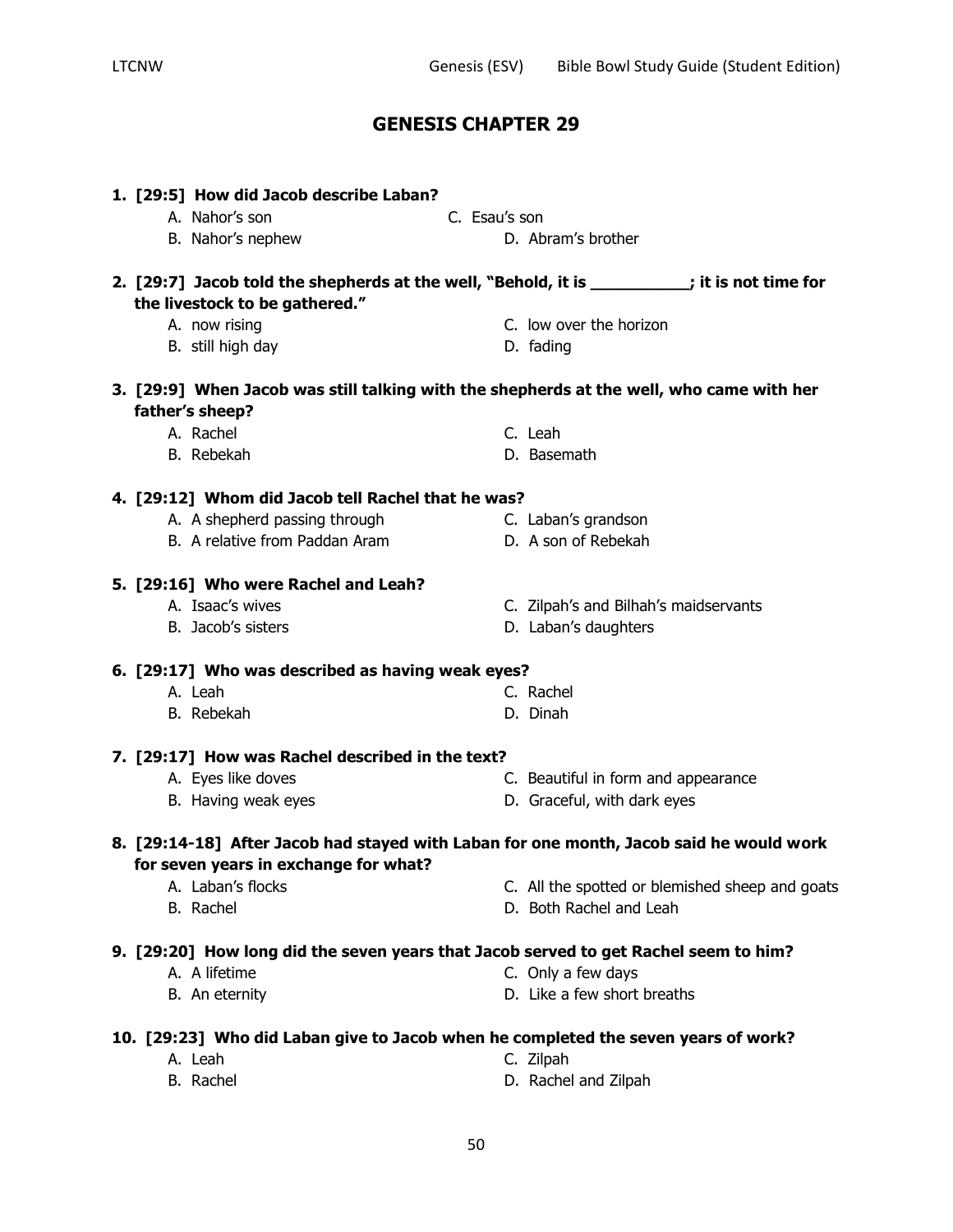- **11. [29:26] What did Laban tell Jacob was not their custom?** A. To intermarry with Hebrews C. To marry the younger before the firstborn B. To roll away the stone to the well before D. To allow both daughters to be married to all the flocks gathered the same man **12. [29:28] After Jacob married Leah, how much longer was it before Laban gave Rachel to be his wife?** A. One week C. One year B. Seven months **D.** Seven years **13. [29:29] Who was Rachel's maidservant?** A. Zilpah C. Bilhah B. Adah D. Tamar **14. [29:31] When the LORD saw that Leah was not loved, what did he do?** A. Rebuked Jacob in a dream C. Remembered Rachel **B.** Opened her womb D. Made her barren **15. [29:32] What was the name of Leah's first son?** A. Reuben C. Judah B. Ishmael D. Gad **16. [29:34] Who said, "Now this time my husband will be attached to me, because I have borne him three sons"?** A. Rachel C. Leah B. Sarah D. Dinah **17. [29:35] What phrase did Leah say after giving birth to Judah?** A. The LORD has seen my misery C. God has rewarded me! B. This time I will praise the LORD D. How happy am I! The women will call me happy.
- -
	-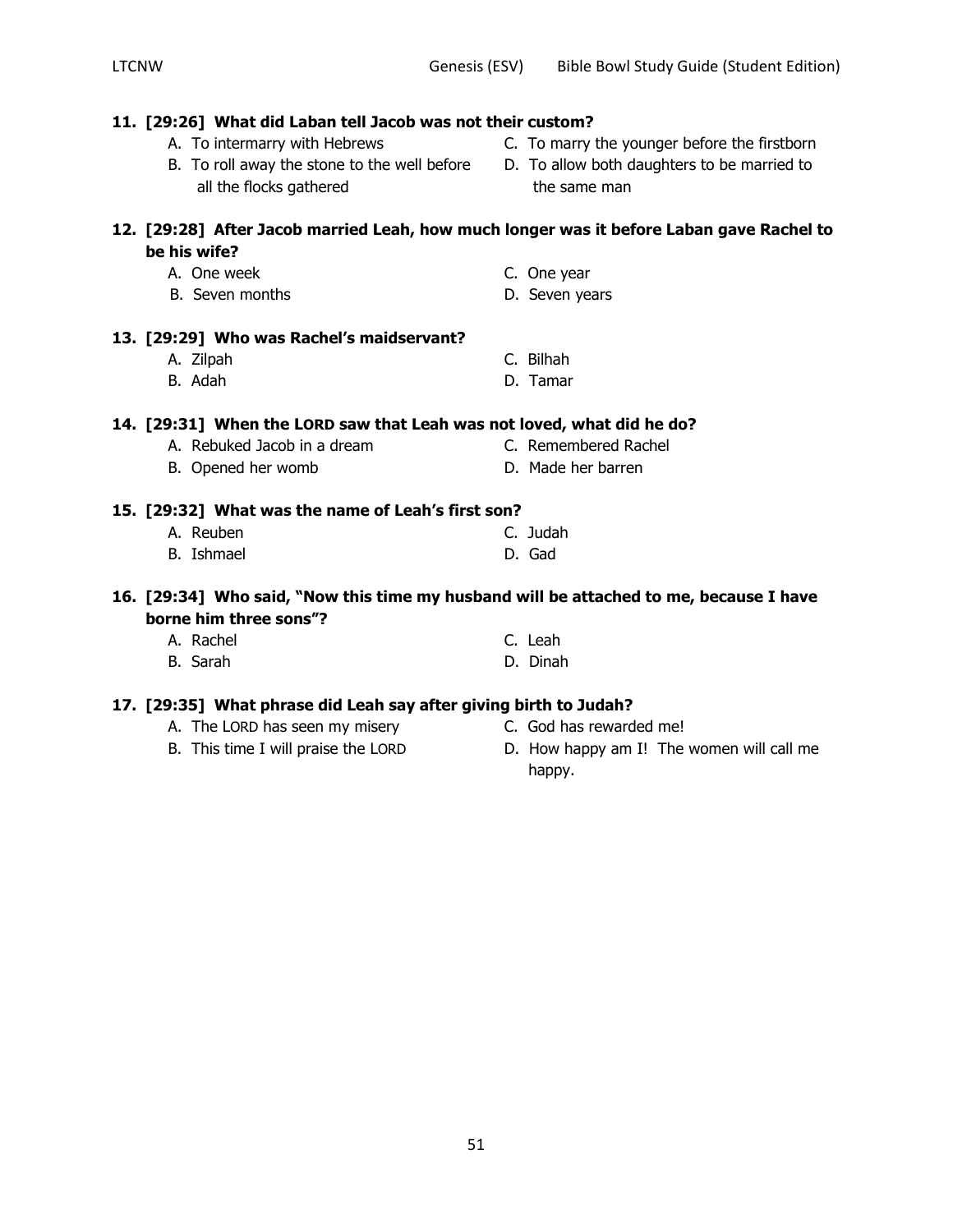|           | 1. [30:1] What did Rachel say to Jacob because she was not bearing him any children?<br>A. Give me children, or I shall die!<br>B. Why has God kept me from having<br>children? | C. Why do you love Leah more than me?<br>D. You are responsible for the wrong I'm<br>suffering! |
|-----------|---------------------------------------------------------------------------------------------------------------------------------------------------------------------------------|-------------------------------------------------------------------------------------------------|
| children? |                                                                                                                                                                                 | 2. [30:2] What was Jacob's reaction to Rachel for being upset that she was not bearing any      |
|           | A. He loved her all the more                                                                                                                                                    | C. He sent her away                                                                             |
|           | B. He became angry with her                                                                                                                                                     | D. He suggested bearing a child through her<br>maidservant, Zilpah                              |
|           | 3. [30:3] When Rachel was not bearing any children, how did she decide to build a family?                                                                                       |                                                                                                 |
|           | A. Through Bilhah                                                                                                                                                               | C. Through Milcah                                                                               |
|           | B. Through adoption                                                                                                                                                             | D. Through Zilpah                                                                               |
|           | 4. [30:6] At the birth of which son did Rachel say, "God has judged me; and he has also<br>heard my voice and given me a son"?                                                  |                                                                                                 |
|           | A. Naphtali                                                                                                                                                                     | C. Dan                                                                                          |
|           | B. Joseph                                                                                                                                                                       | D. Judah                                                                                        |
|           | 5. [30:6] Who gave birth to Dan?                                                                                                                                                |                                                                                                 |
|           | A. Leah                                                                                                                                                                         | C. Zilpah                                                                                       |
|           | B. Rachel                                                                                                                                                                       | D. Bilhah                                                                                       |
|           | 6. [30:11] Leah said, "Good fortune has come" at the birth of which son born to Jacob?                                                                                          |                                                                                                 |
|           | A. Simeon                                                                                                                                                                       | C. Reuben                                                                                       |
|           | B. Gad                                                                                                                                                                          | D. Asher                                                                                        |
|           | 7. [30:12-13] Who was the second son that Zilpah bore in which Leah said, "Happy am I"?                                                                                         |                                                                                                 |
|           | A. Gad                                                                                                                                                                          | C. Joseph                                                                                       |
|           | B. Judah                                                                                                                                                                        | D. Asher                                                                                        |
| fields?   | 8. [30:14] During the wheat harvest, what plant did Reuben bring to his mother from the                                                                                         |                                                                                                 |
|           | A. Lavender                                                                                                                                                                     | C. Rosemary                                                                                     |
|           | B. Mandrake                                                                                                                                                                     | D. Wheat                                                                                        |
|           | 9. [30:20] When Zebulun was born, Leah said, "Now my husband will _________<br>because I have borne him six sons."                                                              | me                                                                                              |
|           | A. honor                                                                                                                                                                        | C. love                                                                                         |
|           | B. respect                                                                                                                                                                      | D. compassion                                                                                   |
|           |                                                                                                                                                                                 |                                                                                                 |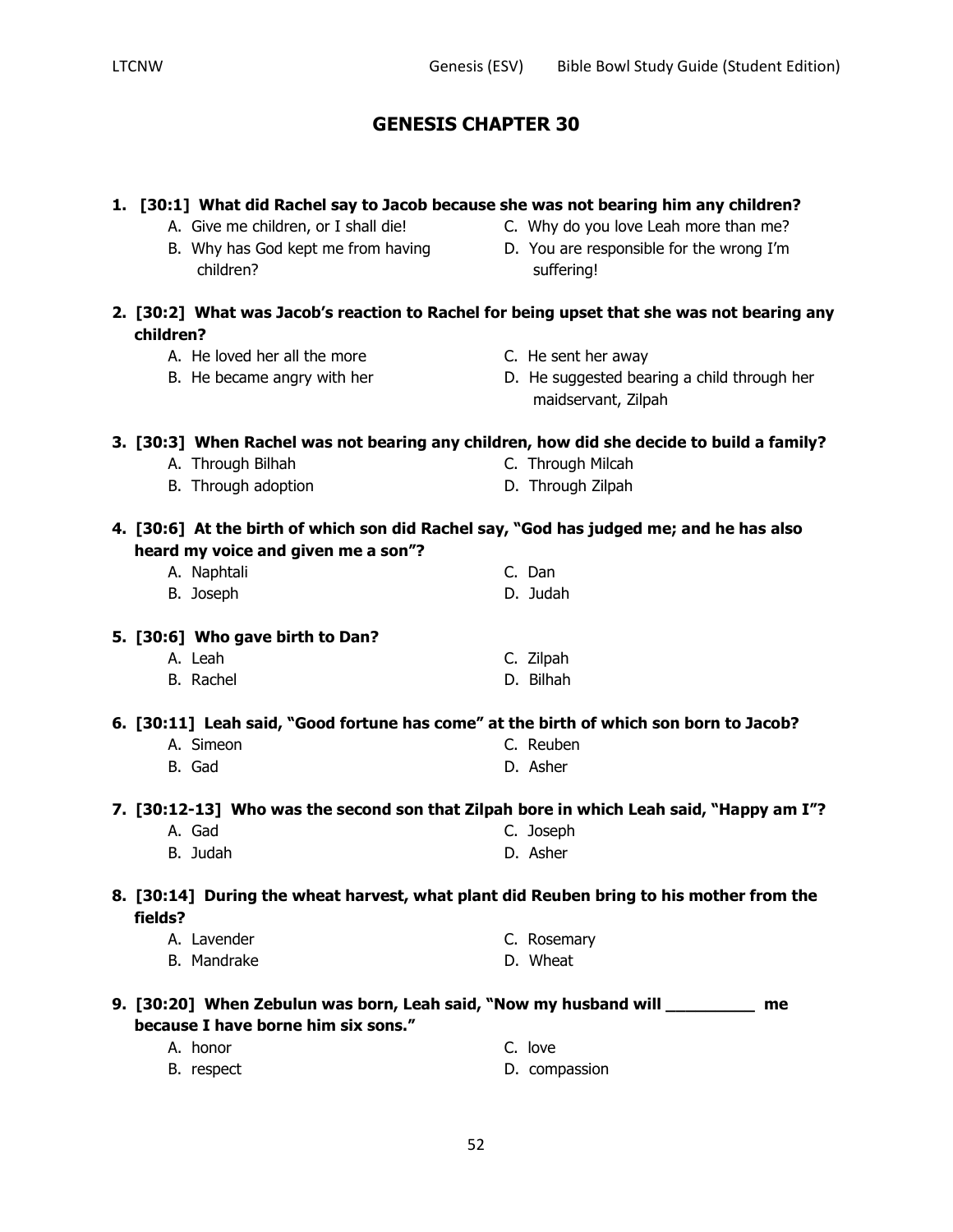### **10. [30:21] Who was Dinah's mother?**

A. Zilpah C. Tamar B. Hagar D. Leah

### **11. [30:23-24] When Rachel gave birth to Joseph, she said, "God has taken away \_\_\_\_\_."**

- A. his favor **C. my struggle**
- B. my joy D. my reproach

### **12. [30:31-32] What did Jacob name as his wages for continuing to watch over Laban's flocks?**

- A. Every black lamb and every **C. One-third of Laban's flocks** spotted or speckled goat or sheep
- B. His daughter Rachel D. Zilpah and Bilhah

## **13. [30:37] What did Jacob make from the branches of poplar, almond and plane trees?**

- A. Quivers and bows to defend against Esau C. Sticks with white streaks
- B. A cradle for Joseph D. A yoke for the oxen

### **14. [30:38-39] What happened when the flocks mated in front of the peeled white branches?**

- 
- A. They bore young that were weak **C.** They bore young that were striped, speckled or spotted
- B. They bore young that were pure white D. They remained barren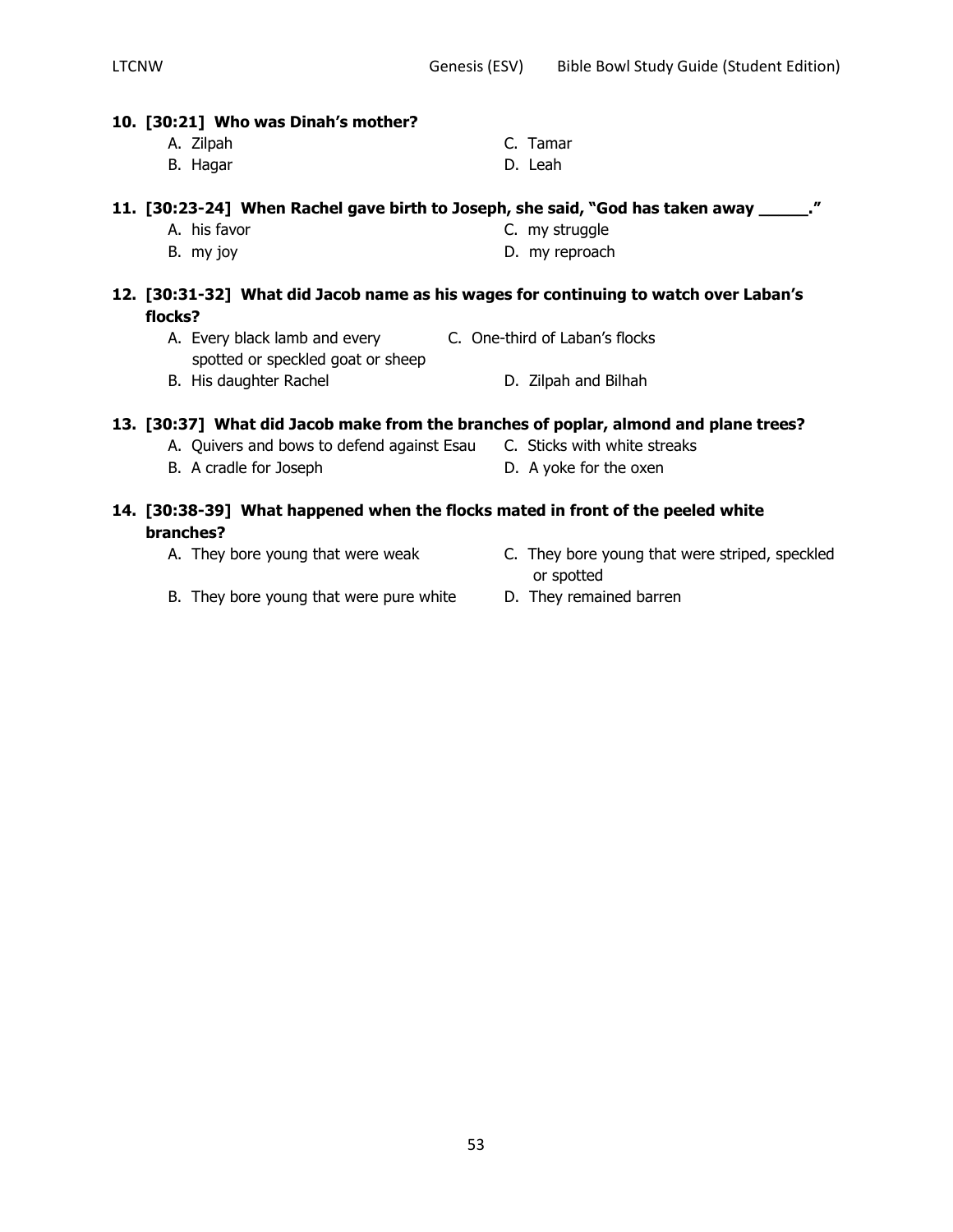## **SECTION 4: Genesis 31-40**

## **Multiple Choice Questions**

## **GENESIS CHAPTER 31**

### **1. [31:1-3] When Laban's sons were accusing Jacob of taking everything from their father, what did the LORD tell Jacob to do?**

- A. Refuse to work any longer The C. Return Rachel and Leah to Laban
- B. Return to the land of his fathers and D. Stay and fight for all of Laban's possessions to his kindred

### **2. [31:7] How many times did Laban cheat Jacob by changing his wages?**

- A. Daily C. Ten times
- B. Five times **B.** Every seven years

## **3. [31:14] How did Rachel and Leah describe how their father regarded them?**

- 
- 
- A. Foreigners **B. Esteemed daughters**
- C. Slaves D. Worse than the shepherds, which he detests

### **4. [31:16] To whom did Rachel and Leah think all of the wealth God took away from their father belonged?**

A. Their brother C. Their father

B. Them and their children D. Jacob alone

## **5. [31:19] Who stole the household gods from Laban?**

- A. Leah C. Rachel
- B. Rebekah D. Jacob

**6. [31:21] Jacob fled from Laban and headed to the hill country of \_\_\_\_\_\_\_\_\_.**

- A. Gilgal C. Bethel
- B. Gilead D. Beor

### **7. [31:24] God came to Laban in a dream and told him, "Be careful not to say anything to Jacob \_\_\_\_\_\_\_\_\_\_."**

A. lest you die C. until you purify yourself B. that is false **B.** that is false

### **8. [31:25-26] After pitching his tent, Laban told Jacob he had carried his daughters off like what?**

- A. Stolen treasure C. Prisoners B. Animals **D.** Captives he sword
	-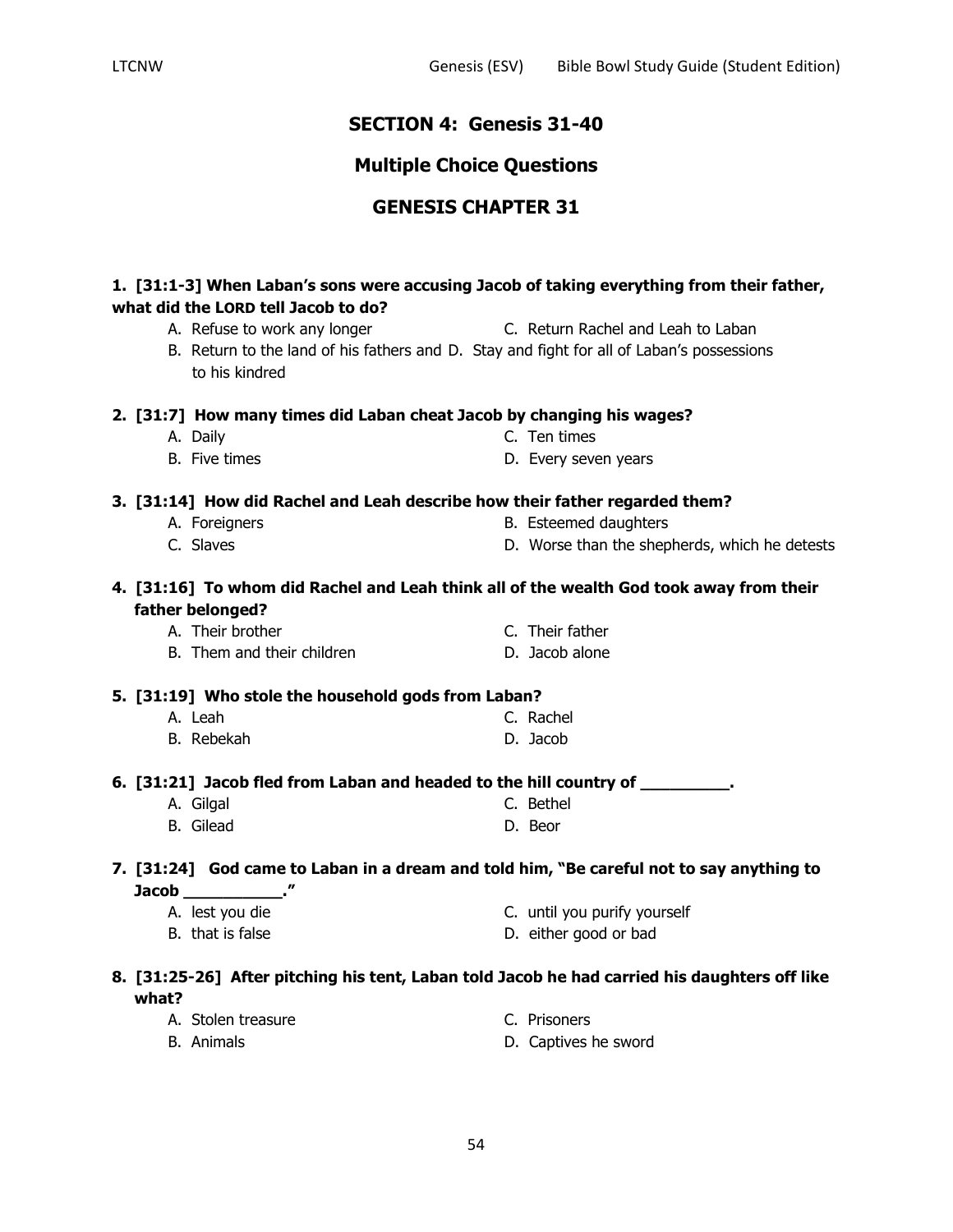- **9. [31:27] How did Laban say he would have sent Jacob away had he known he was leaving?**
	- A. With mirth and songs, with tambourine and lyre C. With Jacob's share of his possessions
	- B. With his greatest blessing and the state of D. With a glad heart

### **10. [31:32] What did Jacob say should happen to the person who has Laban's gods?**

- A. Shall not be forgiven Note 2008 C. Shall not live
- B. Shall become Laban's slave D. Shall pay the loss back ten-fold

## **11. [31:34] Where did Rachel hide her father's gods?**

- A. In Leah's tent C. In her maidservant's tent
- B. In the camel's saddle **D.** Among Jacob's personal belongings

## **12. [31:35] Where was the camel's saddle where Rachel hid the gods?**

A. She was sitting on it C. On her camel

# **13. [31:38] How long did Jacob say he had been with Laban?**

- A. Through three seasons The C. Twenty years
	-
- **14. [31:40] Which of the following did Jacob use to describe his situation when working for**

### **Laban?**

- A. Heat consumed me day and night C. Sleep fled from my eyes
- B. Hardship, toil and misery were my wages D. You changed my wages seven times

## **15. [31:47] What did Laban call the heap of stones?**

- A. Jegar Sahadutha C. Beth Shemesh
- B. Kadesh Barnea D. Galeed

## **16. [31:47] What did Jacob call the heap of stones?**

- A. Gilead C. Jegar Sahadutha
- B. Galeed **D. Ebenezer**

## **17. [31:52] Jacob and Laban were to not pass over the heap and pillar to \_\_\_\_\_\_\_\_\_.**

- 
- B. acquire land D. to do harm
- A. raid their livestock C. steal their daughters
	-
- 
- 
- 
- B. Fourteen years **B.** Twenty-four years
	-
	-
	- -
	-
	-
	-
	-
- -
- -
- B. In Jacob's tent D. In the cave of Machpelah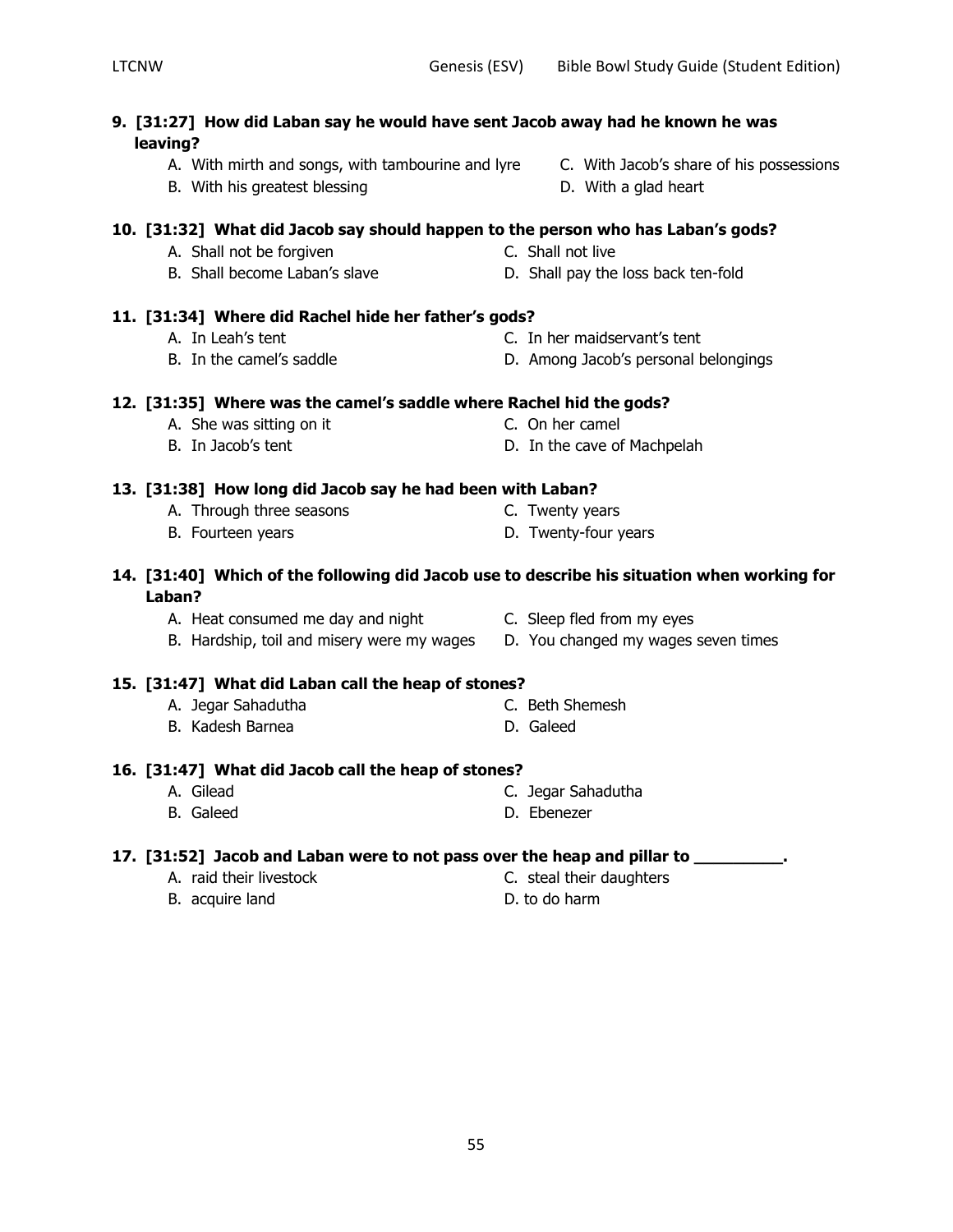**1. [32:2] What did Jacob name his camp when angels of God met him on his way to meet** 

A. Mahanaim C. Seir

| B. Israel                                                                              | D. Methuel                                                                                      |
|----------------------------------------------------------------------------------------|-------------------------------------------------------------------------------------------------|
| 2. [32:4-5] In order to find favor with Esau, what message did Jacob send Esau?        |                                                                                                 |
|                                                                                        | A. He was bringing Laban with him <b>Example 20.</b> He was bringing grain and slaves as a gift |
| B. The angel of the LORD was with him D. He had animals and servants with him          |                                                                                                 |
| 3. [32:6] How many men did the messengers say were with Esau?                          |                                                                                                 |
| A. 400                                                                                 | C. 4,000                                                                                        |
| B. 444                                                                                 | D. 4,400                                                                                        |
| 4. [32:7] When Jacob was told that Esau was coming to meet him, Jacob __________       |                                                                                                 |
| A. celebrated by preparing a feast <b>C.</b> was greatly afraid and distressed         |                                                                                                 |
| B. was excited about seeing Esau                                                       | D. fell to his knees trembling                                                                  |
| 5. [32:11] When Jacob heard his brother was coming to see him, for what did he pray to |                                                                                                 |
| God?                                                                                   |                                                                                                 |
| A. God would hide him from Esau                                                        | C. God would bless Esau as well                                                                 |
| B. God would deliver him from the hand of Esau                                         | D. God would destroy Esau                                                                       |

# A. Jordan C. Euphrates B. Wadi D. Jabbok

### **8. [32:25] When Jacob wrestled with the man, what part of his body was wretched?**

**7. [32:22] As Jacob travelled to meet Esau, what body of water did he have to cross?**

- A. Hip C. Shoulder B. Arm D. Thigh
- **9. [32:25] Why was Jacob's hip wretched?**

**6. [32:20] Why did Jacob send gifts to Esau?**

|  |  |  | A. The man saw he could not overpower Jacob C. So that Esau could catch up with him |  |
|--|--|--|-------------------------------------------------------------------------------------|--|

A. To honor his father, Isaac **C.** So he would be allowed to cross the Jordan B. To appease him **D.** As a repayment for the birthright he stole

B. To remind him that he was mortal D. He had sinned against God by leaving Laban

## **10. [32:26] When Jacob wrestled with the man, Jacob would not let the man go until the man did what?**

- 
- A. Save him from his brother **C.** Gave him a sign that he was safe
- B. Called on the name of the LORD D. Blessed him
- 
- 

**Esau?**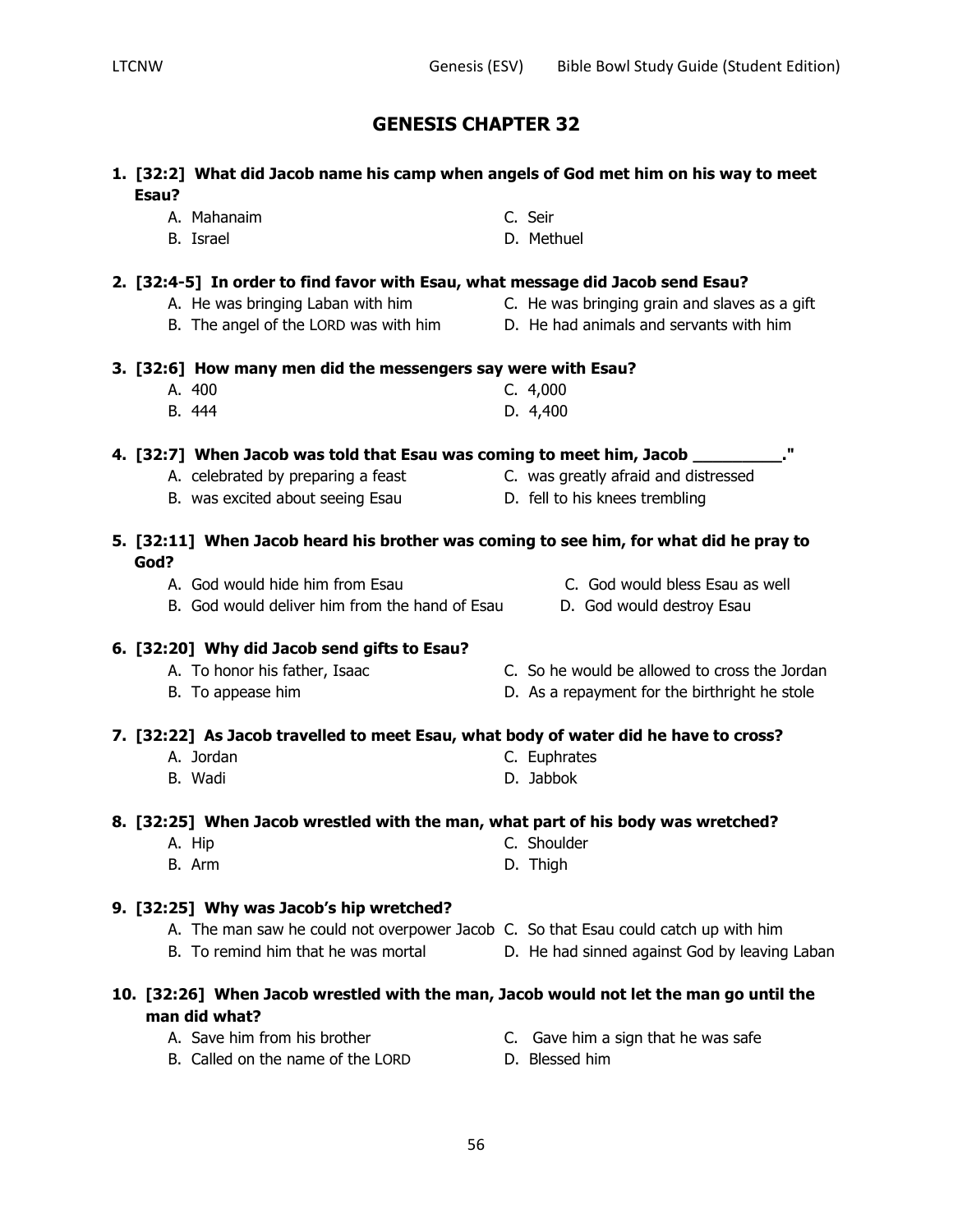### **11. [32:28] Whose name was changed to Israel?**

- A. Issachar C. Isaac
- B. Abraham D. Jacob

### **12. [32:28] When was Jacob's name changed to Israel?**

- A. At the birth of Judah C. On his way to be reunited with Joseph
- B. When he had striven with God D. At his death

### **12. [32:30] What did Jacob call the place where he saw God face to face and lived?**

- A. Peniel C. Jabbok
- 
- 
- B. Mizpah D. Mahanaim

### **13. [32:32] Why did the Israelites not eat the sinew of the thigh that is on the hip socket of animals?**

- 
- 
- A. This is the unclean portion of the animal C. God commanded them to not eat of it
- B. Jacob wretched the man's hip wrestling D. Because he touched to socket of Jacob's hip on the sinew of the thight
- 
- 
-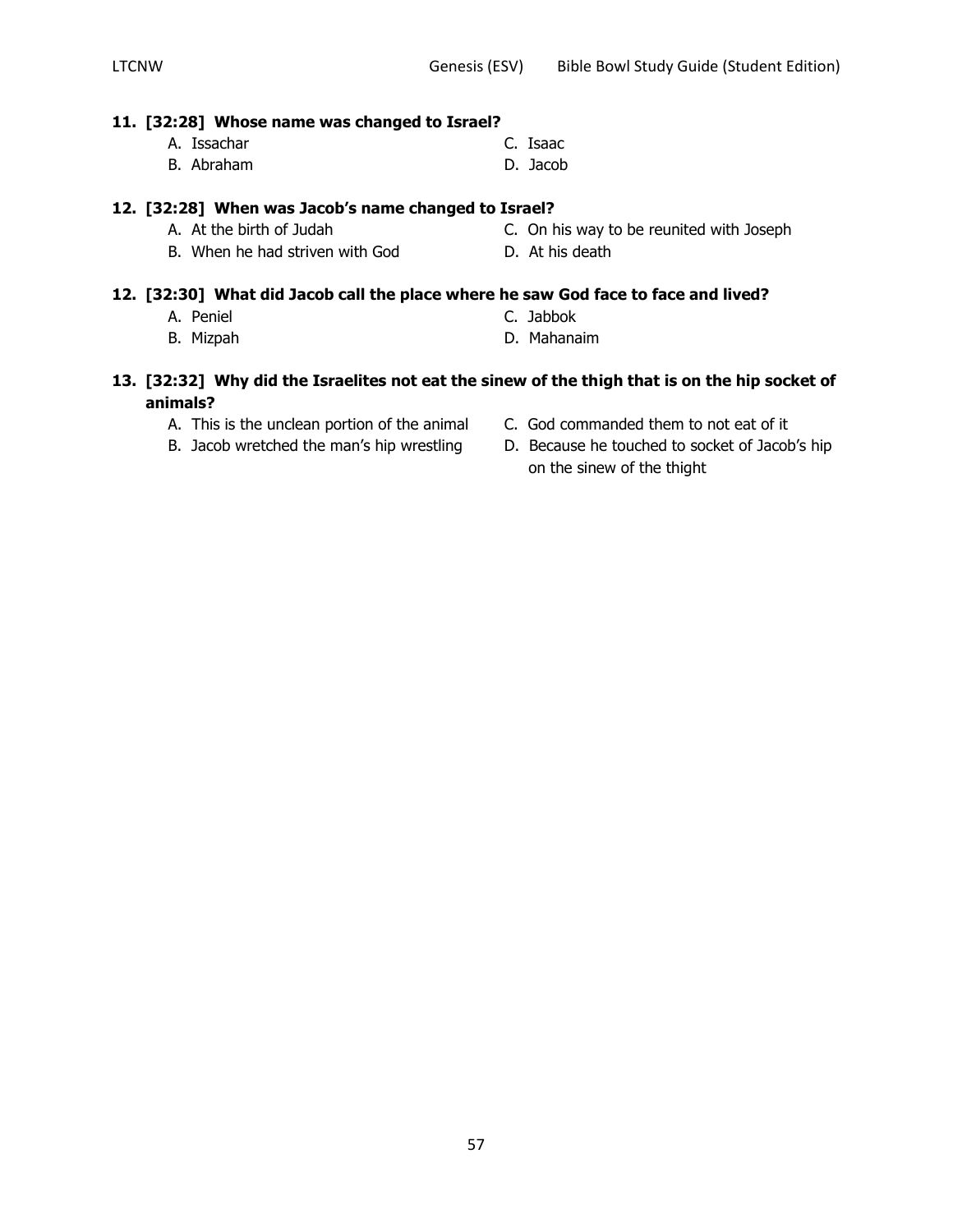## **1. [33:2] When heading to meet Esau and his 400 men, in what order (front to rear) did he place his children among his wives and servants?**

- A. Servants, Leah, Rachel C. Rachel, Leah, Servants
- B. Leah, Servants, Rachel D. Rachel, Servants, Leah
- **2. [33:3] As Jacob approached his brother, what did he do?**
	- A. Prayed to the LORD God C. Begged Esau for mercy
	-
- - **Sacrifice**

## **3. [33:4] What did Esau do when he met Jacob?**

- A. Asked for forgiveness C. Embraced him, fell on his neck and kissed
- B. Offered a treaty among them **D.** Repaid him silver for stealing his birthright
- **4. [33:10] Jacob compared seeing Esau's face to seeing what?**
	- A. The face of death C. The face of their father, Isaac
	- B. The face of Rebekah D. The face of God

him, and wept

## **5. [33:17] After meeting Esau, where did Jacob go to build a place for himself and shelters for his livestock?**

- A. Succoth C. Migdal Eder
- B. Seir **D. Ephrath**

## **6. [33:19] How much did Jacob pay the sons of Hamor for the piece of land where he pitched his tent near Shechem?**

- 
- 
- A. 50 shekels of gold C. 200 shekels of silver
- B. 100 pieces of silver **D.** The sons of Hamor would not accept payment from Jacob

## **7. [33:20] What did Jacob call the altar he set up on the land he bought from the sons of Hamor?**

- 
- 
- A. Allon Bacuth C. El Elohe Israel
- C. Peniel D. Beer Lahai Roi
- 
- 
- B. Bowed to the ground seven times **D.** Built an altar on which he and Esau could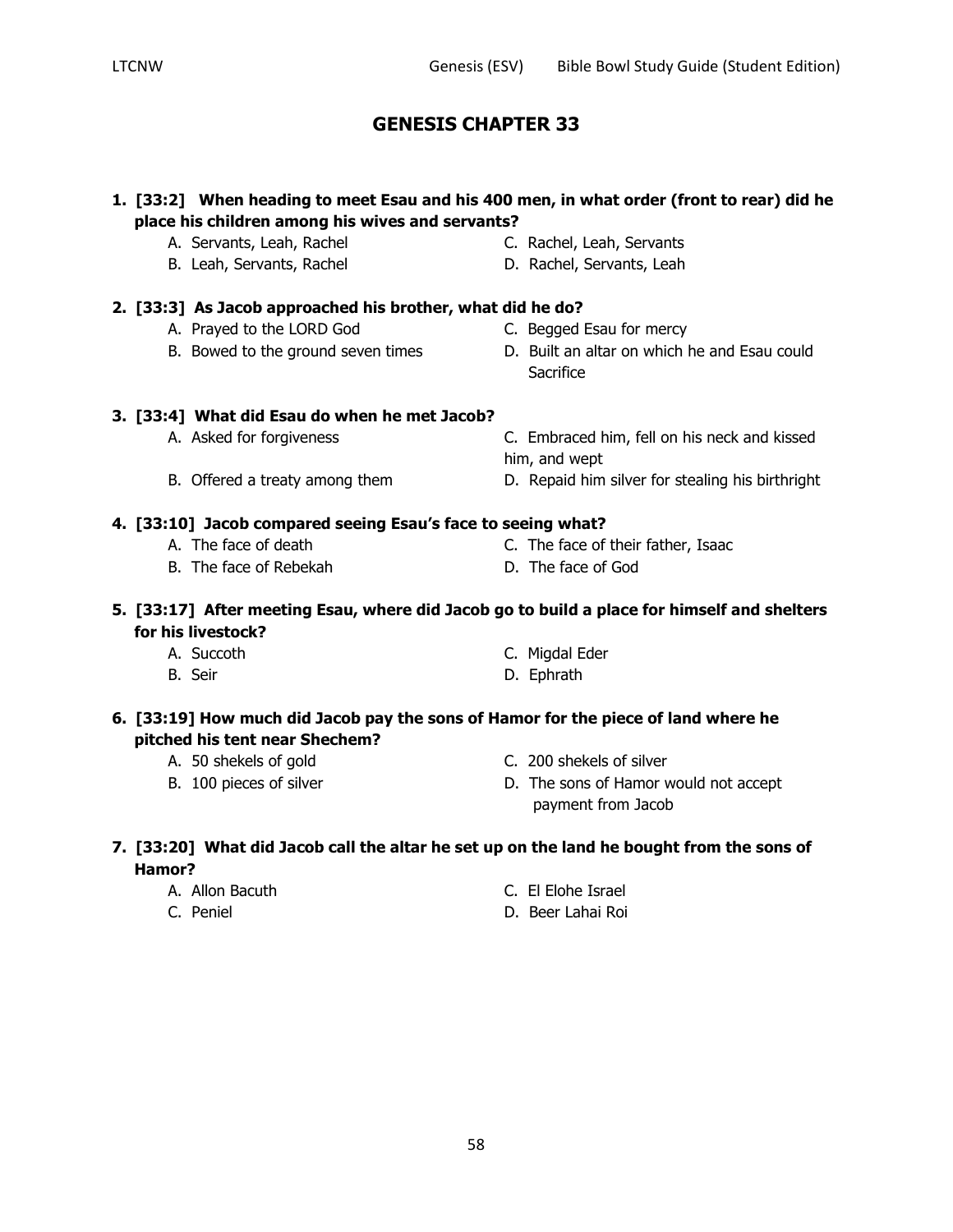|         | 1. [34:1] Who were Dinah's parents?                                                                           |         |                                               |
|---------|---------------------------------------------------------------------------------------------------------------|---------|-----------------------------------------------|
|         | A. Isaac and Zilpah                                                                                           |         | C. Jacob and Leah                             |
|         | B. Jacob and Rachel                                                                                           |         | D. Judah and Tamar                            |
|         | 2. [34:4] Who wanted Dinah as his wife?                                                                       |         |                                               |
|         | A. Hamor                                                                                                      |         | C. Esau                                       |
|         | <b>B.</b> Shechem                                                                                             |         | D. Abimelech                                  |
|         | 3. [34:7] What was Jacob's sons' reaction when they hear what happened to Dinah?                              |         |                                               |
|         | A. Rejoiced that she was to be engaged                                                                        |         | C. Went to be by their sister's side          |
|         | B. Indignant and very angry                                                                                   |         | D. Sought Jacob's counsel on the matter       |
|         | 4. [34:8] What was Hamor's request of Jacob's sons?                                                           |         |                                               |
|         | A. Let us settle among you                                                                                    |         | C. Pay 500 shekels of silver to cover the     |
|         |                                                                                                               | offense |                                               |
|         | B. Give Dinah to Shechem to be his wife                                                                       |         | D. Leave the city and return to Bethel        |
|         | 5. [34:11-12] What did Shechem tell Jacob and his sons he would pay for Dinah?                                |         |                                               |
|         | A. Whatever they say to him                                                                                   |         | C. 200 shekels of gold                        |
|         | B. His sisters would be given to Jacob's sons D. 500 shekels of silver                                        |         |                                               |
|         | 6. [34:15] What condition did Jacob's sons give Hamor and Shechem before they would<br>give Dinah to Shechem? |         |                                               |
|         | A. Shechem must apologize to Dinah                                                                            |         | C. Jacob's sons to be given the choicest land |
|         | B. A treaty must be signed between the                                                                        |         | D. All males in Hamor's family were to be     |
|         | two families                                                                                                  |         | circumcised                                   |
|         | 7. [34:25] Which two of Jacob's sons came against the city while it felt secure?                              |         |                                               |
|         | A. Simeon and Zebulun                                                                                         |         | C. Gad and Asher                              |
|         | B. Judah and Levi                                                                                             |         | D. Simeon and Levi                            |
| secure? | 8. [34:25] Who did two of Jacob's sons kill when they came against the city while it felt                     |         |                                               |
|         | A. All the males                                                                                              |         | C. Everyone but the children                  |
|         | B. Hamor, Shechem and their households                                                                        |         | D. Every man, woman and child                 |
|         | 9. [34:30] What did Jacob say to Simeon and Levi for attacking the city?                                      |         |                                               |
|         | A. Ready yourselves for battle                                                                                |         | C. You have brought trouble on me             |

- B. Trouble will follow you all of your days The Blessed are you for vindicating Dinah
- -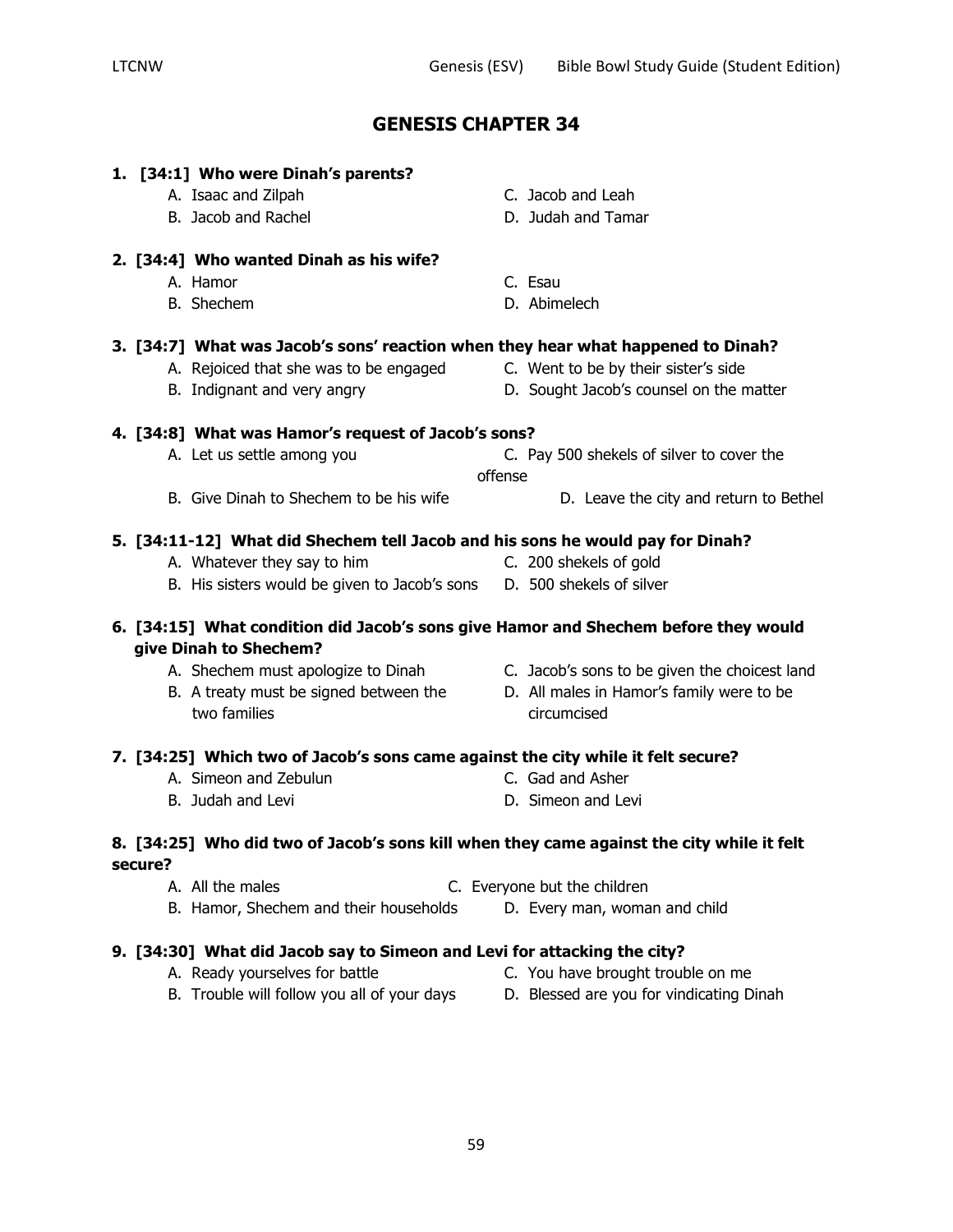# **1. [35:2] What did Jacob tell his household to do before they went to Bethel?** A. Get ready for battle C. Put away the foreign gods B. Pack up your tents D. Offer sacrifices to the LORD **2. [35:4] Who or what did Jacob bury under the terebinth tree at Shechem?** A. Bones of Abraham C. Plunder stolen from Hamor's household B. foreign gods and the rings in their ears D. Rachel **3. [35:5] Why did no one pursue Jacob when he set out for Bethel?** A. Jacob made allies with the surrounding nations C. The terror of God fell upon the cities that were around them B. He stole away while it was yet dark **D.** The men of Shechem had all been killed **4. [35:7] What name did Jacob give the altar he built in Bethel?** A. El-Bethel C. Allon Bacuth B. Ben-Oni D. Jegar Sahadutha **5. [35:8] What was Allon Bacuth?** A. The altar Jacob built in Bethel **C.** A city of refuge in Canaan B. The place where Jacob wrestled with God D. The oak where Deborah was buried **6. [35:11] What did God say would come from Jacob's body?** A. A great nation of God C. Kings B. The Lion of Judah D. The fulfillment of the law and prophets **7. [35:18] What did Rachel name her last son, as she was dying?** A. Benjamin C. Ben-Ammi B. Joseph D. Ben-Oni **8. [35:22] How many sons did Jacob have?** A. Eight C. Twelve B. Ten D. Thirteen **9. [35:24] Which of the following were sons of Rachel?** A. Judah and Levi C. Dan and Naphtali B. Joseph and Benjamin D. Joseph and Simeon **10. [35:23] Who were the last two sons born to Jacob and Leah?** A. Issachar and Zebulun C. Asher and Levi B. Simeon and Naphtali **D.** Joseph and Benjamin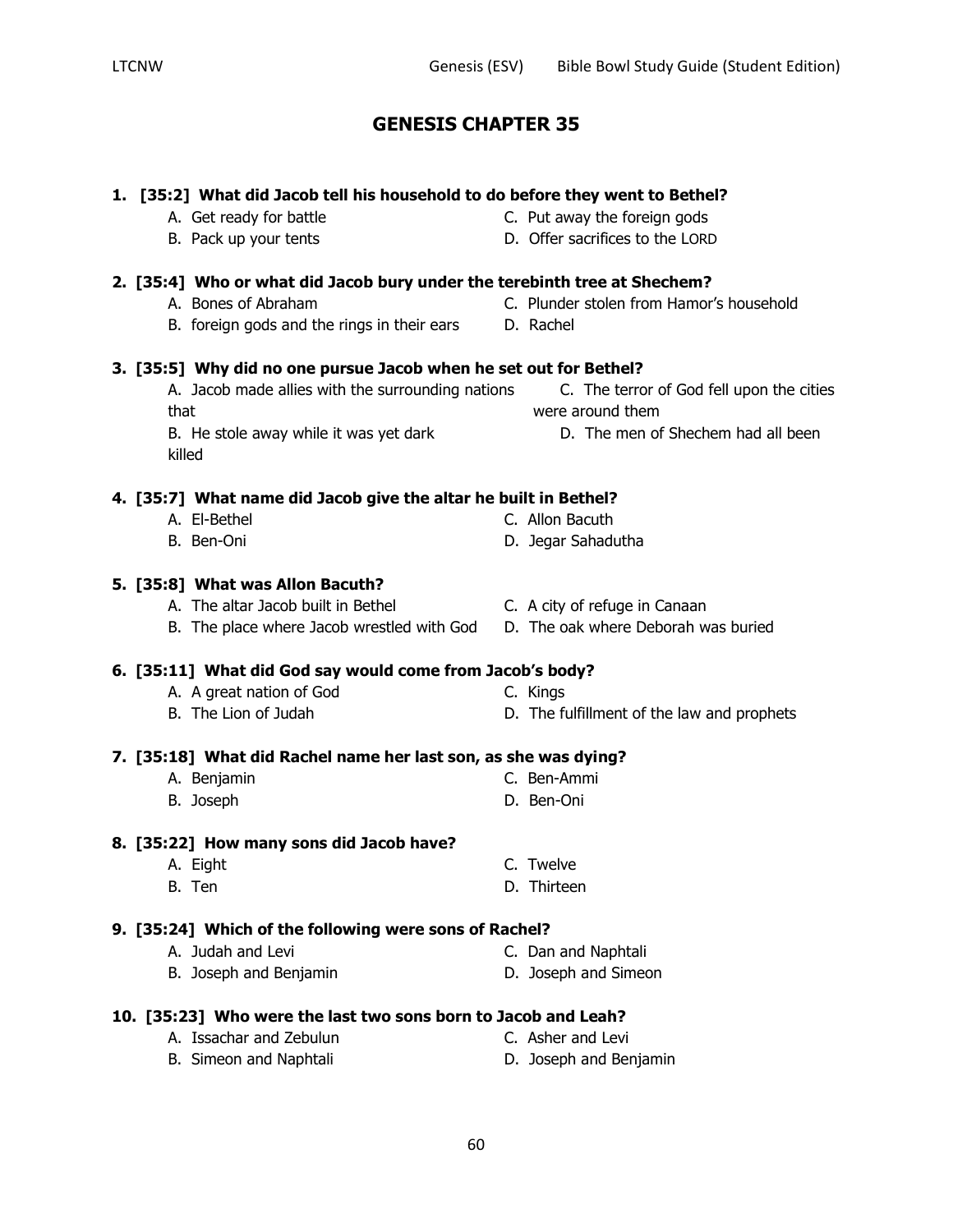# **11. [35:27] What is another name for Hebron?**

- A. Bethel C. Luz B. Kiriath Arba **D. Linea Alba**
- 

## **12. [35:28] How old was Isaac when he died?**

- A. 80 C. 136
- B. 120 D. 180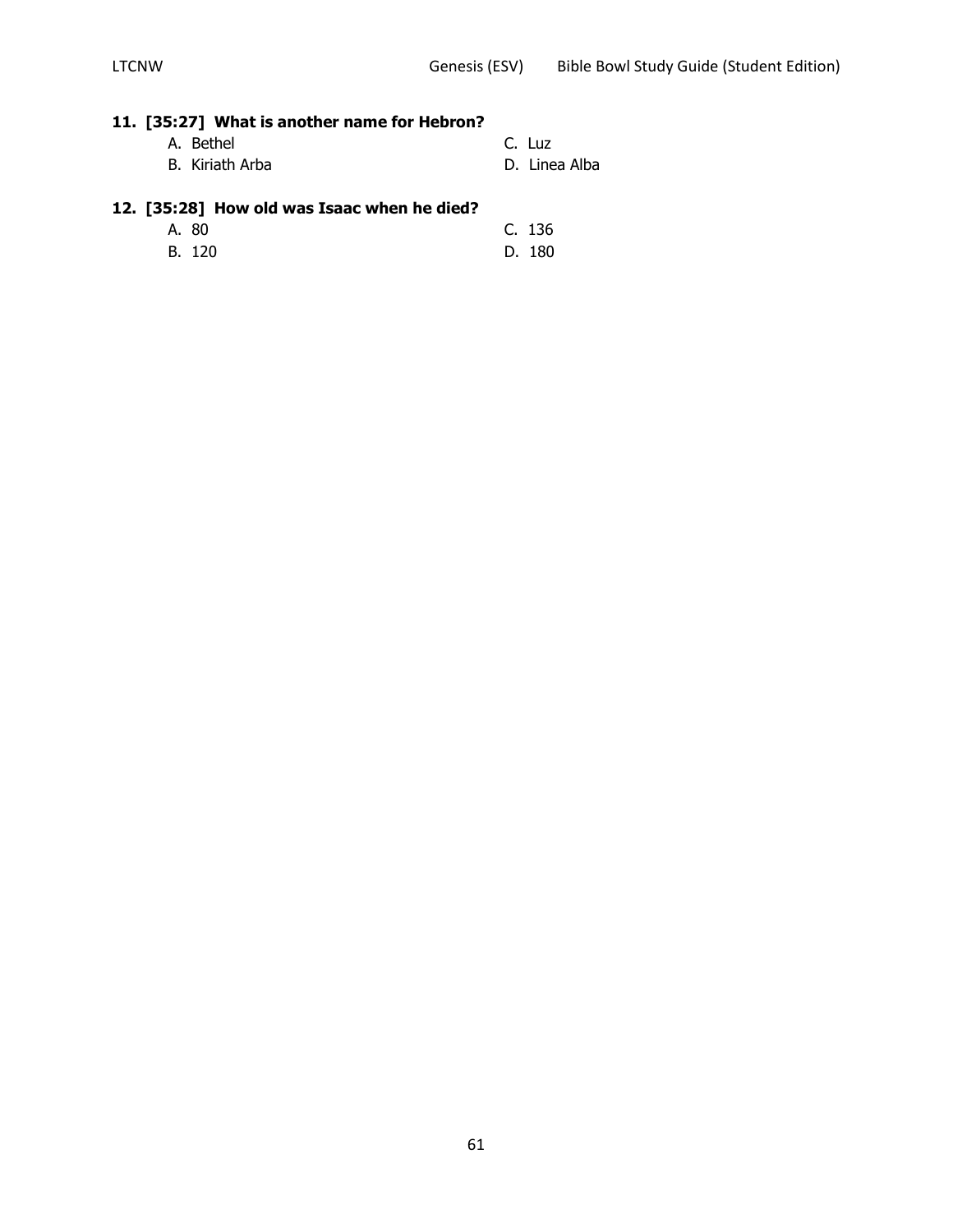| 1. [36:1] Who is also known as Edom?<br>A. Esau<br>B. Jacob                        | C. Ishmael<br>D. Isaac               |
|------------------------------------------------------------------------------------|--------------------------------------|
| 2. [36:2] From whom did Esau take wives?                                           |                                      |
| A. Egypt                                                                           | C. Seir                              |
| <b>B.</b> Canaanites                                                               | D. Edom                              |
| 3. [36:2] In addition to Adah and Basemath, who was one of Esau's wives?           |                                      |
| A. Ophelia                                                                         | C. Obez                              |
| B. Orpha                                                                           | D. Oholibamah                        |
| 4. [36:6-7] Why did Esau go into a land away from his brother Jacob?               |                                      |
| A. Jacob despised Esau                                                             | C. Esau made a pact with the King of |
| Edom                                                                               |                                      |
| B. Their possessions were too great for them to dwell D. To return to his homeland |                                      |
| together                                                                           |                                      |
| 5. [36:9] Who was the father of the Edomites?                                      |                                      |
| A. Esau                                                                            | C. Seth                              |
| B. Ephraim                                                                         | D. Seir                              |
| 6. [36:12] Who was born to Eliphaz and Timna?                                      |                                      |
| A. Adah                                                                            | C. Anah                              |
| <b>B.</b> Amalek                                                                   | D. Akan                              |
| 7. [36:15] Who was the firstborn of Esau?                                          |                                      |
| A. Jeush                                                                           | C. Seir                              |
| B. Oholibamah                                                                      | D. Eliphaz                           |
|                                                                                    |                                      |
| 8. [36:32] Who was the first king of Edom?                                         |                                      |
| A. Hadad                                                                           | C. Bela                              |
| B. Jobab                                                                           | D. Beor                              |
|                                                                                    |                                      |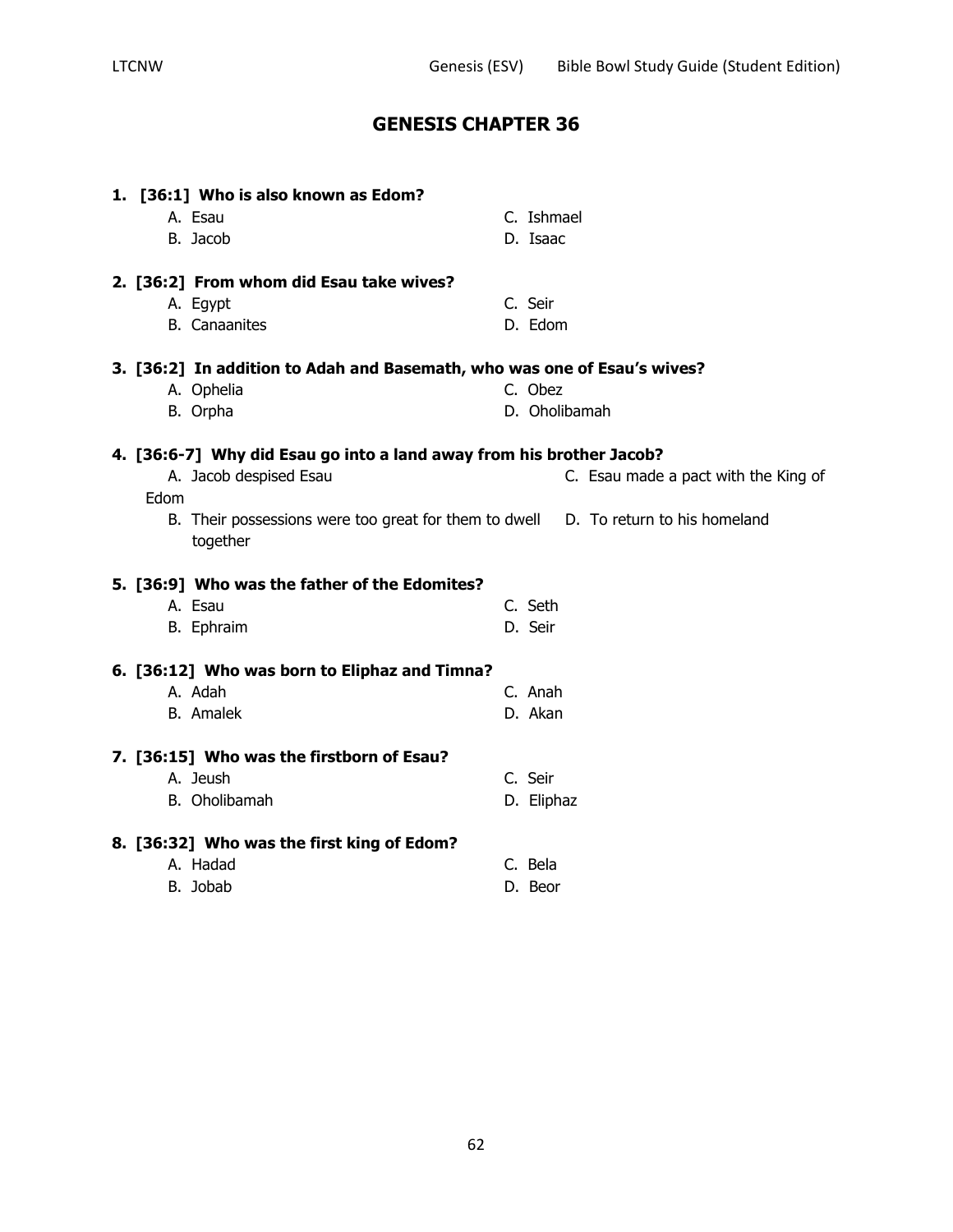### **1. [37:2] How old was Joseph when he brought a bad report about his brothers to their father?**

- A. 15 C. 19
- B. 17 D. 21

## **2. [37:3] Why did Israel love Joseph more than the others?**

- 
- 

## **3. [37:3] What did Israel make for Joseph?**

- A. A robe of many colors C. Camelhair tunic
- B. Coat of many colors D. Carved staff

## **4. [37:7] In Joseph's first dream, what happened?**

- A. Sun, moon, and stars bowed down to him C. 12 skinny cows ate 12 fat cows
- 
- 

## **5. [37:9] What happened in Joseph's second dream?**

- sheaves bowed down sheaves bowed down
- 
- 
- B. His sheaf stood upright and his brothers' D. Three branches blossomed and the grapes
	- A. His sheaf stood up while his brothers' C. Sun, moon and eleven stars bowed down
		- good heads

## **6. [37:10] What was Jacob's reaction to Joseph's second dream?**

- A. Shook in anger C. Rebuked him
- B. Was left in awe of the plan of God D. Gave him a feast

## **7. [37:17] Where did the man from Shechem tell Joseph that his brothers had gone?**

- A. Dothan C. Canaan
- B. Mamre D. Gilead

## **8. [37:18] Joseph's brothers saw him from afar and conspired to do what?**

- A. Trick him B. Not speak to him
- B. Kill him **B.** Kill him **D.** Sell him to the Egyptians
- **9. [37:19] When the brothers saw Joseph coming, they said, "Here comes \_\_\_\_\_\_\_\_\_."**
	- A. that troublemaker C. our brother
	- B. our father's favorite **B.** D. this dreamer

## **10. [37:21] Which brother wanted to rescue Joseph from his brothers' hands and restore him to his father?**

- 
- A. Levi C. Judah

- A. He was Rachel's child C. Joseph was kind to his brothers
- B. Rachel died as he was born D. He was the son of his old age
	-
	-
- sheaves bowed down ripened
	- -
	- B. Eleven skinny cows eaten by one fat cow D. Thin head of grain swallowed up the eleven
		-
		-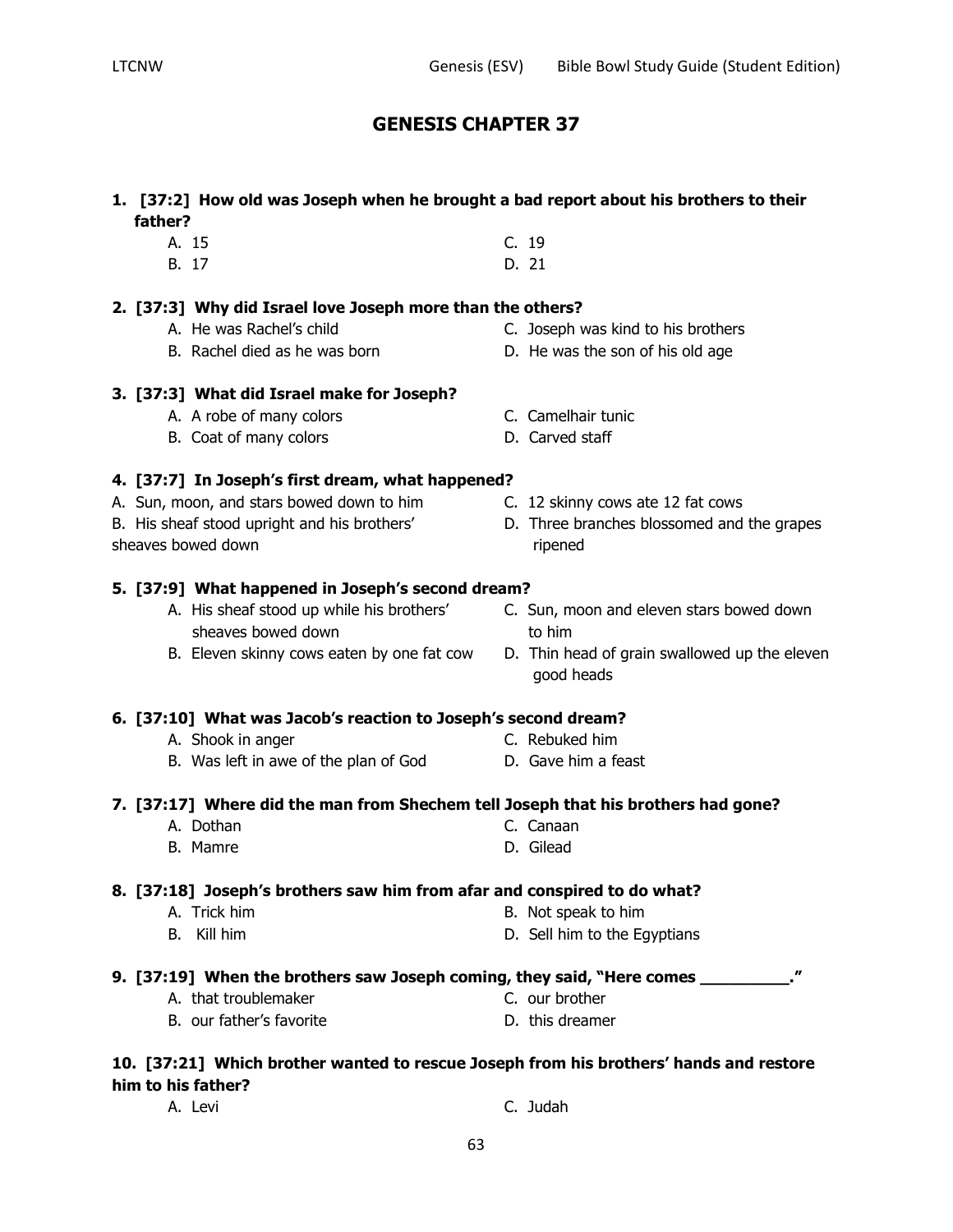B. Sell him to the Ishmaelites **D.** Release him and let him go home **12. [37:25] What did the brothers see as they were eating?** A. A caravan of Ishmaelites C. A vision from God B. A ferocious animal D. Their father coming **13. [37:26,27] Which brother wanted to sell Joseph instead of killing him?** A. Reuben C. Benjamin B. Judah D. Levi **14. [37:28] Where did the Ishmaelites take Joseph?** A. Gilead **C.** The dungeon at Potiphar's house B. Edom D. Egypt **15. [37:31] What did the brothers do with Joseph's robe?** A. Cast lots for it C. Burned it B. Dipped it in goat's blood D. Buried it **16. [37:33] What did Israel assume had happened to Joseph after seeing his robe?**  A. Fell into a cistern C. Died in battle

B. Devoured by a fierce animal D. Killed by his brothers

## **17. [37:36] Who did the Midianites sell Joseph to?**

- A. Bela, King of Edom C. Pharaoh B. Phicol D. Potiphar
- 

64

- A. Kill him C. Throw him into a pit in the wilderness
	-

- -
- 

B. Reuben **D. Simeon 11. [37:22] What did Reuben tell the brothers to do to Joseph?**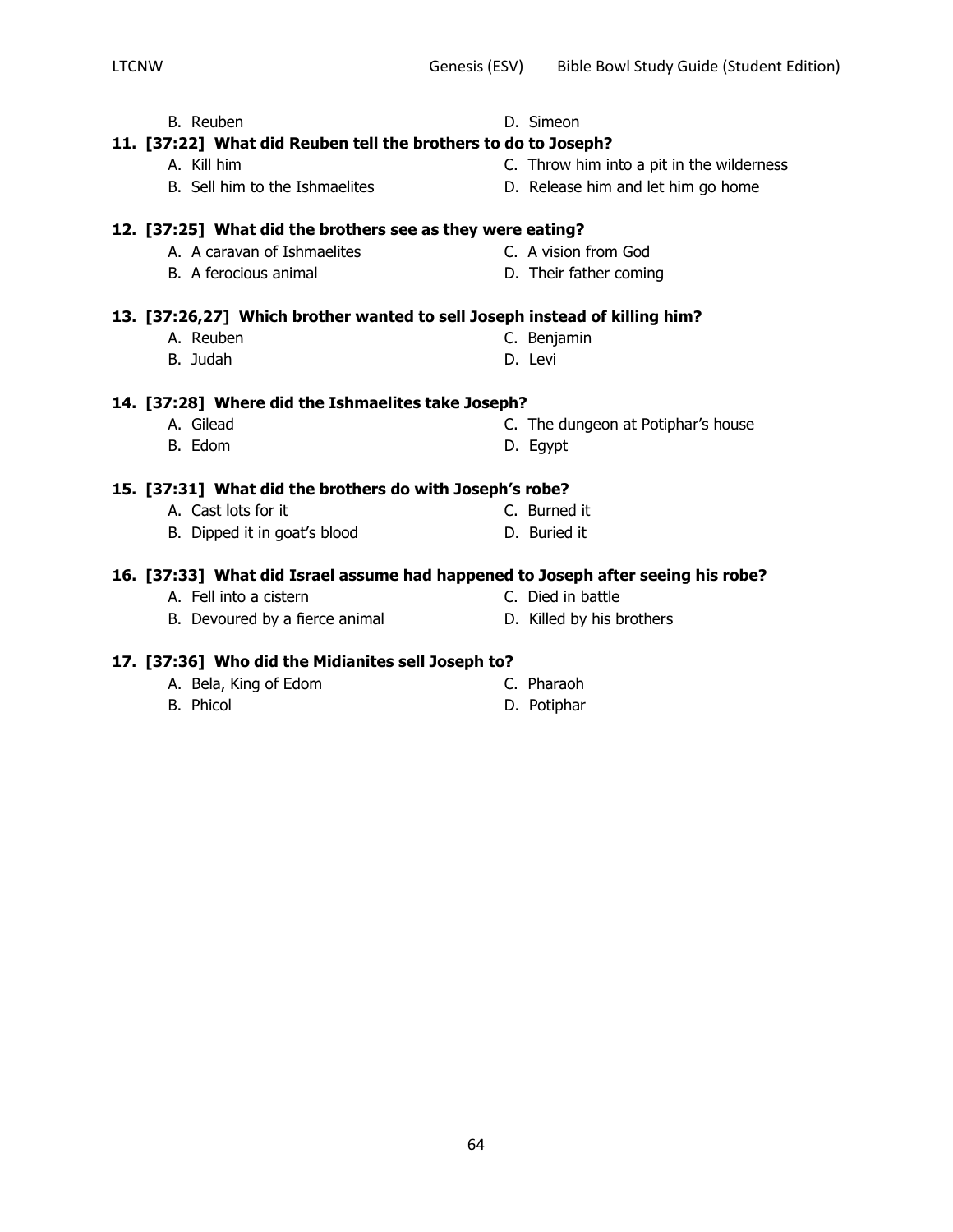| 1. [38:5] Judah's sons include Er, Onan, and whom?                                    |                                             |
|---------------------------------------------------------------------------------------|---------------------------------------------|
| A. Shua                                                                               | C. Shechem                                  |
| B. Shamuah                                                                            | D. Shelah                                   |
|                                                                                       |                                             |
| 2. [38:6] Who was Er's wife?                                                          |                                             |
| A. Timnah                                                                             | C. Hagar                                    |
| B. Tamar                                                                              | D. Zilpah                                   |
|                                                                                       |                                             |
| 3. [38:7] Why did Er die?                                                             |                                             |
| A. He was impaled by the Edomites                                                     | C. He was wicked in the sight of the Lord   |
| B. He offended his master, the King of Egypt                                          | D. He defiled Dinah                         |
|                                                                                       |                                             |
| 4. [38:9] Why did Onan not want to produce offspring for his brother?                 |                                             |
| A. The offspring would not be his                                                     | C. He despised his brother                  |
| B. It would be wicked in the LORD's sight                                             | D. An angel warned him not to do it         |
|                                                                                       |                                             |
| 5. [38:7, 10] Which two sons of Judah were wicked in the sight of the LORD?           |                                             |
| A. Onan and Hirah                                                                     | C. Er and Onan                              |
| B. Er and Shelah                                                                      | D. Er and Tamar                             |
|                                                                                       |                                             |
| 6. [38:11] How long did Judah say Tamar should live as a widow in her father's house? |                                             |
| A. Until Shelah grows up                                                              | C. Until her six month grieving period ends |
| B. Until she remarries                                                                | D. Forever as a widow                       |
|                                                                                       |                                             |
| 7. [38:14] What was the name of the place where Tamar sat down at its entrance after  |                                             |
| disguising herself?                                                                   |                                             |
| A. Timnah                                                                             | C. Peniel                                   |
| B. Enaim                                                                              | D. Perez                                    |
|                                                                                       |                                             |
| 8. [38:15] When Judah saw Tamar at the entrance, who did he think she was?            |                                             |
| A. Prophetess                                                                         | C. Leper                                    |
| <b>B.</b> Shepherdess                                                                 | D. Prostitute                               |
|                                                                                       |                                             |
| 9. [38:18] What did Tamar request of Judah as a pledge that he would send her a young |                                             |
| goat as payment?                                                                      |                                             |
| A. His signet and sandals                                                             | C. His cloak and sandals                    |
| B. His signetl, cord and staff                                                        | D. His staff and rod                        |
|                                                                                       |                                             |
| 10. [38:18, 27] Who was the father of Tamar's twins?                                  |                                             |

A. Er C. Onan B. Shelah D. Judah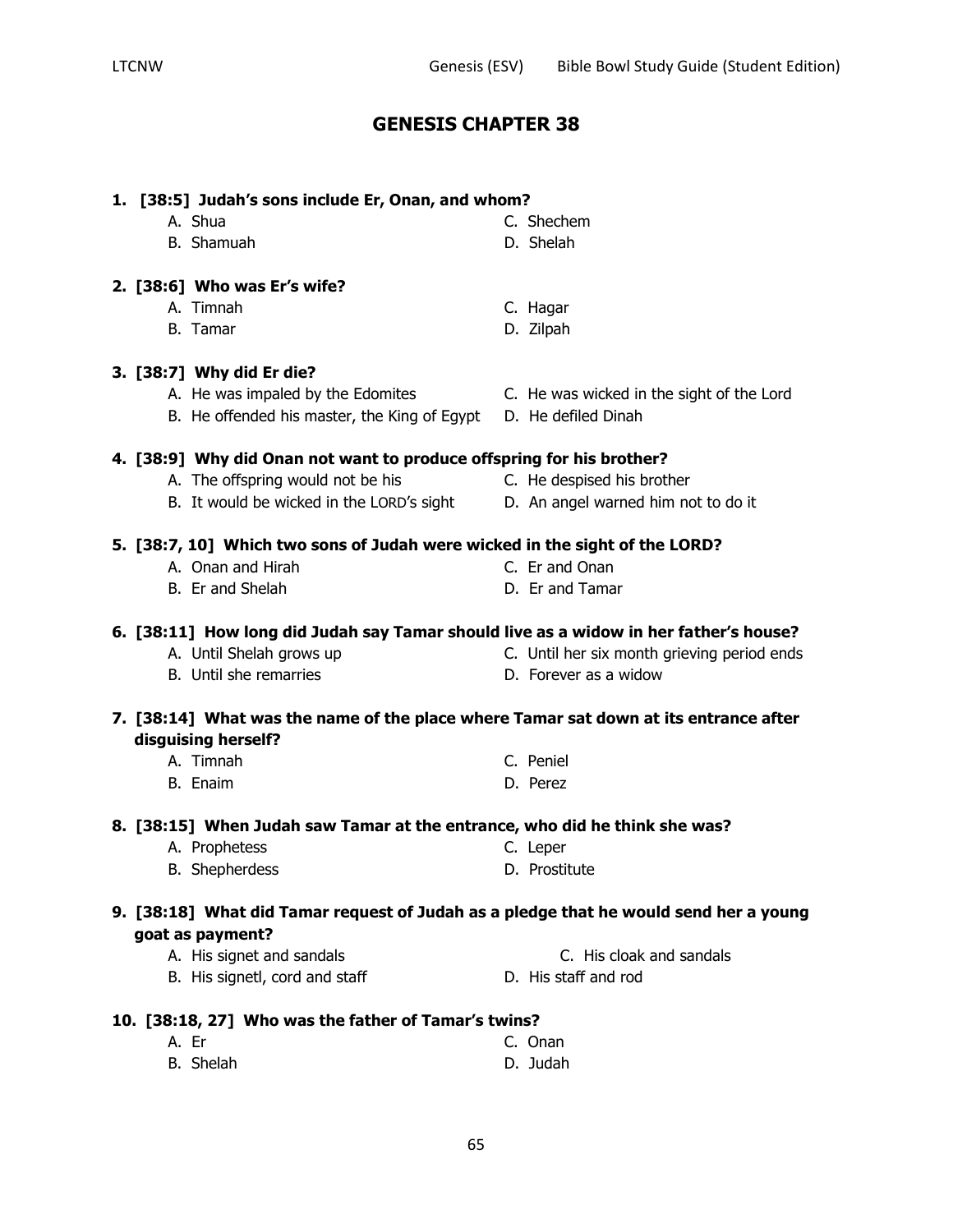## **11. [38:25] As Tamar was being brought out to be punished, what message did she send to Judah?**

- A. "You are more righteous then I." C. "Please forgive me, my lord."
- 
- 
- B. "You are the child's father." D. "By the man to whom these belong, I am pregnant."

## **12. [38:28] What did the midwife put on the baby's wrist whose hand came out first?**

- A. A birthmark C. An "X"
- B. A gold bracelet D. Scarlet thread
- 
- 

## **13. [38:29-30] What were the names of Tamar's twin boys?**

- 
- 
- A. Edom and Seir C. Perez and Zerah
- B. Perez and Moaz D. Shelah and Shua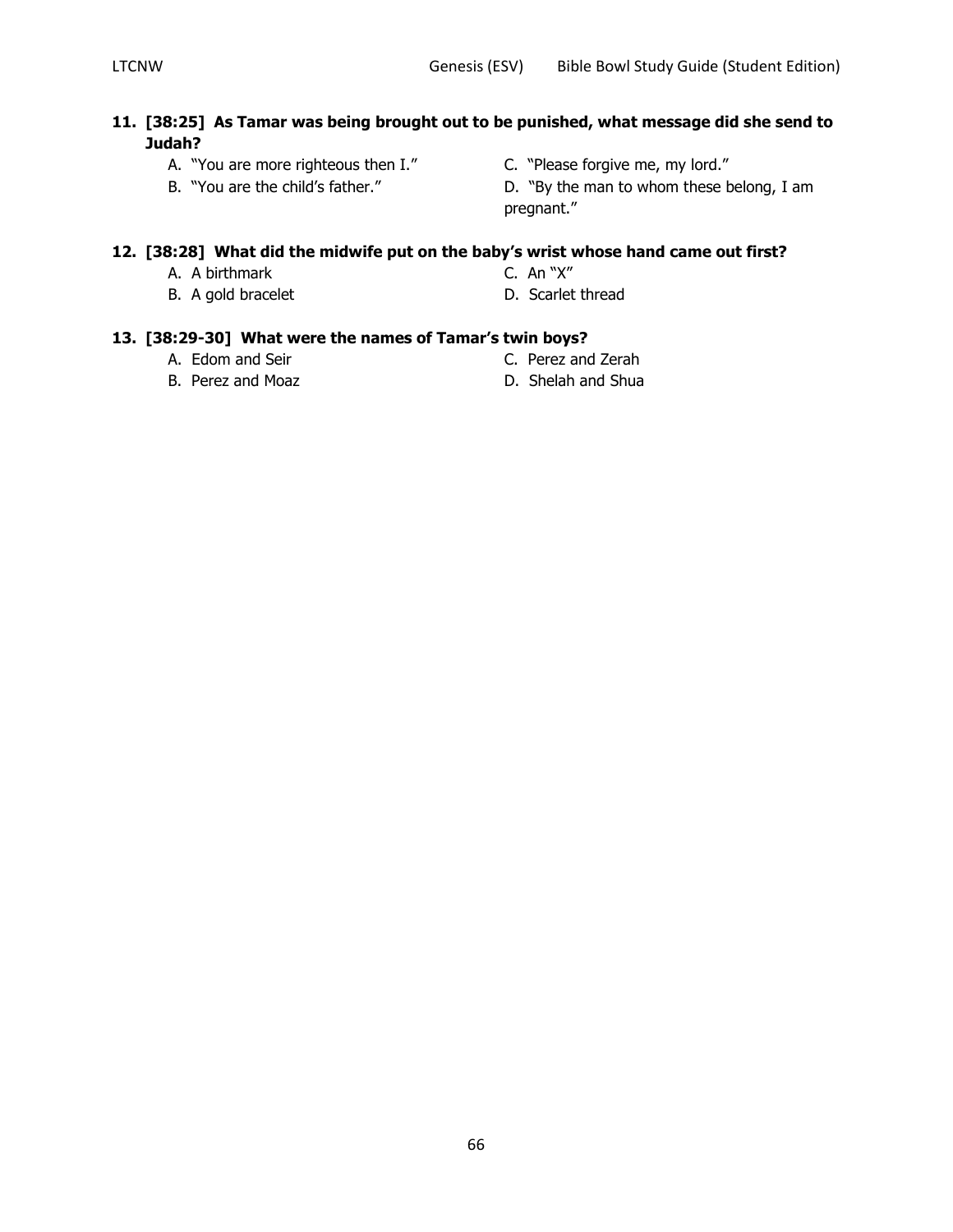## **1. [39:1] What was Potiphar's position as one of Pharaoh's officials?**

- A. Captain of the guard C. Chief baker
- **2. [39:5] From the time Potiphar made Joseph overseer of his household and put him in charge of all that he had, what happened to Potiphar's household because of Joseph?**
	- A. All his servants became Joseph's C. His possessions grew tenfold
	- B. He lost all he owned  $D.$  The LORD blessed it
- **3. [39:6] How was Joseph described in the text?**
	- A. Cunning and deceptive C. Strong in mind and body
	- B. A quiet man, staying among the tents D. Handsome in form and appearance
- **4. [39:8-9] Which of the following was one of the Joseph's reasons for refusing to lie with Potiphar's wife?**
	- A. How could I do this great wickedness and sin against God? C. Are you making sport of me?
	- B. Won't my master be mad and throw D. Although my master has not me in jail? withheld anything from me,
- **5. [39:12] When Potiphar's wife caught Joseph by his garment and said, "Lie with me," what did Joseph to do?**

got out of

A. Called out to the household servants C. Left his garment in her hand and fled and

the house

B. Gathered his cloak and left her presence D. Said, "My master has withheld nothing from me, except you."

## **6. [39:15] In Potiphar's wife's version of the story, why did she say that she had Joseph's garment?**

- A. She grabbed it as he ran out of the house C. It had a rip in it and she was going to fix it
- B. As soon as he heard her cry out, left he left D. He left it when he heard Potiphar returning his garment beside her and fled

## **7. [39:20] Who was put in prison, the place where the King's prisoners were confined?**

- A. Tamar for prostitution C. Joseph because of Potiphar's wife
- B. Benjamin for taking the silver cup D. Shechem for violating Dinah
- **8. [39:20-21] What happened when Joseph was in prison?**
	-
	- B. Potiphar entrusted the other prisoners D. The LORD gave him favor in the sight of to Joseph to Joseph the keeper of the prison
	- A. The other prisoners resented him C. The chief baker was restored to his position
		-
- 
- I am married
- 
- 
- B. Chief cupbearer **B.** Chief cupbearer **D.** Second in command
- 
-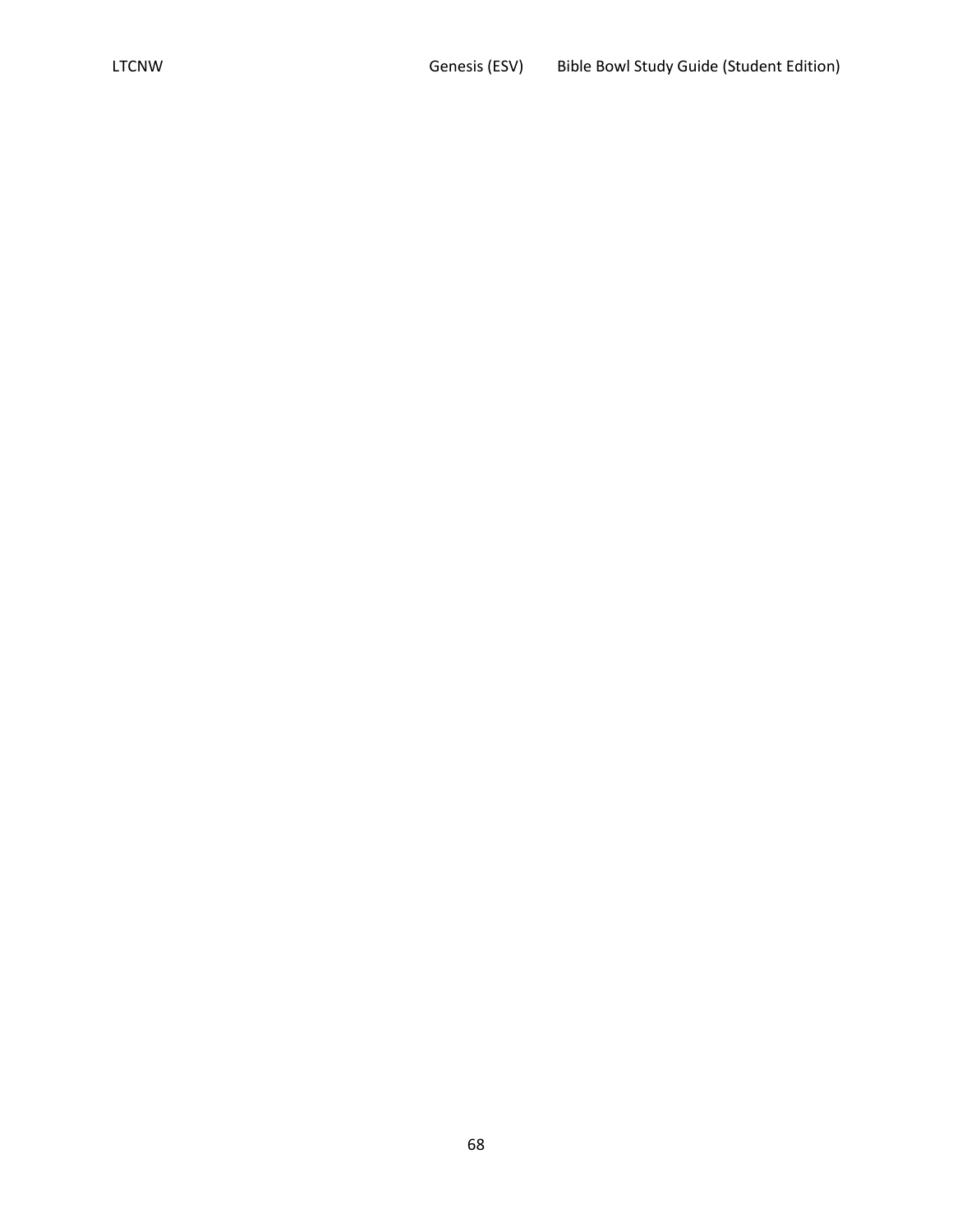### **1. [40:1] Who did the cupbearer and baker offend, causing them to be put in prison?**

- A. Captain of the guard C. Their master, Potiphar
- B. King of Egypt D. Phicol

### **2. [40:3] When they offended Pharaoh, where did he put two of his servants into custody?**

- A. In the prison at the king's palace **C.** In the king's army
	-
- B. In the house of the captain of the guard D. In bondage in the king's service

### **3. [40:6] The morning after two prisoners had a dream, Joseph saw that they were \_\_\_\_\_.**

- A. confused C. troubled
	-
- B. excited D. afraid

## **4. [40:8] To whom did Joseph say that dream interpretations belonged?**

- A. The dreamer C. Magicians
- B. God D. Satan

## **5. [40:10] About which of the following did the chief cupbearer dream?**

- A. Birds eating bread out of a basket **C.** Seven scrawny cows eating seven fat cows
- B. Squeezing grapes into Pharaoh's cup and D. A vine and three branches spilling it

### **6. [40:10] In the cupbearer's dream, what happened to the vine as soon as it budded?**

- A. Birds ate the buds so it could not produce fruit C. It's blossoms shot forth, and the
- B. It withered in the sun D. He woke up

## **7. [40:13] In Joseph's interpretation of the cupbearer's dream, what would happen to the cupbearer.**

- 
- 
- 

## A. Be hanged C. Be in prison three more years

B. Have three children  $\qquad \qquad$  D. Shall place Pharoah's cup in his hand as formerly, when he was cupbearer

## **8. [40:14] What request did Joseph had of the cupbearer?**

- A. Remember him and get him out of prison C. Serve him the best of Pharaoh's wine
- B. Tell Pharaoh that Potiphar's wife had lied D. Ask Pharaoh to forgive the baker as well

## **9. [40:15] From where did Joseph say he was stolen?**

- A. His father's house C. Goshen
- B. Potiphar's house D. Land of the Hebrews
- **10. [40:20] What did Pharaoh do on his birthday?**
	-
	- A. Gave a feast for all his officials C. Restored the chief baker to his position
	- B. Hung the cupbearer **EXEC EXECUTE:** D. Went to Chuck E. Cheese and got a migraine
- 
- clusters ripened into
	-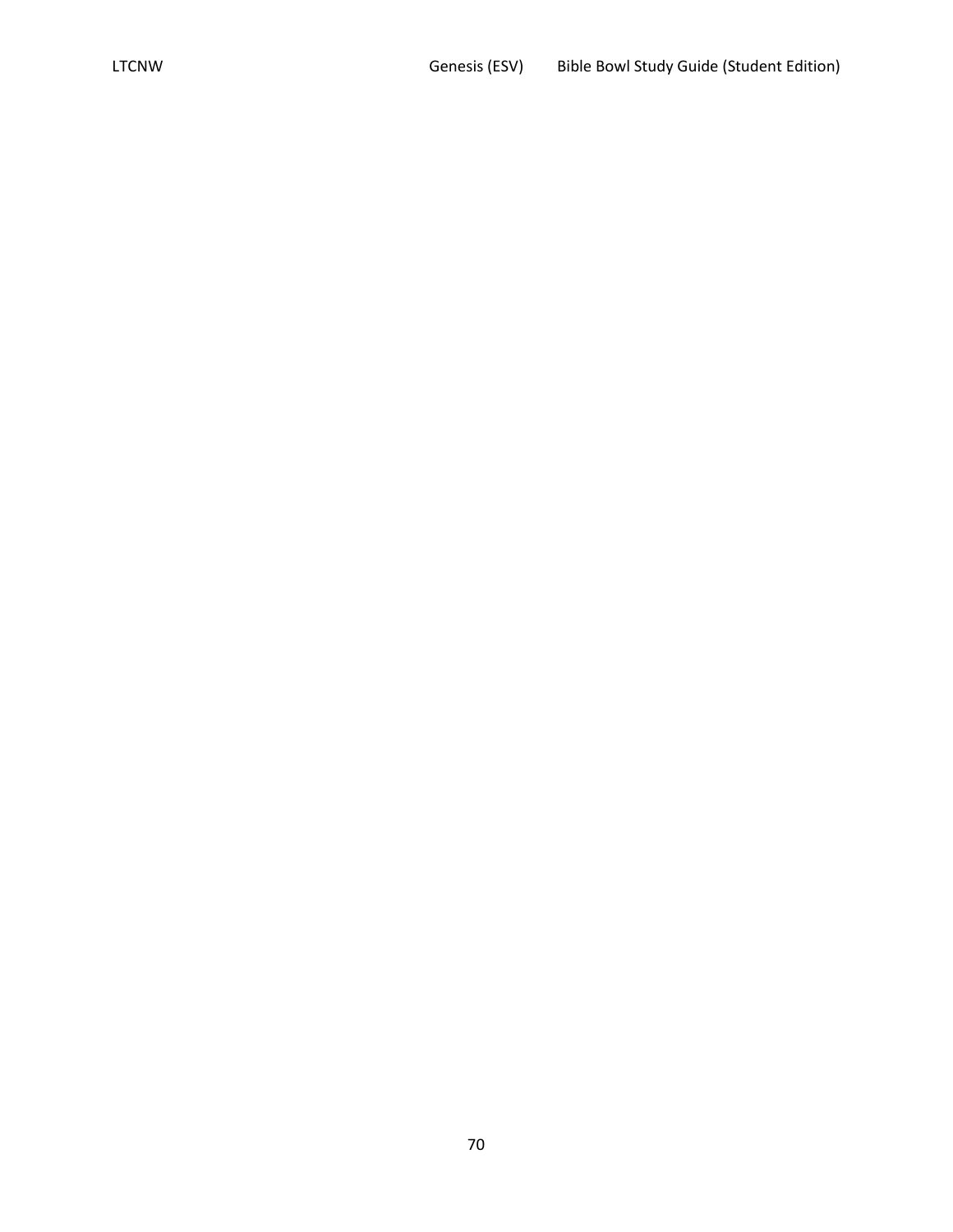## **SECTION 5: Genesis 41-50**

## **Multiple Choice Questions**

## **GENESIS CHAPTER 41**

## **1. [41:2] In his first dream, what did Pharaoh see first?**

- A. Seven heads of grain, healthy and good C. Seven heads of grain, thin and scorched
- B. Seven cows, attractive and plump D. Seven cows, ugly and gaunt
- -

## **2. [41:8] In the morning after his dreams, who did Pharaoh first send for to interpret them?**

- A. Sorcerers and seers C. Joseph
- B. Magicians and wise men D. All of his wisest advisors

## **3. [41:8] How was Pharaoh's state of mind when he awoke from his dreams?**

- A. Terrified **C. Confused** 
	- B. Angry D. Troubled

**4. [41:9] The chief cupbearer said to Pharaoh, "I remember my \_\_\_\_\_\_\_\_\_\_ today."**

- A. offenses C. dreams in prison
- B. promise D. friend, Joseph

## **5. [41:15-16] What was Joseph's response when Pharaoh told him that he heard when Joseph hears a dream, he can interpret it?**

- A. "Tell me what troubles you." C. "I'll give you the answer you desire."
- B. "You are a wise man." D. "It is not in me."
- -

## **6. [41:21] What happened to the ugly cows in Pharaoh's dream?**

- A. They stayed as ugly as before They got fat
- B. They were eaten by the fat cows They slept by the shore of the Nile

## **7. [41:26] What did the seven good cows and the seven good heads of grain represent?**

- A. Seven years of plenty followed by seven C. Seven years remaining in Pharaoh's rule over years of famine Egypt
- B. Seven years of famine **D.** Seven years
- **8. [41:32] What was the reason for Pharaoh receiving the dream in two forms?**
	- and famine dreams dreams
	- B. To represent the impact on the Egyptians D. The thing is fixed by God, and God will and the Hebrews shortly bring it about
	- A. To represent the years of abundance C. God did not want Pharaoh to ignore the
		-

- -
	-
- 
-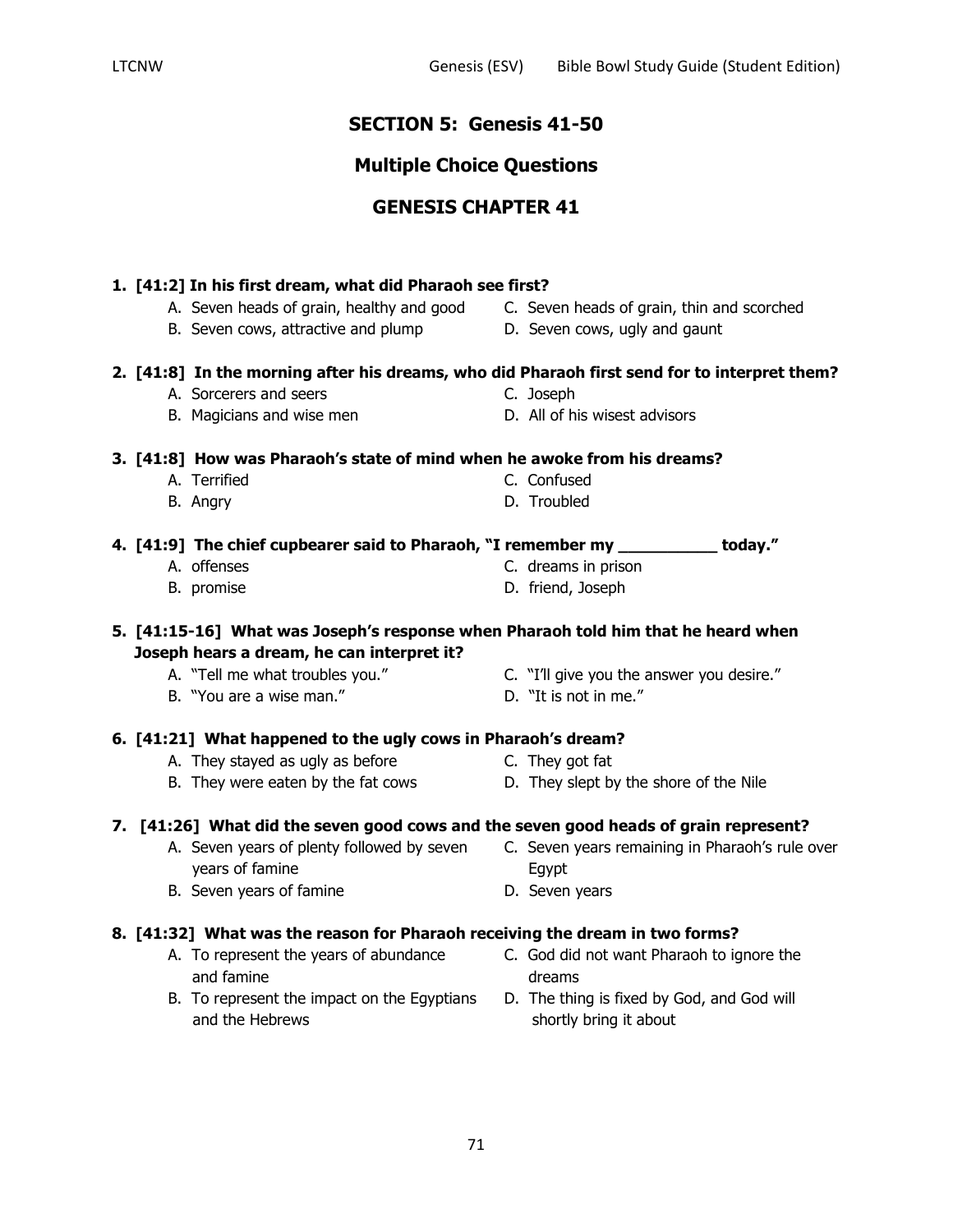# **9. [41:37-38] Referring to Joseph, Pharaoh asked of his officials, "Can we find a man like this, in whom is the \_\_\_\_\_\_\_\_\_\_\_ of God?"** A. spirit C. favor B. wisdom D. knowledge **10. [41:40] To whom did Pharaoh say, "Only as regards the throne will I be greater than you"?** A. Potiphar C. The captain of the guard B. Joseph D. Abimelech **11. [41:40-41] Pharaoh put Joseph in charge of what?** A. Potiphar's household **C.** Pharaoh's house, the people, and all the land B. The food collection and storage D. His charioteers **12. [41:45] What name did Pharaoh give to Joseph?** A. Asenath-Potiphera C. Zephon-Pallu B. Zaphenath-Paneah D. Jahziel-Ishvi **13. [41:49] How much grain was stored up by Joseph?** A. Five ephahs for each family **C. Enough for three years** B. 30,000 ephahs **B.** 20,000 ephahs **D.** We do not know; it could not be measured **14. [41:51] Who was Joseph's firstborn?** A. Ephraim C. Asenath B. Manasseh D. Benjamin **15. [41:51] Who was so named because his father said, "For God has made me forget all my hardship and all my father's house?"** A. Jacob C. Shem B. Joseph **D. Manasseh**

## **16. [41:57] What countries were affected by the famine during Joseph's time?**

- 
- B. Egypt and the land of the Canaanites D. Egypt and the land of Canaan and Cush and Perezites
- 
- 
- A. Only Egypt C. All the earth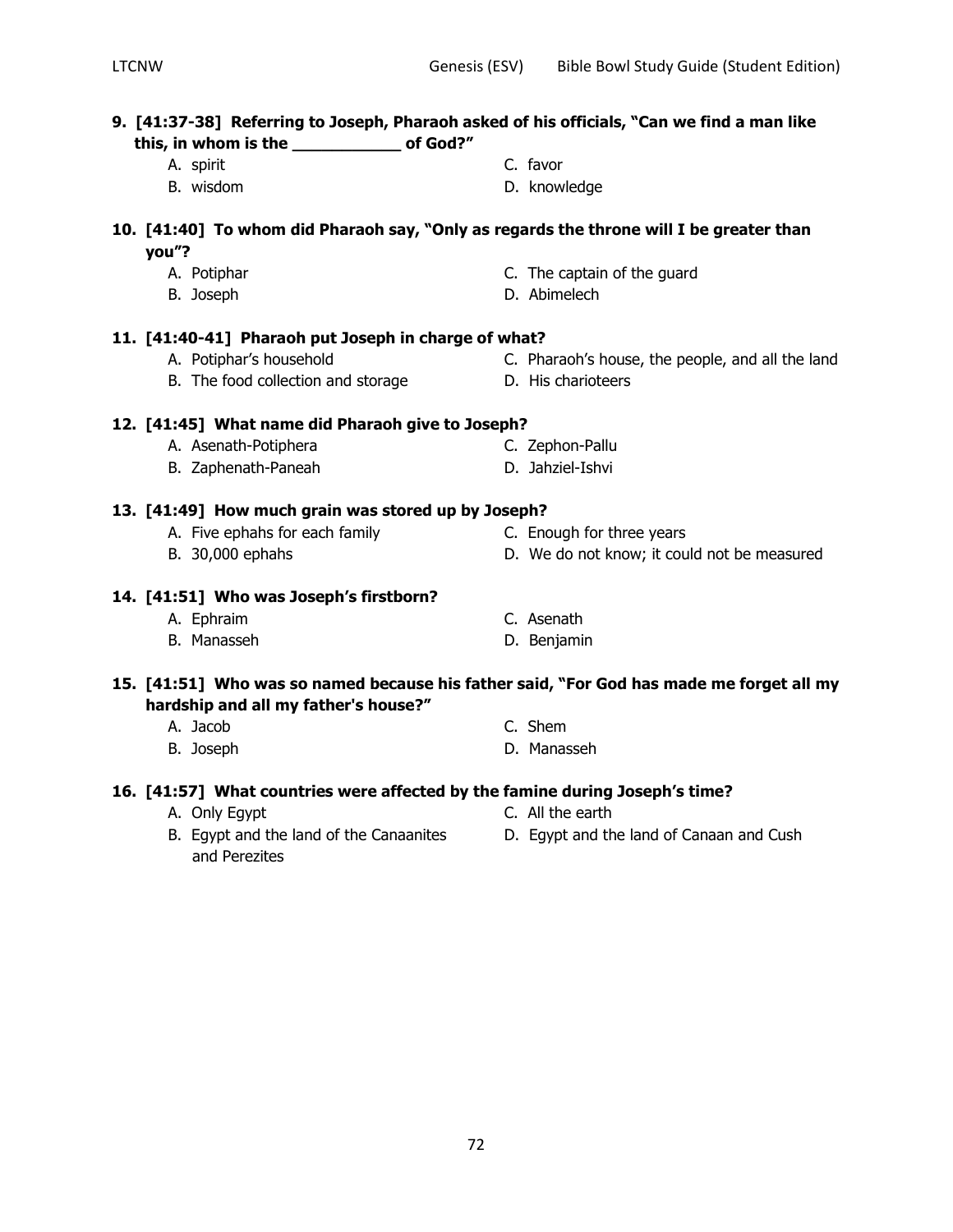|                                                            | 1. [42:1] Who learned that there was grain in Egypt?                                      |                                                                                             |  |  |
|------------------------------------------------------------|-------------------------------------------------------------------------------------------|---------------------------------------------------------------------------------------------|--|--|
|                                                            | A. Joseph's brothers                                                                      | C. Jacob                                                                                    |  |  |
|                                                            | B. Manasseh                                                                               | D. Judah                                                                                    |  |  |
|                                                            | 2. [42:3] How many of Joseph's brothers did Jacob send to Egypt the first time?           |                                                                                             |  |  |
|                                                            | A. Eight                                                                                  | C. Ten                                                                                      |  |  |
|                                                            | B. Nine                                                                                   | D. Eleven                                                                                   |  |  |
|                                                            |                                                                                           |                                                                                             |  |  |
|                                                            |                                                                                           | 3. [42:4] Why did Jacob keep Benjamin home when he sent the brothers for grain in Egypt?    |  |  |
|                                                            | A. He was ill                                                                             | C. He was Jacob's favorite                                                                  |  |  |
|                                                            | B. He was afraid harm could come to him                                                   | D. He needed someone to help at home                                                        |  |  |
|                                                            | 4. [42:6] In Egypt, Joseph was the __________ of the land.                                |                                                                                             |  |  |
|                                                            | A. commander                                                                              | C. commissioner                                                                             |  |  |
|                                                            | B. ruler                                                                                  | D. governor                                                                                 |  |  |
|                                                            |                                                                                           | 5. [42:7] What did Joseph do when he saw his brothers the first time they arrived in Egypt? |  |  |
|                                                            | A. Spoke roughly to them                                                                  | C. Accused them of stealing                                                                 |  |  |
|                                                            | B. Wept bitterly                                                                          | D. Told them he would not sell grain                                                        |  |  |
|                                                            |                                                                                           | to Hebrews                                                                                  |  |  |
|                                                            |                                                                                           |                                                                                             |  |  |
|                                                            | 6. [42:9, 12] Joseph accused his brothers of what?<br>A. Taking more food than allowed    |                                                                                             |  |  |
|                                                            |                                                                                           | C. Lying about their nationality                                                            |  |  |
|                                                            | B. Coming to see the nakedness of the land                                                | D. Being jealous of his position                                                            |  |  |
|                                                            | 7. [42:17] How long were Joseph's brothers in custody in Egypt on their first visit?      |                                                                                             |  |  |
|                                                            | A. One day                                                                                | C. One week                                                                                 |  |  |
|                                                            | B. Three days                                                                             | D. Three weeks                                                                              |  |  |
|                                                            | 8. [42:21] Why did Joseph's brothers believe that they were in the situation of having to |                                                                                             |  |  |
|                                                            | leave one brother in Egypt and return with Benjamin?                                      |                                                                                             |  |  |
|                                                            | A. They were thought to be spies                                                          | C. Punishment for what they did to Joseph                                                   |  |  |
|                                                            | B. Lying to their father                                                                  | D. Joseph thought they stole the silver cup                                                 |  |  |
|                                                            |                                                                                           | 9. [42:22] Who said that they should not have sinned against Joseph and that now they had   |  |  |
|                                                            | to give an accounting for his blood?                                                      |                                                                                             |  |  |
|                                                            | A. Levi                                                                                   | C. Judah                                                                                    |  |  |
|                                                            | B. Simeon                                                                                 | D. Reuben                                                                                   |  |  |
| 10. [42:24] Who did Joseph have bound before his brothers? |                                                                                           |                                                                                             |  |  |
|                                                            | A. Simeon                                                                                 | C. Benjamin                                                                                 |  |  |
|                                                            | B. Reuben                                                                                 | D. Gad                                                                                      |  |  |
|                                                            |                                                                                           |                                                                                             |  |  |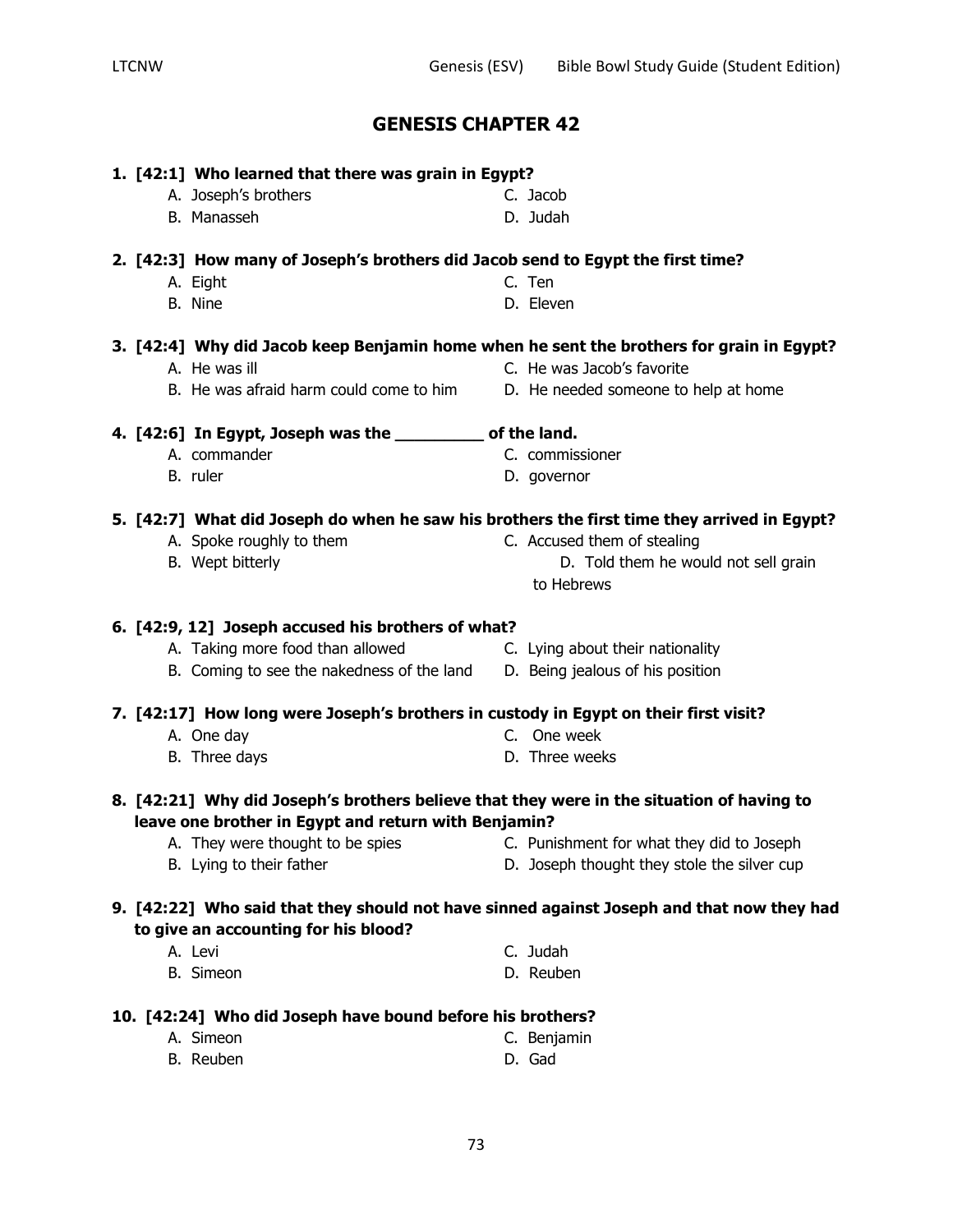#### **11. [42:23-24] Why did Joseph turn from his brothers and cry?**

- A. He missed his father and Benjamin C. He felt bad that they were suffering
- B. He was hurt they sold him into slavery D. He could understand what they were saying

#### **12. [42:27-28] When the brothers were heading home and stopped for the night, why did their hearts sink?**

- A. Benjamin's sack had the silver cup C. The thought of their father's grief
- 
- -
	-
- 
- 
- 
- B. The silver had been returned to them D. Joseph's steward had caught up to them

# **13. [42:37] What did Reuben say Jacob could do if Benjamin did not come home?**

- 
- 
- A. Put both of his sons to death C. Forever curse Reuben and his descendants
- B. Take Reuben's head down to the grave D. Have his firstborn reconciled as his own

#### **14. [42:38] What did Jacob say in response to Reuben's promise to bring Benjamin back home?**

- 
- 
- A. If it must be, then go C. My son shall not go down with you
- B. I will go with you to ensure his safety D. Go without Benjamin, but take extra silver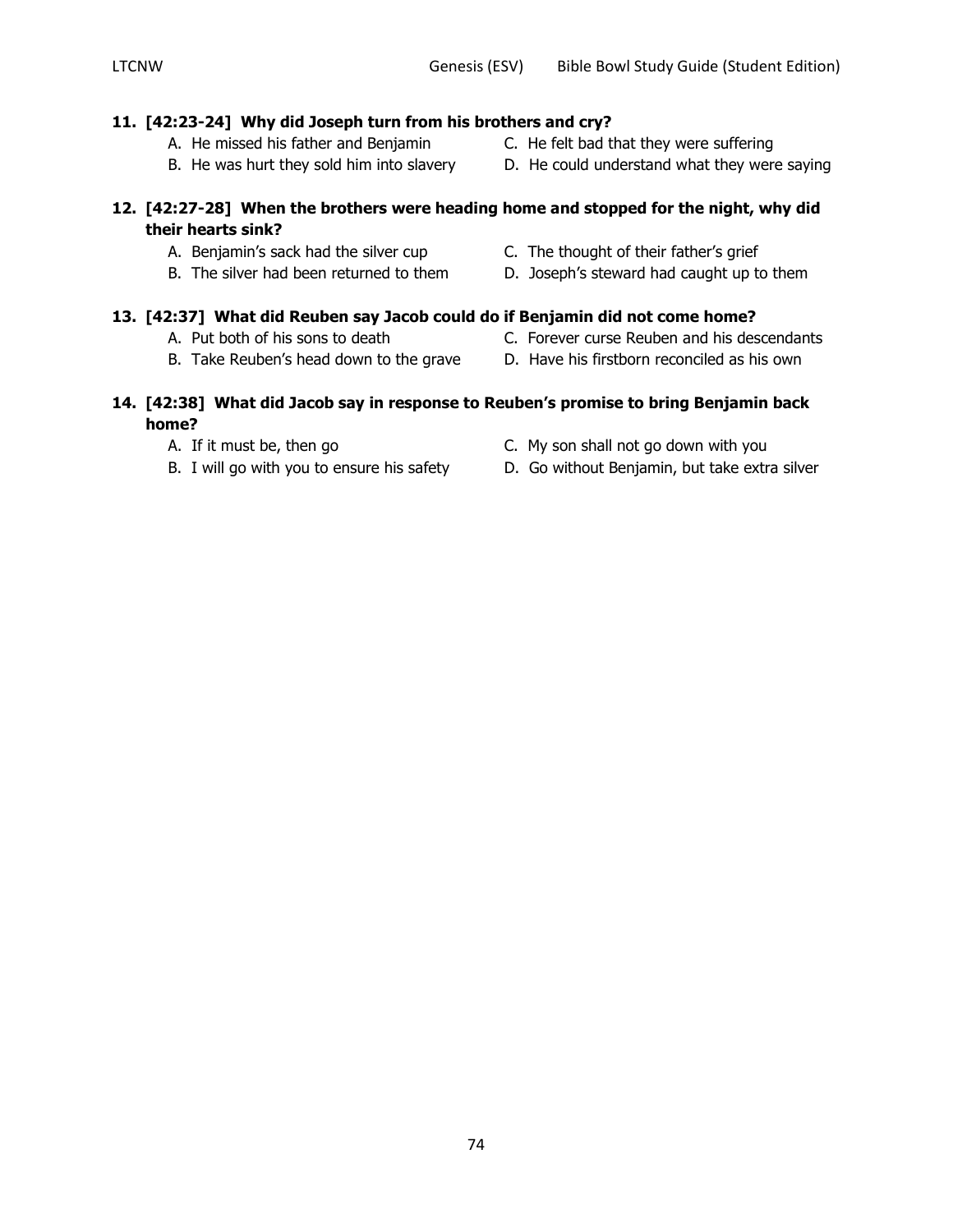|        | 1. [43:3] Judah told his father, "The man warned us solemnly, 'You shall not see my face                                                                                                               |                                                                                               |
|--------|--------------------------------------------------------------------------------------------------------------------------------------------------------------------------------------------------------|-----------------------------------------------------------------------------------------------|
|        | A. your brother is with you                                                                                                                                                                            | C. you bow down to me                                                                         |
|        | B. you bring me twice as much silver                                                                                                                                                                   | D. your whole family joins you                                                                |
|        | 2. [43:8] Who told his father that his father could hold him personally responsible if he did<br>not bring Benjamin back with him?                                                                     |                                                                                               |
|        | A. Reuben                                                                                                                                                                                              | C. Judah                                                                                      |
|        | C. Simeon                                                                                                                                                                                              | D. Levi                                                                                       |
|        | 3. [43:15] What did Israel's sons take to Egypt on their second journey?                                                                                                                               |                                                                                               |
|        |                                                                                                                                                                                                        | A. Silver as a payment for Simeon and gifts C. Their entire family, livestock and possessions |
|        | B. A present, double the money, and Benjamin D. Gifts, Benjamin and gold to pay for food                                                                                                               |                                                                                               |
|        | steward of the house to take the men?                                                                                                                                                                  | 4. [43:16] When Joseph saw Benjamin had returned with his brothers, where did he tell the     |
|        | A. Pharaoh's palace                                                                                                                                                                                    | C. Prison with Simeon                                                                         |
|        | B. To Goshen to settle                                                                                                                                                                                 | D. His house                                                                                  |
|        | 5. [43:18] When Joseph's brothers were taken to his house, what did they think would<br>happen to them?                                                                                                |                                                                                               |
|        | A. Be seized as servants                                                                                                                                                                               | C. Be put in jail                                                                             |
|        | B. Be attacked and killed                                                                                                                                                                              | D. Forced to pay back the silver                                                              |
|        | 6. [43:23] When Israel's sons explained to Joseph's steward about the silver they found in<br>their sacks, who did the steward say had given the treasure in their sacks?<br>A. Pharaoh<br>B. Your God | C. Joseph<br>D. The steward, himself                                                          |
| house? | 7. [43:24] What did the steward give to the brothers when he took them into Joseph's                                                                                                                   |                                                                                               |
|        | A. Fodder for their donkey and shelter                                                                                                                                                                 | C. Water for their feet and fodder for their                                                  |
|        | in the barn                                                                                                                                                                                            | donkeys                                                                                       |
|        | B. Finest wine to drink and lamb to eat                                                                                                                                                                | D. Water for their feet and returned their silver                                             |
|        | 8. [43:32] Where were the brothers served dinner?                                                                                                                                                      |                                                                                               |
|        | A. At Joseph's table                                                                                                                                                                                   | C. At Pharaoh's table                                                                         |
|        | B. In the dungeon                                                                                                                                                                                      | D. By themselves                                                                              |
|        | 9. [43:32] Why could the Egyptians not eat with the Hebrews?                                                                                                                                           |                                                                                               |
|        | A. Egyptians were considered unclean                                                                                                                                                                   | C. It was the Sabbath                                                                         |
|        | B. It was against God's laws                                                                                                                                                                           | D. It was an abomination to the Egyptians                                                     |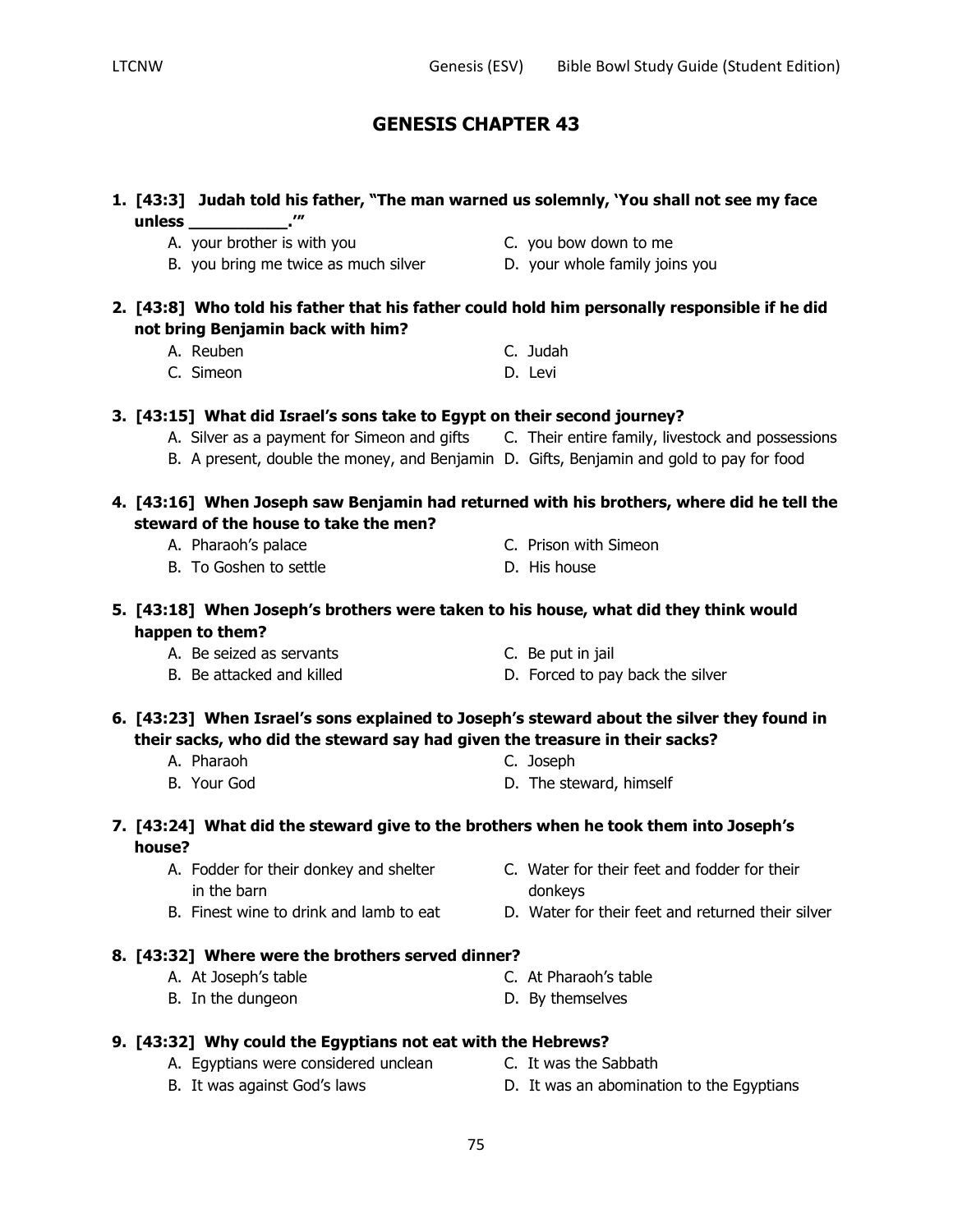#### **10. [43:34] When portions were served from Joseph's table, who received five times more than anyone else?**

- A. Simeon C. Joseph
- 
- 
- B. Benjamin D. All of the brothers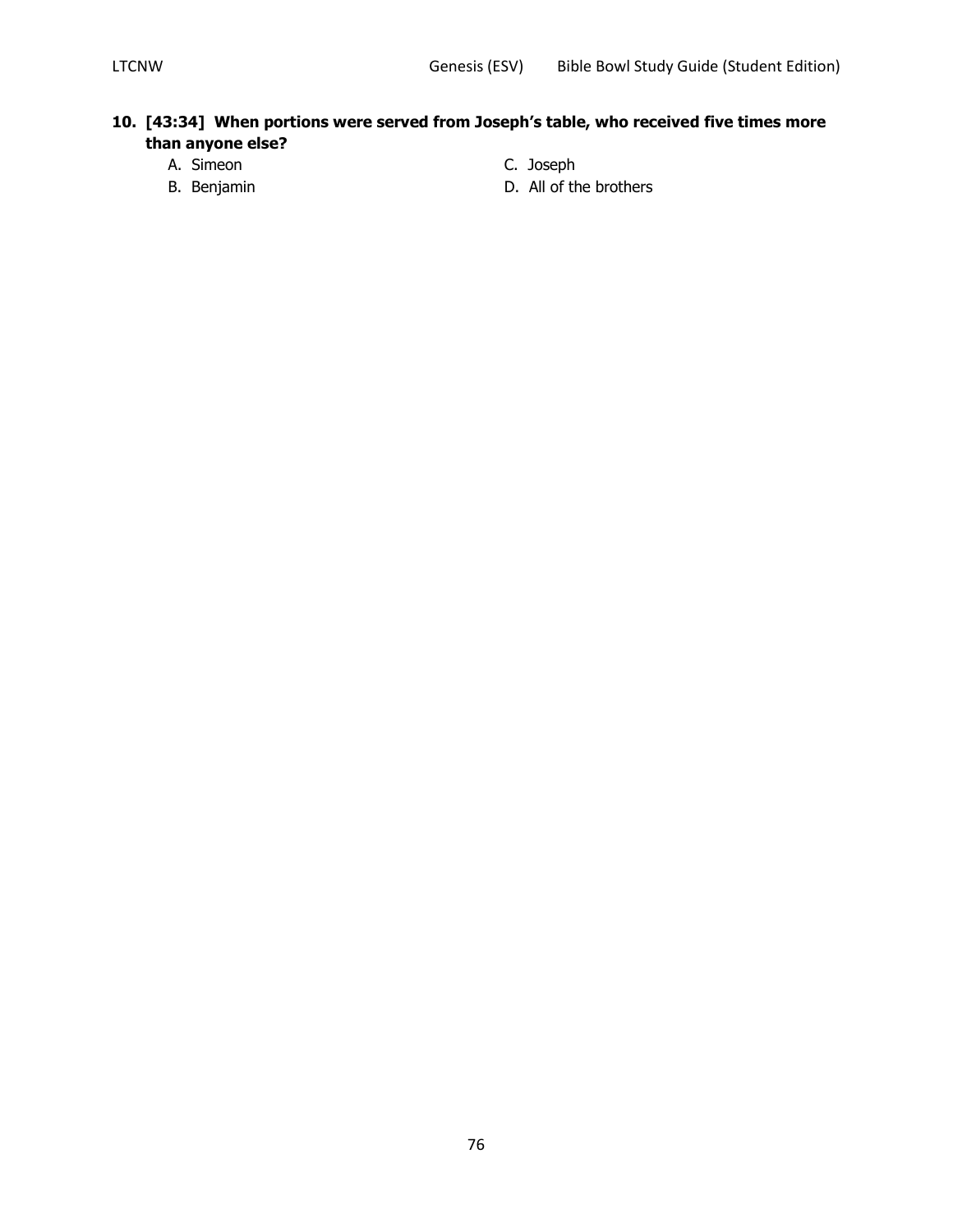#### **1. [44:1] What was to be placed in Benjamin's sack along with the silver for his grain?**

- 
- A. Twice as much grain extra measure of silver
- B. Joseph's silver cup D. Joseph's coat of many colors
- 
- **2. [44:4] Who was to catch up to Joseph's brothers and say, "Why have you repaid evil for good?"**
	-
	-
	- A. Joseph C. The captain of the guard
	- B. Potiphar **B. Potiphar** D. Joseph's steward
- **3. [44:9] What did the brothers say should happen to the one who is found to have the silver cup?**
	- A. He will be hanged on a tree The C. He will die
	-
- 
- B. He will become a slave D. He will serve his brothers

### **4. [44:10] The steward said, "He who is found with it shall \_\_\_\_\_\_\_\_\_, and the rest of you shall \_\_\_\_\_\_\_\_\_\_\_ ."**

- A. be my servant; be innocent C. die; returned to your father
- 
- 
- B. die; become my slaves became b. be greatly rewarded; killed

#### **5. [44:12] In what order were the brother's sacks searched, looking for the silver cup?**

- A. Youngest to oldest C. Eldest to youngest
- B. In groupings by their birth mother **D.** In random order

#### **6. [44:13] What did the brothers do when the silver cup was found in Benjamin's sack?**

- A. wept loudly C. Begged for Benjamin's life to be spared
- B. Tore their clothes The Society of the D. Lied and said it was truly Benjamin's cup

#### **7. [44:15] What does Joseph tell his brothers that he can do?**

- A. Dream Interpretation C. Miracles
- B. Bartering **D. Divination**

#### **8. [44:16,18] Who is the spokesperson when the brothers plead with Joseph?**

- A. Naphtali C. Reuben
- B. Simeon **D. Judah D. Judah**

#### **9. [44:29] What does Joseph say will happen to his father's hairs?**

- A. They'll turn grey example and the C. They'll fall out
- B. They'll be brought in evil to Sheol D. He'll tear them out in worry
	-

#### **10. [44:33] Who offered to take Benjamin's place as Joseph's slave?**

A. Naphtali C. Reuben B. Simeon **D. Judah D. Judah** 

- 
- 
- 
- -
- 
- 
- 
- 
-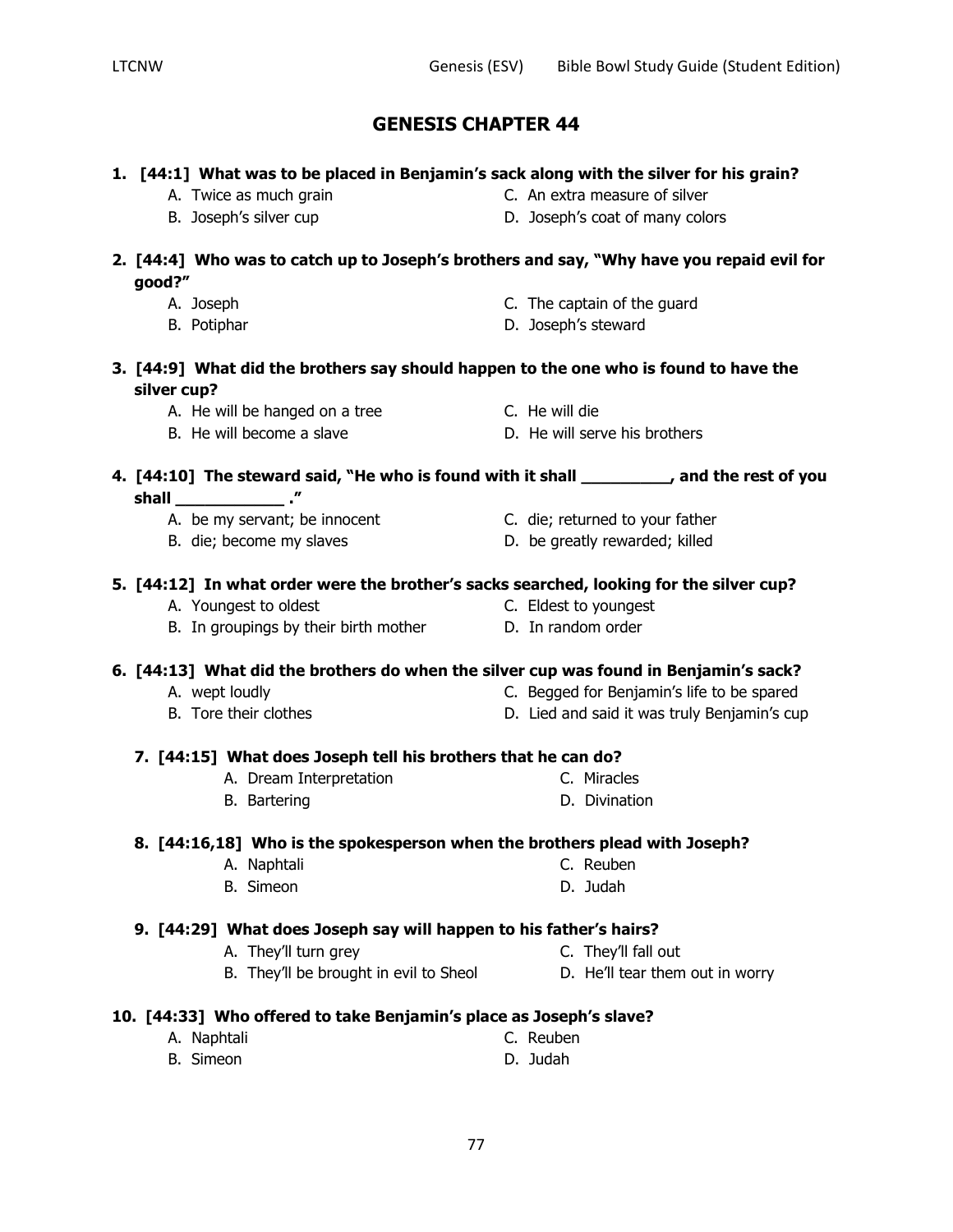| 1. [45:2] How did Joseph react when revealing himself to his brothers?                                                              |  |                                 |
|-------------------------------------------------------------------------------------------------------------------------------------|--|---------------------------------|
| A. Wept aloud                                                                                                                       |  | C. Was very silent              |
| B. Greatly relieved                                                                                                                 |  | D. With bitter anger            |
| 2. [45:3] When Joseph initially asked his brothers if his father was still alive, they _______.                                     |  |                                 |
| A. lied to him                                                                                                                      |  | C. could not answer him         |
| B. answered cautiously                                                                                                              |  | D. hid their faces from Joseph  |
| 3. [45:3] Why were the brothers unable to answer Joseph when he asked, "Is my father<br>still living?"                              |  |                                 |
| A. They were afraid to tell him that Jacob died C. Joseph was weeping too loudly to be heard                                        |  |                                 |
| B. They were dismayed at his presence                                                                                               |  | D. God had made them mute       |
| 4. [45:5] For what reason did Joseph say that God had sent him ahead of his brothers?                                               |  |                                 |
| A. To preserve a place for them                                                                                                     |  | C. To secure grain for them     |
| B. To preserve life                                                                                                                 |  | D. To establish a nation        |
| 5. [45:6] At the time when Joseph revealed himself to his brothers, how long had the<br>famine been in the land?                    |  |                                 |
| A. Two years                                                                                                                        |  | C. Five years                   |
| B. Three years                                                                                                                      |  | D. Seven years                  |
| 6. [45:7] Who said that he was sent by God to "preserve a remnant on earth and to save<br>your lives by a great deliverance"?       |  |                                 |
| A. Noah                                                                                                                             |  | C. Abraham                      |
| B. Israel                                                                                                                           |  | D. Joseph                       |
| 7. [45:10] In what region of Egypt did Joseph tell his brothers they would live?                                                    |  |                                 |
| A. Hebron                                                                                                                           |  | C. Haran                        |
| B. Alexandria                                                                                                                       |  | D. Goshen                       |
| 8. [45:11] What did Joseph say would happen to his father's line if they did not live in<br>Goshen where he could provide for them? |  |                                 |
| A. Come to poverty                                                                                                                  |  | C. Be enslaved by the Egyptians |
| B. Die                                                                                                                              |  | D. Suffer greatly               |
| 9. [45:16] When the news of Joseph's brothers reached the palace, Pharaoh was                                                       |  |                                 |

- A. Surprised C. Pleased
	-
- B. Concerned D. Incensed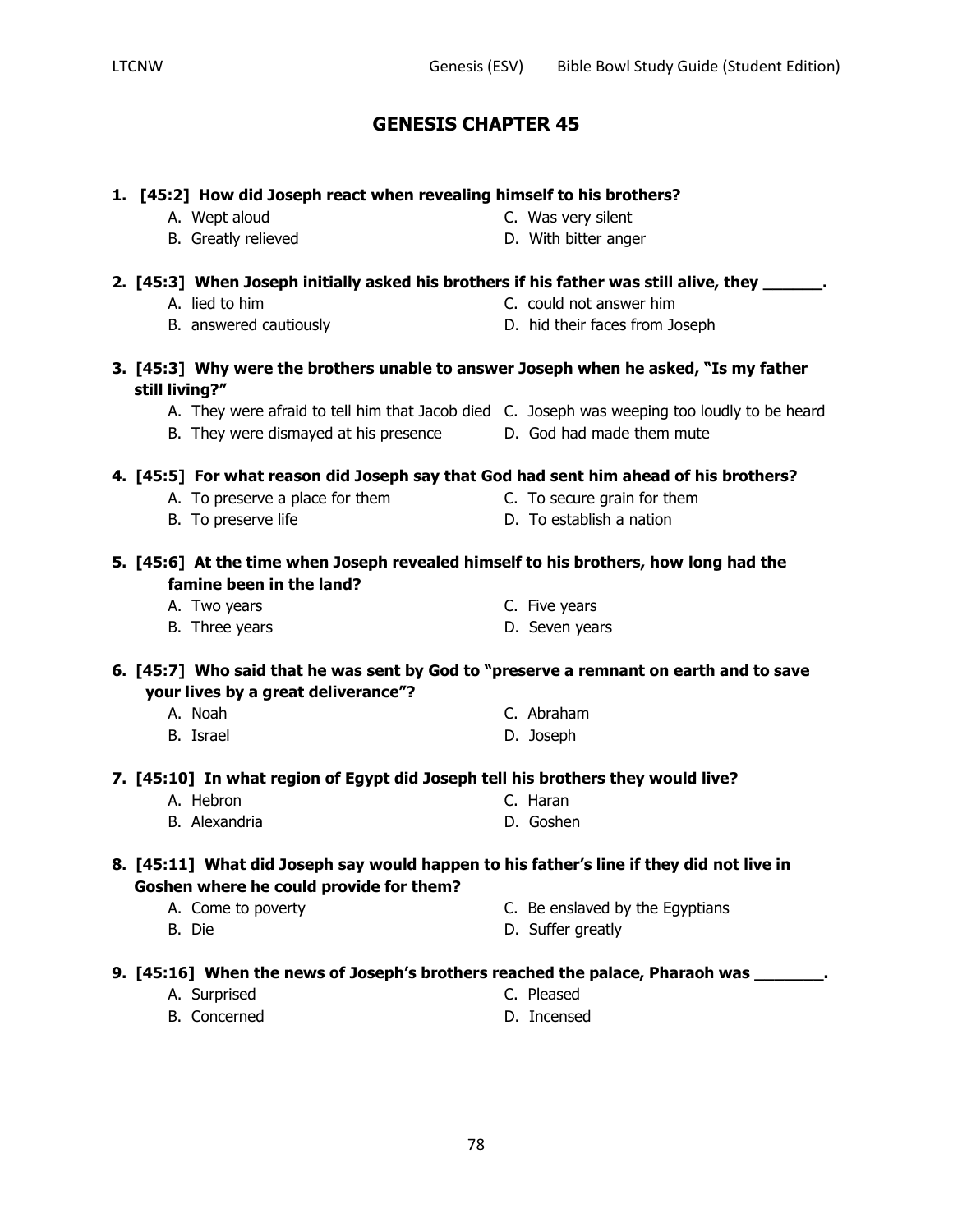#### **10. [45:22] In addition to the clothing that he gave all the brothers, what did Joseph give Benjamin?**

- 
- A. Ten donkeys loaded with grain C. Ten donkeys loaded with the best things in Egypt
- B. 300 shekels of silver D. All of the above

#### **11. [45:24] As Joseph sent his brothers home to get their father, what did he say to them?**

- A. Do not quarrel on the way **C.** May the LORD bless you and keep you
	-
- B. Give thanks to the LORD for he is good D. Bring Israel at once
- 

#### **12. [45:26] When the brothers told Jacob that Joseph was still alive, what was his response?**

- 
- 
- A. Joyous C. Dancing and leaping
- B. Wept **D.** Heart became numb

#### **13. [45:27] What did Jacob see that convinced him that Joseph was still alive?**

- 
- B. The wagons Joseph sent to carry him D. Remnant of Joseph's coat
- A. A vision from God C. Joseph's silver cup
	-

#### **14. [45:28] Jacob wanted to see Joseph before what happened?**

- A. They ran out of grain
	-
- B. The famine became more severe **D.** The spring rains began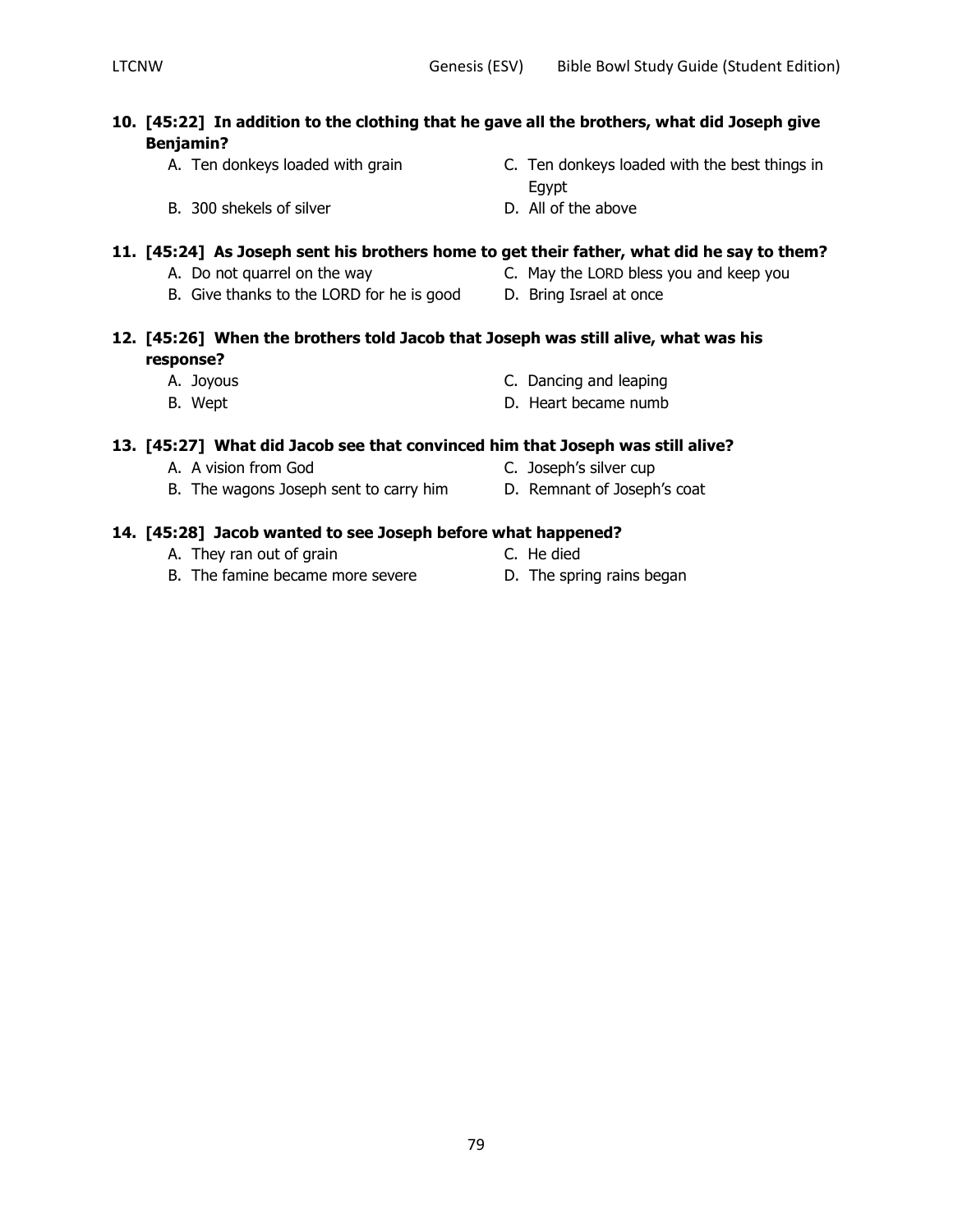| Isaac? | 1. [46:1] As Israel left for Egypt, where did he offer sacrifices to the God of his father                               |                                        |
|--------|--------------------------------------------------------------------------------------------------------------------------|----------------------------------------|
|        | A. Paddan Aram                                                                                                           | C. Shiloh                              |
|        | B. Hebron                                                                                                                | D. Beersheba                           |
|        | 2. [46:3] When God appeared to Isaac in a vision, he said, "Do not be afraid to go down to<br>Egypt for ______________." |                                        |
|        | A. I am your Rock and your Shield                                                                                        | C. Where you are, there I will also be |
|        | B. There I will make you into a great nation D. Safe shall you ever be                                                   |                                        |
|        | 3. [46:4] Who did God tell Israel would close his eyes?                                                                  |                                        |
|        | A. God himself                                                                                                           | C. Judah                               |
|        | B. Rachel                                                                                                                | D. Joseph                              |
|        | 4. [46:11] Gershon, Kohath, and Merari were the sons of whom?                                                            |                                        |
|        | A. Levi                                                                                                                  | C. Judah                               |
|        | <b>B.</b> Ishmael                                                                                                        | D. Manasseh                            |
|        | 5. [46:12] Name the two sons of Judah that died in Canaan.                                                               |                                        |
|        | A. Perez and Er                                                                                                          | C. Onan and Perez                      |
|        | B. Peleg and Perez                                                                                                       | D. Er and Onan                         |
| many?  | 6. [46:15] The sons and daughters of Leah who traveled with Israel to Egypt totaled how                                  |                                        |
|        | A. Six                                                                                                                   | C. Twenty-five                         |
|        | B. Eighteen                                                                                                              | D. Thirty-three                        |
|        | 7. [46:20] Which of the following were Israel's grandsons who were born in Egypt?                                        |                                        |
|        | A. Gershon and Merari                                                                                                    | C. Peleg and Perez                     |
|        | B. Manasseh and Ephraim                                                                                                  | D. Hezron and Hamul                    |
|        | 8. [46:26] The direct descendants of Jacob, not counting his son's wives, who went with                                  |                                        |
|        | him to Egypt, numbered how many people?                                                                                  |                                        |
|        | A. Fifty-five                                                                                                            | C. Seventy                             |
|        | B. Sixty-six                                                                                                             | D. Seventy-five                        |
|        |                                                                                                                          |                                        |

#### **9. [46:28] Why did Jacob send Judah ahead of him to Joseph?**

- 
- A. To get directions to Goshen C. To prepare the Passover
- B. To take gifts to Pharaoh D. To have Simeon released from jail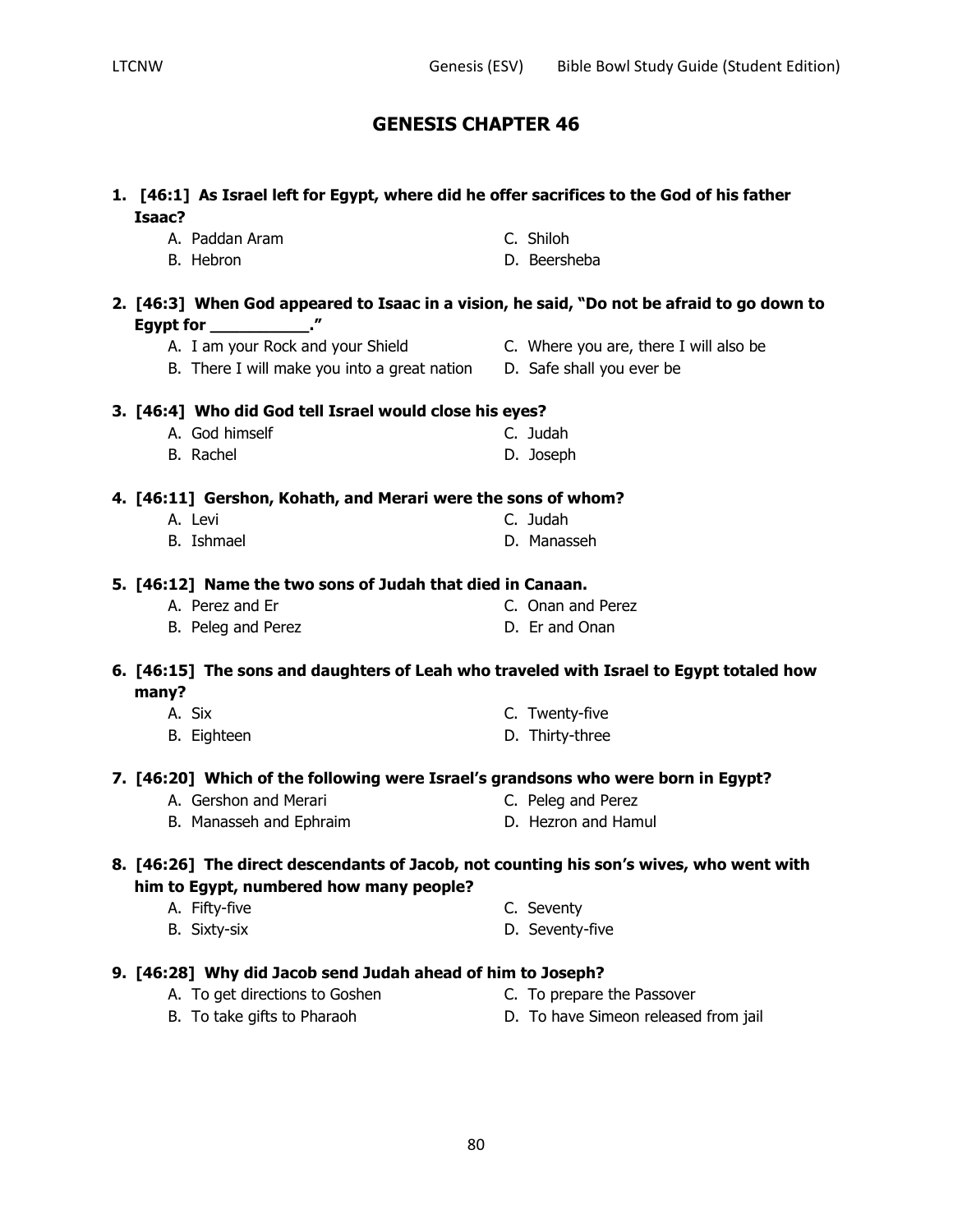#### **10. [46:29] Where did Joseph meet his father when Israel arrived in Egypt?**

- A. Pharaoh's palace C. Goshen
- 
- 
- B. At the city gates **D.** Potiphar's house
- **11. [46:34] Why did Joseph say his family would be allowed to settle in the region of Goshen?**
	-
	-
	- A. Pharaoh would command it C. Goshen had plenty of room for their livestock
	- B. Shepherds are abominable to Egyptians D. Goshen was where the family of Pharaoh's household lived

#### **12. [46:33-34] What answer did Joseph instruct his brothers to answer when Pharaoh asked them their occupation?**

- 
- 
- A. Farmers **C. Keepers of livestock**
- B. Brick makers **B. Example 19** Section 1. Tent makers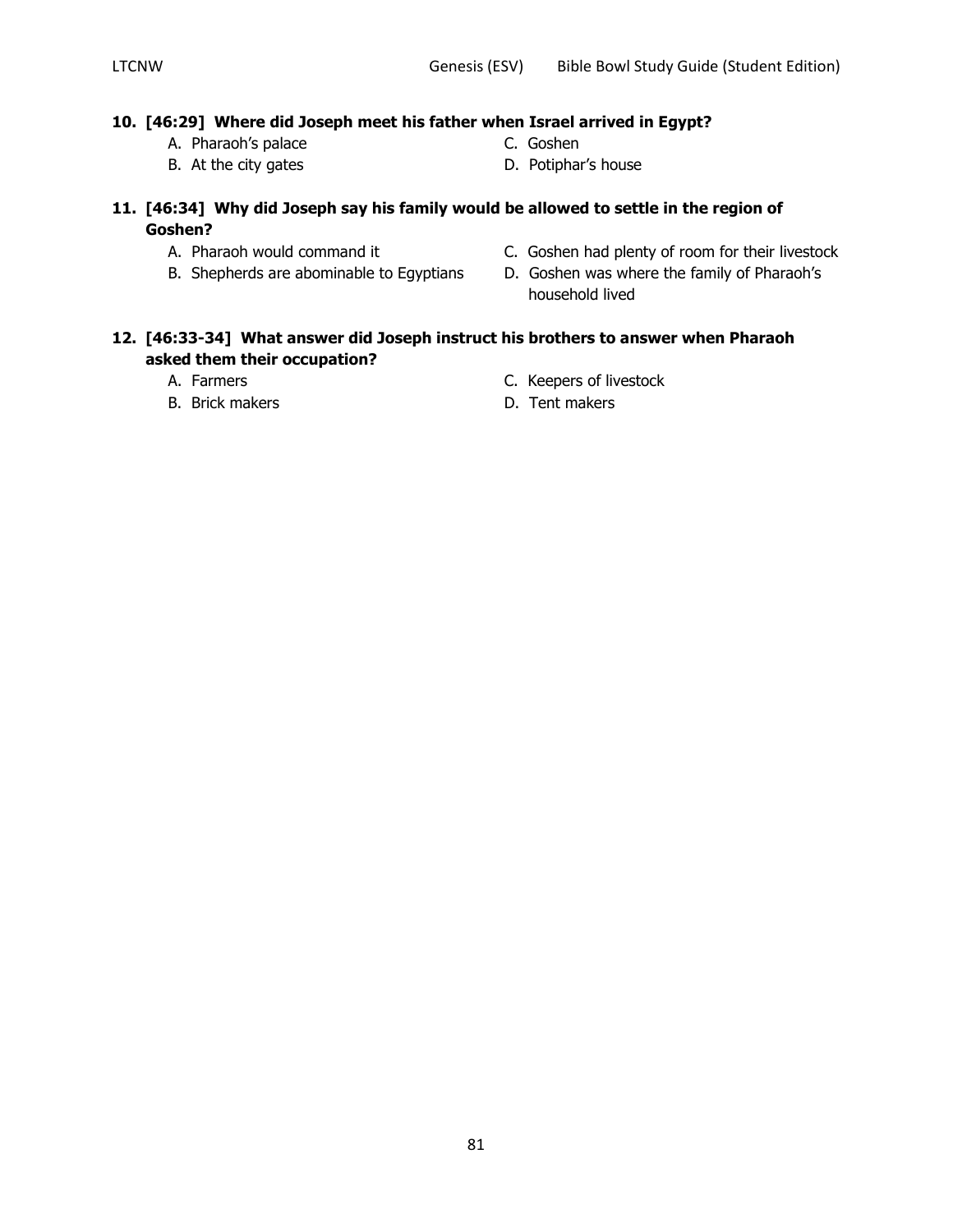| 1. [47:2] Joseph chose ________ and presented them before Pharaoh.              |                                                                                          |
|---------------------------------------------------------------------------------|------------------------------------------------------------------------------------------|
| A. five of his brothers                                                         | C. gifts of gold and silver                                                              |
| B. the best of Egypt                                                            | D. five spotless lambs                                                                   |
| brothers say to Pharaoh?                                                        | 2. [47:3-4] After returning to Egypt with their father, which of the following did the   |
|                                                                                 | A. We are shepherds just like our brothers C. Your servants' flocks have no pasture      |
| B. The famine is severe in Goshen                                               | D. All of the above                                                                      |
| 3. [47:6] Where did Pharaoh tell Joseph to settle his family?                   |                                                                                          |
| A. In the best part of the land                                                 | C. In Canaan                                                                             |
| B. In Goshen, where the famine was over D. In the palace                        |                                                                                          |
| 4. [47:7] What did Jacob do when Joseph presented him to Pharaoh?               |                                                                                          |
| A. Bowed low to greet Pharaoh                                                   | C. Blessed Pharaoh                                                                       |
|                                                                                 | B. Thanked Pharaoh for saving his family D. Turned his face away from Pharaoh            |
| 5. [47:8] What question did Pharaoh ask of Jacob?                               |                                                                                          |
| A. Who do you worship?                                                          | C. Is your wife with you?                                                                |
| B. Will you eat at my table tonight?                                            | D. How many are the days of the years of your<br>life?                                   |
|                                                                                 | 6.[47:9]Jacob told Pharaoh that the days of the years of his sojourning were __________. |
| A. a hundred and twenty                                                         | C. a hundred and forty-five                                                              |
| B. a hundred and thirty                                                         | D. many and difficult                                                                    |
| 7. [47:11] In what district of Egypt did Joseph settle his father and brothers? |                                                                                          |
| A. Ramses                                                                       | C. Giza                                                                                  |
| B. Luxor                                                                        | D. Alexandria                                                                            |
|                                                                                 | 8. $[47:12]$ Joseph provided his father and all of his household with food $\_\_$        |
| A. in equal portions                                                            | C. but Benjamin received five times as much                                              |
| B. according to the number of their dependants D. in abundance                  |                                                                                          |
|                                                                                 | 9. [47:13] There was no food in the whole region because of the famine; both Egypt and   |
| Canaan ____________________                                                     |                                                                                          |
| A. Was in despair                                                               | C. Languished                                                                            |
| B. Had enough food                                                              | D. Withered in the heat                                                                  |
|                                                                                 | 10. [47:14] Joseph collected all the money in Egypt and Canaan as payment for what?      |

B. Taxes to Pharaoh D. Livestock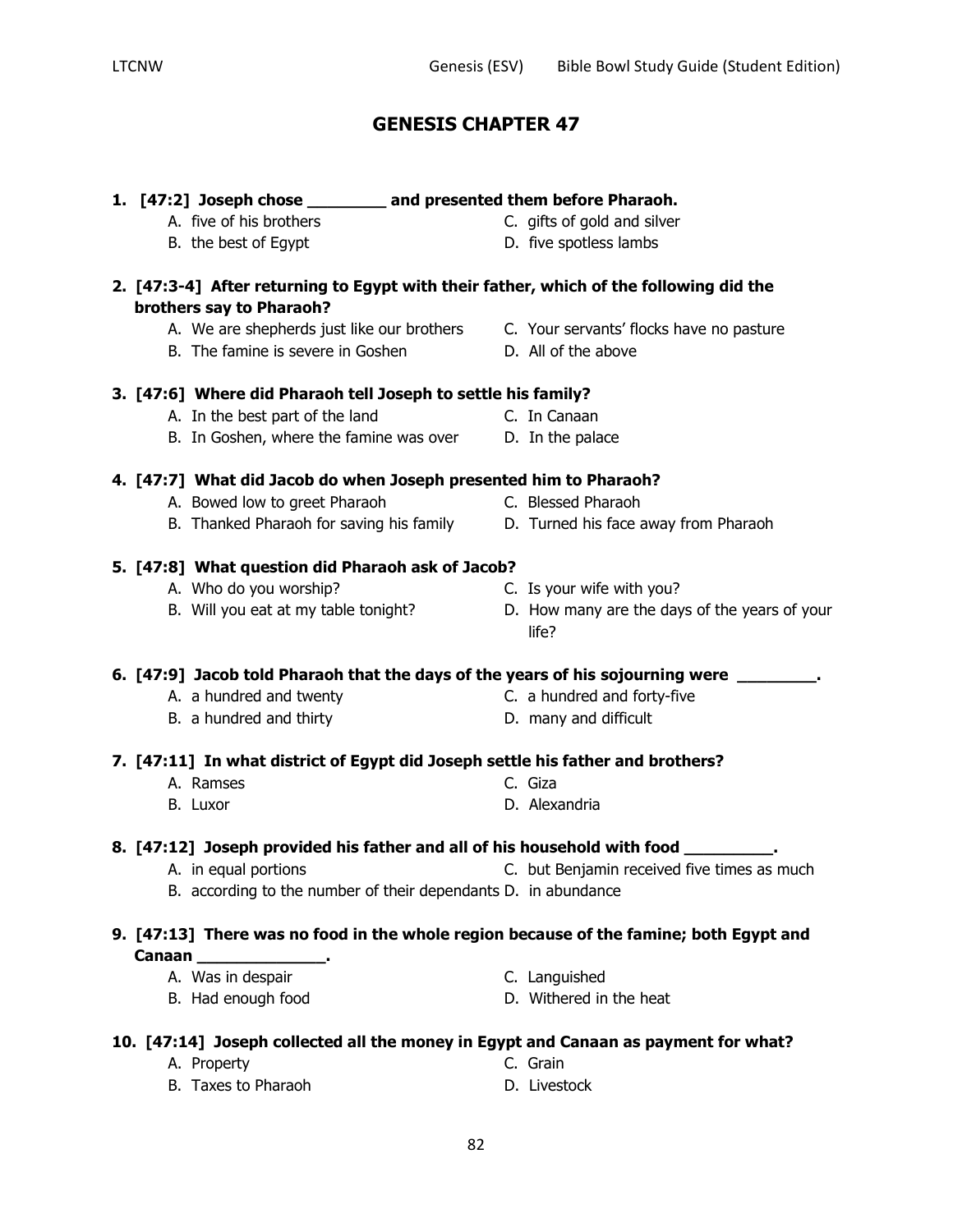| 11. [47:16] When the money was gone, what did the people bring to Joseph to exchange<br>for food?               |                                            |  |  |
|-----------------------------------------------------------------------------------------------------------------|--------------------------------------------|--|--|
| A. Homes                                                                                                        | C. Children                                |  |  |
| <b>B.</b> Livestock                                                                                             | D. Property                                |  |  |
| 12. [47:19-20] When the people's money and livestock were gone, what did they exchange<br>for food?             |                                            |  |  |
| A. Their slaves                                                                                                 |                                            |  |  |
| B. Their land and themselves                                                                                    | C. Their household gods                    |  |  |
|                                                                                                                 | D. Their gold and silver                   |  |  |
| 13. [47:21] Joseph made the Egyptian people into __________.                                                    |                                            |  |  |
| A. despair                                                                                                      | C. servants                                |  |  |
| B. poverty                                                                                                      | D. hopelessness                            |  |  |
| 14. [47:25] What did the Egyptians say about Joseph after he had bought all of their land                       |                                            |  |  |
| and reduced them to servitude?                                                                                  |                                            |  |  |
| A. He had saved their lives                                                                                     | C. He was too powerful                     |  |  |
| B. He was unfair                                                                                                | D. He was greedy                           |  |  |
| 15. [47:28] How many years did Jacob live in Egypt?                                                             |                                            |  |  |
| A. Thirteen                                                                                                     | C. Seventeen                               |  |  |
| B. Fifteen                                                                                                      | D. Nineteen                                |  |  |
| 16. [47:30] What request did Jacob have of Joseph when the time drew near for him to die?                       |                                            |  |  |
| A. Do not mourn for me                                                                                          | C. Forgive your brothers and care for them |  |  |
| B. Do not bury me in Egypt                                                                                      | D. Bury me next to my beloved, Rachel      |  |  |
| 17. [47:31] After Joseph promised his father that he would not bury him in Egypt, what did<br><b>Israel do?</b> |                                            |  |  |
| A. Drew up his feet and breathed his last                                                                       | C. Asked to see Pharaoh                    |  |  |
| B. Bowed himself on the head of his bed                                                                         | D. Fell asleep                             |  |  |
|                                                                                                                 |                                            |  |  |
|                                                                                                                 |                                            |  |  |
|                                                                                                                 |                                            |  |  |
|                                                                                                                 |                                            |  |  |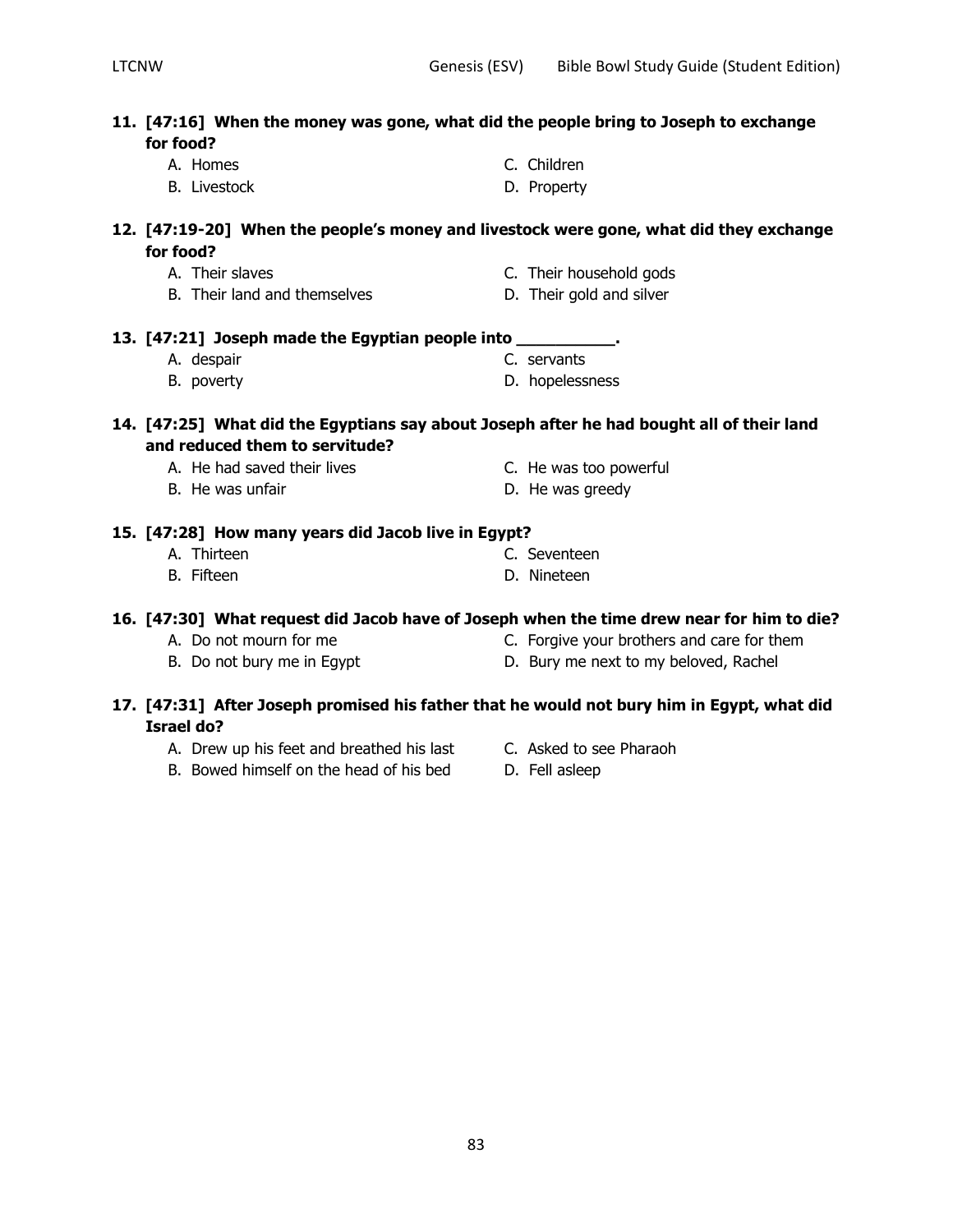| 1. [48:1-2] When Jacob was told that Joseph had come to him when he was ill, how did he<br>respond?                                     |                                                |
|-----------------------------------------------------------------------------------------------------------------------------------------|------------------------------------------------|
| A. Drew his knees and breathed his last C. Overwhelmed with joy                                                                         |                                                |
| B. Rallied his strength and set up in bed                                                                                               | D. Asked Joseph to leave him in peace          |
| 2. [48:5] Jacob said that Ephraim and Manasseh would be _________.                                                                      |                                                |
| A. Joseph's                                                                                                                             | C. Jacob's                                     |
| B. God's                                                                                                                                | D. Pharaoh's                                   |
| 3. [48:6] Jacob said that any of Joseph's children born after Ephraim and Manasseh would                                                |                                                |
| be called by the names of _______ in their inheritance.                                                                                 |                                                |
| A. their brothers                                                                                                                       | C. Joseph                                      |
| B. their mother                                                                                                                         | D. their forefathers                           |
| 4. [48:7] Rachel was buried beside the road to _____________.                                                                           |                                                |
| A. Jerusalem                                                                                                                            | C. Ephrath                                     |
| B. Hebron                                                                                                                               | D. Emmaus                                      |
| 5. [48:11] Israel told Joseph that he never expected to see Joseph's face again, but God has                                            |                                                |
| A. blessed me                                                                                                                           | C. been faithful to his word                   |
| B. let me to see your offspring, too                                                                                                    | D. smiled on me                                |
| 6. [48:15-16] When Jacob blessed Joseph, how did he describe God?                                                                       |                                                |
| A. His shepherd all his life                                                                                                            | C. God before whom Isaac and Esau walked       |
| B. Angel who guided his way                                                                                                             | D. All of the above                            |
| 7. [48:17] When Joseph saw his father placing his right hand on Ephraim's head, he was                                                  |                                                |
| A. joyful                                                                                                                               | C. displeased                                  |
| B. angry                                                                                                                                | D. disheartened                                |
| 8. [48:17-19] What was Israel's response to Joseph when he tried to move his father's<br>hand so his right hand was on Manasseh's head? |                                                |
| A. He apologized                                                                                                                        | C. He refused                                  |
| B. He was angry and shook violently                                                                                                     | D. He could not change the blessing once given |
| 9. [48:20] As Israel blessed Ephraim and Manasseh, he said, Israel will pronounce<br>blessings, saying, "May God make you as __________ |                                                |
| A. Ephraim and Manasseh                                                                                                                 | C. the eastern sun, ever-rising                |
| B. the east wind and the summer rain                                                                                                    | D. a mighty warrior, strong and brave          |
|                                                                                                                                         |                                                |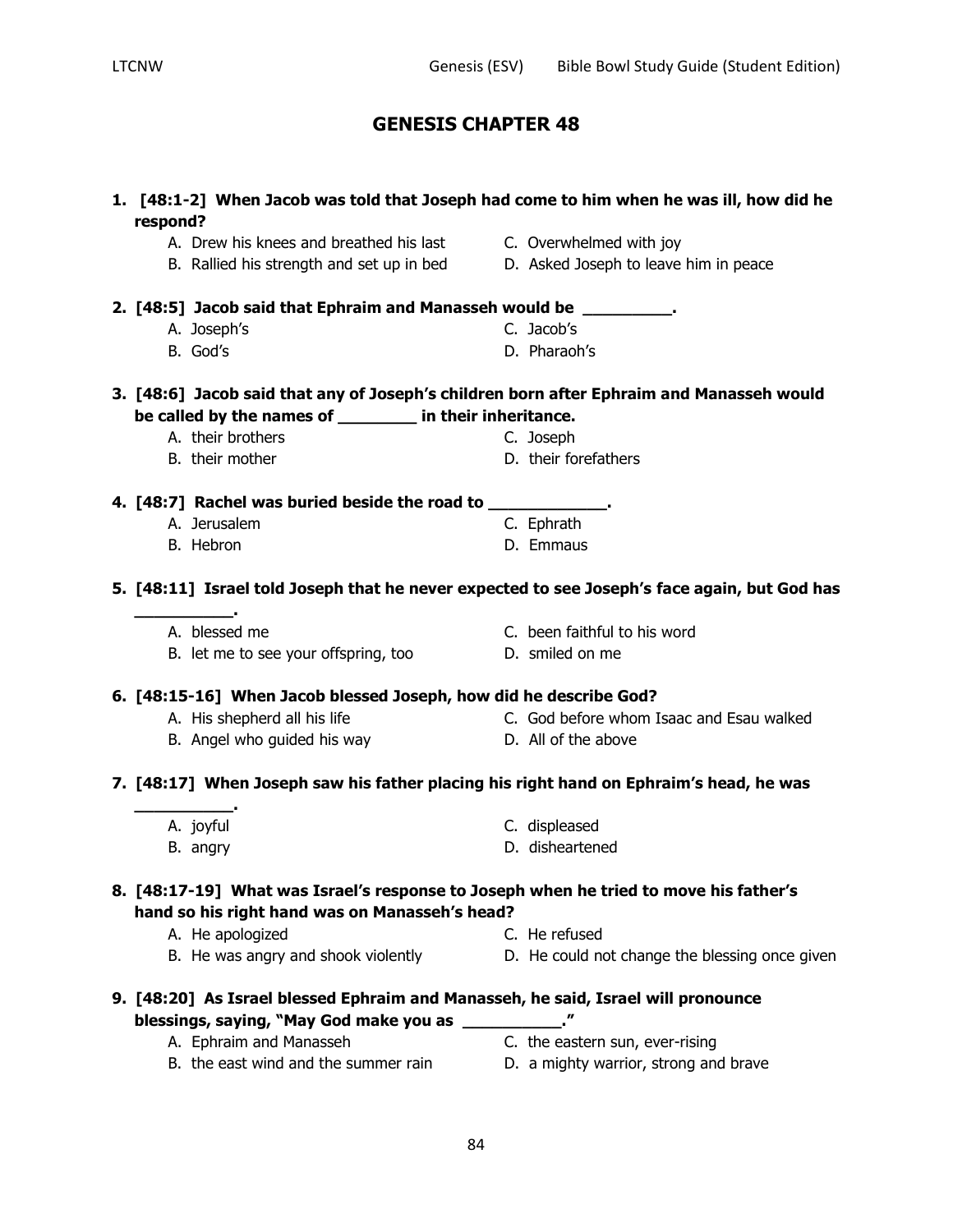|                |                                                                                        | 1. [49:3] Which of Israel's sons was told he was "my might, the first sign of my strength"? |
|----------------|----------------------------------------------------------------------------------------|---------------------------------------------------------------------------------------------|
|                | A. Reuben                                                                              | C. Judah                                                                                    |
|                | <b>B.</b> Simeon                                                                       | D. Joseph                                                                                   |
|                | 2. [49:5] Which brothers were told that their swords are weapons of violence?          |                                                                                             |
|                | A. Jacob and Esau                                                                      | C. Gad and Asher                                                                            |
|                | B. Manasseh and Ephraim                                                                | D. Simeon and Levi                                                                          |
|                |                                                                                        |                                                                                             |
|                |                                                                                        | 3. [49:8] Who did Jacob tell that his brothers would praise him and his father's sons would |
|                | bow down to him?                                                                       |                                                                                             |
|                | A. Judah                                                                               | C. Levi                                                                                     |
|                | B. Joseph                                                                              | D. Dan                                                                                      |
|                | 4. [49:8-9] In Jacob's blessing, who was described as a lion's cub?                    |                                                                                             |
|                | A. Naphtali                                                                            | C. Judah                                                                                    |
|                | B. Gad                                                                                 | D. Reuben                                                                                   |
|                | 5. [49:13] Who would dwell by the shore of the sea and become a haven for ships?       |                                                                                             |
|                | A. Esau                                                                                | C. Dan                                                                                      |
|                | B. Issachar                                                                            | D. Zebulun                                                                                  |
|                |                                                                                        |                                                                                             |
|                | 6. [49:21] is a doe let loose that bears beautiful fawns.                              | C. Issachar                                                                                 |
|                | A. Naphtali                                                                            |                                                                                             |
|                | B. Joseph                                                                              | D. Levi                                                                                     |
|                | 7. [49:22-24] Whose bow remained unmoved even though archers bitterly attacked him?    |                                                                                             |
|                | A. Reuben                                                                              | C. Gad                                                                                      |
|                | B. Joseph                                                                              | D. Zebulun                                                                                  |
|                | 8. [49:27] _________ is a ravenous wolf; in the morning he devours the prey, and at    |                                                                                             |
|                | evening dividing the plunder.                                                          |                                                                                             |
|                | A. Simeon                                                                              | C. Benjamin                                                                                 |
|                | B. Judah                                                                               | D. Levi                                                                                     |
|                | 9. [49:29] Where did Jacob say he wanted to be buried?                                 |                                                                                             |
|                | A. In the cave of Melchizedek                                                          | C. In Egypt                                                                                 |
|                | B. With Rachel                                                                         | D. With his fathers                                                                         |
|                |                                                                                        |                                                                                             |
|                | 10. [49:31] Who did Jacob say were buried in the burial place that Abraham bought from |                                                                                             |
| <b>Ephron?</b> |                                                                                        |                                                                                             |
|                | A. Abraham, Isaac, Rebekah and Rachel                                                  | C. Abraham, Isaac and Esau                                                                  |
|                | B. Abraham and Isaac                                                                   | D. Abraham, Sarah, Isaac, Rebekah, and Leah                                                 |